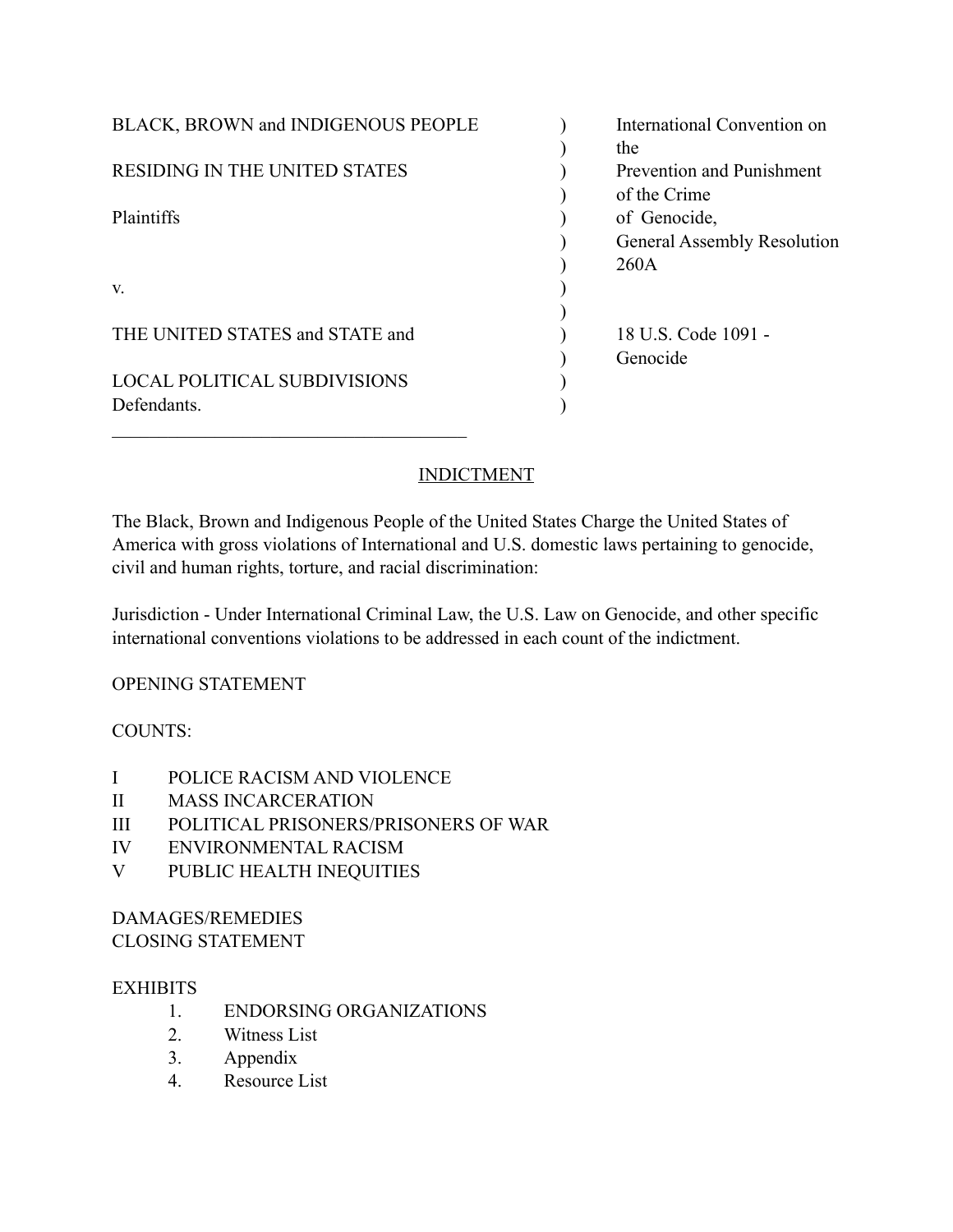### OPENING STATEMENTS

This case calls out the grave harms caused by the THE UNITED STATES government and STATE and LOCAL POLITICAL SUBDIVISIONS (hereinafter "the government") in their oppressive treatment of THE BLACK and BROWN CITIZENS and RESIDENTS OF THE UNITED STATES (hereinafter "people of color").

The Government has committed both intentional and grossly negligent criminal and civil patterns and practices of abuse. It has done this through acts and omissions which denied People of Color their rights to life, liberty and the pursuit of freedom and justice.

The charges brought here are not exhaustive, but cover large areas of government liability. The government's acts and omissions in this charging document are in violation of the US Constitution, as well as federal state and local laws.

In addition to the government acts and omissions which violate its own laws, these acts and omissions also violate international treaties, conventions and protocols. The Government has failed to honor the international treaties, conventions and protocols it has signed and ratified. The Government has also failed to sign and/or ratify other international treaties in order to avoid sanctions or prosecution for non-compliance, and escape resulting liabilities for violations as alleged here. The Government's failure to sign or ratify does not excuse its guilt for the underlying behavior.

The breadth and depth of government acts and omissions against black and brown peoples of color, and their failure to repair this historic damage amount to Intentional Genocide.

The historic precedent for the filing of the present charges is the petition, We Charge Genocide: The Crime of Government Against the Negro People, filed with the United Nations in Paris by the Civil Rights Congress (CDC) in December 1951. The petition accused the United States government of genocide based on the UN Genocide Convention.

The responses of the US government were to intercept and confiscate copies of the petition William Patterson, leader of the CDC, sent to UN delegates, and to confiscate Patterson's passport when returned from Paris.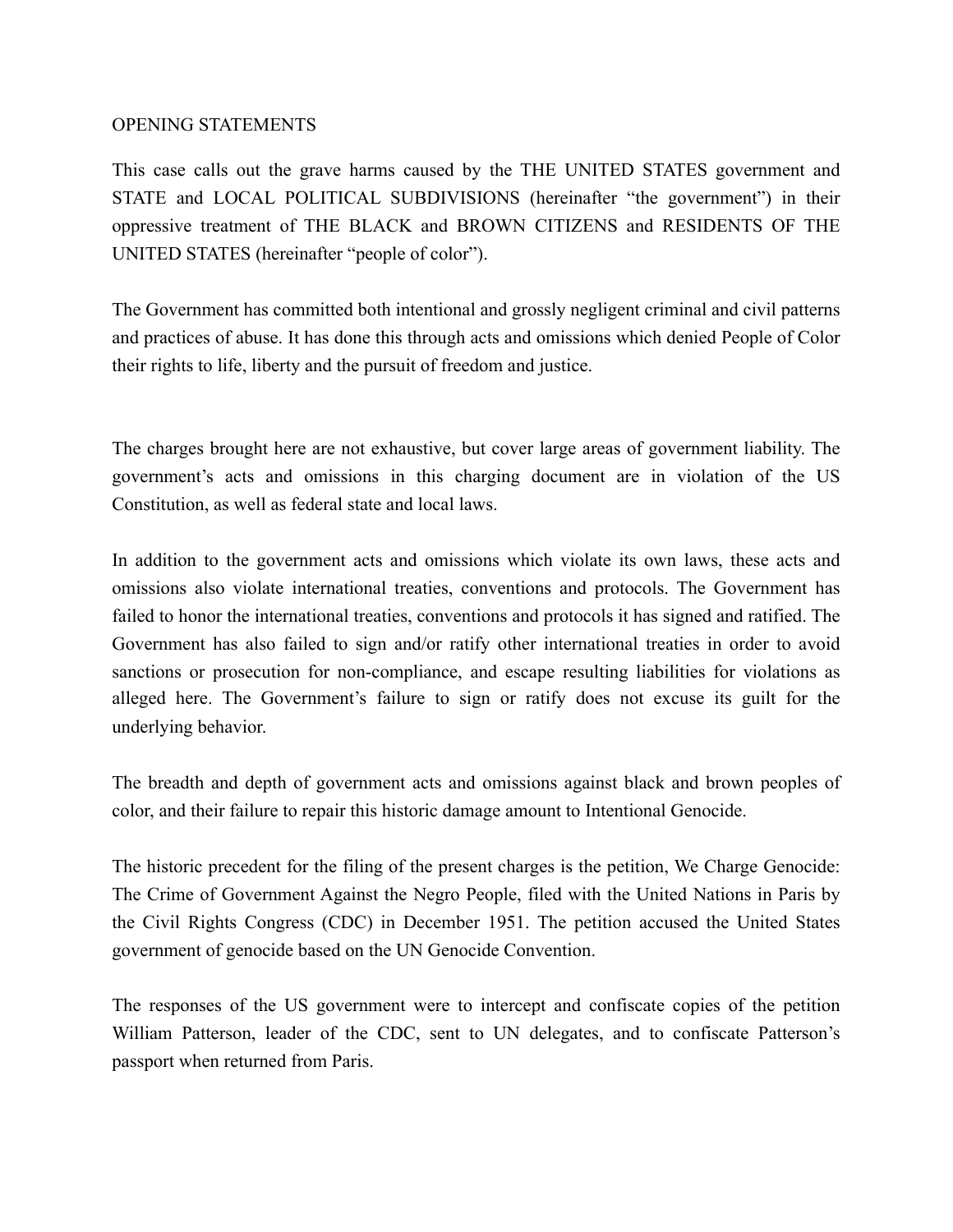THE LAW - [Cite the provisions of the Genocide Convention, putting the U.S. changes in brackets]

## PARTIES Plaintiffs

BLACK, BROWN AND INDIGENOUS PEOPLE, are the class of members of the following racial and national groups:

People of African descent brought to the US by 400 years of chattel slavery, or by immigration from former slave territories, often as a result of additional economic oppression brought upon them post slavery by DEFENDANT US government and co conspirator former colonial powers, following the independence of the lands of their birth.

People of Latinx descent, both natives of territories taken or acquired by the expanding US and those who migrated to US territory, often as a result of further economic oppression brought upon them by the Defendant US government and the former colonial powers following their independence

First Nation Peoples, original to the lands now occupied by Defendant US, mostly taken by force and/or breach of genuine and fraudulent Treaties with Indigenous Nations and/or or interlopers.

## PARTIES Defendants

THE UNITED STATES GOVERNMENT and STATE, COUNTY and LOCAL POLITICAL SUBDIVISIONS, are the executive, legislative and judicial branches of all levels of US government.

## FACTUAL ALLEGATIONS/CHARGES

NOTE: LIST relevant int laws citations AT END OF EACH SECTION

The charges here are brought in the following areas:

- 1) Police Racism and Violence
- 2) Mass Incarceration
- 3) Political Prisoners/ Prisoners of War
- 4) Environmental Racism
- 5) Public Health Inequity, and, as the overarching allegation to all the above allegations, Genocide.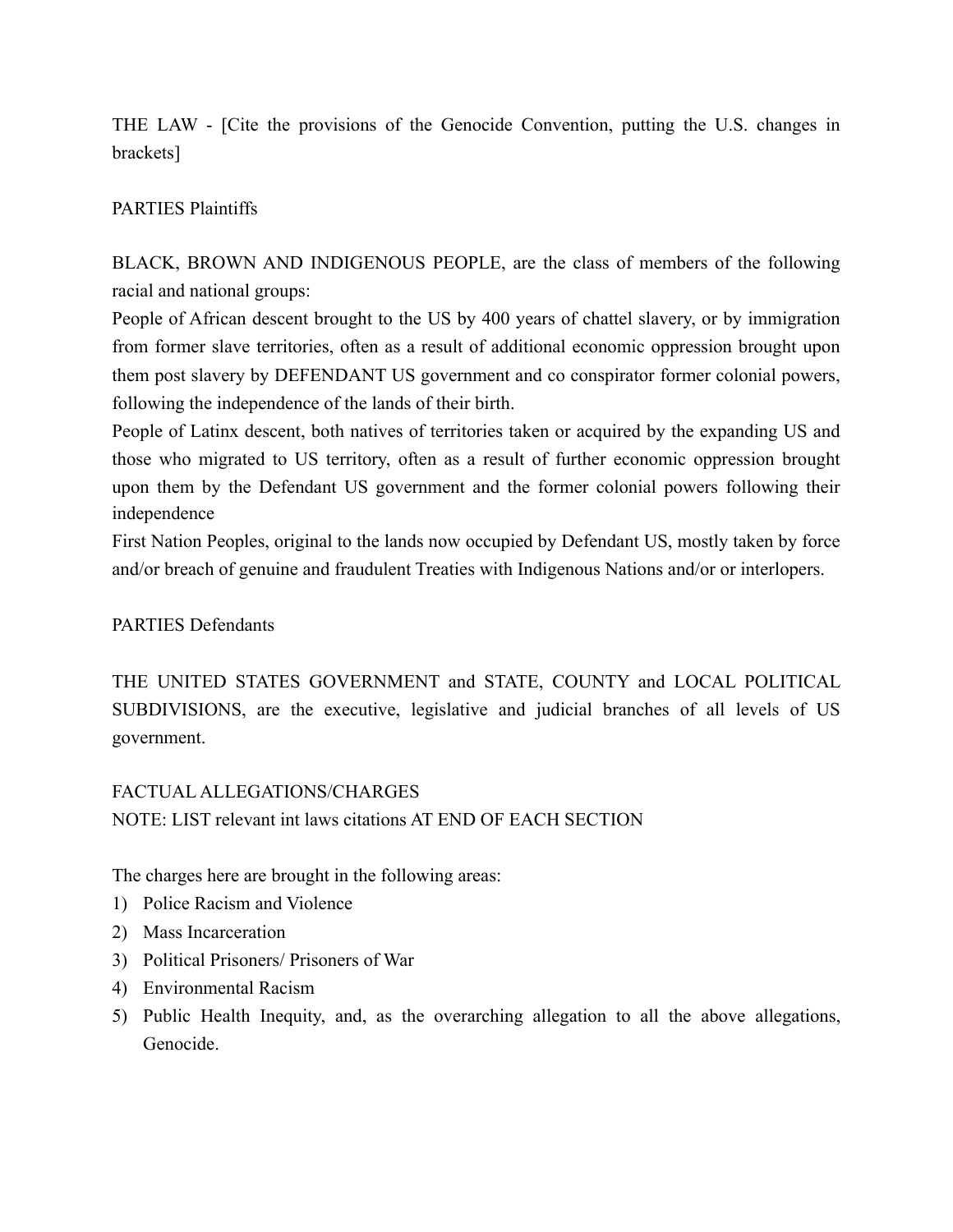#### **COUNT 1**

#### **I. Police Racism & Violence - Introduction**

 The Black, Brown and Indigenous People of the United States charge the United States with gross violations of international and U.S. domestic laws pertaining to genocide, civil and human rights, torture, and racial discrimination. Specifically, the United States is accused of inflicting police racism and violence against Black, Brown and Indigenous communities, [insert public health charge], [insert political prisoners charge], and perpetuating a criminal justice system in disregard of the "just requirements of morality, public order, and the general welfare," as called for in the Universal Declaration of Human Rights, Article 29.

**II. The United States is charged with inflicting police racism and violence against Black, Brown and Indigenous communities. Specifically:**

## **A. The United States systemically executes Black, Brown and Indigenous communities through the unchecked practices of Police Brutality.**

The United States of America systemically executes Black, Brown and Indigenous communities through the unchecked practices of Police Brutality. Police brutality includes "physical, psychological, and legal abuse that entails 'more force than is necessary to effect a lawful arrest or search, and/or the wanton use of any degrees of physical force against another by a police officer.'["1](#page-3-0) However, police officers are only authorized to use force "when strictly necessary and to the extent required for the performance of their duty."  $2$  On the one hand, to determine whether the use of force is "strictly necessary," police officers should only use

<span id="page-3-3"></span><span id="page-3-2"></span><span id="page-3-0"></span><sup>&</sup>lt;sup>[1](#page-3-2)</sup> Police Genocide? Evaluating Police Brutality Against Black Americans under International *Criminal Law*, Udodilim Nnamdi (2021).

<span id="page-3-1"></span>[<sup>2</sup>](#page-3-3) *Code of Conduct for Law Enforcement Officials*, G.A. Res. 34/169 of 17 (Dec. 17, 1979).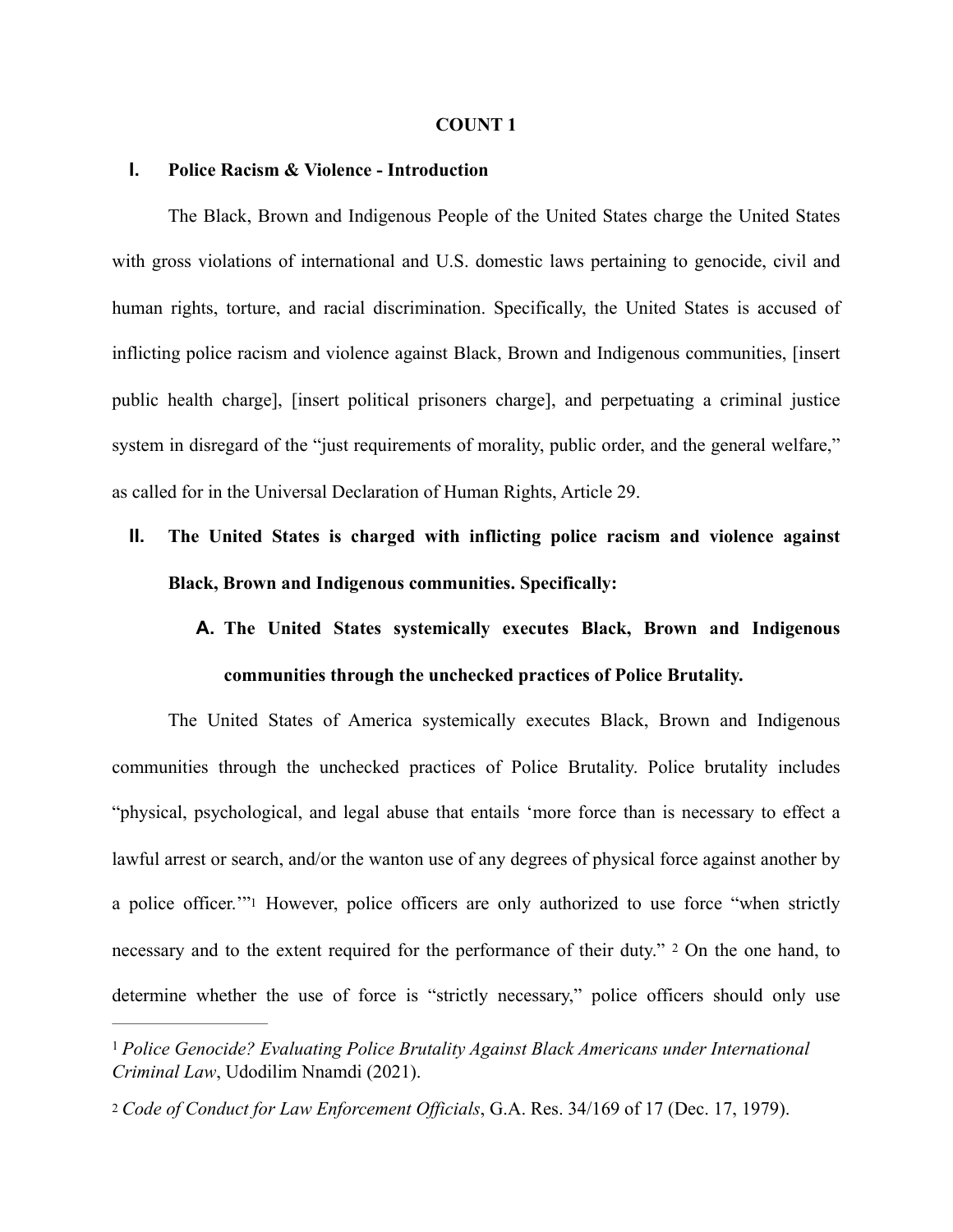<span id="page-4-5"></span>firearms when "a suspected offender offers armed resistance or otherwise jeopardizes the lives of others and less extreme measures are not sufficient to restrain or apprehend the suspected offender."<sup>3</sup>To determine the "extent required for the performance of their duty," a police officer should act "in accordance with a principle of proportionality."<sup>4</sup>

<span id="page-4-8"></span><span id="page-4-7"></span><span id="page-4-6"></span> Even when not strictly necessary, the United States systemically executes Black, Brown and Indigenous communities through the unchecked practices of Police Brutality. In fact, members of the Black community are "over 2.5x more likely than white Americans to be fatally shot by police" regardless of whether the victim posed any threat.[5](#page-4-2) In addition, between 2013-2019, Black people were "more likely to be killed by police, more likely to be unarmed, and less likely to be threatening someone when killed." [6](#page-4-3) For example, on March 13, 2020, in Louisville, Kentucky, several police officers murdered a sleeping Breonna Taylor by blindly shooting 32 bullets into her apartment at 12:40 a.m.[7](#page-4-4) The killing of Breonna Taylor was not strictly necessary because Breonna Taylor was asleep. Hence, Breonna Taylor was in no position to offer armed resistance or otherwise jeopardize the lives of anyone because she was unconscious. In fact, police officers blindly shot into Breonna Taylor's apartment, demonstrating that officers did not assess whether the use of their force was "strictly necessary" because an assessment would have required them to atleast see Breonna Taylor before shooting.

<span id="page-4-9"></span><span id="page-4-0"></span>[<sup>3</sup>](#page-4-5) *Id.*

<span id="page-4-1"></span> $4$   $Id.$ 

<span id="page-4-2"></span>[<sup>5</sup>](#page-4-7) *Police Genocide? Evaluating Police Brutality Against Black Americans under International Criminal Law*, Udodilim Nnamdi (2021).

<span id="page-4-4"></span><span id="page-4-3"></span>[<sup>7</sup>](#page-4-9) *Breonna Taylor is Killed by Police in Botched Raid*, from [https://www.history.com/this-day-in](https://www.history.com/this-day-in-history/breonna-taylor-is-killed-by-police)[history/breonna-taylor-is-killed-by-polic](https://www.history.com/this-day-in-history/breonna-taylor-is-killed-by-police)e.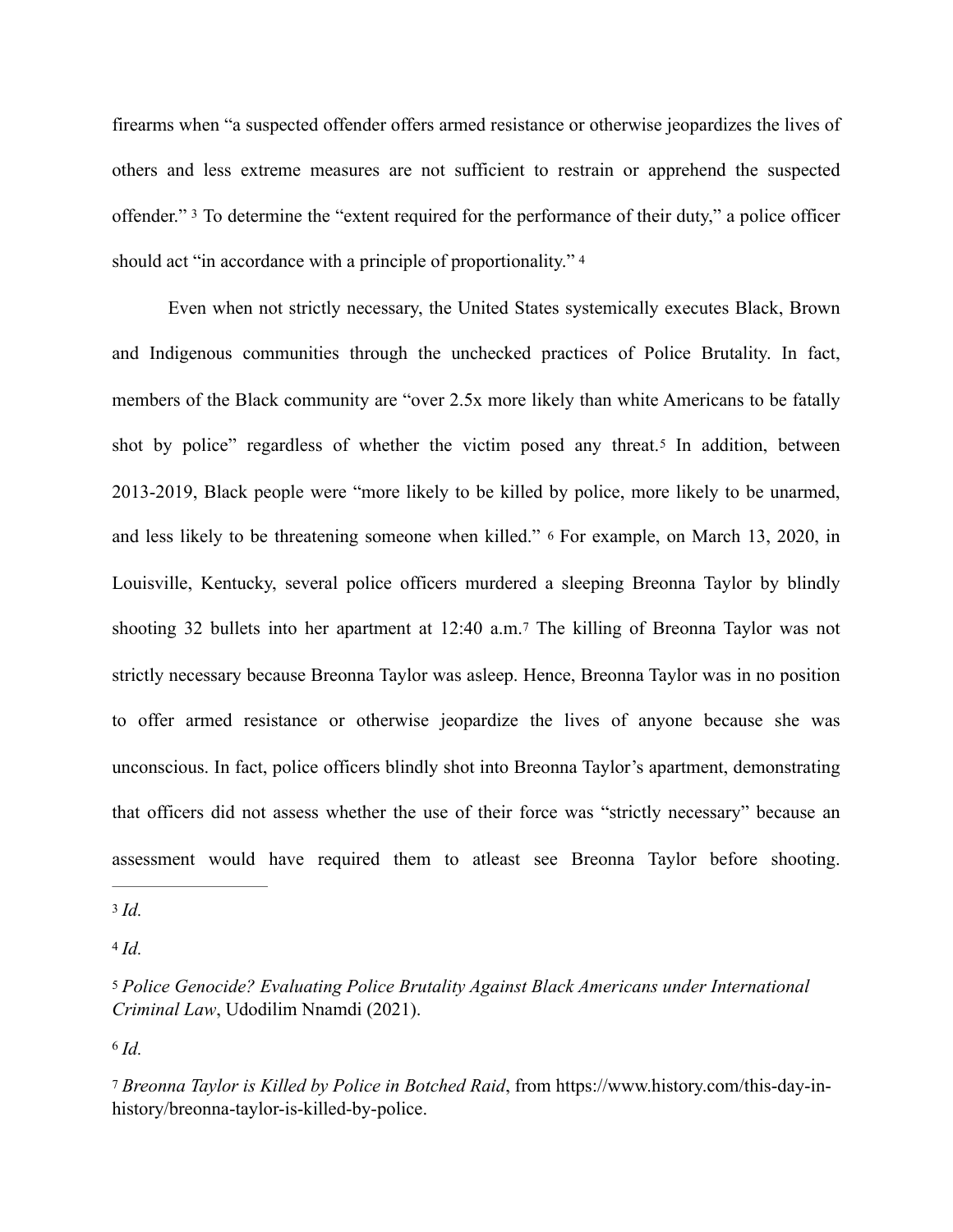Accordingly, even when not strictly necessary, the United States systemically executes Black, Brown and Indigenous communities through the unchecked practices of Police Brutality.

<span id="page-5-8"></span><span id="page-5-7"></span><span id="page-5-6"></span> Even when beyond the scope of their duty, the United States systemically executes Black, Brown and Indigenous communities through the unchecked practices of Police Brutality. In fact, "one-third of the 14 cities investigated from 2008-2018 were found to use excessive force [against] Black Americans." [8](#page-5-0) In addition, the UN Committee on the Elimination of Racial Discrimination declared a "disproportionate use of excessive force by law enforcement officers against people of color remains endemic across the United States."[9](#page-5-1) For example, on May 25, 2020, in Minnesota, Minneapolis, a white police officer, Derek Chauvin, murdered an unarmed Black man, George Floyd[.10](#page-5-2) After an arrest for "counterfeit currency," the world watched a handcuffed George Floyd lose his breath and life after Chauvin knelt on George Floyd's neck for nine minutes and 29 seconds[.11](#page-5-3) The killing of George Floyd was beyond the scope of Chauvin's duty because the killing was not proportional to an arrest for "counterfeit currency." <sup>[12](#page-5-4)</sup> The killing was not proportional because the penalty for knowingly using counterfeit money less than  $$1000$  is up to 1 year in prison and a fine of up to  $$3000$ -not death. <sup>13</sup>[A](#page-5-5)ccordingly, even when

<span id="page-5-1"></span>[9](#page-5-7) *Id.* 

<span id="page-5-3"></span>[11](#page-5-9) *Id.*

<span id="page-5-4"></span> $^{12}$  $^{12}$  $^{12}$  *Id.* 

<span id="page-5-5"></span>[13](#page-5-11)

<span id="page-5-11"></span><span id="page-5-10"></span><span id="page-5-9"></span><span id="page-5-0"></span>*Police Genocide? Evaluating Police Brutality Against Black Americans under International* [8](#page-5-6) *Criminal Law*, Udodilim Nnamdi (2021).

<span id="page-5-2"></span><sup>&</sup>lt;sup>[10](#page-5-8)</sup> Former Officer Knelt on George Floyd for 9 minutes and 29 seconds-not the infamous 8:46, Eric Levenson, from [https://www.cnn.com/2021/03/29/us/george-floyd-timing-929-846/](https://www.cnn.com/2021/03/29/us/george-floyd-timing-929-846/index.html) [index.html.](https://www.cnn.com/2021/03/29/us/george-floyd-timing-929-846/index.html)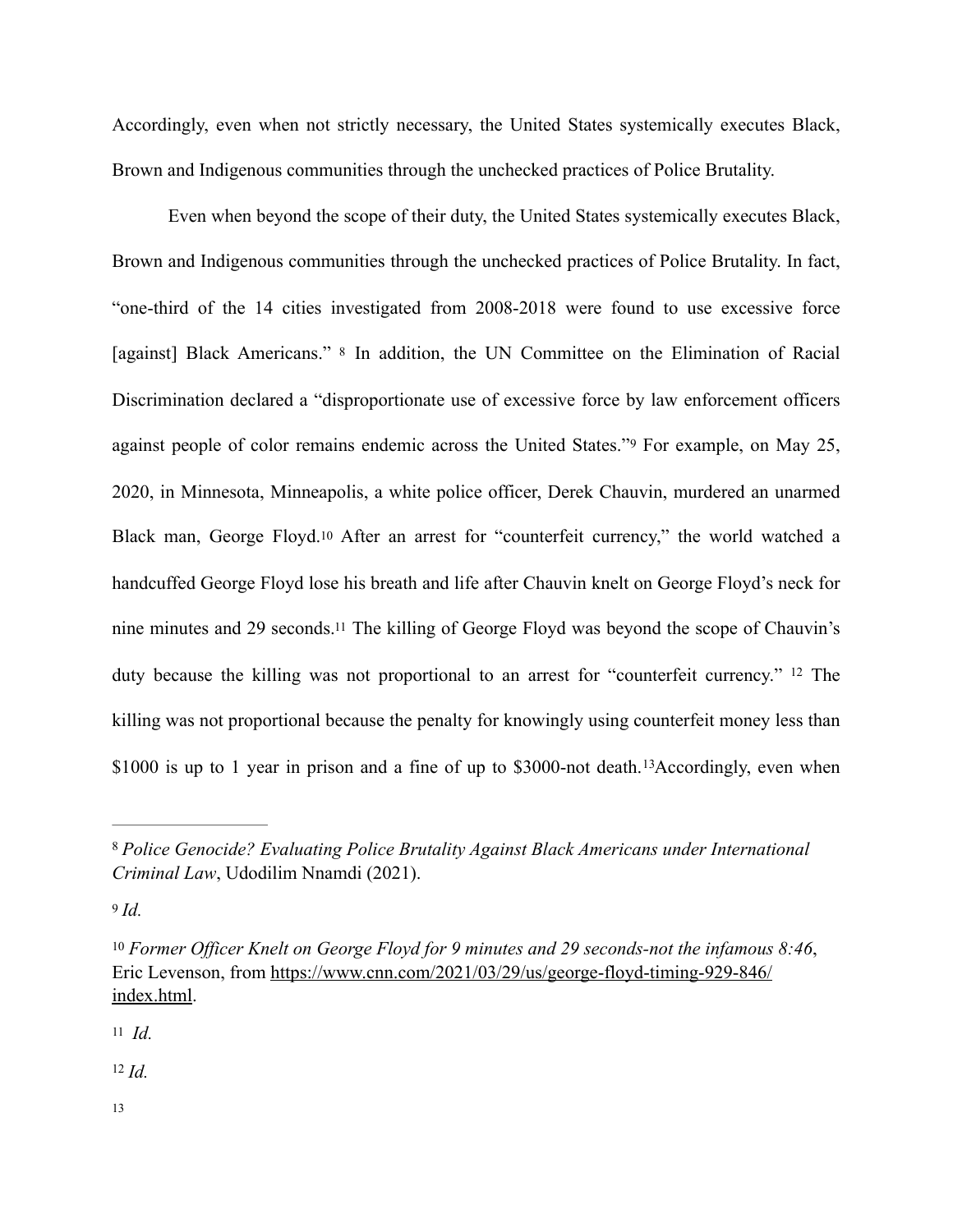beyond the scope of their duty, the United States systemically executes Black, Brown and Indigenous communities through the unchecked practices of Police Brutality.

<span id="page-6-4"></span> Of course, some may argue that the United States of America does not systemically execute Black, Brown and Indigenous communities through the unchecked practices of Police Brutality. Specifically, those who share similar sentiments as former United States of America President, Donald Trump, argue that "... white people also get killed by law enforcement in the U.S." <sup>[14](#page-6-0)</sup> However, despite making up only 13% of the population, Black Americans accounted for 28% of the total U.S. police violence victims between 2013-2019[.15](#page-6-1) In fact, the American Public Health Association declared the "clear link between racism and Black deaths at the hands of law enforcement" a "public health crisis." [16](#page-6-2) Accordingly, while white people also get killed by law enforcement, Black people are killed at a "far higher rate." [17](#page-6-3)

In conclusion, the United States systemically executes Black, Brown and Indigenous communities through the unchecked practices of Police Brutality.

# <span id="page-6-7"></span><span id="page-6-6"></span><span id="page-6-5"></span>**B. The United States perpetuates police racism and violence through the hypercriminalization and torture of Black, Brown, and Indigenous communities.**

The United States of America perpetuates police racism and violence through the hypercriminalization and torture of Black, Brown, and Indigenous communities. However, police

<span id="page-6-0"></span><sup>&</sup>lt;sup>[14](#page-6-4)</sup> Trump twists stats on police brutality: 'more white people' are killed, Joanna Walters, from <https://www.theguardian.com/us-news/2020/jul/14/donald-trump-george-floyd-police-killings>

<span id="page-6-1"></span>[<sup>15</sup>](#page-6-5) *Police Genocide? Evaluating Police Brutality Against Black Americans under International Criminal Law*, Udodilim Nnamdi (2021).

<span id="page-6-3"></span><span id="page-6-2"></span>[<sup>17</sup>](#page-6-7) *Trump twists stats on police brutality: 'more white people' are killed,* Joanna Walters, from <https://www.theguardian.com/us-news/2020/jul/14/donald-trump-george-floyd-police-killings>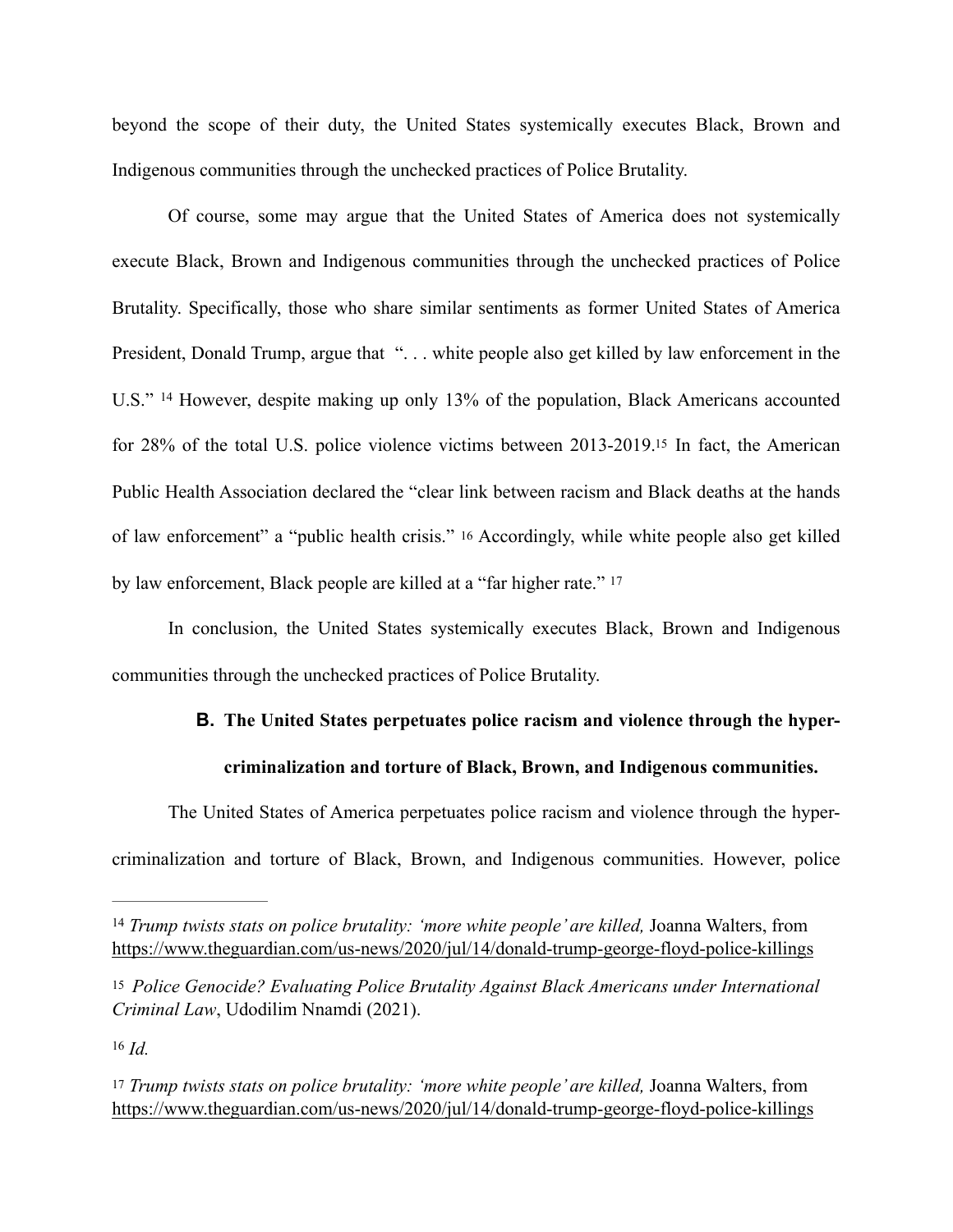<span id="page-7-7"></span>officers are required to "ensure the full protection of the health of persons … take immediate action to secure assistance or medical attention whenever required" [18](#page-7-0) This requirement includes securing medical attention even for victims "in violation of law or of accidents occurring in the course of violations of law." [19](#page-7-1)

<span id="page-7-9"></span><span id="page-7-8"></span>In addition, police officers may not "inflict, instigate or tolerate any act of torture or other cruel, inhuman or degrading treatment or punishment … " [20](#page-7-2) Torture is any physical or mental act intentionally inflicted by a public official for (1) obtaining information or a confession; (2) punishing the suspected offender for an act committed or suspected of committing; or, (3) intimidating a suspected offender[.](#page-7-3)<sup>[21](#page-7-3)</sup> Furthermore, "cruel, inhuman or degrading treatment or punishment" spans the "widest possible protection" against physical and mental abuses.[22](#page-7-4) In fact, "grave, long-term disadvantages" resulting from such harms need not be permanent.[23](#page-7-5)

<span id="page-7-12"></span><span id="page-7-11"></span><span id="page-7-10"></span>The United States of America perpetuates police racism and violence through the torture of Black, Brown, and Indigenous communities. The Chicago torture cases covering the investigation of the Chicago Police Department between 1972-1991 revealed there was "an established practice of brutality torturing Black people ..." <sup>[24](#page-7-6)</sup> Comparatively, police torture

<span id="page-7-1"></span> $19 \, \text{Id}$  $19 \, \text{Id}$ 

<span id="page-7-2"></span>[20](#page-7-9) *Id.*

<span id="page-7-4"></span><span id="page-7-3"></span> $21$  *Id.* [22](#page-7-11) *Id.*

<span id="page-7-13"></span><span id="page-7-0"></span>[<sup>18</sup>](#page-7-7) *Code of Conduct for Law Enforcement Officials*, G.A. Res. 34/169 of 17 (Dec. 17, 1979).

<span id="page-7-6"></span><span id="page-7-5"></span><sup>&</sup>lt;sup>[23](#page-7-12)</sup> Police Genocide? Evaluating Police Brutality Against Black Americans under International *Criminal Law*, Udodilim Nnamdi (2021).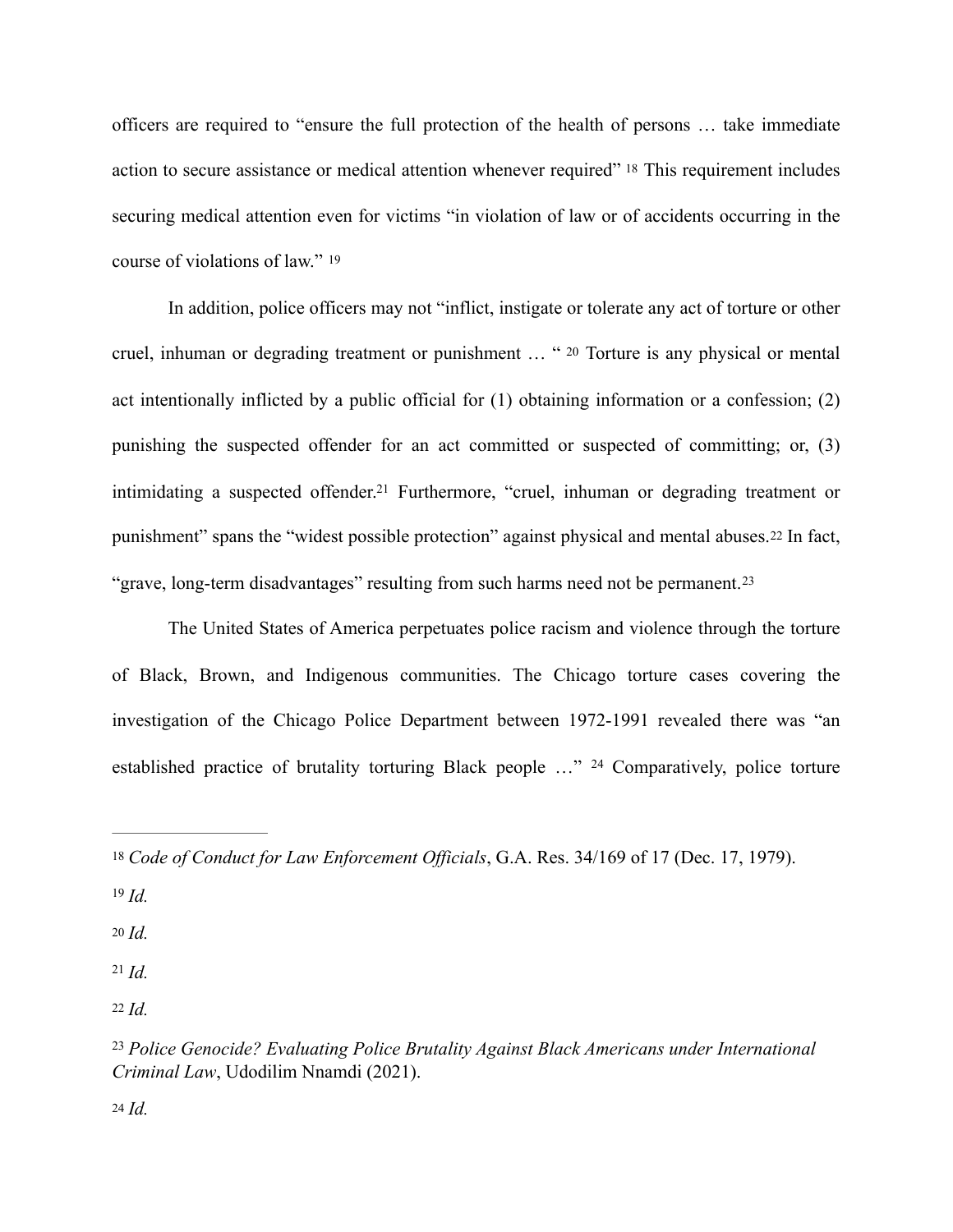<span id="page-8-5"></span><span id="page-8-4"></span>continues to persist in cases around the United States today. For example, on August 9, 2014, a white police officer, Darren Wilson, murdered an unarmed Black teenager, Michael Brown Jr.[25](#page-8-0) The murder and subsequent handling of Michael Brown was torture because a public official, Wilson, intentionally shot Michael Brown to punish him after he was suspected of committing the crime of theft. After Michael Brown's attempt to distance himself from Wilson, Wilson shot the unarmed teenager.[26](#page-8-1) In addition, the murder and subsequent handling of Michael Brown was torture because it was cruel, inhuman, and degrading behavior for police officers to leave Michael Brown's lifeless body in the street for four hours without assistance or medical attention. Accordingly, The United States of America perpetuates police racism and violence through the torture of Black, Brown, and Indigenous communities.

<span id="page-8-6"></span>The United States of America perpetuates police racism and violence through the hypercriminalization of Black, Brown, and Indigenous communities. Hyper-criminalization is the process by which an individual's everyday behaviors and styles become ubiquitously treated as deviant, risky, threatening or criminal . . . " [27](#page-8-2) In fact, Black adults are five times as likely as whites to say police have unfairly stopped them due to their race[.](#page-8-3)<sup>[28](#page-8-3)</sup> In addition,  $84\%$  of Black

<span id="page-8-7"></span><span id="page-8-0"></span>*Missouri Police Officer who Killed Michael Brown Faces No Charges*, Raja Razek, from [25](#page-8-4) [https://www.cnn.com/2020/07/30/us/ferguson-missouri-michael-brown-darren-wilson-no](https://www.cnn.com/2020/07/30/us/ferguson-missouri-michael-brown-darren-wilson-no-charges/index.html)[charges/index.html](https://www.cnn.com/2020/07/30/us/ferguson-missouri-michael-brown-darren-wilson-no-charges/index.html).

<span id="page-8-1"></span>[<sup>26</sup>](#page-8-5) *Id.* 

<span id="page-8-2"></span>*Youth and Punishment; The hyper criminalization of Black and Brown Boys*, Leslie Berestein [27](#page-8-6) Rojas, from https://archive.kpcc.org/blogs/multiamerican/2011/09/20/7369/youth-andpunishment-on-the-hypercriminalization-o/.

<span id="page-8-3"></span>[<sup>28</sup>](#page-8-7) *10 Things We Know about Race and Policing in the U.S.*, Drew Desilver, Michael Lipka, and Dalia Fahmy, from [https://www.pewresearch.org/fact-tank/2020/06/03/10-things-we-know](https://www.pewresearch.org/fact-tank/2020/06/03/10-things-we-know-about-race-and-policing-in-the-u-s/)[about-race-and-policing-in-the-u-s/](https://www.pewresearch.org/fact-tank/2020/06/03/10-things-we-know-about-race-and-policing-in-the-u-s/).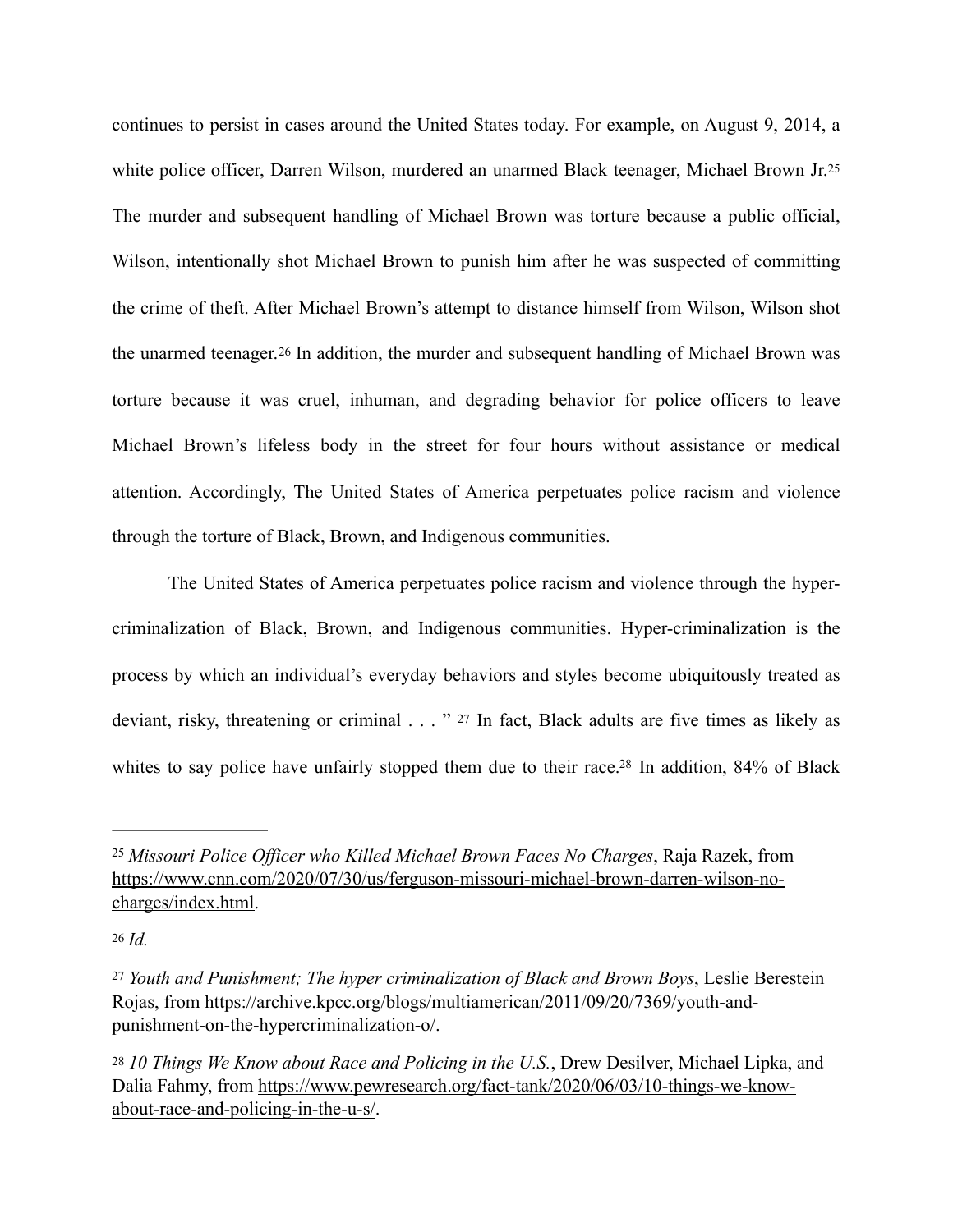<span id="page-9-7"></span><span id="page-9-6"></span><span id="page-9-5"></span>and 63% of white people agree that Black people are treated less fairly than whites in dealings with the police.<sup>29</sup> This hyper-criminalization of Black, Brown and Indigenous communities creates and perpetuates grave, long-term disadvantages because "over-policing of Black neighborhoods leads to police officers that '... are primed to respond with more violence than they would in white neighborhoods."  $30$  In fact, the dichotomy between the treatment of White communities versus the hyper-criminilization in Black communities shot to the forefront as a result of the scoial-distance policing measures resulting from COVID-19 protocols. For example, on May 3, 2021, activist Zellie Imani illustrated this dichotomy with a viral tweet. [31](#page-9-2) In the first image, a police officer from the New York Police Department (NYPD) sought to enforce COVID-19 protocols by resting his foot on the neck of a Black man. [32](#page-9-3) In the second image, a police officer from the same Police Department sought to enforce COVID-19 protocols by simply handing out masks to a White couple. [33](#page-9-4) Within the same city and the same police department, Black communities were hyper-criminilized-even amidst a deadly pandemic. As this dichotomy demonstrates, the hyper-criminalization of Black communities perpetuates grave, long-term disadvantages which may prove to be as fatal. Accordingly, the United States of America perpetuates police racism and violence through the hyper-criminalization of Black, Brown, and Indigenous communities.

<span id="page-9-4"></span><span id="page-9-3"></span>*Id.* [32](#page-9-8)

<span id="page-9-9"></span><span id="page-9-8"></span><span id="page-9-0"></span>[<sup>29</sup>](#page-9-5) *Id.*

<span id="page-9-1"></span><sup>&</sup>lt;sup>[30](#page-9-6)</sup> Police Genocide? Evaluating Police Brutality Against Black Americans under International *Criminal Law*, Udodilim Nnamdi (2021).

<span id="page-9-2"></span>[<sup>31</sup>](#page-9-7) <https://twitter.com/zellieimani/status/1257094389396054016?s=20>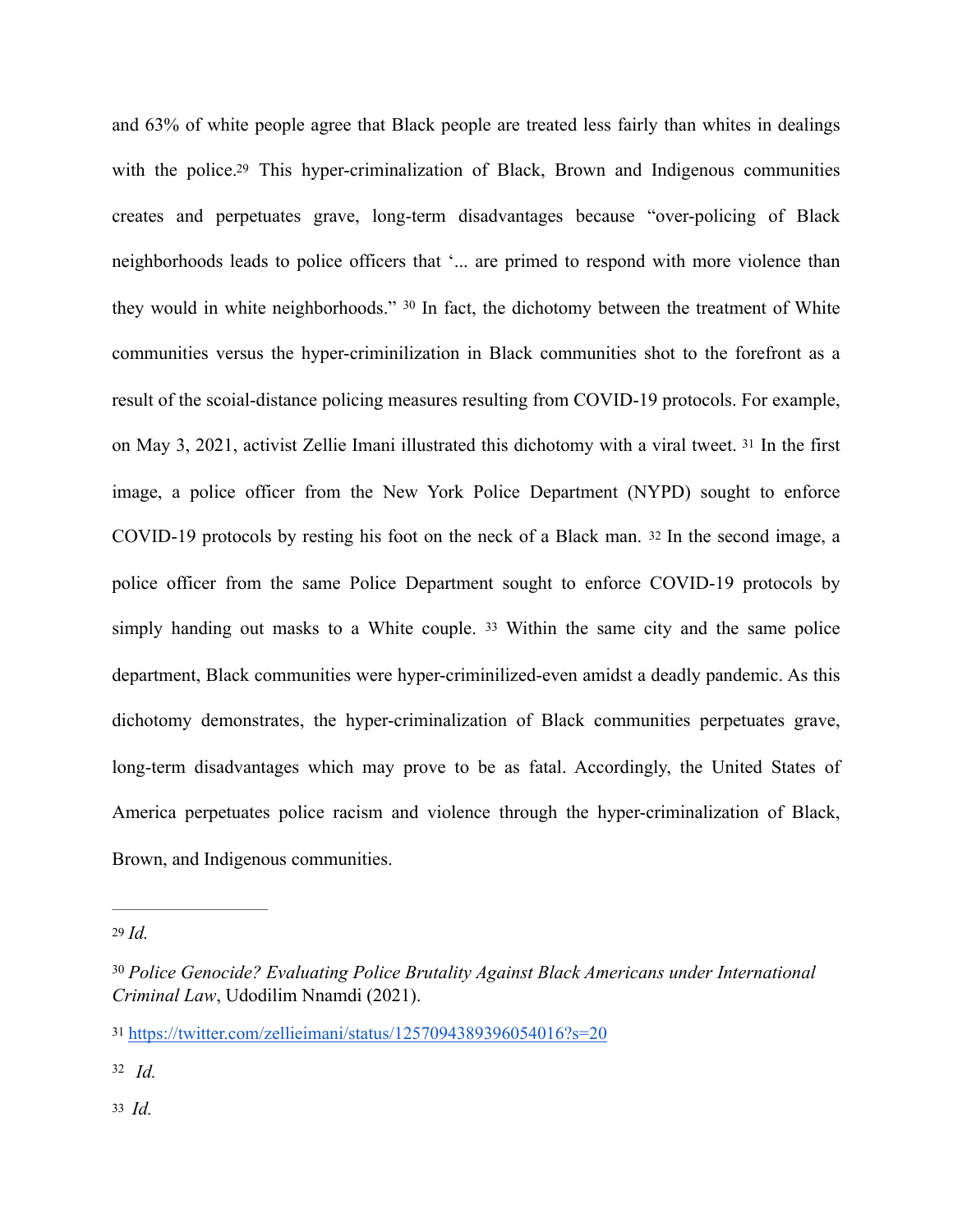<span id="page-10-3"></span> With this said, some may argue that the United States of America does not perpetuate police racism and violence through the hyper-criminalization and torture of Black, Brown, and Indigenous communities. Specifically, some may argue that hyper-criminalization is the *result* of violence that already exists within Black, Brown, and Indigenous communities. However, research demonstrates that "overt racism and prejudice combined with unrestricted police discretion, a 'code of silence' within police departments, and an absence of proper disciplinary measures to hold perpetrators of excessive deadly force accountable all contribute to the disproportionate rates of police brutality … " [34](#page-10-0) In fact, "negrophobia", the irrational fear of Black people, creates and perpetuates a false sense of threat, used to justify killings of Black people.[35](#page-10-1) Said justifications stem from the 1880-1950 slave patrol era, where patrolers were "responsible for maintaining the racial order by quelling slave rebellions and capturing runaway slaves through horrific methods such as castration, whipping, maiming, and lynching." [36](#page-10-2) Accordingly, hyper-criminalization is not the result of violence that already exists within Black communities, but rather a historical continuance rooted in racism and violence.

<span id="page-10-4"></span>In conclusion, the United States of America perpetuates police racism and violence through the hyper-criminalization and torture of Black, Brown, and Indigenous communities.

# <span id="page-10-5"></span>**C. The United States inflicts police violence on Black, Brown and Indigenous communities through criminalization that creates slow death conditions and apartheid.**

<span id="page-10-0"></span>[<sup>34</sup>](#page-10-3) *Police Genocide? Evaluating Police Brutality Against Black Americans under International Criminal Law*, Udodilim Nnamdi (2021).

<span id="page-10-2"></span><span id="page-10-1"></span> $35 \, Id.$  $35 \, Id.$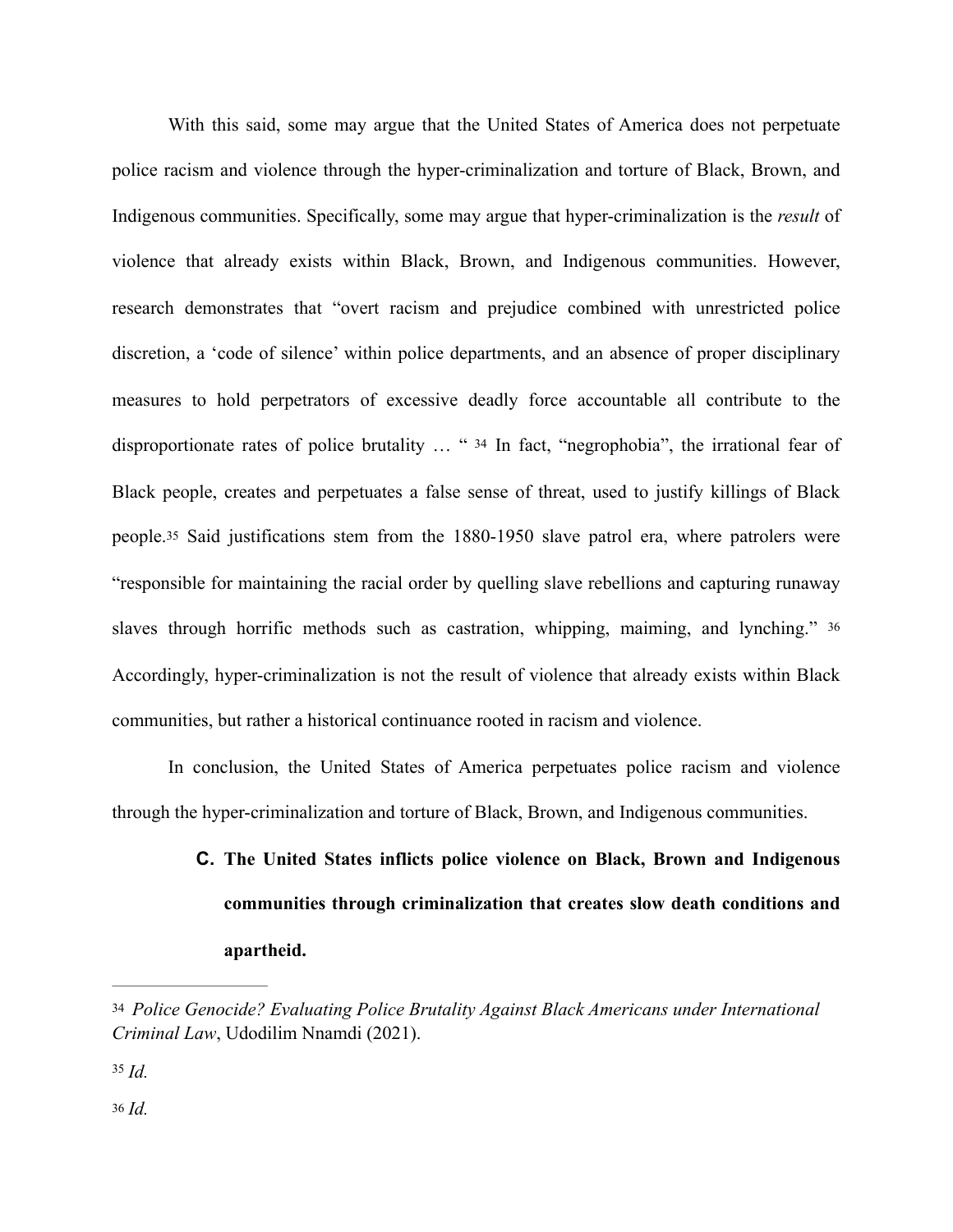<span id="page-11-7"></span><span id="page-11-6"></span>Police violence in the United States is deployed as a means of persecution and oppression. Resorting to violent practices that harm, dehumanize, and terrorize a protected group is a major signal to the intention to destroy a protected group in whole or part $37$ [.](#page-11-0) The action charged violates Article 7 of International Criminal Court's Rome Statute, which expanded the list of prohibited acts to include apartheid<sup>38</sup>[.](#page-11-1) Apartheid is the "institutionalized" regime of systematic oppression and domination over any other racial group systematically oppressing them<sup>39</sup>Systematic oppression includes a political objective plan or ideology that calls for the persecution of a community. The targeting of the black community by law enforcement leads to systemic loss of resources needed to sustain life; "access to housing, employment, ability to purchase life insurance[40.](#page-11-3)" Loss of these resources creates slow death conditions in which the black community gradually has a lower quality of life and life span.

<span id="page-11-11"></span><span id="page-11-10"></span><span id="page-11-9"></span><span id="page-11-8"></span>The United States has discriminately and violently disciplined black and brown students through school administration and School Resource Officers (SROs)<sup>41</sup>[.](#page-11-4) Black and Brown students are more likely to be disciplined under strict middle school administrators<sup>42</sup> Schools

<span id="page-11-2"></span> $39$  *Id.* ICTY Blaskic decision

<span id="page-11-0"></span>United Nations, *Framework for Analysis and Atrocity Crimes*, 2014. [37](#page-11-6)

<span id="page-11-1"></span>[<sup>38</sup>](#page-11-7) UN General Assembly, *Rome Statute of the International Criminal Court*, Nov. 2010.

<span id="page-11-3"></span>[<sup>40</sup>](#page-11-9) Ben Crump, *I believe black Americans face a genocide. Here's why I choose that word*.The Guardian, November 15 2019.

<span id="page-11-5"></span><span id="page-11-4"></span>Andrew Bacher-Hicks, Stephen Billings & David Deming, *Proving the School-to-Prison* [41](#page-11-10) *Pipeline*, Education Next, Found [Proving the School-to-Prison Pipeline - Education Next.](https://www.educationnext.org/proving-school-to-prison-pipeline-stricter-middle-schools-raise-risk-of-adult-arrests/)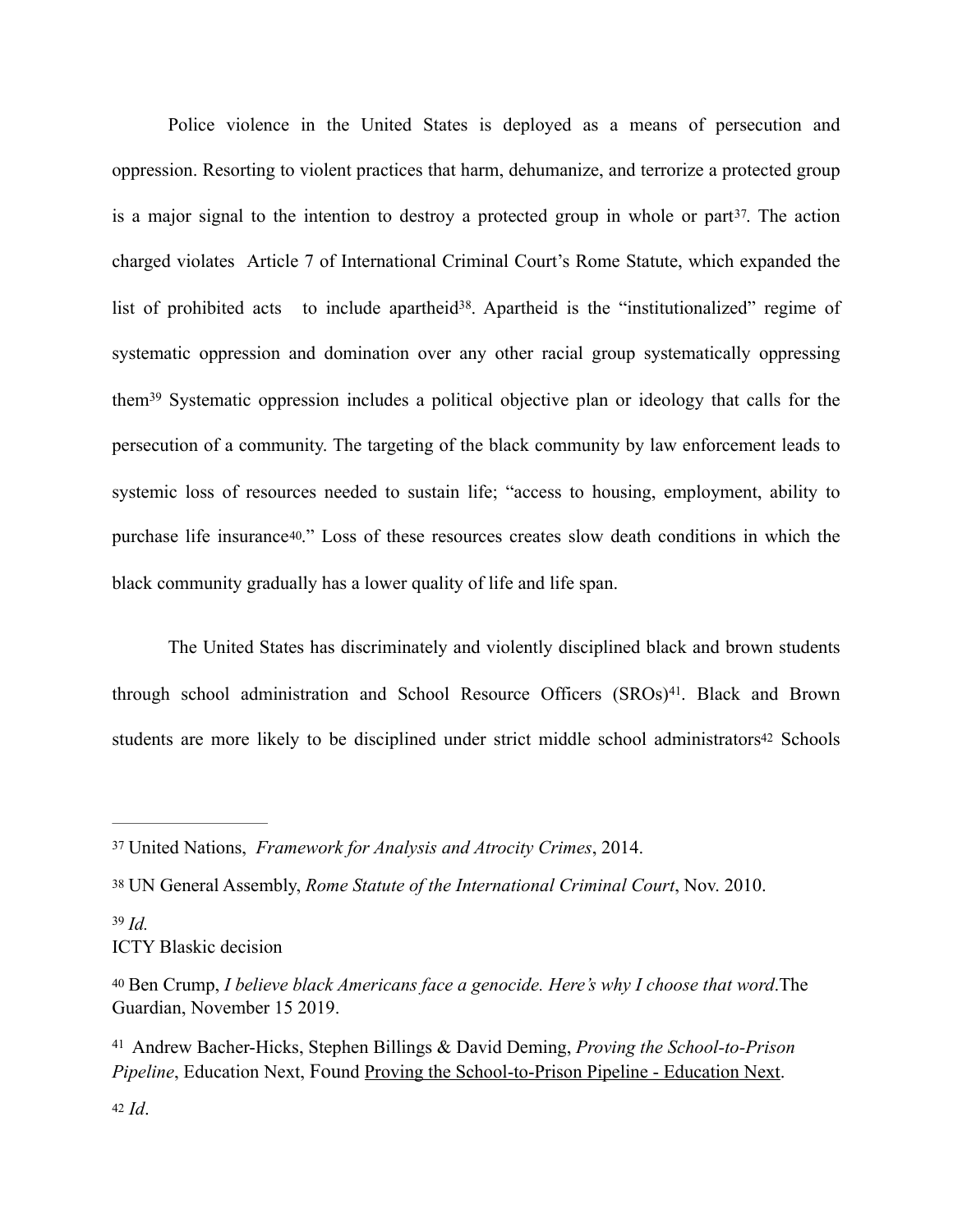<span id="page-12-8"></span><span id="page-12-7"></span><span id="page-12-6"></span><span id="page-12-5"></span>with officers are more likely to refer students to law enforcement<sup>43</sup>[.](#page-12-0) School Resource officers are increasingly involved in handling minor disciplinary issues, which has led to arrest after tantrums in elementary schools and other petty infractions<sup>[44](#page-12-1)</sup>. The high tickets, arrests, and violence inflicted on disproportionately black and brown students result in a decreased likeliness to graduat[e](#page-12-2)<sup>[45](#page-12-2)</sup> and increased likelihood to have police arrest and incarcerate them as adults. The increased violence SROs add to their interactions with students can be exemplified in the viral video of deputy Ben Fields flipping and dragging a student in a South Carolina classroom<sup>[46](#page-12-3)</sup>. These harmful acts violate United Nations Standard Minimum Rules for the Administration of Juvenile Justice<sup>[47](#page-12-4)</sup>. The frequency and efficiency in whichblack and brown students are criminalized as children by SROs, arrested and ticketed, then introduced to incarceration is referred to as the school-to-prison pipeline. The school-to-prison pipeline slowly and systemically exposes children to police violence, creating apartheid slow death conditions instead of opportunity.

<span id="page-12-9"></span>Detractors may claim that increased disparities in discipline are due to the different behavior of students in protected groups. However, a study found that students predictably had an increased likelihood of being suspended or expelled attending a high suspension school when

<span id="page-12-2"></span><span id="page-12-1"></span> $44$  *Id*.

<span id="page-12-0"></span>[<sup>43</sup>](#page-12-5) Jason P. Nance, *Students, Police, and the School-to-Prison Pipeline*. UF Law Faculty Publications (2016).

<span id="page-12-4"></span><span id="page-12-3"></span>Associated Press, *No Criminal Charges for deputy seen dragging South Carolina high school* [46](#page-12-8) *student in video*, CBS News, Sept. 5, 2016, [No criminal charges for deputy seen dragging South](https://www.cbsnews.com/news/no-criminal-charges-for-deputy-who-dragged-south-carolina-high-school-student/)  [Carolina high school student in video - CBS News.](https://www.cbsnews.com/news/no-criminal-charges-for-deputy-who-dragged-south-carolina-high-school-student/)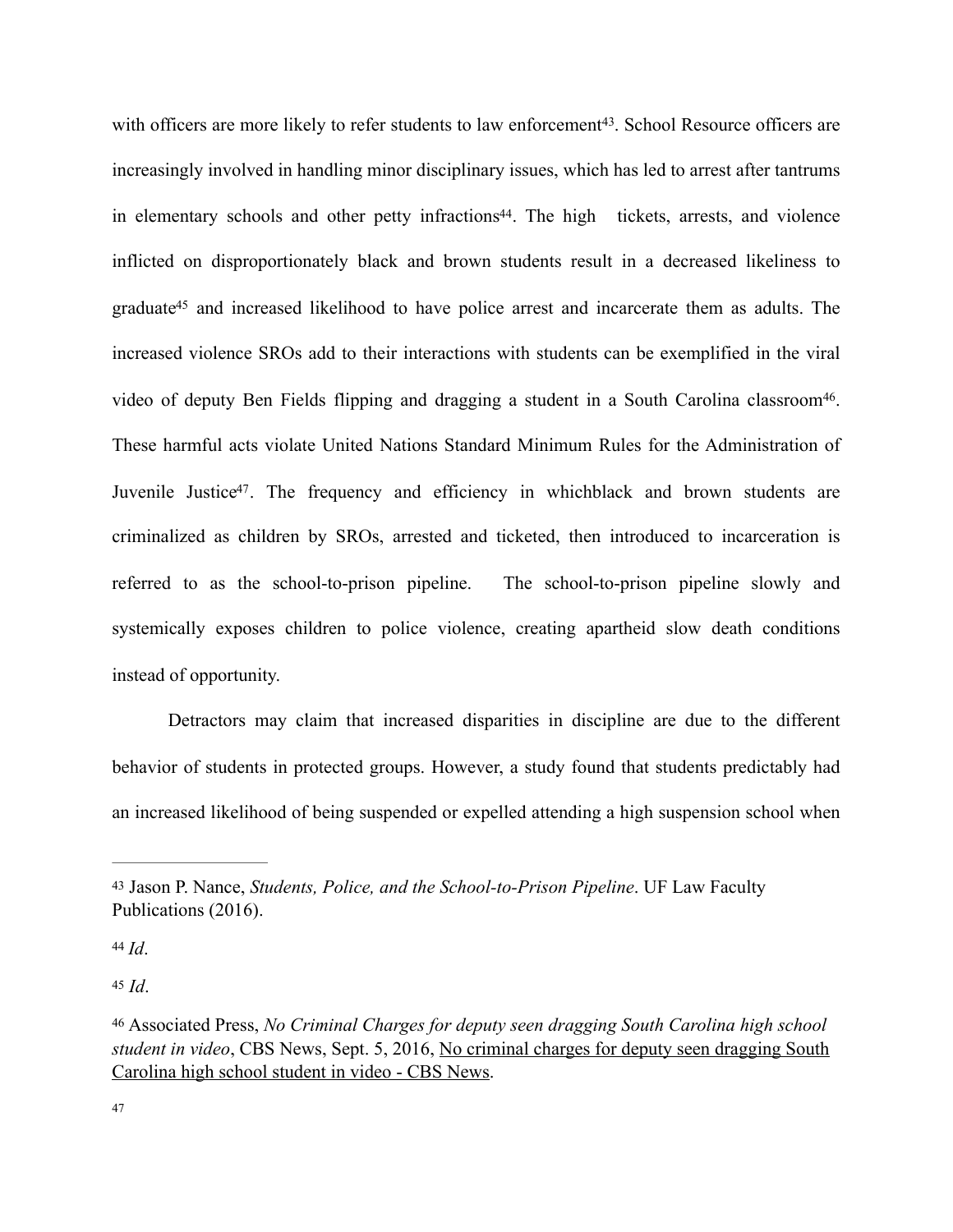<span id="page-13-6"></span>they previously attended a low suspension school, suggesting that school administrators' use of SROs was the defining factor<sup>48</sup>.

<span id="page-13-11"></span><span id="page-13-10"></span><span id="page-13-9"></span><span id="page-13-8"></span><span id="page-13-7"></span>Civilians also weponize police violence as a means of racial profiling and control. Many high-profile incidents highlighted the pattern of calling the police on black people who were not committing a crime, which has been popularly called the crime of existing while black<sup>49</sup>[.](#page-13-1) Notable examples include an instance in Oakland, for a family cooking out in a park<sup>50</sup>, Black women golfing too slowly<sup>[51](#page-13-3)</sup>, and a birdwatcher in Central Park in New York City<sup>52</sup>. As a result, a poll reported that 28% of blacks have had the police called on them compared to 4% white[53.](#page-13-5) Such instances can begin a deadly chain of events, exemplified by Jonathan Crawford ,who was gunned down in a Walmart in Ohio after a customer called 911 when they saw him carrying a

<span id="page-13-1"></span>[49](#page-13-7)

<span id="page-13-2"></span>[50](#page-13-8)

<span id="page-13-0"></span>Andrew Hicks, Stephen Billings & David Deming, *Proving the School to Prison Pipeline*, [48](#page-13-6) Education Next, [Proving the School-to-Prison Pipeline - Education Next](https://www.educationnext.org/proving-school-to-prison-pipeline-stricter-middle-schools-raise-risk-of-adult-arrests/)

**[Carla Herreria Russo](https://www.huffpost.com/author/carla-herreria),** *Woman Calls Police On Black Family For BBQing At A Lake In Oakland .Their crime?* Using the wrong type of grill in a barbecue-designated zone, May 18 2018, https://www.huffpost.com/entry/woman-calls-police-oaklandbarbecue\_n\_5af50125e4b00d7e4c18f741

<span id="page-13-3"></span>[<sup>51</sup>](#page-13-9) Joel Beall, *Police were called on five African-American women for playing too slow. The women allege the crime was "golfing while black." Inside a two-year fight for justice*, Golf Digest, April 30, 2020, [Police were called on five African-American women for playing too](https://www.golfdigest.com/story/police-were-called-on-five-african-american-women-for-playing-too-slow-the-women-allege-the-crime-was-golfing-while-black-inside-a-two-year-fight-for-justice)  [slow. The women allege the crime was "golfing while black." Inside a two-year fight for justice |](https://www.golfdigest.com/story/police-were-called-on-five-african-american-women-for-playing-too-slow-the-women-allege-the-crime-was-golfing-while-black-inside-a-two-year-fight-for-justice)  [Golf News and Tour Information | Golf Digest](https://www.golfdigest.com/story/police-were-called-on-five-african-american-women-for-playing-too-slow-the-women-allege-the-crime-was-golfing-while-black-inside-a-two-year-fight-for-justice)

<span id="page-13-4"></span> $52$  David K. Lee, Charges dropped against white woman who called the cops on a black bird watcher. NBC News, Feb 16, 2021, [Charge dropped against white woman who called police on Black bird-watcher \(nbcnews.com\)](https://www.nbcnews.com/news/us-news/charge-dropped-against-white-woman-who-called-police-black-bird-n1257987).

<span id="page-13-5"></span>[<sup>53</sup>](#page-13-11) Huffpost: Racial Experience, Huff Post (66 from White caller crime)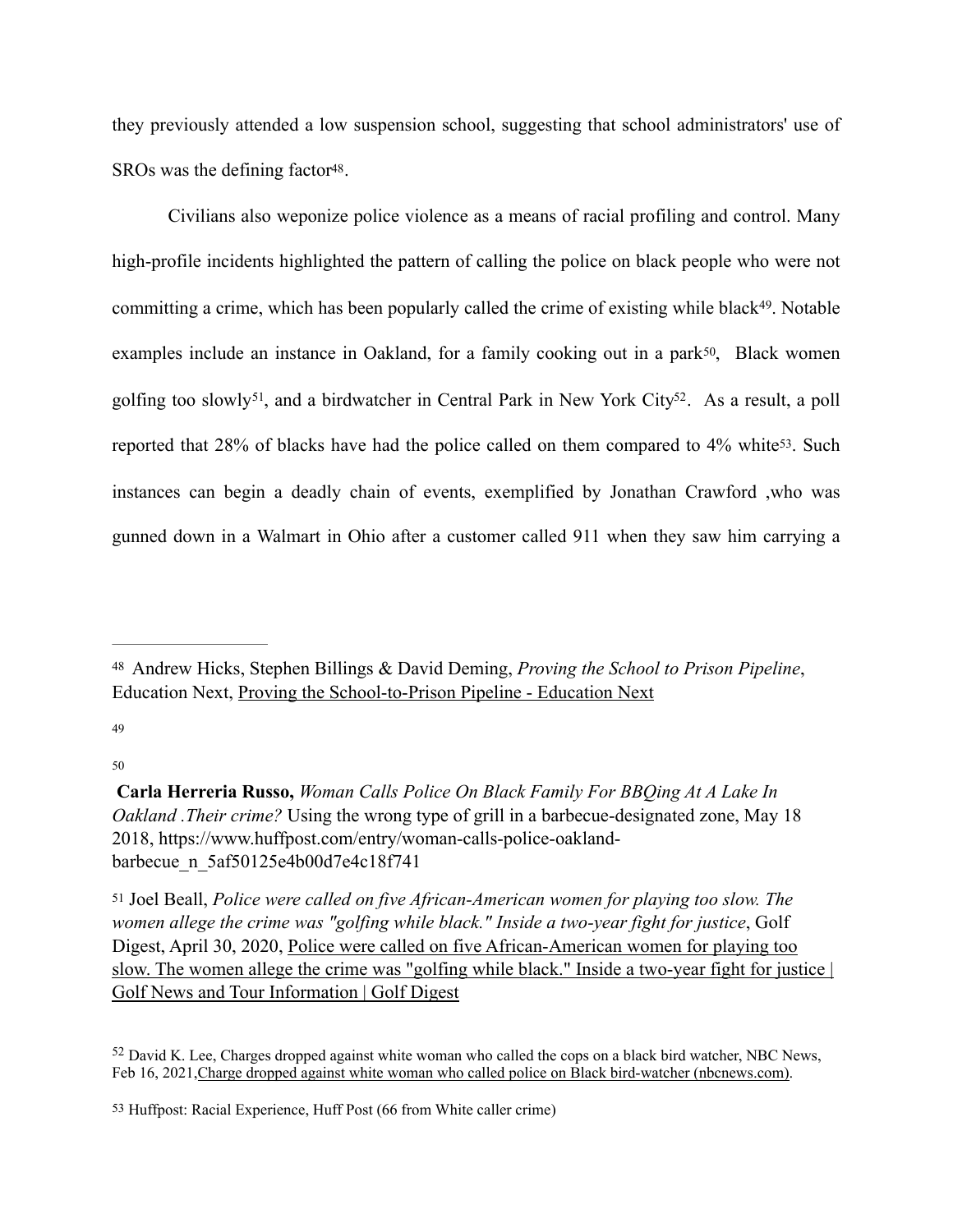<span id="page-14-8"></span><span id="page-14-7"></span><span id="page-14-6"></span>gun sold in the store<sup>54</sup>[.](#page-14-0) In both instances of racially motivated police reporting (which criminalizes behavior that would not be suspect if the subject was white) and racially weaponized police reporting (efforts to capitalize on law enforcement mistreatment of blacks), the result is often physical and emotional harm with a profound and long-lasting impact<sup>55</sup>. This charge is evidenced by Hall v Oches<sup>56</sup>[.](#page-14-2) The ways civilians weaponize police against blacks function to remove black presence (enforcing de facto segregation), the keep blacks in a subjugated place, and as tools of gentrification ( to deprive black people of property and resources necessary to sustain life)<sup>57</sup>.

<span id="page-14-11"></span><span id="page-14-10"></span><span id="page-14-9"></span>Law enforcement rarely deters racialized police communication. In a few instances has law enforcement prosecuted for false reporting<sup>58</sup>. Moreover, when vigilantes decide to act out violence before police intervention, laws and policies protect vigilantes' right not to be prosecuted[59.](#page-14-5) In the case of Trayvon Martin, a teenager followed and attacked by George

<span id="page-14-0"></span><sup>&</sup>lt;sup>[54](#page-14-6)</sup> Elahe Izadi, *Ohio Wal-Mart surveillance shows police shooting and killing John Crawford III*, Washington Post, Sept. 25, 2014, [Ohio Wal-Mart surveillance video shows police shooting and](https://www.washingtonpost.com/news/post-nation/wp/2014/09/25/ohio-wal-mart-surveillance-video-shows-police-shooting-and-killing-john-crawford-iii/)  [killing John Crawford III - The Washington Post.](https://www.washingtonpost.com/news/post-nation/wp/2014/09/25/ohio-wal-mart-surveillance-video-shows-police-shooting-and-killing-john-crawford-iii/)

<span id="page-14-1"></span>[<sup>55</sup>](#page-14-7) Harvard T.H. Chan sch. Pub. Health, Discrimination in America (2017) (

<span id="page-14-2"></span>*Hall v. Oche*s, 817 F.2d 920 (1st Cir. 1987. [56](#page-14-8)

<span id="page-14-3"></span>[<sup>57</sup>](#page-14-9) Chan Tov McNamarah, *White Caller Crime: Racialized Police Communication and Existing While Black*, 24 Mich. J. Race & L.,(2019).

<span id="page-14-5"></span><span id="page-14-4"></span>[<sup>59</sup>](#page-14-11) Ebony Slaughter-Johnson, *'Stand Your Ground' Law Encourages Dangerous Vigilantism*, Institute for Policy Studies, Sept. 18, 2018, ['Stand Your Ground' Laws Encourage Dangerous](https://ips-dc.org/stand-your-ground-laws-encourage-dangerous-vigilantism/)  [Vigilantism - Institute for Policy Studies \(ips-dc.org\)](https://ips-dc.org/stand-your-ground-laws-encourage-dangerous-vigilantism/)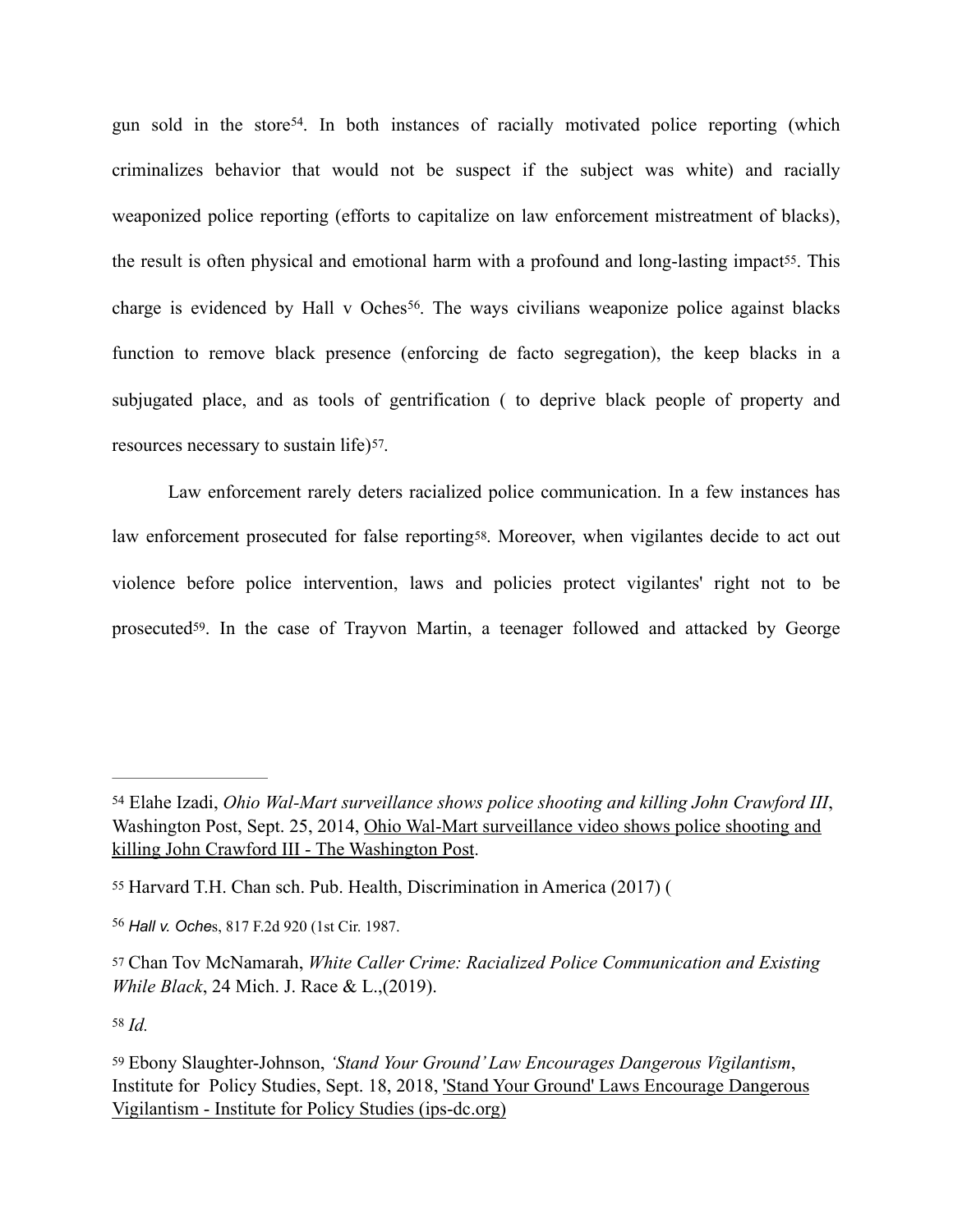<span id="page-15-4"></span>Zimmerman while walking home from a convenience store; law enforcement declined to arrest his killer<sup>60</sup>.

Critics may argue that this pattern of racialized police communication is too recent (with many famous examples shared through social media) and anecdotal to constitute intentional infliction of genocide. However, using police to enforce personal bias on black people doing daily activities is a longstanding practice evident in the sit-in Cases, Loving v. Virginia and Lawrence. Moreover, the courts have recognized since 1987 that calling the police on black people can have devastating effects[61.](#page-15-1)

# <span id="page-15-6"></span><span id="page-15-5"></span>**D. The United States Imposed measures meant to prevent births to Black, Brown, and Indigenous people being held in detention and coerced those facing charges into sterilization.**

<span id="page-15-7"></span>In California, Prison officials sterilized at least  $148$  female inmates without consent<sup>[62](#page-15-2)</sup>. Likewise,Immigration and Customs Enforcement (ICE) has sterilized detainees without  $constant<sup>63</sup>$  $constant<sup>63</sup>$  $constant<sup>63</sup>$ [.](#page-15-3) Judges and prosecutors exchanged lighter sentences in agreement to undergo

<span id="page-15-0"></span>Barbra Liston, *Zimmerman studied Florida's 'Stand Your Ground' law: witness*, Reuters, July [60](#page-15-4) 3, 2013, [Zimmerman studied Florida's 'Stand Your Ground' law: witness | Reuters.](https://www.reuters.com/article/us-usa-florida-shooting/zimmerman-studied-floridas-stand-your-ground-law-witness-idUSBRE9620RL20130703)

<span id="page-15-1"></span>[<sup>61</sup>](#page-15-5) *Id*.

<span id="page-15-2"></span><sup>&</sup>lt;sup>[62](#page-15-6)</sup> Female Inmates Sterilized in California Prisons Without Approval ,Corey G. Johnson, found <https://revealnews.org/article/female-inmates-sterilized-in-california-prisons-without-approval/>

<span id="page-15-3"></span>[<sup>63</sup>](#page-15-7) Nicole Narea, *The outcry over ICE and hysterectomies explained*, Sept. 18, 2020, [https://](https://www.vox.com/policy-and-politics/2020/9/15/21437805/whistleblower-hysterectomies-nurse-irwin-ice) [www.vox.com/policy-and-politics/2020/9/15/21437805/whistleblower-hysterectomies-nurse](https://www.vox.com/policy-and-politics/2020/9/15/21437805/whistleblower-hysterectomies-nurse-irwin-ice)[irwin-ice](https://www.vox.com/policy-and-politics/2020/9/15/21437805/whistleblower-hysterectomies-nurse-irwin-ice).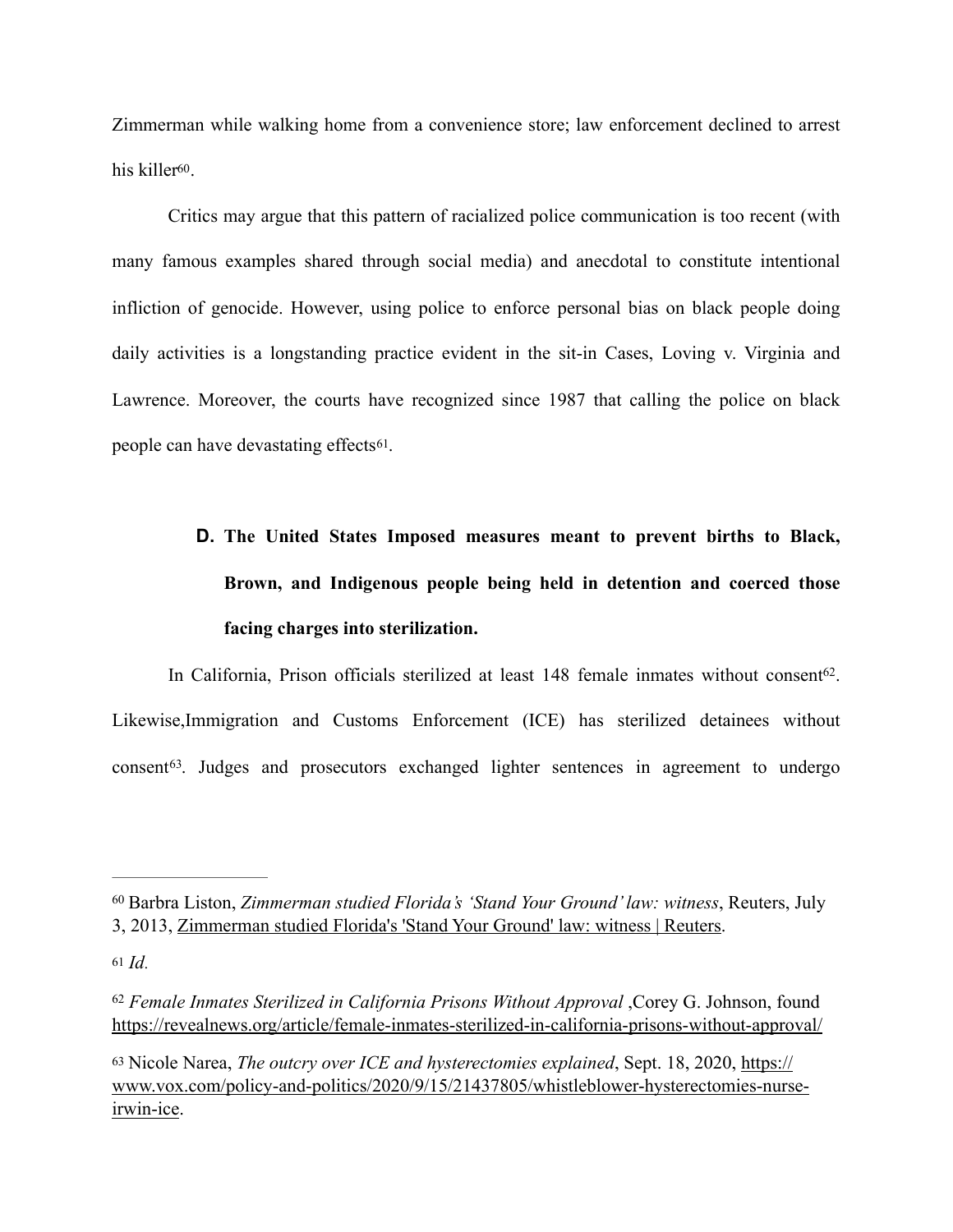<span id="page-16-12"></span><span id="page-16-11"></span><span id="page-16-10"></span><span id="page-16-9"></span><span id="page-16-8"></span>sterilization 646566[.](#page-16-2) Lawmakers in Arizona and Louisiana advocated for making sterilization a requirement for getting public assistance from the state[67](#page-16-3)[68.](#page-16-4) These efforts demonstrate a willingness to use the state's power to further coerce sterilization from vulnerable black, brown, and indigenous people. These acts were done directly and intentionally to prevent births within theprotected group in violation of UN resolution  $61/295^{69}$  and the Bangkok Rules<sup>[70](#page-16-6)</sup>

<span id="page-16-15"></span><span id="page-16-14"></span><span id="page-16-13"></span>Though one could argue that these incidents are isolated, that would ignore events' context given the history of the eugenics movement and forced sterilizations in the United States<sup>71</sup>. These incidents manifested out of a belief that poor black, brown, and indigenous

<span id="page-16-3"></span>[67](#page-16-11) Marcus Baram, *Pol Suggests Paying Poor Women to Tie Tube*s, ABC News, Sept. 25, 2008, [Pol Suggests Paying Poor Women to Tie Tubes - ABC News \(go.com\).](https://abcnews.go.com/US/story?id=5886592&page=1)

<span id="page-16-4"></span>Racheal Roth & Sarah L. Ainsworth, *"If They Hand You a Paper, You Sign It": A Call to End* [68](#page-16-12) *the Sterilization of Women in Prison*, 26 Hasting' Women's L.R. 7 (2015).

<span id="page-16-5"></span>[69](#page-16-13)United Nations, *United Nations Declaration on the Rights of Indigenous Peoples (UN Doc 61/295)*, New York, 2007[,DRIPS\\_en.pdf \(un.org\)](https://www.un.org/esa/socdev/unpfii/documents/DRIPS_en.pdf)

<span id="page-16-0"></span>Shelia Burke, *Nashville Prosecutors require sterilization as part of plea deals*, Boston Globe, [64](#page-16-8) March 29 2015, [https://www.bostonglobe.com/news/nation/2015/03/28/attorneys-say](https://www.bostonglobe.com/news/nation/2015/03/28/attorneys-say-sterilizations-were-part-plea-deal-talks/oArBniU59sFIcImHpfqFUN/story.html?hootPostID=b61322f6537a63488008f94b54bd111e)[sterilizations-were-part-plea-deal-talks/oArBniU59sFIcImHpfqFUN/story.html?](https://www.bostonglobe.com/news/nation/2015/03/28/attorneys-say-sterilizations-were-part-plea-deal-talks/oArBniU59sFIcImHpfqFUN/story.html?hootPostID=b61322f6537a63488008f94b54bd111e) [hootPostID=b61322f6537a63488008f94b54bd111e](https://www.bostonglobe.com/news/nation/2015/03/28/attorneys-say-sterilizations-were-part-plea-deal-talks/oArBniU59sFIcImHpfqFUN/story.html?hootPostID=b61322f6537a63488008f94b54bd111e)

<span id="page-16-1"></span>[<sup>65</sup>](#page-16-9) David Boucher, *Tennessee Judge reprimanded for order shaving off jail time for inmates who receive vasectomies*, The Tennessean, Nov. 21,2017, [https://www.tennessean.com/story/news/](https://www.tennessean.com/story/news/2017/11/20/tennessee-judge-reprimanded-shaving-off-jail-time-inmates-who-received-vasectomies-white-county/880733001/) [2017/11/20/tennessee-judge-reprimanded-shaving-off-jail-time-inmates-who-received](https://www.tennessean.com/story/news/2017/11/20/tennessee-judge-reprimanded-shaving-off-jail-time-inmates-who-received-vasectomies-white-county/880733001/)[vasectomies-white-county/880733001/](https://www.tennessean.com/story/news/2017/11/20/tennessee-judge-reprimanded-shaving-off-jail-time-inmates-who-received-vasectomies-white-county/880733001/)

<span id="page-16-2"></span>Found [https://www.oklahoman.com/article/5582478/offender-awaiting-sentencing-in-](https://www.oklahoman.com/article/5582478/offender-awaiting-sentencing-in-counterfeit-check-case-gets-operation-making-her-sterile-at-judges-suggestion) [66](#page-16-10) [counterfeit-chSeck-case-gets-operation-making-her-sterile-at-judges-suggestion](https://www.oklahoman.com/article/5582478/offender-awaiting-sentencing-in-counterfeit-check-case-gets-operation-making-her-sterile-at-judges-suggestion)

<span id="page-16-7"></span><span id="page-16-6"></span>United Nations Economic Security Council, *United Nations Rules for the Treatment of Women* [70](#page-16-14) *Prisoners and Non-custodial Measures for Women Offenders (the Bangkok Rules)*, 65/229, Rule 9, March 16, 2011.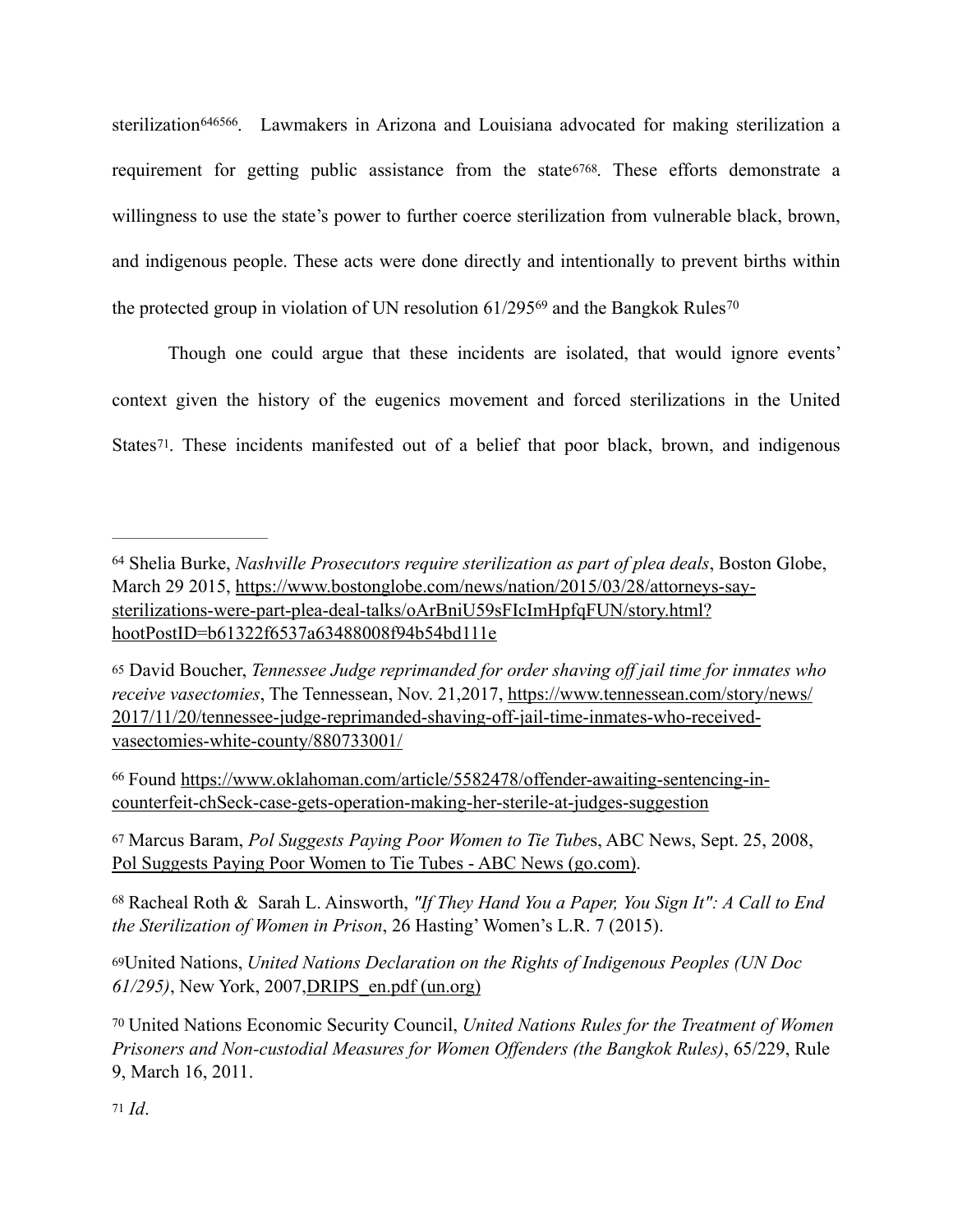<span id="page-17-9"></span><span id="page-17-8"></span><span id="page-17-7"></span>women are not fit to be mothers<sup> $7273$  $7273$ </sup>. One could also point out the disparities in sterilization among races outside of state-controlled/influenced healthcare of prison and courts to argue these differences are preferential<sup>[74](#page-17-2)</sup>. However, Hispanic and Native women's likelihood to want children after sterilization suggest that the surgeries are premature. Premature surgeries could result from health complication, limited contraceptive options, or healthcare providers' intention to stop reproduction[75.](#page-17-3)

<span id="page-17-11"></span><span id="page-17-10"></span>The wholesale targeting of African Americans for police contact and arrest, as described above, adds to efforts to prevent births. Targeting children for criminalization through the schoolto-prison pipeline and teens and young adults through the practices such as stop and frisk has led to large percentages of black and brown people incarcerated during their prime child bearing years, resulting in 53% of female prisoners being women of color<sup>[76](#page-17-4)</sup> and black women being twice as like as white women to go to prison<sup>77[78](#page-17-6)</sup>. Incarceration and policing policies (bought on

<span id="page-17-3"></span> $75$  *Id.* 

<span id="page-17-13"></span><span id="page-17-12"></span><span id="page-17-0"></span>[<sup>72</sup>](#page-17-7) *Id*.

<span id="page-17-1"></span>Cozzarelli Catherine, Wilkinson Anna V, Tagler Michael J. *Attitudes Toward the Poor and* [73](#page-17-8) *Attributions for Poverty*. Journal of Social Issues*.* 2001;57:207–27

<span id="page-17-2"></span>[<sup>74</sup>](#page-17-9) Katrina M. Shreffler, Julia McQuillan, Arthur L. Griel, & David R. Johnson, *Surgical Sterilization, Regret and Race: Contemporary Patterns*, Social Science Research, March 2015.

<span id="page-17-4"></span>[<sup>76</sup>](#page-17-11) Carson J. Bronson ,*Prisoners in 2017*, Washington, DC: Bureau of Justice Statistics; 2019. NCJ 252156.

<span id="page-17-6"></span><span id="page-17-5"></span>[<sup>78</sup>](#page-17-13) Sentencing Project, *Criminal justice facts*, [https://www.sentencingproject.org/criminal-justice](https://www.sentencingproject.org/criminal-justice-facts)[facts.](https://www.sentencingproject.org/criminal-justice-facts)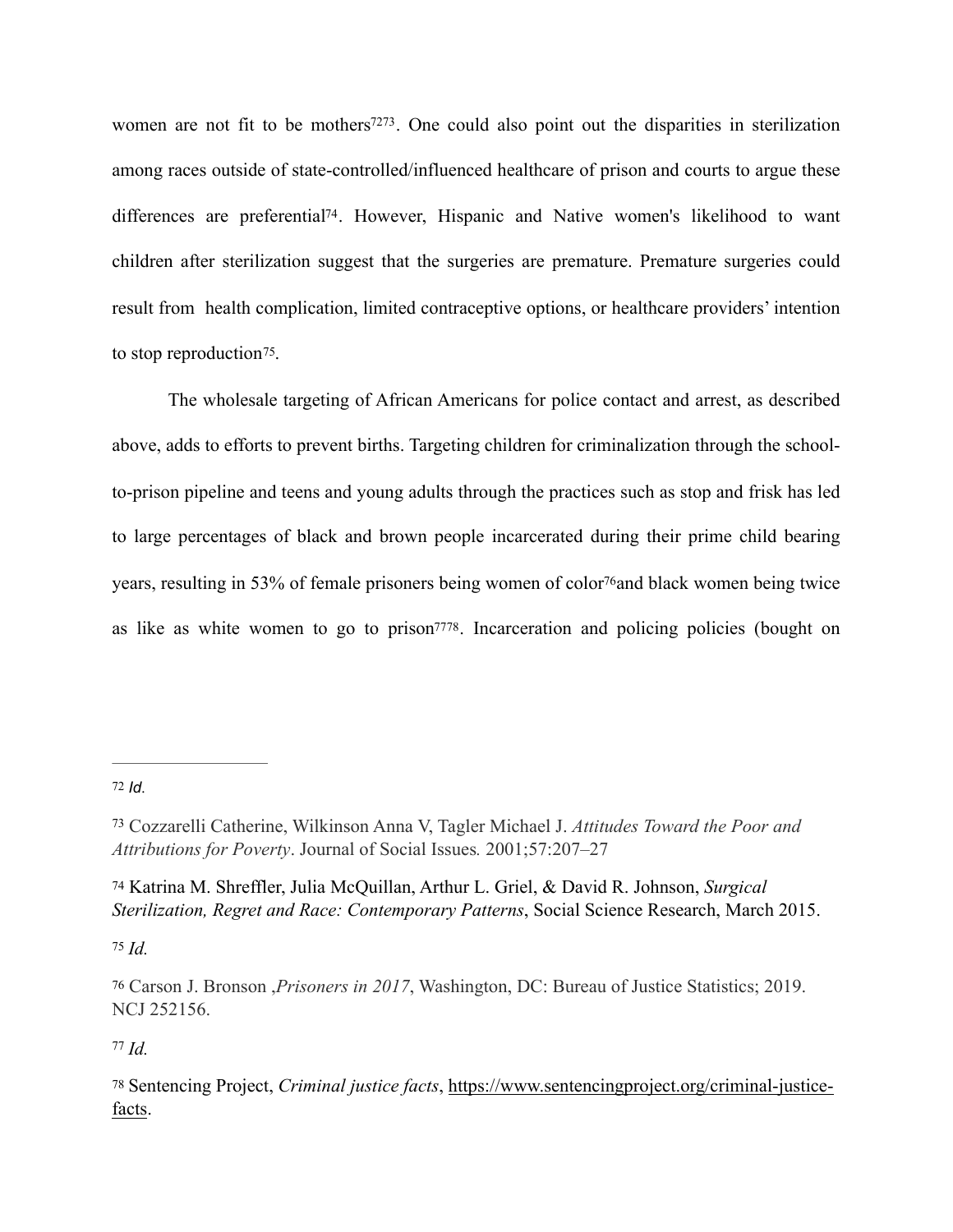through hyper-criminalization described above) have spillover effects on family formation patterns in the black community[79.](#page-18-0)

 Incarceration secludes prisoners and detainees from the opposite sex and elminiates the opportunity to procreate. Targeting and hyper policing young black and blown people during childbearing years can prevent births for those groups.

# <span id="page-18-6"></span>**E. The United States has intentionally and forcibly transferred the children of**

## <span id="page-18-11"></span><span id="page-18-10"></span><span id="page-18-9"></span><span id="page-18-8"></span><span id="page-18-7"></span>**Black incarcerated parents and Brown immigrants to others as part of policy.**

 The United States has forcibly separated over 5,500 families through IC[E80](#page-18-1) .Some separated children were adopted with full custody given to their foster parents<sup>81</sup>[.](#page-18-2) After separating the families, ICE deported most parents while their children remained in the U.S[.82](#page-18-3) These acts were intentionally carried out as part of a "zero tolerance" policy to penalize parents who migrate through the southern border<sup>83</sup>. Agents entered inadequate information into the database resulting in being unable to locate hundreds of parents<sup>84</sup>[.](#page-18-5) These acts were carried out in violation of 18 USC 1091.

<span id="page-18-1"></span>[80](#page-18-7) *Id*.

<span id="page-18-3"></span>[82](#page-18-9) Brent McDonald, *Many Families Torn Apart at Southern U.S. Border Face a Long and Uncertain Wait*, New York Times, July 27,2021, [Many Families Torn Apart at Southern U.S.](https://www.nytimes.com/2021/05/04/world/americas/guatemala-separation-long-wait.html)  [Border Face a Long and Uncertain Wait - The New York Times \(nytimes.com\).](https://www.nytimes.com/2021/05/04/world/americas/guatemala-separation-long-wait.html)

<span id="page-18-0"></span>Siobhan M. O'Keefe, *Baby's Gone: The Effects of Increased Sentencing Severity on Fertility* [79](#page-18-6) *and Family Formation*, American Economic Association, 2019.

<span id="page-18-2"></span><sup>&</sup>lt;sup>[81](#page-18-8)</sup> Associated Press, Deported parents may lose kids to adoption investigation finds, NBC News, [Deported parents may lose kids to adoption, investigation finds \(nbcnews.com\)](https://www.nbcnews.com/news/latino/deported-parents-may-lose-kids-adoption-investigation-finds-n918261)

<span id="page-18-5"></span><span id="page-18-4"></span>[<sup>84</sup>](#page-18-11)Andrew Eversden, *Why Homeland Security lost track of its kids it separated at the border*, F. Times, Dec 2, 2019, [Why Homeland Security lost track of kids it separated at the border](https://www.federaltimes.com/it-networks/2019/12/02/why-homeland-security-lost-track-of-kids-it-separated-at-the-border/)  [\(federaltimes.com\)](https://www.federaltimes.com/it-networks/2019/12/02/why-homeland-security-lost-track-of-kids-it-separated-at-the-border/)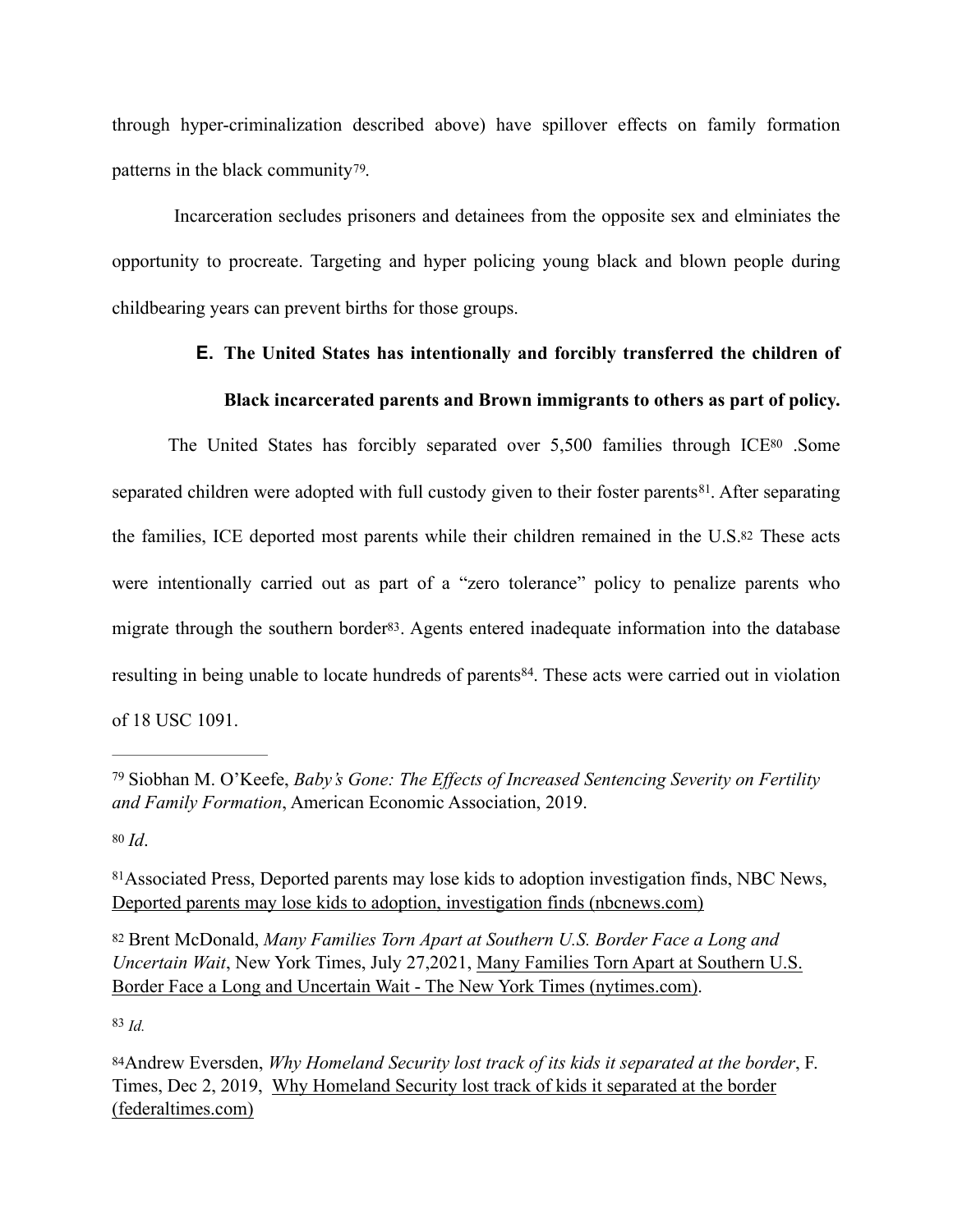Some may argue that this unfortunate circumstance leading to family separation results from government incompetence rather than intentional genocide. However, the practice of child separation is a long-practiced one from the U.S. government through indigenous boarding schools and relocation. The U.S. intentionally used these tactics to deprive the students of their culture and "kill the Indian, save the man $85$ [.](#page-19-0)"

<span id="page-19-7"></span><span id="page-19-6"></span><span id="page-19-5"></span> Furthermore, the hyper criminalization and targeting of black parents by police often results in temporary and eventually permanent custody rights to their children to be terminated at a disproportionate rate because of the Adoption and Safe Families Act[86.](#page-19-1) Once parental rights are terminated, their children are transferred to other parents or state institutional custody through the Foster Care system[87.](#page-19-2) One in nine black children have had a parent incarcerated compared to one in twenty eight for Hispanic children and one in fifty seven for white children<sup>[88](#page-19-3)</sup>. By the age of 14, it is estimated that 25% of black children have experienced a parent being imprisoned<sup>[89](#page-19-4)</sup>

<span id="page-19-9"></span><span id="page-19-8"></span><span id="page-19-0"></span>[<sup>85</sup>](#page-19-5) Kyle L. Simonson & Gavin M. Nadeau, *Truth and Reconciliation: "Kill the Indian, Save the man": How American Indian Boarding Schools Contributed to Feelings of Mistrust*, Native Times, Dec. 3, 2016, [Truth and Reconciliation: 'Kill the Indian, and Save the](https://www.nativetimes.com/archives/46-life/commentary/14059-truth-and-reconciliationkill-the-indian-and-save-the-man)  [Man' \(nativetimes.com\)](https://www.nativetimes.com/archives/46-life/commentary/14059-truth-and-reconciliationkill-the-indian-and-save-the-man)

<span id="page-19-1"></span>Raimond M. Lee, *Sometimes Good Intention Yields Bad Results: ASFA's Effect on Incarcerated* [86](#page-19-6) *Parents and Their Children and Their Parents*, 2009, (explains how policy forces the loss of parental rights for incarcerated parents).

<span id="page-19-2"></span>[<sup>87</sup>](#page-19-7) Crystal M. Hayes, Carolyn Sufrin, Jamila Perritt, *Reproductive Justice Disrupted: Mass Incarceration as a Driver of Reproductive Oppression*, Am J. Public Health, Jan. 2020.

<span id="page-19-3"></span>The Pew Charitable Trust: Pew Center on the States, *Collateral Costs: Incarceration's Effect* [88](#page-19-8) *on Economic Mobility*, 2010.

<span id="page-19-4"></span>[<sup>89</sup>](#page-19-9) Christopher Wildeman and Bruce Wester, *Incarceration in Fragile Families*, The Future of Children 20, no. 2 (2010), 162, Table 2.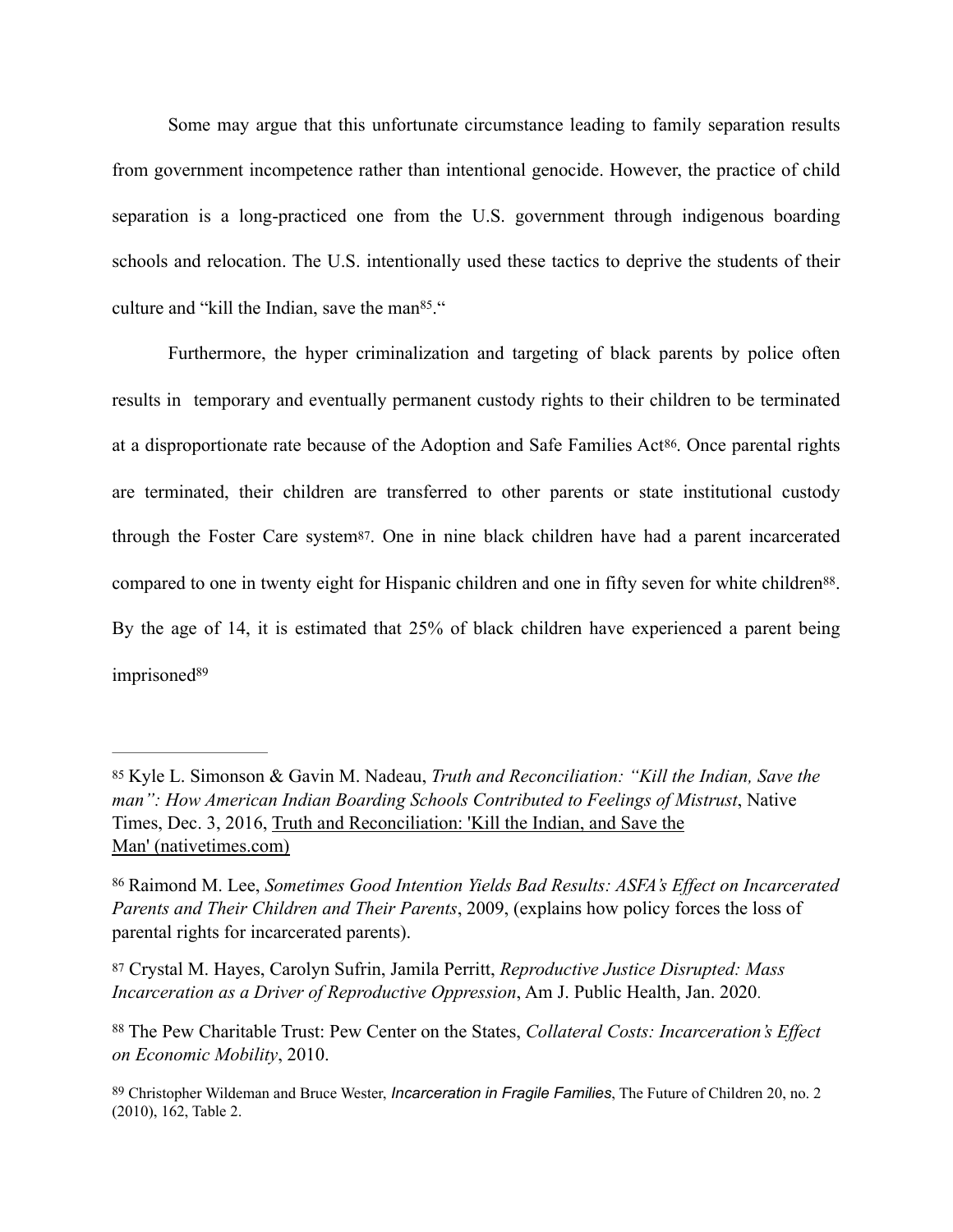<span id="page-20-1"></span> Detractors may claim that the loss of custody and permanent transfer of children is an unfortunate side effect of a necessary process to ensure the health and support of the children. However, incarcerated mothers are more likely to lose parental rights through foster care than parents who neglect, abuse, or sexually molest their children<sup>90</sup>. Therefore, the harm of eliminating parental rights of incarcerated parents outweighs the risk of harm to the children.

<span id="page-20-0"></span>[<sup>90</sup>](#page-20-1) Smyth J., *Dual punishment: incarcerated mothers and their children*, 10(1):33–45, *Columbia Social Work Review,* 2012.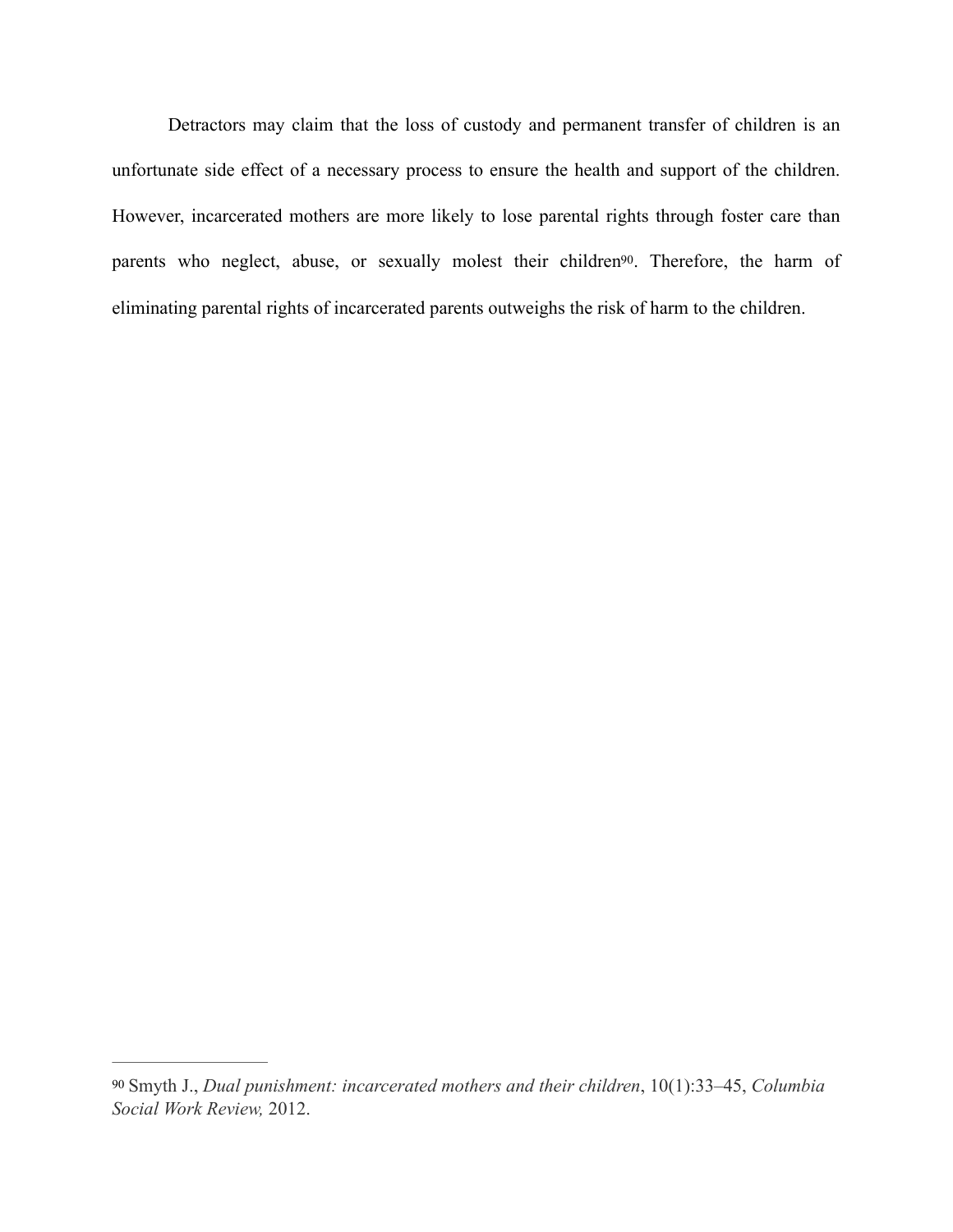#### **COUNT 2**

#### **I. Introduction - Mass Incarceration**

 **The United States is charged with perpetuating a criminal justice system that results in hyper mass incarceration in disregard of the "just requirements of morality, public order, and the general welfare," as called for in the Universal Declaration of Human Rights, Article 29.** 

 America has systemically abused the very concept of criminal justice to the detriment of Black, Brown and Indigenous People, allowing police, prosecutors, courts and prisons to act in complete disregard of the "just requirements of morality, public order and the general welfare," as called for in the Universal Declaration of Human Rights Article 29 and the American Convention on Human Rights Article 32. In 2021, the UN Commissioner for Human Rights spoke clearly and directly to the pervasiveness and perniciousness of the system which undergirds America's racist approach to criminal justice:

Narratives that falsely associate Africans and people of African descent,

including migrants, with criminal activities or that play on economic or even

national security anxieties continue to be used to justify laws and practices

<span id="page-21-1"></span>governing criminal justice systems[.] [91](#page-21-0)

 The conscious failure to address systemic discrimination in the application of criminal justice in America is in violation of Article II of the Convention on the

<span id="page-21-0"></span><sup>&</sup>lt;sup>91</sup>UNHCHR, "Promotion and protection of the human rights and fundamental freedoms of Africans and of people of African descent against excessive use of force and other human rights violations by law [enforcement officers"](https://undocs.org/A/HRC/47/53)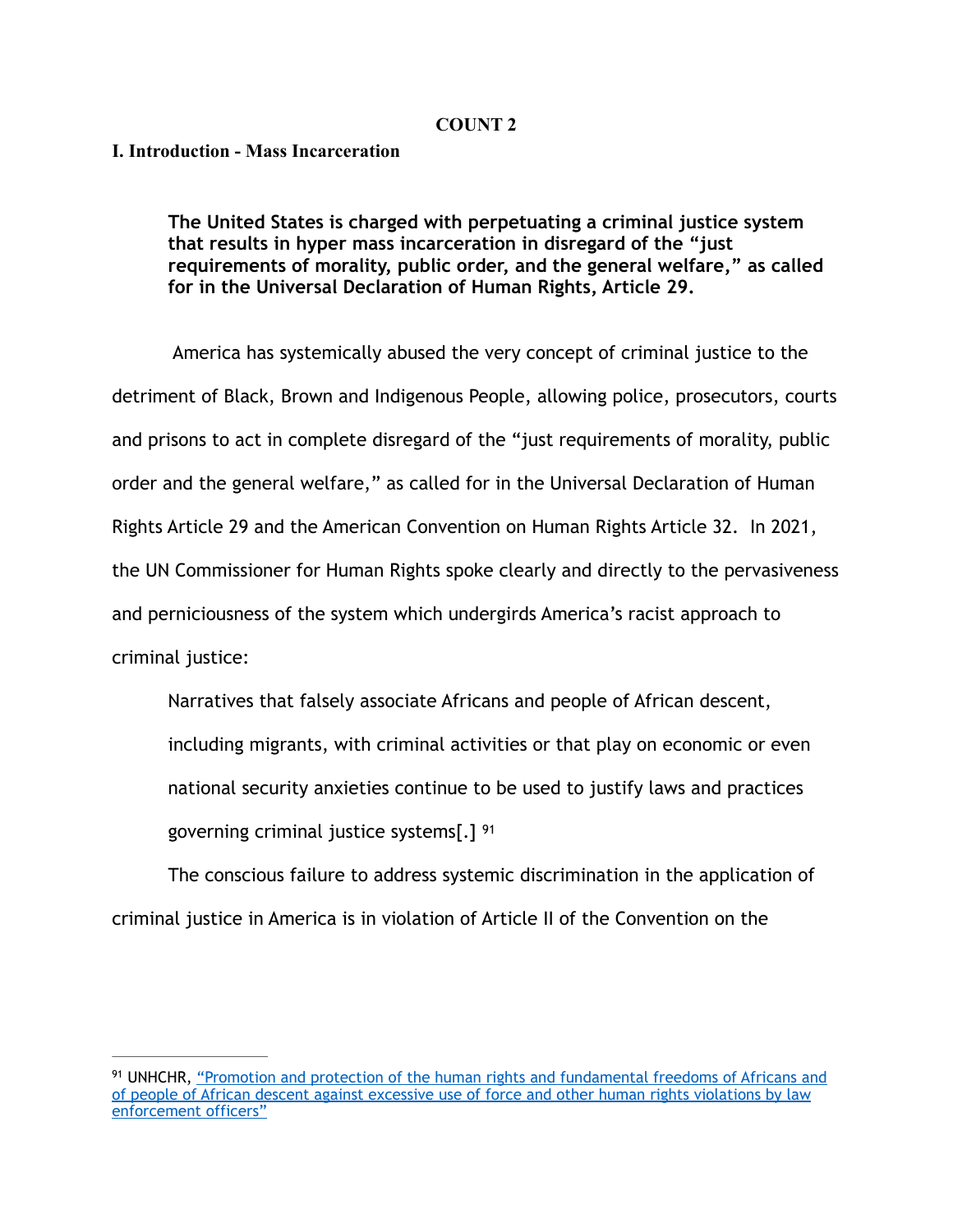Prevention and Punishment of the Crime of Genocide.<sup>[92](#page-22-0)</sup> We see this most clearly in the denial of statistical evidence of systemic racial discrimination in criminal processes and in the criminalization of poverty, each of which are addressed below.

<span id="page-22-3"></span>**A. The United States has refused to acknowledge clear evidence of systemic racial bias in the administration of its criminal justice system. That which is not acknowledged is not addressed.** 

 It is irrefutable that data is critical to revealing dynamics not visible to the naked eye, and data is especially critical when unpacking historical trends in racial discrimination. The UN Commissioner for Human Rights reminds that collecting, analyzing and applying data by race or ethnic origin to discern the impact of racial discrimination on laws, policies and practices is central to addressing problems of systemic racism[. 93](#page-22-1)

<span id="page-22-4"></span> Statistical evidence of ingrained patterns of racism in the American criminal justice system are well documented. Compared with white Americans, racial minorities in the United States are more likely to be arrested; those arrested are more likely to be convicted; those convicted are more likely to face stiff sentences.<sup>[94](#page-22-2)</sup>

<span id="page-22-5"></span><span id="page-22-0"></span> $92$ United Nations, Convention on the Prevention and Punishment of the Crime of Genocide, [https://www.un.org/en/genocideprevention/documents/atrocity-crimes/Doc.1\\_Convention](https://www.un.org/en/genocideprevention/documents/atrocity-crimes/Doc.1_Convention%2520on%2520the%2520Prevention%2520and%2520Punishment%2520of%2520the%2520Crime%2520of%2520Genocide.pdf)  [%20on%20the%20Prevention%20and%20Punishment%20of%20the%20Crime%20of](https://www.un.org/en/genocideprevention/documents/atrocity-crimes/Doc.1_Convention%2520on%2520the%2520Prevention%2520and%2520Punishment%2520of%2520the%2520Crime%2520of%2520Genocide.pdf)  [%20Genocide.pdf](https://www.un.org/en/genocideprevention/documents/atrocity-crimes/Doc.1_Convention%2520on%2520the%2520Prevention%2520and%2520Punishment%2520of%2520the%2520Crime%2520of%2520Genocide.pdf) 

<span id="page-22-1"></span> $93$ Systemic racism is defined by the Commissioner as, "the concept of systemic racism against Africans and people of African descent, including as it relates to structural and institutional racism, is understood to be the operation of a complex, interrelated system of laws, policies, practices and attitudes in State institutions, the private sector and societal structures that, combined, result in direct or indirect, intentional or unintentional, de jure or de facto discrimination, distinction, exclusion, restriction or preference on the basis of race, colour[sic], descent or national or ethnic origin. Systemic racism often manifests itself in pervasive racial stereotypes, prejudice and bias and is frequently rooted in histories and legacies of enslavement, the transatlantic trade in enslaved Africans and colonialism. *Id*.

<span id="page-22-2"></span>See *Report to the United Nations on Racial Disparities in the U.S. Criminal Justice System*. [https://](https://www.sentencingproject.org/publications/un-report-on-racial-disparities/) [94](#page-22-5) [www.sentencingproject.org/publications/un-report-on-racial-disparities/.](https://www.sentencingproject.org/publications/un-report-on-racial-disparities/)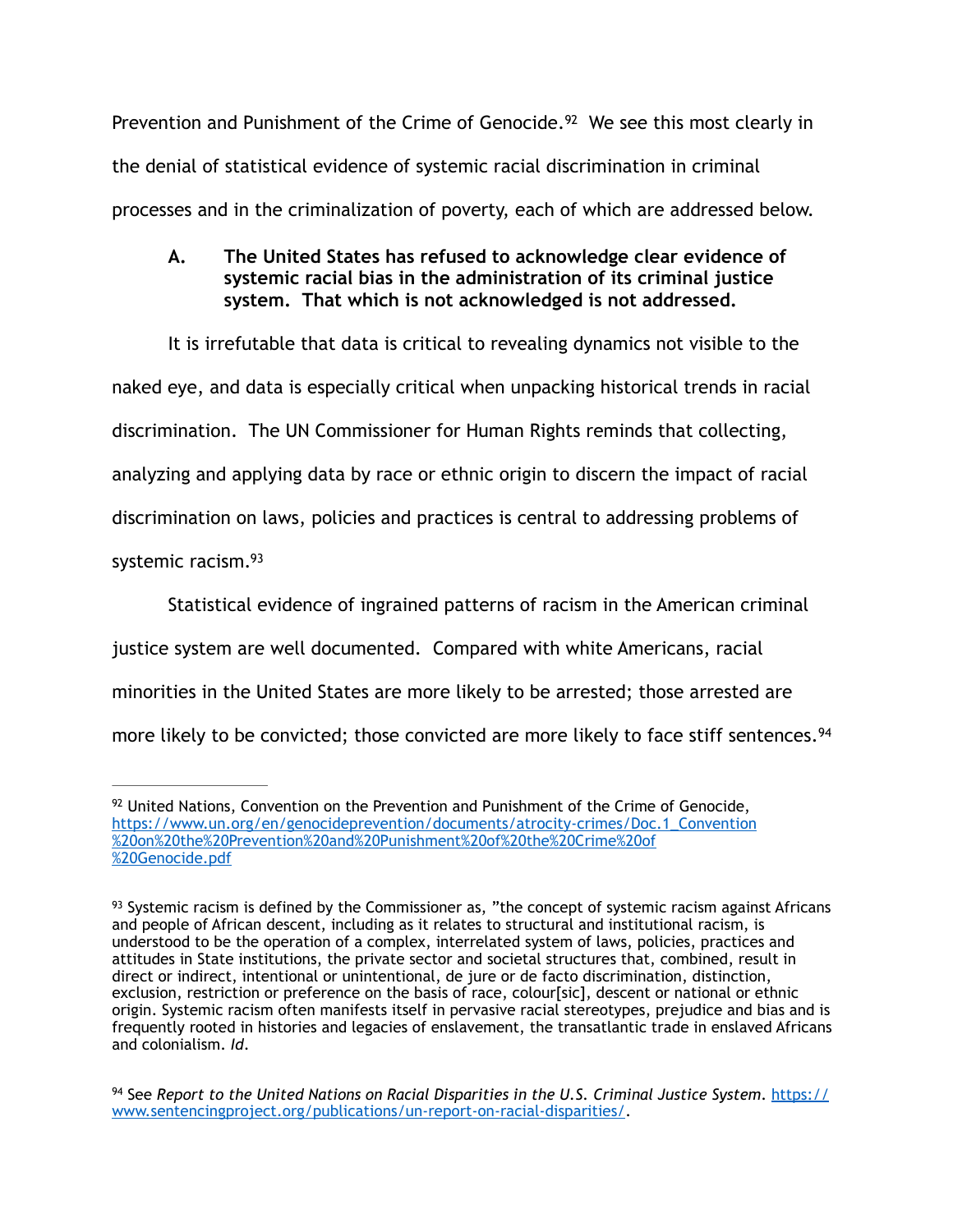<span id="page-23-6"></span><span id="page-23-5"></span>African-American males are six times more likely to be incarcerated than white males.<sup>[95](#page-23-0)</sup> If current trends continue, one of every three black American males and one of every six Latino males born today will experience prison in his lifetime—compared to one of every seventeen white males.<sup>[96](#page-23-1)</sup> While the disparity is less stark, Brown and Black women also experience the American criminal justice at higher rates than their white peers. [97](#page-23-2)

<span id="page-23-7"></span> By creating and perpetuating policies that allow such racial disparities to exist in its criminal justice system, the United States is in violation of its obligations under Article 2 and Article 26 of the International Covenant on Civil and Political Rights to ensure that all its citizens—regardless of race—are treated equally under the law. The United States is also in violation of Article II, sections (a) through (d) of the Convention on the Prevention and Punishment of the Crime of Genocide: America kills; causes bodily and mental harm to; deliberately inflicts conditions of life calculated to destroy in whole or part the lives of; and imposes measures that prevent births of Black and Brown individuals[. 98](#page-23-3)

<span id="page-23-8"></span>The growth of the American prison population and the disproportionate percentage of people of color within it has been attributed to implicit and explicit racial bias at all levels of the justice system.<sup>[99](#page-23-4)</sup> Prison populations in the United States

<span id="page-23-9"></span><span id="page-23-0"></span> $95$  *Id.* 

<span id="page-23-1"></span>*Id.* [96](#page-23-6)

<span id="page-23-2"></span> $97$  *Id.* 

<span id="page-23-3"></span><sup>&</sup>lt;sup>98</sup>United Nations, Convention on the Prevention and Punishment of the Crime of Genocide, [https://www.un.org/en/genocideprevention/documents/atrocity-crimes/Doc.1\\_Convention](https://www.un.org/en/genocideprevention/documents/atrocity-crimes/Doc.1_Convention%2520on%2520the%2520Prevention%2520and%2520Punishment%2520of%2520the%2520Crime%2520of%2520Genocide.pdf)  [%20on%20the%20Prevention%20and%20Punishment%20of%20the%20Crime%20of](https://www.un.org/en/genocideprevention/documents/atrocity-crimes/Doc.1_Convention%2520on%2520the%2520Prevention%2520and%2520Punishment%2520of%2520the%2520Crime%2520of%2520Genocide.pdf)  [%20Genocide.pdf.](https://www.un.org/en/genocideprevention/documents/atrocity-crimes/Doc.1_Convention%2520on%2520the%2520Prevention%2520and%2520Punishment%2520of%2520the%2520Crime%2520of%2520Genocide.pdf)

<span id="page-23-4"></span><sup>&</sup>lt;sup>99</sup> See <https://www.sentencingproject.org/wp-content/uploads/2021/07/Trends-in-US-Corrections.pdf>.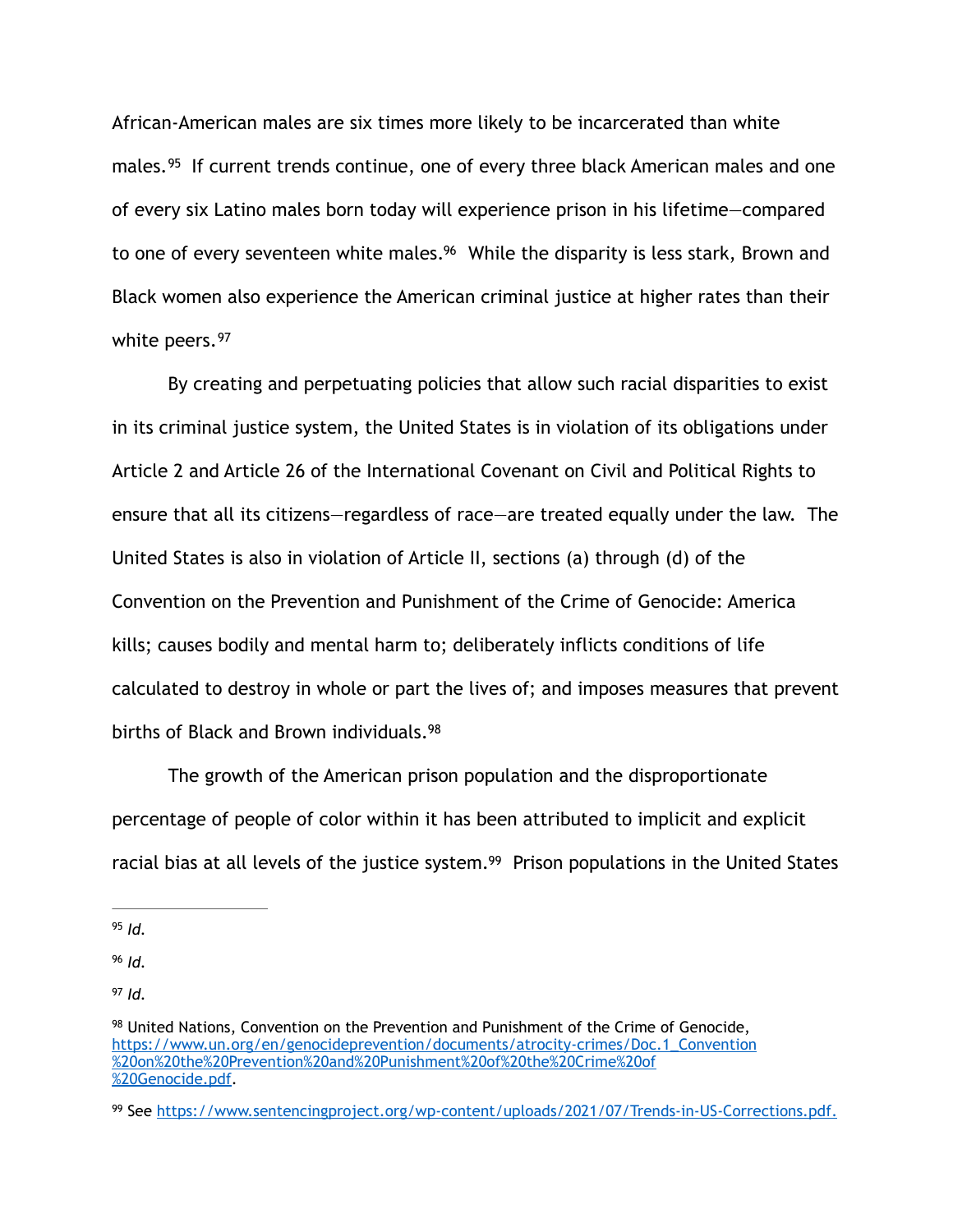<span id="page-24-8"></span><span id="page-24-7"></span><span id="page-24-6"></span>have exploded beyond all reasonable relation to the actual level of violent crime in Americansociety.<sup>[100](#page-24-0)</sup> The United States leads the world with over 2 million individuals in jail.  $101$  This was not always the case: between 1970 and 2000, the number of incarcerated individuals in American prisons more than quintupled -- and nothing in the past twenty years has been done to knock the United States off its ignominious pedestal of greatest jailer of all time.<sup>[102](#page-24-2)</sup> This sustained high level of incarceration reflects an increase in the number of sentencing laws carrying mandatory minimum sentences;  $103$  the lengthening of prison sentences and increased imposition of life sentences; the massive influence of plea bargaining (itself impacted by questions of prosecutorial bias); an increase in the number of felony charges filed by prosecutors; and policing policies that target communities of color, among a host of other factors.<sup>[104](#page-24-4)</sup> Racial bias is present throughout.

<span id="page-24-11"></span><span id="page-24-10"></span><span id="page-24-9"></span>Racial disparities are particularly present at sentencing. While "in a fair, equitable, and non-discriminatory justice system, sanctions should be imposed equally on offending populations,"<sup>[105](#page-24-5)</sup> the U.S. criminal justice system does not abide by this principle. Courts are substantially more likely to sentence African American and

<span id="page-24-0"></span><sup>100</sup> See [https://www.brennancenter.org/sites/default/files/2019-08/](https://www.brennancenter.org/sites/default/files/2019-08/Report_Unnecessarily_Incarcerated_0.pdf) Report Unnecessarily Incarcerated 0.pdf.

<span id="page-24-1"></span> $101$  *Id.* 

<span id="page-24-2"></span> $102$  *Id.* 

<span id="page-24-3"></span><sup>&</sup>lt;sup>[103](#page-24-9)</sup> According to the Leadership Conference *Fact Sheet on Sentencing and Mandatory Minimums* (last updated on March 28, 2018) "The number of federal mandatory sentences has doubled in the last 20 years . . . In 2010, 39.4 percent of individuals in Federal Bureau of Prisons custody were subject to a mandatory minimum penalty.

<span id="page-24-5"></span><span id="page-24-4"></span><sup>&</sup>lt;sup>[105](#page-24-11)</sup> Jamie Fellner, *Race, Drugs, and Law Enforcement in the United States*, vol 20 Stanford Law & Policy Review 257 (2009).<https://law.stanford.edu/publications/race-drugs-law-enforcement-united-states/>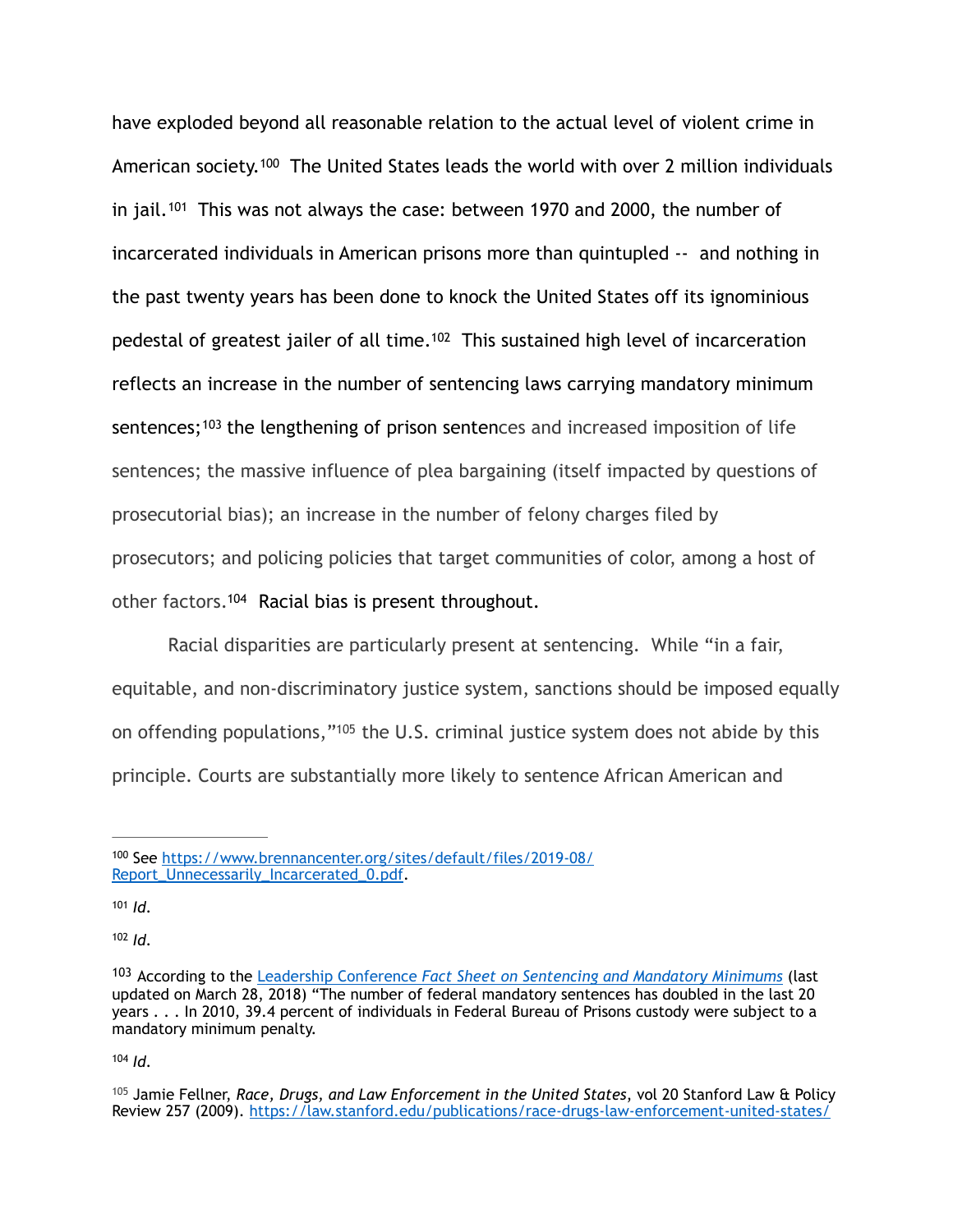<span id="page-25-6"></span>Latino people to prison than white people in similar circumstances[.](#page-25-0)<sup>[106](#page-25-0)</sup> Federal courts sentence African American men to longer prison sentences than white men arrested for the same offenses and with similar criminal backgrounds, and African American people constitute a disproportionate percentage of prisoners serving life sentences. [107](#page-25-1)

<span id="page-25-9"></span><span id="page-25-8"></span><span id="page-25-7"></span> The situation on America's death row is a particularly stark manifestation of the trend in sentencing, and provides the clearest and most tragic example of the willful refutation of statistical analysis in the American criminal justice system.<sup>108</sup> While the number of individuals sentenced to death row and executed annually has fallen from a generational high in 1999 of 279 (sentenced to death row) and 98 (executed)to 18 (sentenced) and 17 (executed) in 2020,  $109$  the trends in those few states where executions are still ongoing are stark. Of the roughly 2,500 individuals on death row as of April 2021, 54 percent are Black or Brown individuals.<sup>[110](#page-25-4)</sup> Half of all executions in 2019 were of Black or Brown individuals, despite that fact that whites make up roughly 60 percent of the population and Black and Brown individuals are combined less than 33 percent. While this racist trend has been evident since the ground breaking studies of David Baldus<sup>111</sup>[,](#page-25-5) newer studies have uncovered an even

<span id="page-25-11"></span><span id="page-25-10"></span><span id="page-25-0"></span> $106$  *Id.* 

<span id="page-25-1"></span> $107$  *Id.* 

<span id="page-25-2"></span> $108$  The enforcement of illegal discriminating patterns of capital punishment and deprivation of life is in violation of , inter alia, the Genocide Convention; the Universal Declaration of Human Rights Article 3; the American Convention on Human Rights Article 7 (1) - (3); the Convention on the Elimination of All Forms of Racial Discrimination Article 5; and the International Convention on Civil and Political Rights Articles 2(1) and 6 (1), (2) and (4).

<span id="page-25-3"></span> $109$  Source: Death Penalty Information Center, "Facts About the Death Penalty" [https://](https://documents.deathpenaltyinfo.org/pdf/FactSheet.pdf) [documents.deathpenaltyinfo.org/pdf/FactSheet.pdf](https://documents.deathpenaltyinfo.org/pdf/FactSheet.pdf), last visited on 9/13/2021.

<span id="page-25-5"></span><span id="page-25-4"></span><sup>&</sup>lt;sup>[111](#page-25-11)</sup> See, for example, David Baldus, Charles Pulaski, George Woodworth, Comparative Review of Death Sentences: an Empirical Study of the Georgia Experience, 74 J. Crim. L. & Criminology 661 (1983). <https://scholarlycommons.law.northwestern.edu/cgi/viewcontent.cgi?article=6378&context=jclc>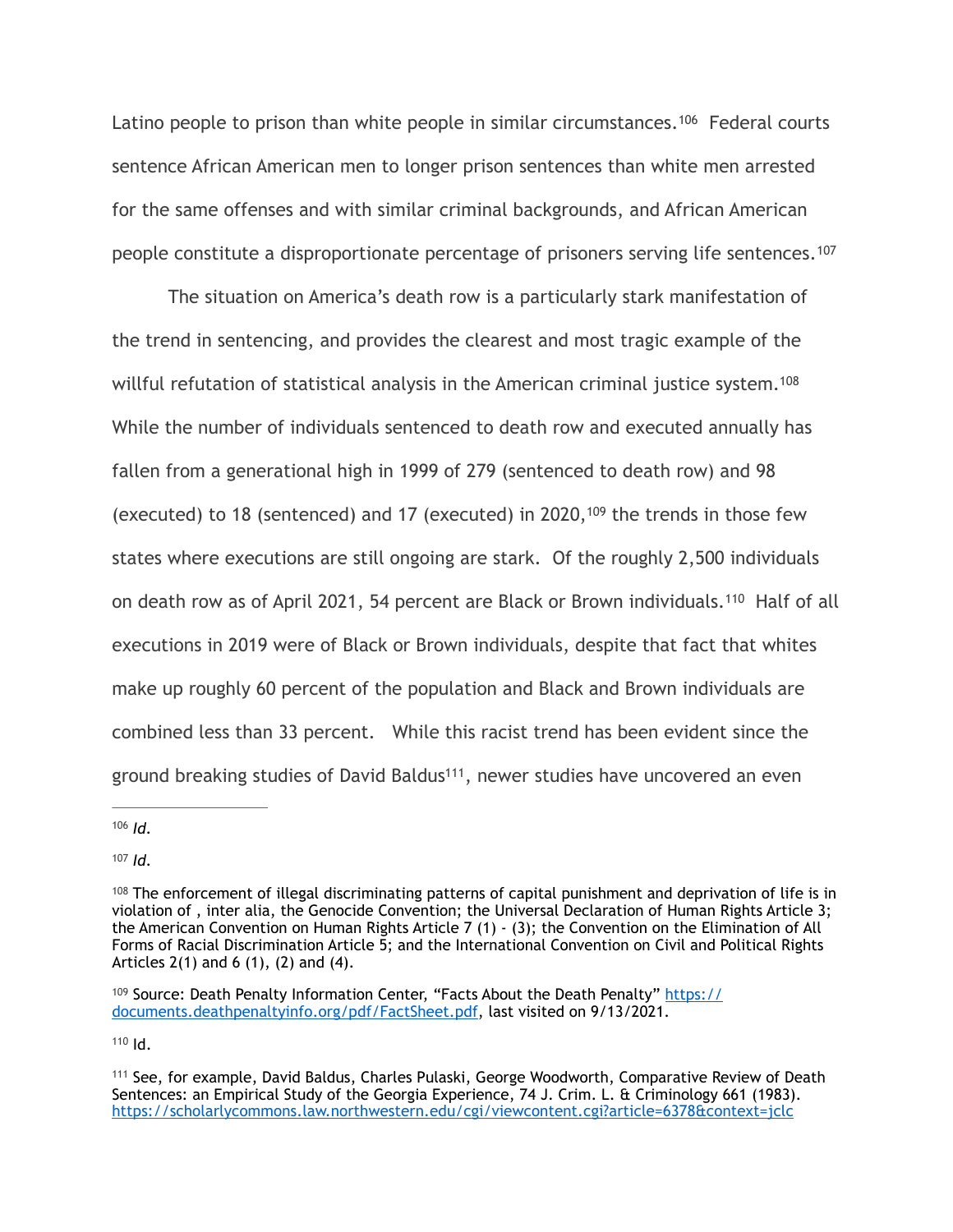more disturbing trend: in the United States, the race of the victim is overwhelmingly determinative in deciding whether an individual is sentenced to death. In 75 percent of executions, the victim was white, even though crime data tells us that Black and Brown individuals are significantly more likely to be victims of homicide then whites.<sup>112</sup>

<span id="page-26-4"></span><span id="page-26-3"></span> Despite these obviously well-supported studies and the trends they lay bare, since the 1987 United States Supreme Court decision in *McCleskey v. Kemp*<sup>113</sup>[,](#page-26-1) courts in the United States have refused to acknowledge statistical proof of racial disparity in death penalty sentencing. The Supreme Court in *McCleskey* implicitly recognized that to yield to the data would be an acknowledgement that racial bias is so endemic in the American system of criminal justice that it cannot be cured by judicial act or legislation. The majority of the Court has refused to this day to take the logic of countless meticulous studies<sup>[114](#page-26-2)</sup> to their natural conclusion and abolish state sponsored executions. Given that the Court will not take this much needed action when a life hangs in the balance, it should be no surprise that it similarly dismisses statistical trends that expose racial bias in other parts of the criminal justice system.

<span id="page-26-5"></span> Despite the promise of the 14th Amendment to the United States Constitution of equal protection of the laws and prohibiting the government from depriving a person

<span id="page-26-0"></span> $112$  2019 figures tell us that 54.7% of homicide victims are black or African-American, 42.3% are white, and 3.1% were of other races. [https://ucr.fbi.gov/crime-in-the-u.s/2019/crime-in-the-u.s.-2019/](https://ucr.fbi.gov/crime-in-the-u.s/2019/crime-in-the-u.s.-2019/tables/expanded-homicide-data-table-2.xls) [tables/expanded-homicide-data-table-2.xls, last accessed on 9/13/2021.](https://ucr.fbi.gov/crime-in-the-u.s/2019/crime-in-the-u.s.-2019/tables/expanded-homicide-data-table-2.xls)

<span id="page-26-1"></span><sup>&</sup>lt;sup>[113](#page-26-4)</sup> McCleski v. Kemp, 481 U.S. 279 (1987)

<span id="page-26-2"></span> $114$  See, for example, the ground-breaking study of David Baldus, Charles Pulaski, George Woodworth, *Comparative Review of Death Sentences: an Empirical Study of the Georgia Experience*, 74 J. Crim. L. & Criminology 661 (1983). [https://scholarlycommons.law.northwestern.edu/cgi/viewcontent.cgi?](https://scholarlycommons.law.northwestern.edu/cgi/viewcontent.cgi?article=6378&context=jclc) [article=6378&context=jclc](https://scholarlycommons.law.northwestern.edu/cgi/viewcontent.cgi?article=6378&context=jclc)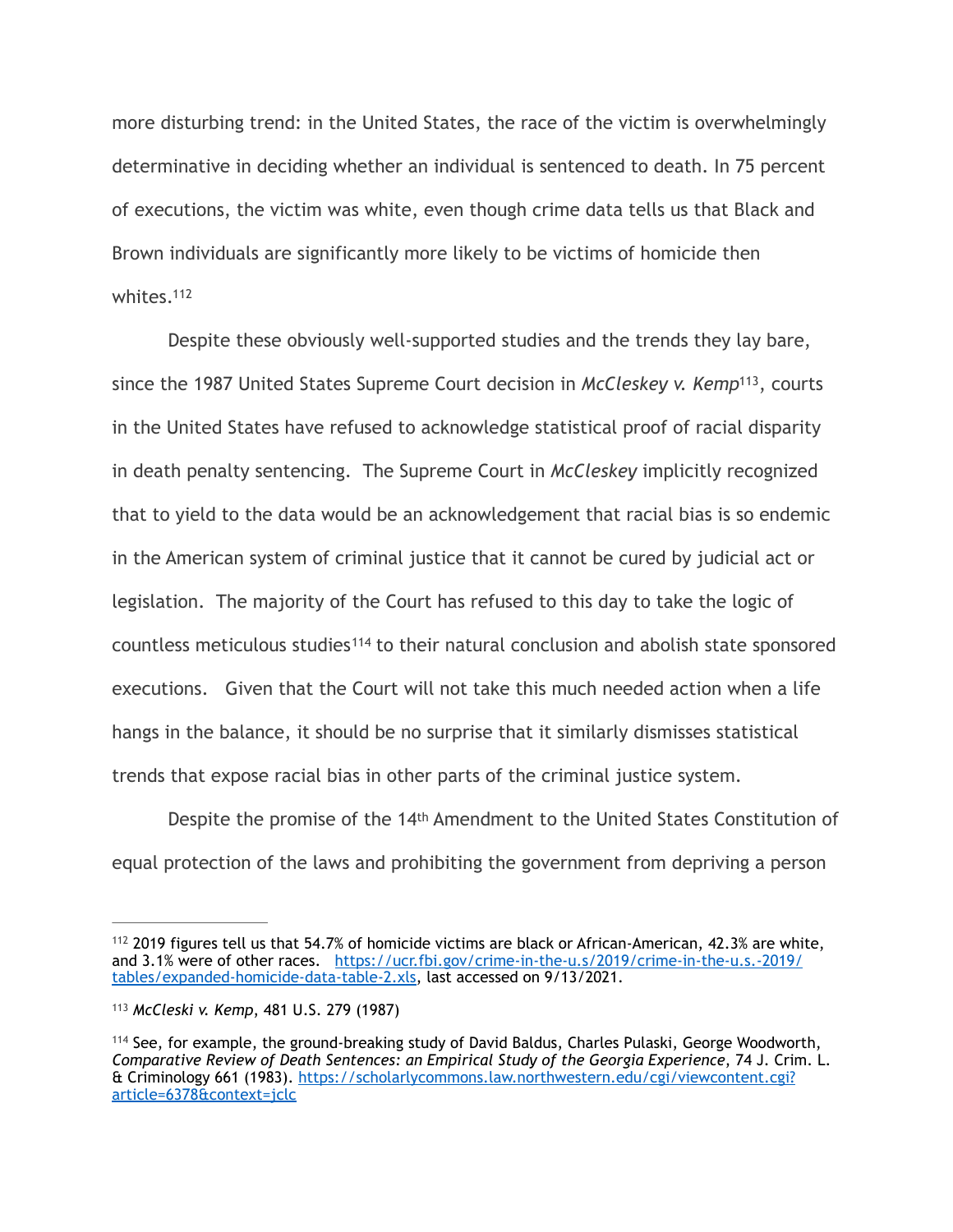of life, liberty, or property, the Court has methodically reduced the import of statistical evidence of bias in judicial holdings, requiring individuals to prove with ever more exacting evidence that racial bias was present and controlling in their *particular* instance. While this may appear facially neutral, the Court's reasoning ignores the prevalence of unconscious but implicit racial bias, which permeates every aspect of American society, an idea aptly captured in the phrase "driving while Black," among others. It has made it extremely difficult to prove intent in racial discrimination claims, intent being an essential element of proving the claim. Extensive studies have shown that every discretionary decision in the criminal justice system is infused with implicit racial bias, which, while perhaps unconscious, nevertheless exercises a profound and distorting influence on the way individuals see and treat one another. [115](#page-27-0)

<span id="page-27-4"></span><span id="page-27-3"></span>A case in point is the death penalty appeal of Warren McCleskey,<sup>[116](#page-27-1)</sup> who was given the death penalty after being found guilty of felony murder for killing a white policeman in the course of robbing a store. McCleskey's appeals finally brought him to the Supreme Court, where he plead for life in prison, arguing that death penalty sentencing practices in Georgia were infused with racial discrimination. His legal team cited the Baldus study<sup>[117](#page-27-2)</sup> as proof of systemic racial discrimination in death penalty sentencing. While the Court did not refute the Baldus study, it refused to

<span id="page-27-5"></span><span id="page-27-0"></span><sup>&</sup>lt;sup>[115](#page-27-3)</sup> Bailey Maryfield, *Implicit Racial Bias*, Justice Research and Statistics Association, December 2018. <https://www.jrsa.org/pubs/factsheets/jrsa-factsheet-implicit-racial-bias.pdf>

<span id="page-27-1"></span>[<sup>116</sup>](#page-27-4) McCleski v. Kemp, 481 U.S. 279 (1987)

<span id="page-27-2"></span> $117$  See supra fn 13. Baldus and his team looked at over 2,000 murder cases in Georgia and found, inter alia, that Black defendants who had killed white victims were disproportionately likely to receive the death penalty.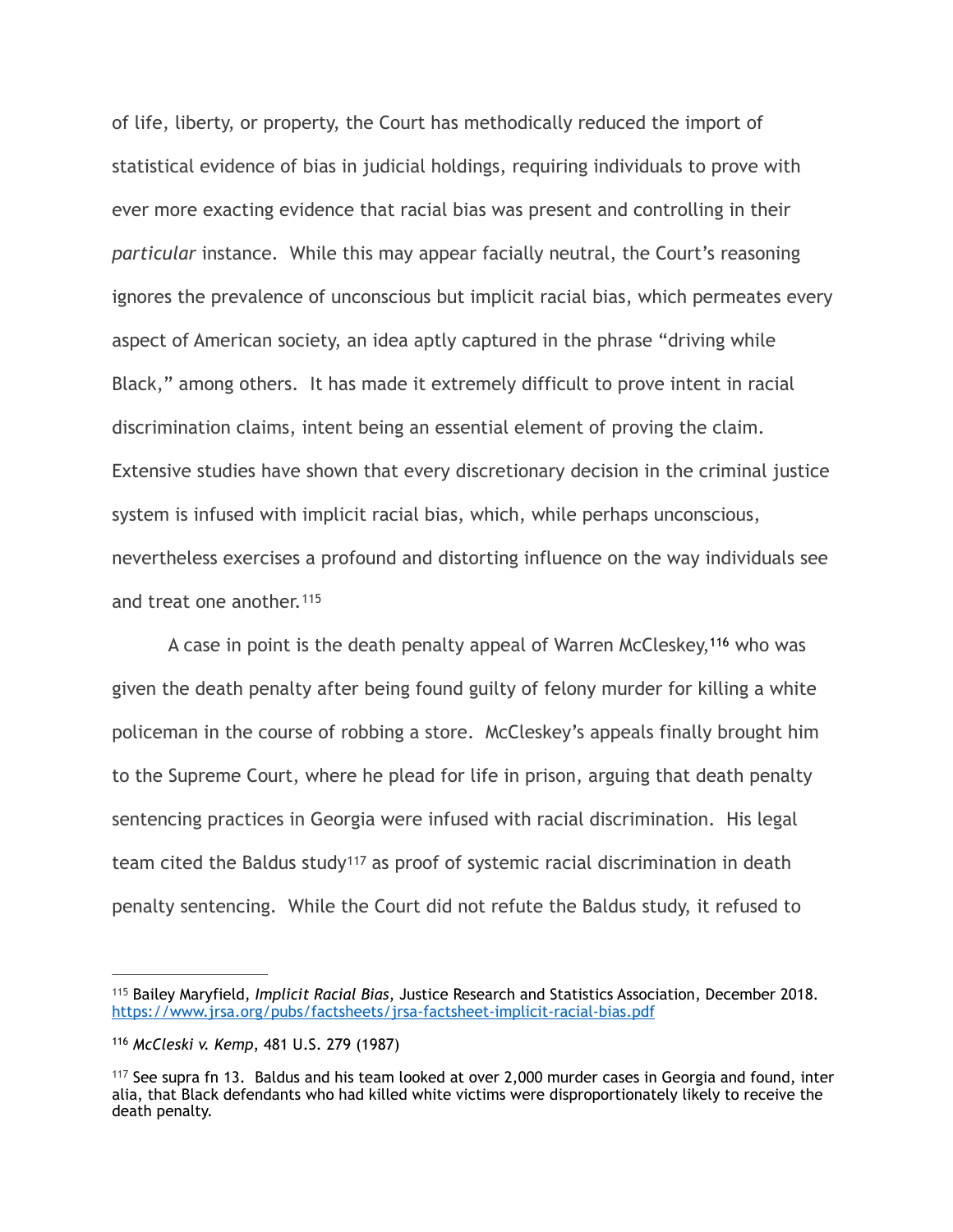acknowledge the import of its findings, instead rejecting McCleskey's appeal on the grounds that he had failed to show specific intent to discriminate in his particular case. The holding was a double blow, both reducing the value of scientific studies in racial discrimination cases and narrowing the navigable path to mercy for future appeals. The Court in *McCleskey* implicitly recognized that to yield to the data would be an acknowledgement that racial bias is so endemic in the American system of criminal justice that the only remedy was vast systemic reform. The Supreme Court has refused to this day to take the logic of these and countless other meticulous studies to their natural conclusion and abolish state sponsored executions.

<span id="page-28-1"></span> A few circuits courts, in non-death penalty cases, have recognized that implicit bias can indeed be evidence of intent[.](#page-28-0)<sup>[118](#page-28-0)</sup> Were the Supreme Court to take this doctrine to its logical conclusion, a modern day McCleskey would have certainly not be put to death, and the death penalty would be truly dead. As the ultimate arbiter of equity, the Supreme Court has a role in leading the way in the effort to unwind the baked-in prejudices that impact the fair delivery of justice in the United States. The courts, legislatures, and executive branches all need to rely more on studies that forthrightly acknowledge the extent to which racial bias is a driving factor behind hundreds of discretionary decisions made every day by police, prosecutors, judges and juries.

 For living proof that the rot that starts with America's callus treatment of those it executes permeates the entire system, we need look no further than the case of

<span id="page-28-0"></span>The Ninth Circuit in *Yu v. Idaho State University*, (*Yu v. Idaho State University*, No. 20-35582, 2021 [118](#page-28-1) U.S. App. LEXIS 26219, at \*1 (9th Cir. Aug. 31, 2021), 2021 WL 3876971) (*Citing decisions in the First and Fourth Circuit Court of Appeals*) acknowledged that proof of implicit bias can stand in for otherwise invisible and unprovable intent.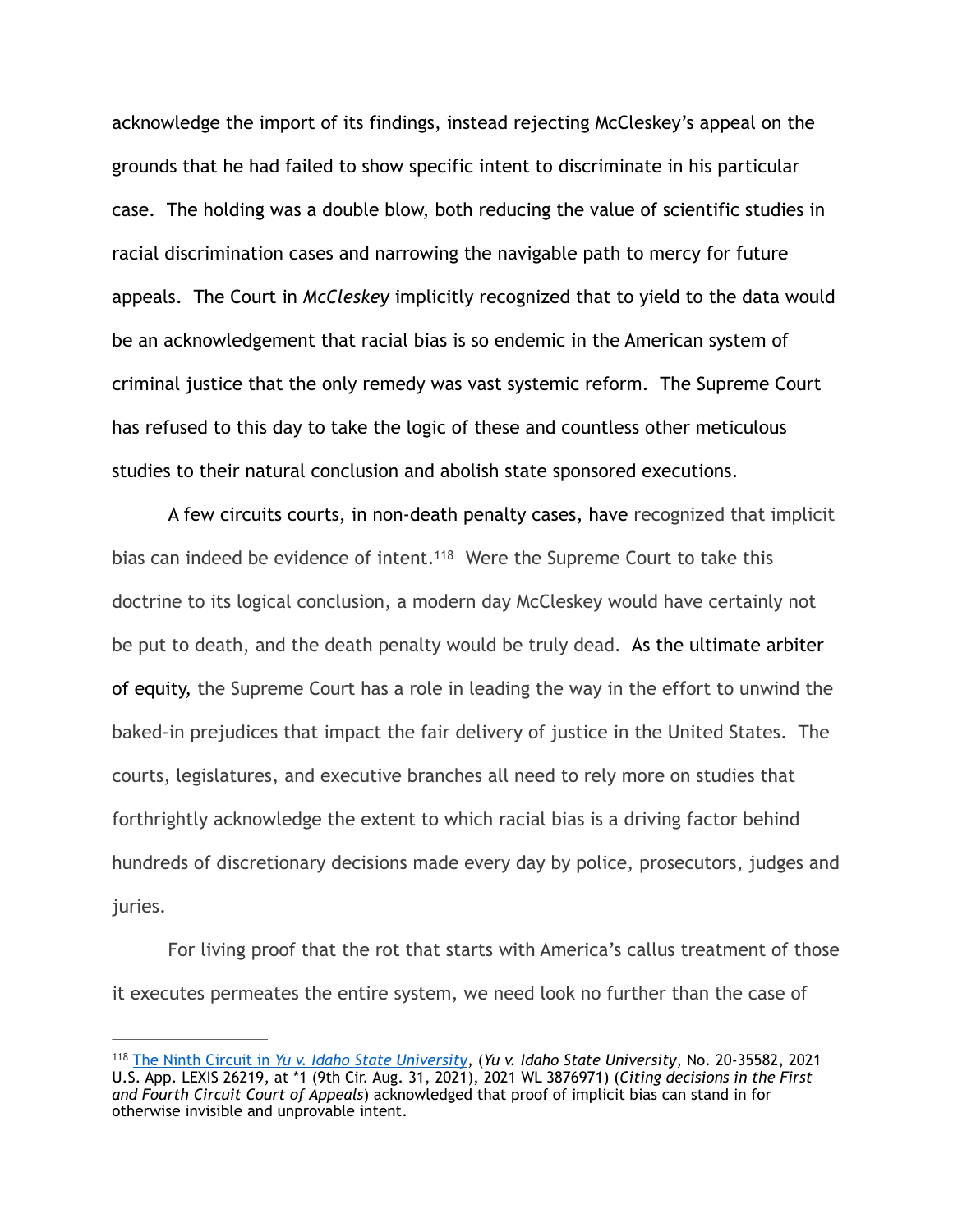<span id="page-29-2"></span>Ben Baker.<sup>[119](#page-29-0)</sup> In 2006, Baker was approached by Ron Watts, a policeman on a Chicago's Second District Tactical Team, and told "either you pay or you go away." When Baker refused, Watts drummed up fake charges against Baker for possession of a controlled substance with intent to deliver. During the trial, the defense presented allegations of police corruption, but the judge bluntly told Baker that his word would not stack up against the testimony of the seven decorated police officers who testified against him. In 2012, Watts and another officer were caught in an FBI sting taking bribes, which started the process of unwinding cases, like Baker's, where Watts' improper testimony had led to conviction.<sup>120</sup>

<span id="page-29-3"></span> The case itself is shocking, and not unique, so it is worth asking, how did Watts and his crew get away with this extortion-conviction scheme for almost two decades? The answer is obvious. He knew that no one would doubt the word of a white officer against a Black individual--not the prosecutor, not the judge, not the jury—even when every piece of evidence was fabricated. Watts could pursue his scheme knowing that he could count on the racial bias present in every step of the American criminal justice system. All he had to was identify a Black individual and charge them with a drug-related crime. The system did the rest of the work for him. "Either you pay or you go away" is less threat than reality.

 It would be unconscionable to leave out of this analysis at least a brief look into the horrors of life in American prisons, a nightmare that falls primarily on the

<span id="page-29-0"></span> $119$  The facts presented here are all sourced to the Exoneration Project: [https://](https://www.exonerationproject.org/our-stories/ben-baker/) [www.exonerationproject.org/our-stories/ben-baker/](https://www.exonerationproject.org/our-stories/ben-baker/)

<span id="page-29-1"></span> $120$  As of July 2021, 109 individuals had been exonerated in connection with Watt's criminal extortion scheme, and another 88 cases were under examination for possible exoneration. [https://](https://chicago.suntimes.com/2021/7/20/22585625/convictions-challenged-framed-chicago-police-sgt-ronald-watts-corruption-tactical-unit) [chicago.suntimes.com/2021/7/20/22585625/convictions-challenged-framed-chicago-police-sgt-ronald](https://chicago.suntimes.com/2021/7/20/22585625/convictions-challenged-framed-chicago-police-sgt-ronald-watts-corruption-tactical-unit)[watts-corruption-tactical-unit](https://chicago.suntimes.com/2021/7/20/22585625/convictions-challenged-framed-chicago-police-sgt-ronald-watts-corruption-tactical-unit). Last visited on September 20, 2021.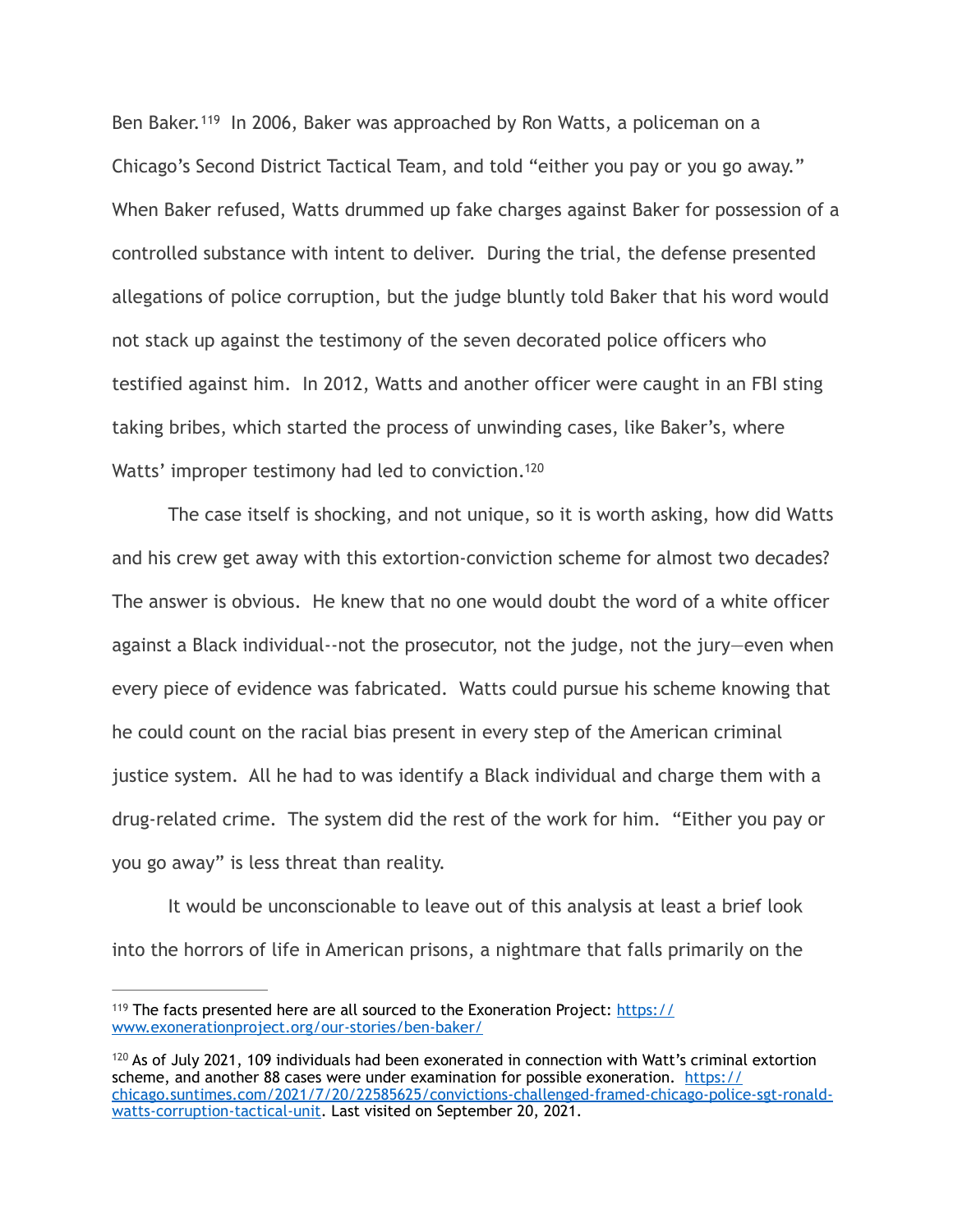<span id="page-30-9"></span><span id="page-30-8"></span><span id="page-30-7"></span>shoulders of Black and Brown individuals and those who are "socially and economically disadvantaged."<sup>[121](#page-30-0)</sup> Behind bars, America's incarcerated are treated as sub-humans, confined in inhumane conditions, victimized by their jailers, and often held in isolation for tortious periods of time. Overcrowded conditions are common; imagine dozens of individuals crammed into dayrooms, classrooms or gyms.<sup>[122](#page-30-1)</sup> Death in prison is so common it has impacted U[.](#page-30-2)S. life expectancy rates.<sup>[123](#page-30-2)</sup> A 2011 Supreme Court case cited by the Vera Institute of Justice said the primary cause of suffering and death in California's prisons was overcrowding, unsurprising in light of the "grossly inadequate provision of medical and mental health care." $124$  The use of solitary confinement has exploded, with estimates of those held in solitary ranging from 80,000 to 100,000 on any given day. [125](#page-30-4)

<span id="page-30-11"></span><span id="page-30-10"></span> In 2012, a federal class action lawsuit was filed on behalf of prisoners who had spent a decade or more in solitary confinement in violation of their Eighth Amendment rights<sup>[126](#page-30-5)</sup> at the Pelican Bay State Prison in California.<sup>127</sup> Pelican Bay

<span id="page-30-13"></span><span id="page-30-12"></span><span id="page-30-0"></span><sup>&</sup>lt;sup>[121](#page-30-7)</sup> See Vera Institute of Justice, *Reimagining Prisons Web Report*. [https://www.vera.org/reimagining](https://www.vera.org/reimagining-prison-web-report/examining-prisons-today) [prison-web-report/examining-prisons-today.](https://www.vera.org/reimagining-prison-web-report/examining-prisons-today)

<span id="page-30-1"></span> $122$  *Id.* 

<span id="page-30-2"></span> $123$  According to a [study](https://ajph.aphapublications.org/doi/abs/10.2105/AJPH.2012.301148) by Evelyn Patterson published in 2013, "Each year in prison takes 2 years off an individual's life expectancy. With over 2.3 million people locked up, mass incarceration has shortened the overall U.S. life expectancy by almost 2 years."

<span id="page-30-3"></span>*Brown v.* Plata, 563 U.S. 493, 502 (2011).Brown *v. Plata*, 563 U.S. 493, 502 (2011),*Brown v. Plata*, [124](#page-30-10)

<span id="page-30-4"></span>*I<sup>25</sup> Id.* The report cites studies that suggest the use of isolation has grown substantially in recent years —"perhaps by as much as 42 percent between 1995 and 2005."

<span id="page-30-6"></span><span id="page-30-5"></span> $126$  The suit charged that solitary confinement violated the Eighth Amendment's prohibition against cruel and unusual punishment, and that the absence of meaningful review for SHU placement violates the prisoners' rights to due process. [Ashker v. Governor of California](https://ccrjustice.org/sites/default/files/attach/2015/09/2015-09-01-ashker-Settlement_Agreement.pdf), Settlement Agreement (C [09-05796 CW\) \(August 31, 2015\).](https://ccrjustice.org/sites/default/files/attach/2015/09/2015-09-01-ashker-Settlement_Agreement.pdf)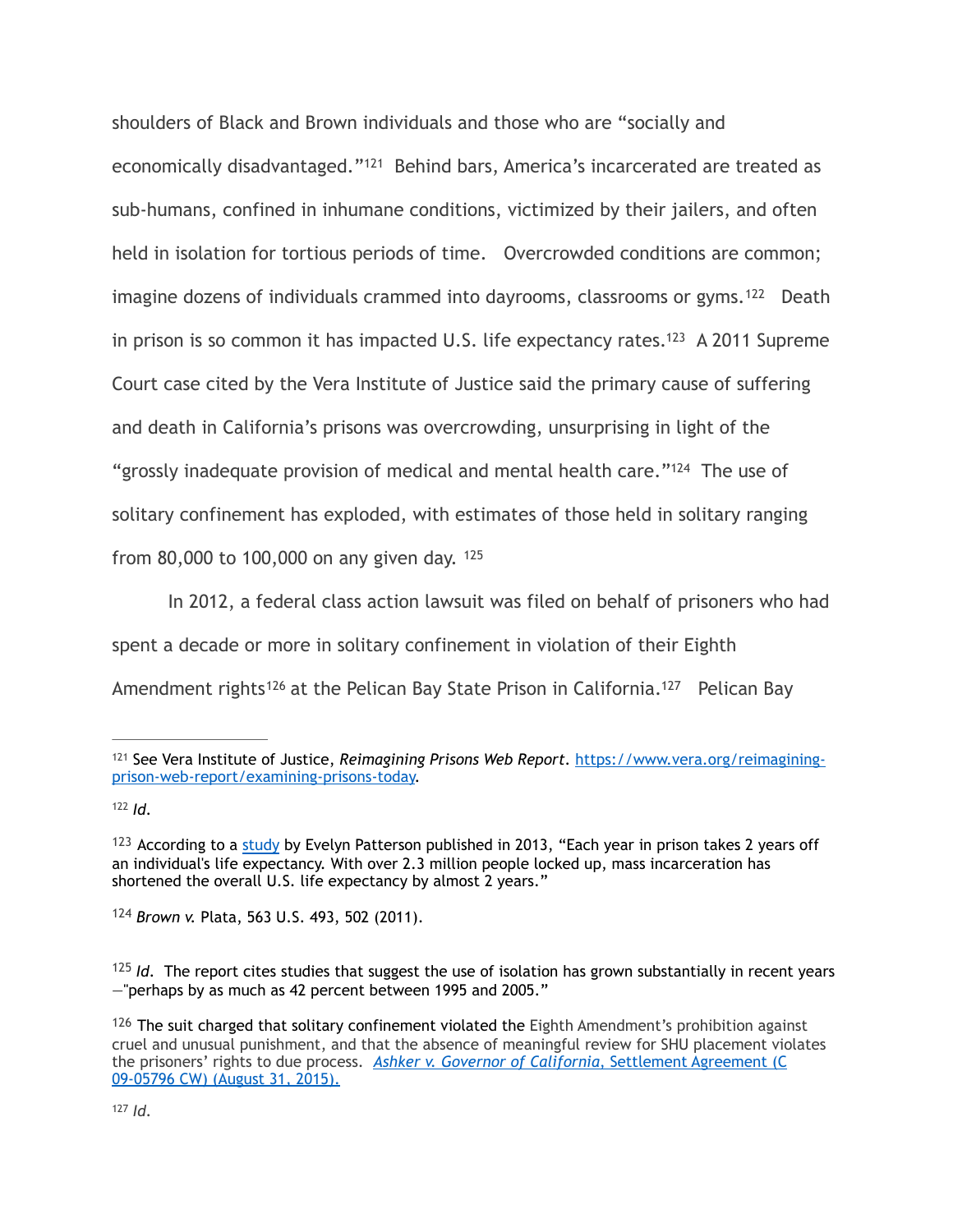<span id="page-31-5"></span><span id="page-31-4"></span><span id="page-31-3"></span>prisoners recounted how they were forced to spend "22 ½ to 24 hours every day in a cramped, concrete, windowless cell . . . denied telephone calls, contact visits, and vocational, recreational, or educational programming."<sup>[128](#page-31-0)</sup> Hundreds of prisoners were isolated for over 10 years and dozens for more than 20 years. 15 days is now "widely recognized to cause lasting psychological damage and can constitute torture under international law."<sup>[129](#page-31-1)</sup> Six years after a settlement was reached in the case, Pelican Bay State Prison is still under court ordered monitoring for failure to fulfill the terms of the settlement and stop the practice of systemic solitary confinement[.130](#page-31-2)

<span id="page-31-0"></span><sup>128</sup> See [https://ccrjustice.org/home/what-we-do/our-cases/ashker-v-brown.](https://ccrjustice.org/home/what-we-do/our-cases/ashker-v-brown)

<span id="page-31-1"></span>*Id.* [129](#page-31-4)

<span id="page-31-2"></span> $130$  *Id.*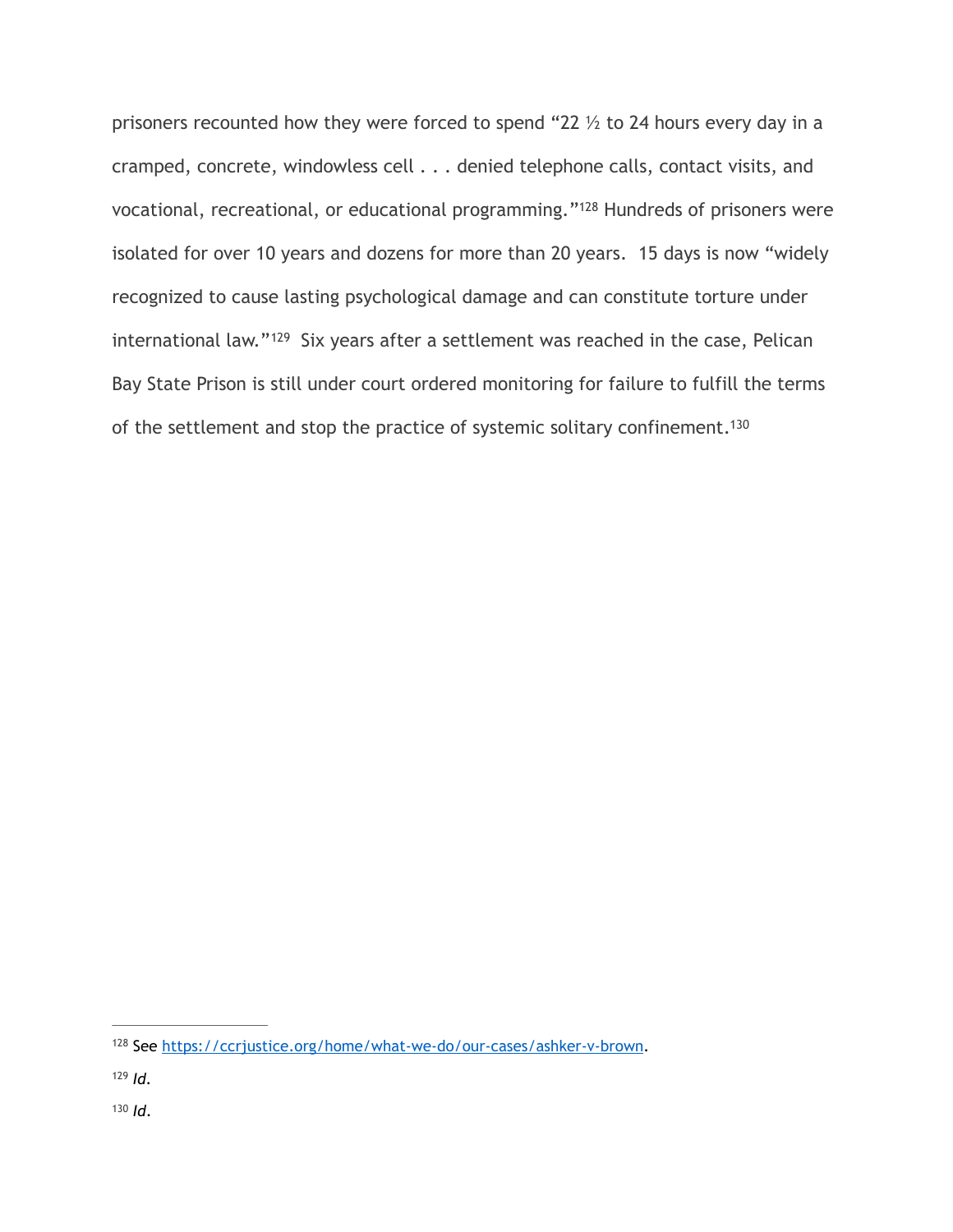**B. The United States has systemically criminalized poverty to the specific detriment of Black and Brown individuals through pretrial detention schemes, punitive exercise of the cash bail system and the failure to provide adequate counsel.** 

**Pretrial Detention Schemes**. The criminalization of poverty manifests itself most clearly in America's wealth-biased pretrial detention systems. When the government jails someone solely because she cannot access money, it violates the constitutional principles of Equal Protection and Due Process. Pretrial liberty is a fundamental right. The Supreme Court has held that: "In our society, liberty is the norm, and detention prior to or without trial is the carefully limited exception."<sup>[131](#page-32-0)</sup> As a result, any order that results in pretrial detention requires a finding that pretrial detention is necessary as a last resort because no other condition, or combination of conditions, exists to serve compelling interests.

<span id="page-32-5"></span><span id="page-32-4"></span> The American judicial system continues to contradict the Supreme Court's promise of liberty. For example, on May 15, 2010, police officers arrested sixteen-year-old Kalief Browder for the alleged theft of a backpack<sup>[132](#page-32-1)</sup>. Although Browder though his initial contact with police was routine stop-and-frisk procedure, Browder would not go home for another three years.<sup>133</sup> As a result of Kalief Browder's threeyear incarceration on Rikers Island – two of which were spent in solitary confinement – thelong-term conditions began to weigh heavily on Kalief Browder.<sup>[134](#page-32-3)</sup> While awaiting

<span id="page-32-7"></span><span id="page-32-6"></span><span id="page-32-0"></span>*United States v. Salerno*, 481 U.S. 739 at 755 (1987) [131](#page-32-4)

<span id="page-32-1"></span><sup>&</sup>lt;sup>[132](#page-32-5)</sup> Kalief Browder Hanged Himself after Jail Destroyed him. Then 'a Broken Heart' Killed his *Mother,* Peter Holley, from [https://www.washingtonpost.com/news/post-nation/wp/2016/10/18/](https://nam04.safelinks.protection.outlook.com/?url=https%253A%252F%252Fwww.washingtonpost.com%252Fnews%252Fpost-nation%252Fwp%252F2016%252F10%252F18%252Fkalief-browder-hanged-himself-after-jail-destroyed-him-then-a-broken-heart-killed-his-mother%252F&data=04%257C01%257Ccorey.purnell%2540law.bison.howard.edu%257C7a222c61a49c4745c72808d97de6fbbf%257C02ac0c07b75f46bf9b133630ba94bb69%257C0%257C0%257C637679253285927331%257CUnknown%257CTWFpbGZsb3d8eyJWIjoiMC4wLjAwMDAiLCJQIjoiV2luMzIiLCJBTiI6Ik1haWwiLCJXVCI6Mn0%253D%257C1000&sdata=rBkhGqRd9JUqsmZW25%252FA2QtzqNmK96yI0%252BsPiKIpe24%253D&reserved=0) [kalief-browder-hanged-himself-after-jail-destroyed-him-then-a-broken-heart-killed-his-mother/.](https://nam04.safelinks.protection.outlook.com/?url=https%253A%252F%252Fwww.washingtonpost.com%252Fnews%252Fpost-nation%252Fwp%252F2016%252F10%252F18%252Fkalief-browder-hanged-himself-after-jail-destroyed-him-then-a-broken-heart-killed-his-mother%252F&data=04%257C01%257Ccorey.purnell%2540law.bison.howard.edu%257C7a222c61a49c4745c72808d97de6fbbf%257C02ac0c07b75f46bf9b133630ba94bb69%257C0%257C0%257C637679253285927331%257CUnknown%257CTWFpbGZsb3d8eyJWIjoiMC4wLjAwMDAiLCJQIjoiV2luMzIiLCJBTiI6Ik1haWwiLCJXVCI6Mn0%253D%257C1000&sdata=rBkhGqRd9JUqsmZW25%252FA2QtzqNmK96yI0%252BsPiKIpe24%253D&reserved=0)

<span id="page-32-3"></span><span id="page-32-2"></span> $133$  *Id.*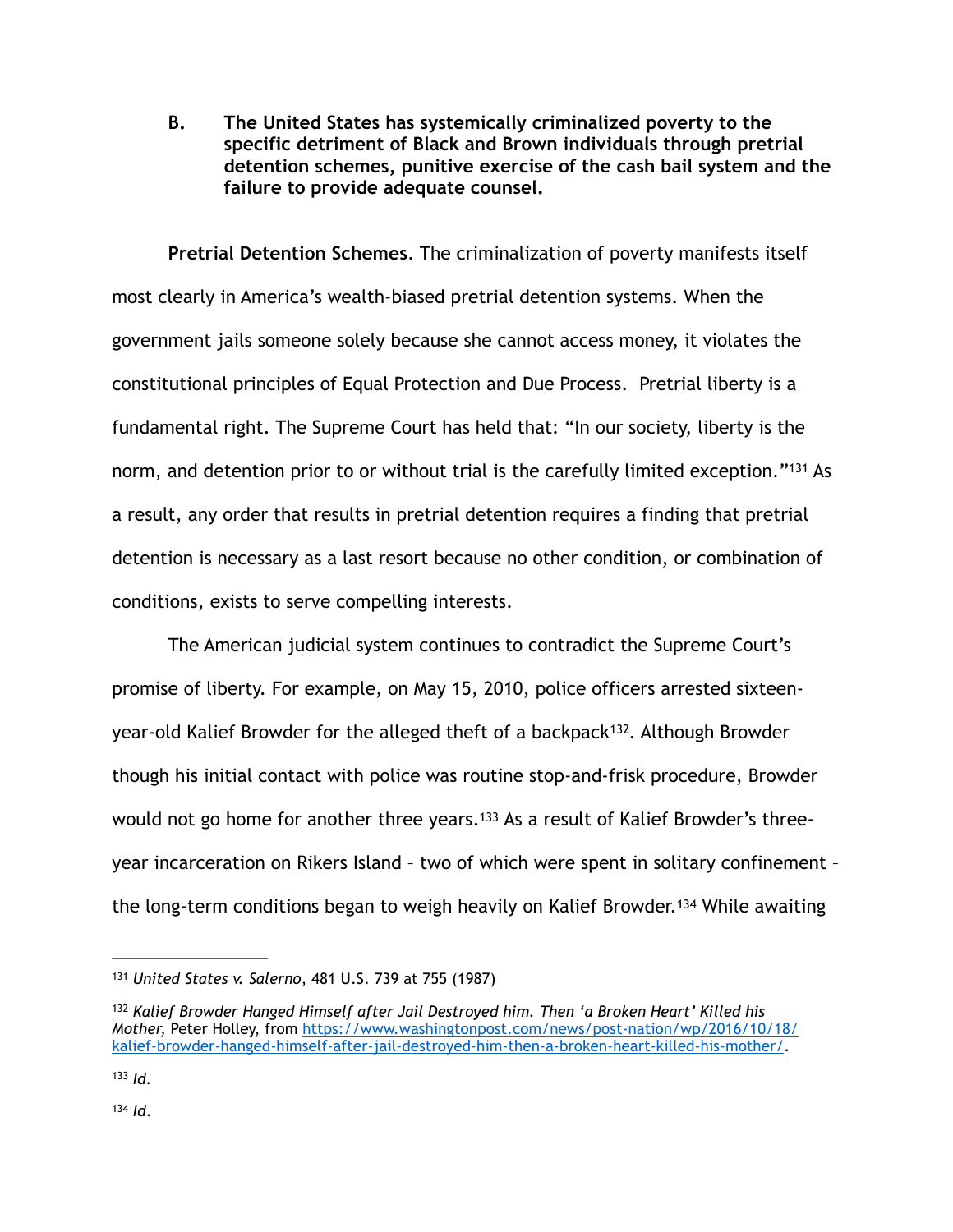<span id="page-33-7"></span><span id="page-33-6"></span>a trial that would never occur, Kalief Browder attempted to end his life several times.<sup>135</sup>In February 2012, Browder's final attempt to end his life was successful.<sup>136</sup> As Browder's story illustrates, these communities' hyper-criminalization perpetuates long-term issues which may prove to be as fatal.

<span id="page-33-10"></span><span id="page-33-9"></span><span id="page-33-8"></span> Despite these protections, every year, over half a million Americans are detained pretrial; across the United States, 731,000 people are incarcerated in local jailseach day.<sup>[137](#page-33-2)</sup> Nearly two-thirds of this population - some  $476,000$  individuals - are pretrial detainees who have not been convicted.<sup>[138](#page-33-3)</sup> The federal system incarcerates a further 51,000 people pretrial.<sup>[139](#page-33-4)</sup> Supporter of the bail-bond system argue that it keeps protects communities from potentially violent offenders and prevents flight risk, but these objectives seem far removed from the reality presented here. Clearly something is not right.

Pretrial detention has devastating cascading economic consequences for individuals and their families. In many cases, wages are foregone. Jobs are lost. Housing is jeopardized. Child custody is removed. Individuals, snatched from their homes and families, forfeit critical social and community supports networks. Once inside jail, pretrial detainees are exposed to new risks. Jails are notorious sources of infection and disease, and lack adequate resources for addressing health needs.<sup>140</sup>

<span id="page-33-1"></span> $136$ *Id*.

<span id="page-33-3"></span> $138$  See id. at 4.

<span id="page-33-11"></span><span id="page-33-0"></span> $135$  *Id*.

<span id="page-33-2"></span><sup>&</sup>lt;sup>[137](#page-33-8)</sup> Zhen Zhang, Bureau of Justice Statistics, *Jail Inmates in 2016*, 2 (Feb 2018).

<span id="page-33-4"></span><sup>&</sup>lt;sup>[139](#page-33-10)</sup> Peter Wagner and Wendy Sawyer, *Mass Incarceration: The Whole Pie 2018*, Prison Policy Initiative (2018), https://www.prisonpolicy.org/reports/pie2018.html.

<span id="page-33-5"></span>[<sup>140</sup>](#page-33-11) Ram Subramanian et al., Vera Inst. of Justice, Incarceration's Front Door: The Misuse of Jails in America, July 29, 2015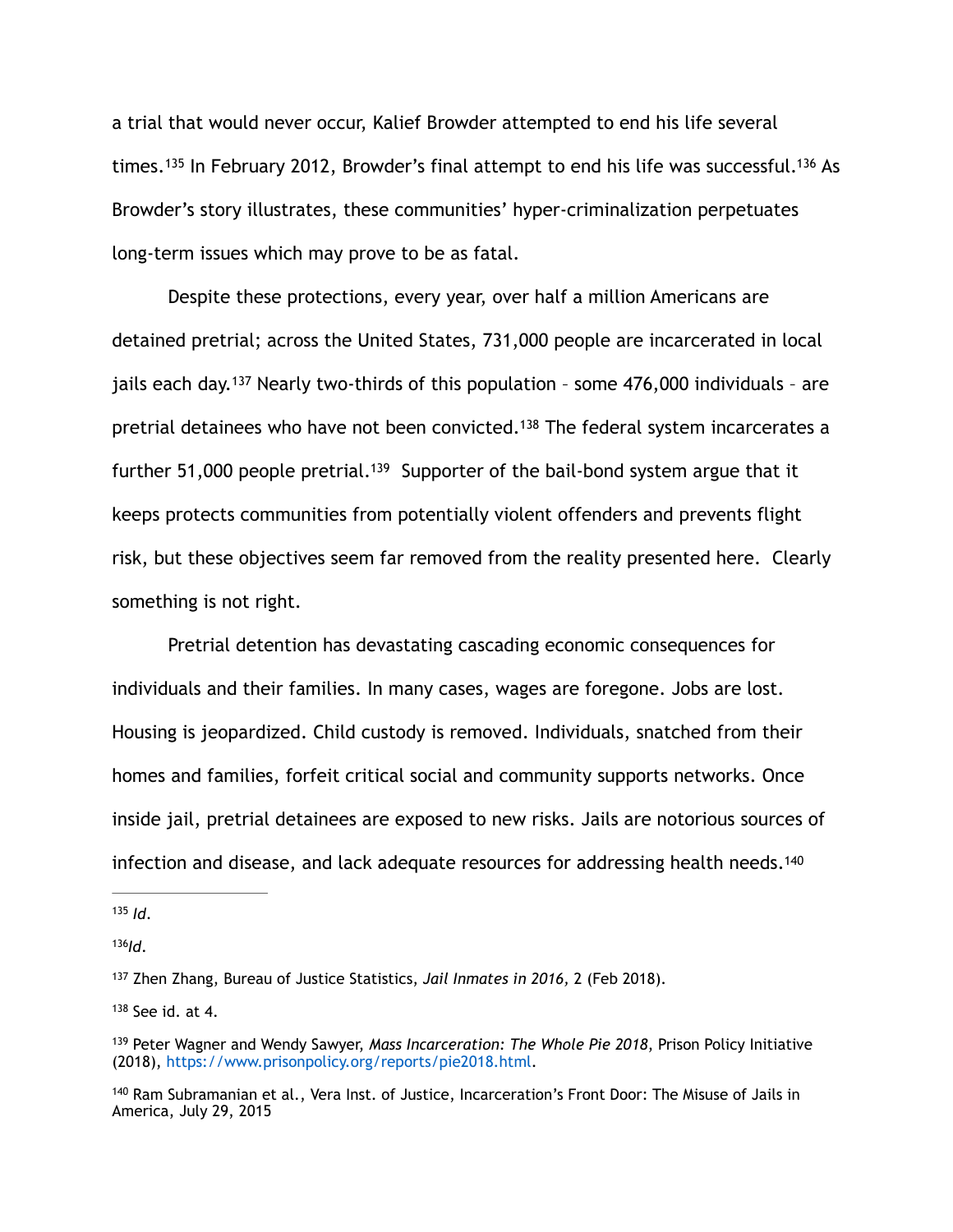<span id="page-34-7"></span>Though mental illness affects jail inmates at rates four to six times higher than the general population, 83 percent of jail inmates who need these services do not receive appropriate care.<sup>[141](#page-34-0)</sup> Between July 2015 and July 2016, more than 815 inmates died in local jails, with at least 207 of these deaths occurring within the first three days.<sup>[142](#page-34-1)</sup> As many as 1 in 30 jail inmates reported experiencing sexual assault.<sup>143</sup>

<span id="page-34-11"></span><span id="page-34-10"></span><span id="page-34-9"></span><span id="page-34-8"></span> **Punitive Exercise of the Cash Bail System.** Secured money bail creates two tiers of justice – one for the poor and one for the rich. People who have been detained pretrial, even when innocent, suffer worse case outcomes. One study in Harri[s](#page-34-3) County, Texas<sup>[144](#page-34-3)</sup> found that pretrial detainees were 25% more likely to plead guilty than similarly situated defendants who could fight their cases from a position of freedom.<sup>[145](#page-34-4)</sup> It also found that Harris County would have avoided almost 6,000 criminal convictions if it released all misdemeanor arrestees pretrial.<sup>[146](#page-34-5)</sup> Pretrial detainees - in danger of losing jobs, access to healthcare, children, and housing – face enormous pressure to plead guilty and hasten their release. And when detained arrestees are convicted, they face longer sentences.<sup>[147](#page-34-6)</sup> The result is that money bail creates two

<span id="page-34-6"></span> $147$  See id. at 7.

<span id="page-34-13"></span><span id="page-34-12"></span><span id="page-34-0"></span> $141$  *Id.* 

<span id="page-34-1"></span><sup>&</sup>lt;sup>[142](#page-34-8)</sup> https://www.huffingtonpost.com/entry/jail-deaths-statistics\_us\_58518e13e4b0ee009eb4f1a9

<span id="page-34-2"></span><sup>&</sup>lt;sup>[143](#page-34-9)</sup> Allen Beck & Marcus Berzofsky, *Sexual Victimization in Prisons and Jails Reported by Inmates, 2011-12*, Bureau of Justice Statistics, U.S. Department of Justice Office of Justice Programs Bureau of Justice Statistics (2013), 6.

<span id="page-34-3"></span><sup>144</sup> [Heaton, Paul S. and Mayson, Sandra Gabriel and Stevenson, Megan,](https://papers.ssrn.com/sol3/papers.cfm?abstract_id=2809840) *The Downstream Consequences [of Misdemeanor Pretrial Detention](https://papers.ssrn.com/sol3/papers.cfm?abstract_id=2809840)* [\(2017\) examined detailed data on pretrial detention in hundreds of](https://papers.ssrn.com/sol3/papers.cfm?abstract_id=2809840)  thousands of misdemeanor cases in Harris County, Texas

<span id="page-34-4"></span>[<sup>145</sup>](#page-34-11) Paul Heaton et al., *The Downstream Consequences of Misdemeanor Pretrial Detention*, 69 STAN. L. REV. 711, 711 (2017). *See also* Criminal Justice Policy Program, *Moving Beyond Money: A Primer on Bail Reform*, Criminal Justice Policy Program at Harvard Law School, 7 (October 2016).

<span id="page-34-5"></span><sup>&</sup>lt;sup>[146](#page-34-12)</sup> Pretrial Justice Institute, *Pretrial Justice: How Much Does It Cost?* (2017), 6.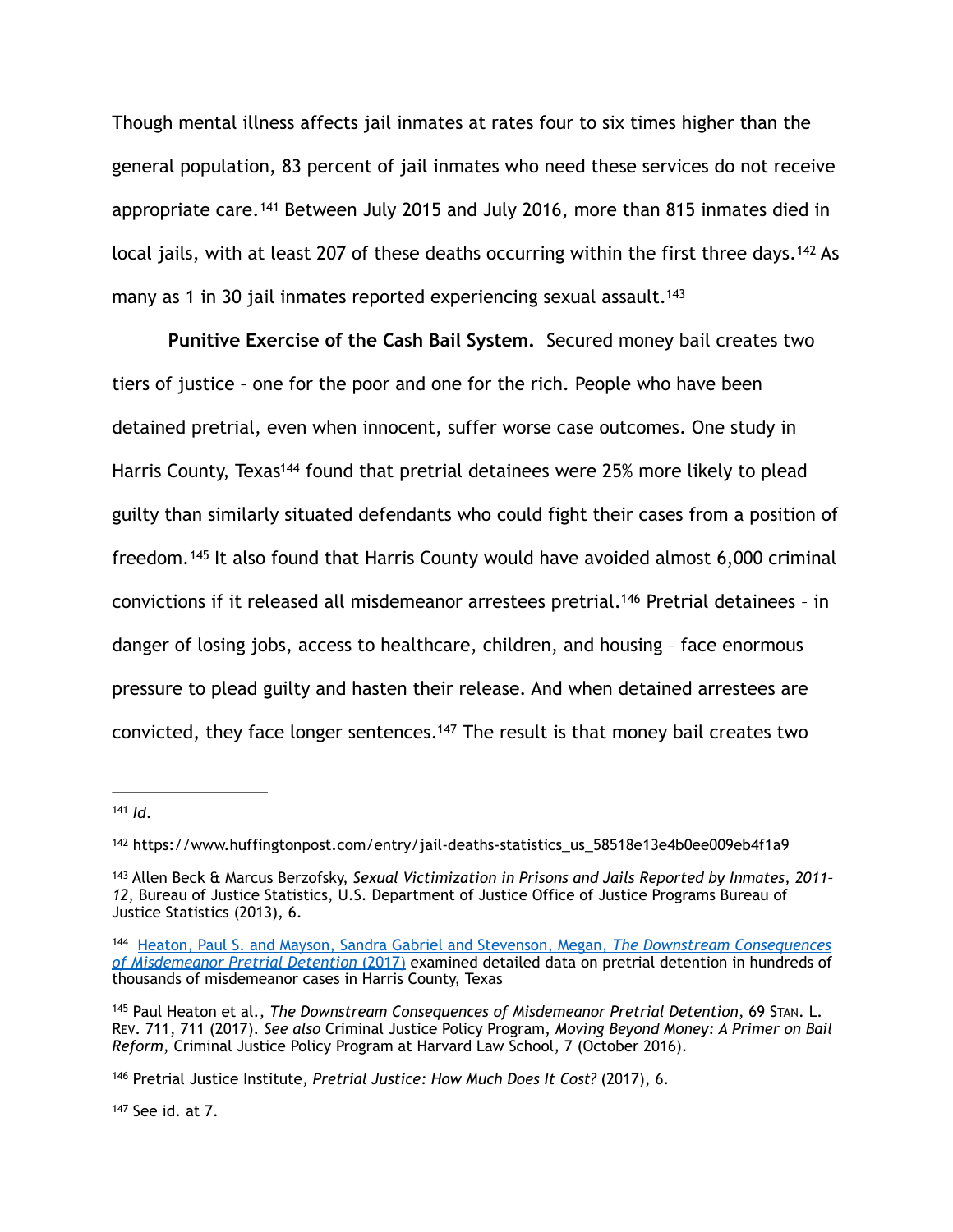tiers of justice. More than a third of felony defendants – all of them presumptively innocent – face job loss, housing instability, health risks, longer sentences, and higher rates of conviction only because they lack money, while wealthier counterparts have an increased chance of going free and never experiencing a life disruption.<sup>[148](#page-35-0)</sup>

<span id="page-35-5"></span><span id="page-35-4"></span> Besides devastating the poor, cash bail has particular consequences for minorities. Controlling for various factors, people of color receive higher bonds and are detained at disproportionately higher rates.<sup>[149](#page-35-1)</sup> This means that besides fueling mass incarceration, cash bail is exacerbating racial injustice.

<span id="page-35-6"></span> Due process protections have effectively failed to protect individuals from debtor's prison in America and are worth understanding in greater detail. When deciding whether to require money bail as a condition of release, courts are required to inquire into an arrestee's ability to pay and if they cannot, alternative, less restrictive methods must be considered.<sup>[150](#page-35-2)</sup> The legal touchstone is that a court must treat an unattainable financial condition as an order of pretrial detention that can be justified only when necessary as a last resort because no less restrictive alternative condition, or combination of conditions, will satisfy compelling interests.<sup>[151](#page-35-3)</sup> When the possibility of pre-trial detention implicates indigent individuals, even for short periods of time, the courts are supposed to apply to heightened constitutional scrutiny.

<span id="page-35-7"></span><span id="page-35-0"></span><sup>&</sup>lt;sup>[148](#page-35-4)</sup> Bernadette Rabuy & Daniel Kopf, *Detaining the Poor*, Prison Policy Initiative (2016).

<span id="page-35-1"></span><sup>&</sup>lt;sup>[149](#page-35-5)</sup> D. Arnold et al., *Racial Bias in Bail Decisions*, (2108). [https://scholar.harvard.edu/files/cyang/files/](https://scholar.harvard.edu/files/cyang/files/ady_racialbias.pdf) [ady\\_racialbias.pdf](https://scholar.harvard.edu/files/cyang/files/ady_racialbias.pdf)

<span id="page-35-2"></span><sup>&</sup>lt;sup>[150](#page-35-6)</sup> These may include phone calls, text messages, various forms of check-ins and supervision, or other non-financial conditions of release.

<span id="page-35-3"></span>[<sup>151</sup>](#page-35-7) https://cdn.buttercms.com/dvNXfnyRRj6VLTEcWA0Q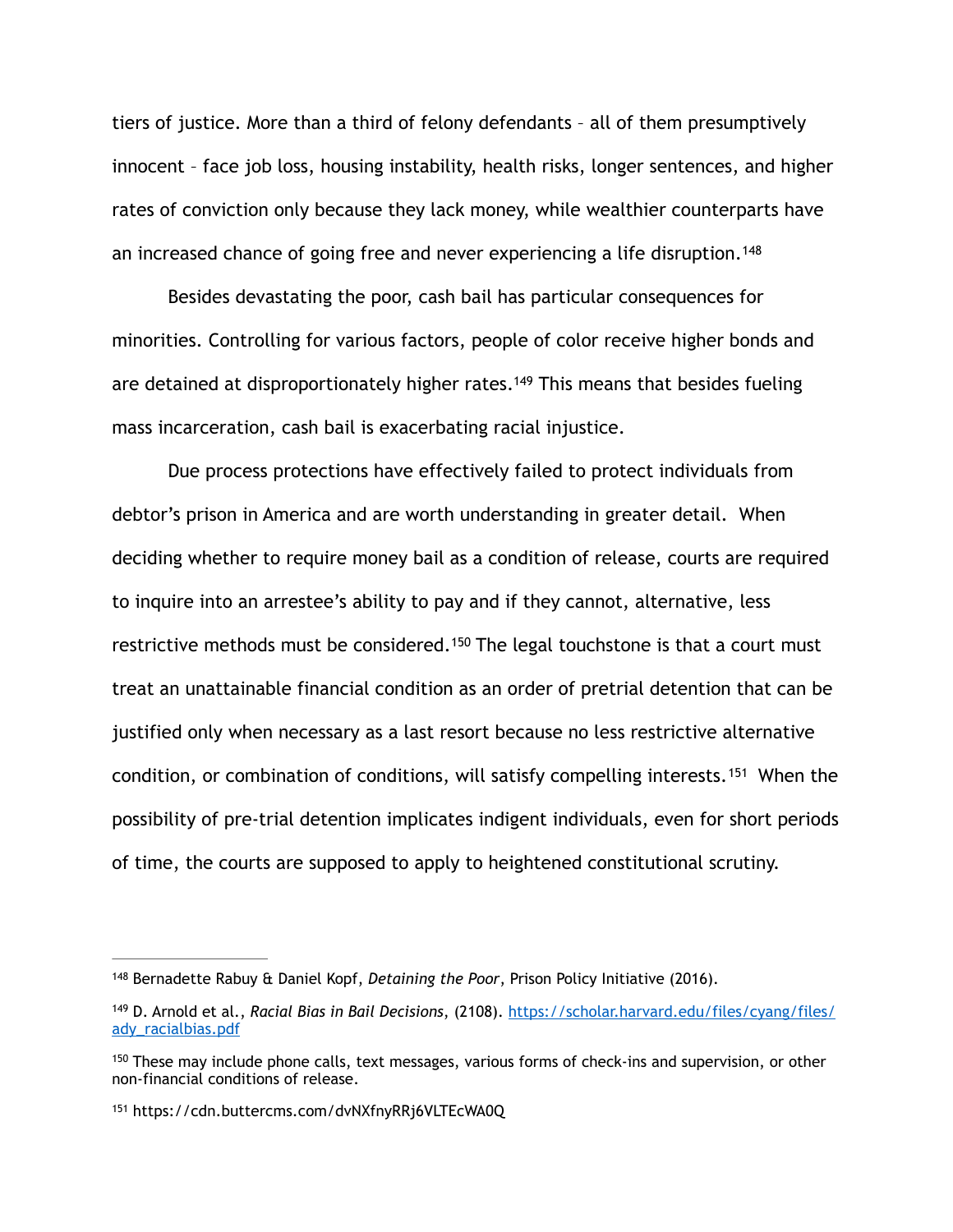<span id="page-36-7"></span><span id="page-36-6"></span> This is frequently not followed in practice. The Fifth Circuit case of *ODonnell v. Harris County*, <sup>[152](#page-36-0)</sup> is a case in point. *ODonnell* was a class action alleging that Harris County's system for setting bail for indigent misdemeanor arrestees violated Texas statutory and constitutional law, as well as the due process and equal protection clauses of the Fourteenth Amendment.<sup>[153](#page-36-1)</sup> The court findings of fact included that Harris County, the third largest in the United States, had "a consistent and systemic policy and practice of imposing secured money bail as de facto order of pretrial detention in misdemeanor cases" <sup>[154](#page-36-2)</sup> which effectively operated only against the indigent. $155$  The County's practices were found to have disparate racial and ethnic effects, with Black detainees comprising 48 percent of the County's adult jail population, while 70 percent of white misdemeanor defendants were granted early pretrial release. <sup>[156](#page-36-4)</sup> The court found that Harris County bail practices caused "irreparable" harm to "tens of thousands" of poor misdemeanor arrestees. [157](#page-36-5)

<span id="page-36-11"></span><span id="page-36-10"></span><span id="page-36-9"></span><span id="page-36-8"></span>**Failure to Adequately Fund Counsel for Indigent Defendants.** Most indigent defense agencies in America are grossly understaffed and underfunded. In 2012, more than 70% of public defender offices reported that obtaining adequate funding and providing adequate compensation for their attorneys were extremely or very challenging to the ability of their office to provide indigent defense services. An

<span id="page-36-3"></span>[155](#page-36-9) *Id.* at 1060.

<span id="page-36-4"></span>*Id*. [156](#page-36-10)

<span id="page-36-5"></span> $157$  *Id*.

<span id="page-36-0"></span>*ODonnell v. Harris Cty*, 251 F. Supp 3d 1052 (S.D. Tex. 2017) *aff'd as modified*, 892 F.3d 147 (5th Cir. [152](#page-36-6) 2018).

<span id="page-36-1"></span>[<sup>153</sup>](#page-36-7) 892 F.3d at 152.

<span id="page-36-2"></span>*ODonnell v. Harris Cty*, 251 F. Supp 3d 1052, 1059 (S.D. Tex. 2017) *aff'd as modified*, 892 F.3d 147 [154](#page-36-8) (5th Cir. 2018)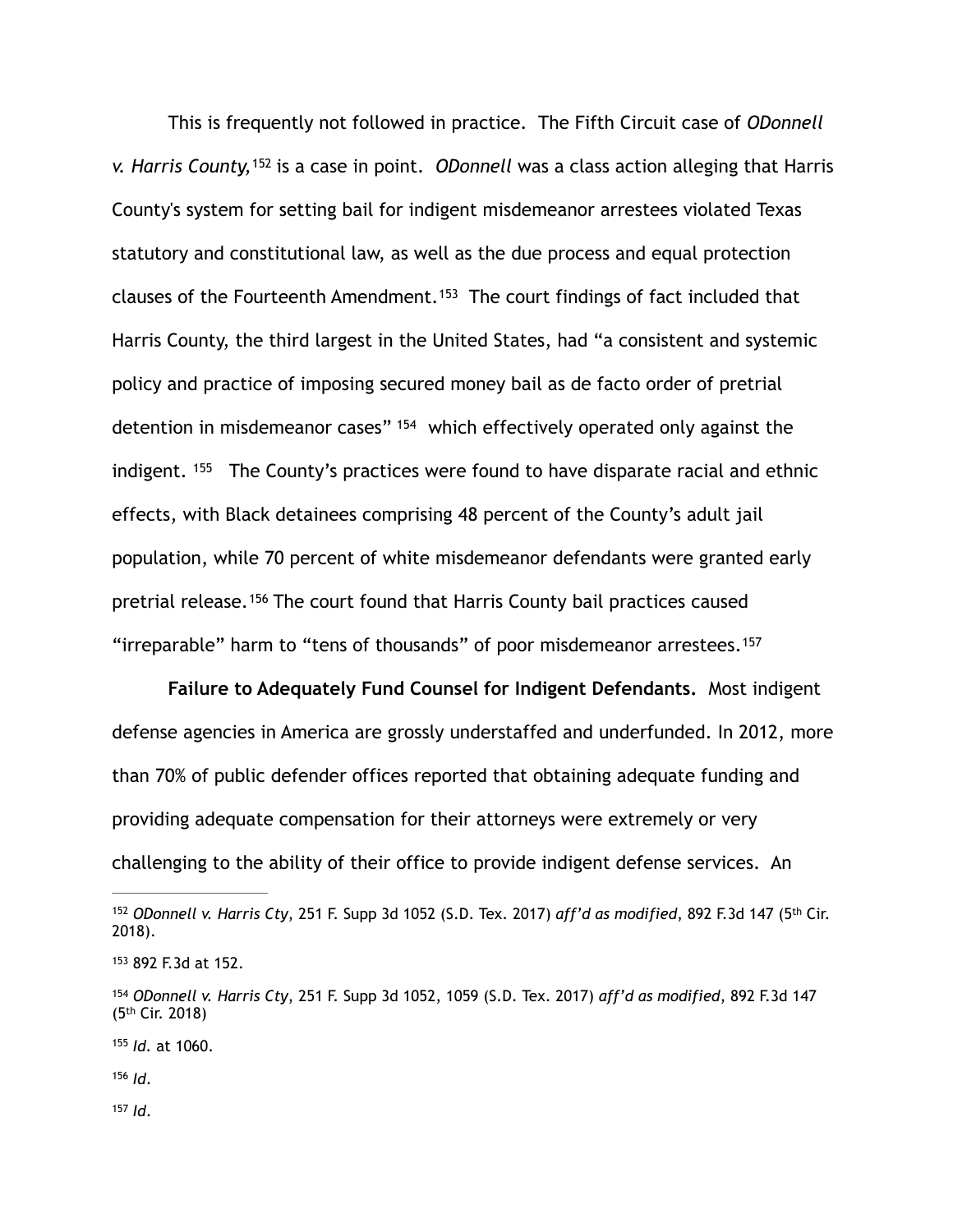<span id="page-37-6"></span><span id="page-37-5"></span>analysis of funding at both the state and federal levels indicates that effective indigent defense is not a priority in many jurisdictions in the United States. At the state and local level, 15,026 public defenders in 957 indigent defense offices handled 5,572,450 cases in 2007.<sup>[158](#page-37-0)</sup> On average, each office handled 5,823 new cases and each public defender handled 371 cases—more than one new case for each day of the year. The states spent a total of \$2.3 billion on indigent defense in 2007, or \$414.55 per case.<sup>[159](#page-37-1)</sup> Furthermore, of the \$5.9 billion in federal grants that agencies could have used for indigent defense, fully two-thirds of agencies reported that they did not allocate any funding for that purpose.<sup>[160](#page-37-2)</sup> Indeed, only 54% of agencies reported that they were even aware that discretionary funds could be used for indigent defense.<sup>[161](#page-37-3)</sup> Of the agencies that did allocate grant money to indigent defense, the amount allocated for that purpose constituted only 4.7% of their total grant money allocations.

<span id="page-37-8"></span><span id="page-37-7"></span> The crippled state of indigent defense in the United States disproportionately affects racial minorities because Black and Hispanic defendants are far more likely to need the services of a public defender than their white counterparts. The median income for Black and Hispanic Americans is roughly \$20,000 less than the median income for white Americans.  $162$  The poverty rate is roughly 25% for both black and

<span id="page-37-9"></span><span id="page-37-0"></span><sup>&</sup>lt;sup>[158](#page-37-5)</sup> Bureau of Justice Statistics, *Census of Public Defender Officers*, 2007, 3 tbl.1 (Sept. 2010).  $159$  *Id.* 

<span id="page-37-2"></span><span id="page-37-1"></span> $160$  *Id.* 

<span id="page-37-3"></span>[<sup>161</sup>](#page-37-8) *Id.* at 29 tbl.8.

<span id="page-37-4"></span><sup>&</sup>lt;sup>[162](#page-37-9)</sup> U.S. Census Bureau, Income, Poverty, and Health Insurance Coverage in the United States: 2010, 6 tbl.1 (Sept. 2011).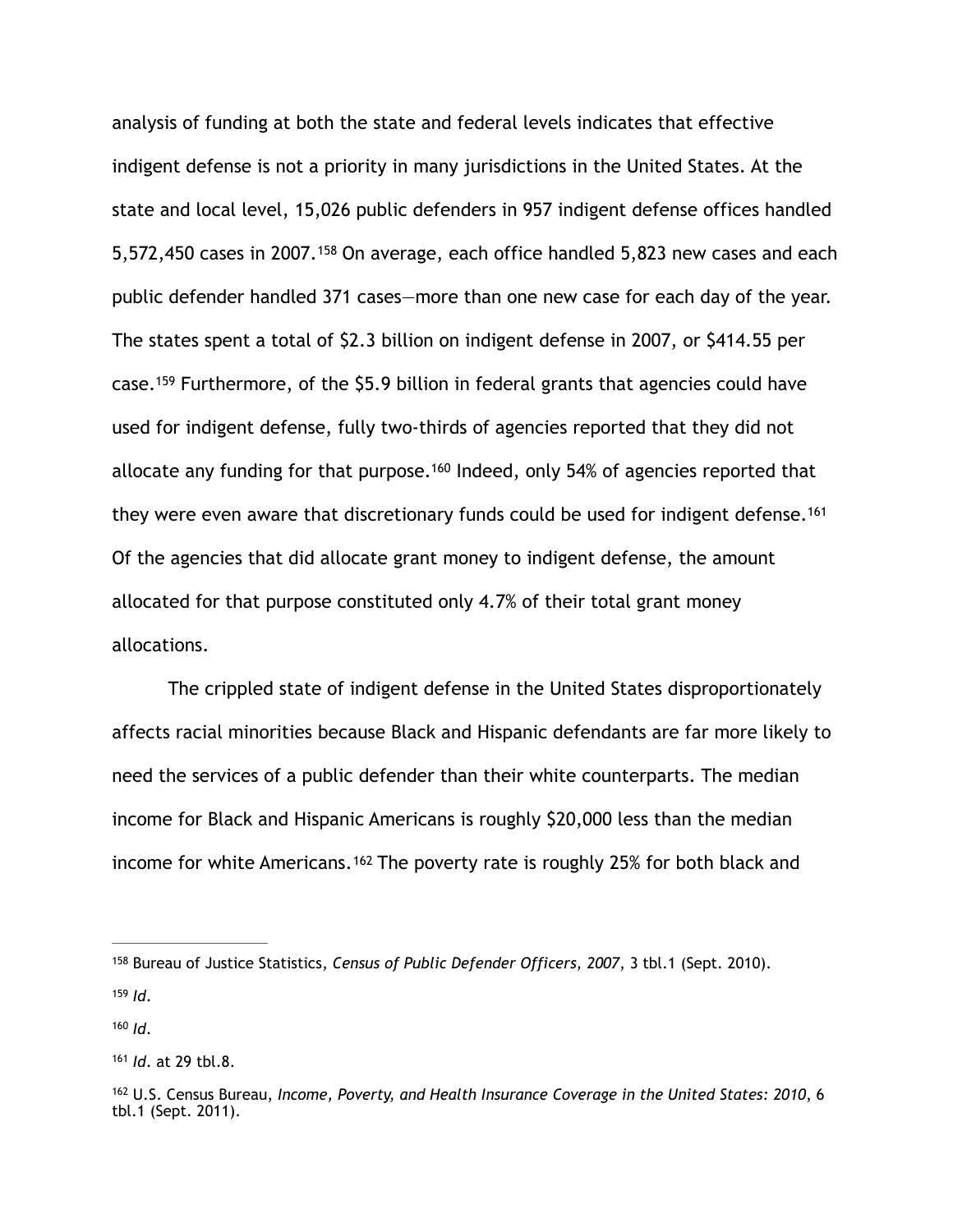<span id="page-38-1"></span>Hispanic Americans, compared to 9% for white Americans.<sup>[163](#page-38-0)</sup> In the criminal justice context, such statistics mean that black and Hispanic defendants are often more likely than white defendants to rely on an indigent defense system of overworked, underpaid attorneys—therefore increasing their chances of being convicted.

<span id="page-38-0"></span><sup>&</sup>lt;sup>[163](#page-38-1)</sup> *Id.* at 15 tbl.14.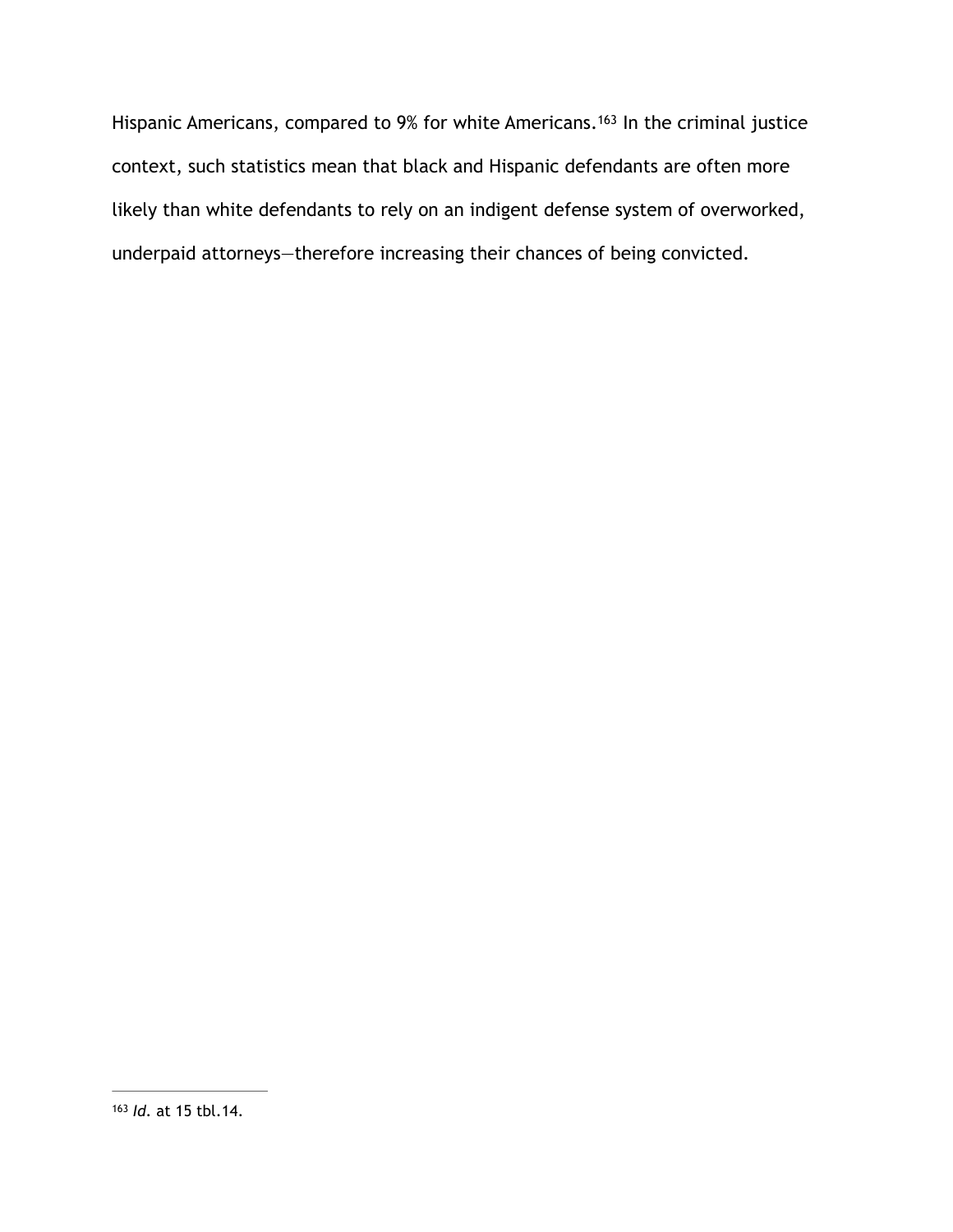#### **Count 3**

#### **I. Introduction - Political Prisoners and Prisoners of War**

<span id="page-39-4"></span><span id="page-39-3"></span>It's important to distinguish those who can be classified as political prisoners from those who are criminal offenders. Political prisoners are detained for nothing more than political motivations. While they are charged and convicted of a crime, in many cases their punishment is not necessarily tied to their alleged crime but a persecution of their beliefs; and in some cases their very existence. Many of these political prisoners have significantly served out their sentences and pose no threat to the community. Political prisoners are defined as anyone who is imprisoned for speaking out against their government, practicing their religion, or as a result of their culture, race, or gender[.164](#page-39-0) Though not formally defined by international treaty, the term is utilized interchangeably with prisoners of conscience by the United Nations and the Assistance Association for Political Prisoners[.165](#page-39-1) Prisoners of conscience are people imprisoned solely for the peaceful expressions of their beliefs or because of their race, gender, or other personal characteristics.[166](#page-39-2) Martin Luther King's arrest and subsequent detainment for trespassing is a famous political prisoner example, attributable to the United States, as King was seeking to challeng the injustices of racial segregation in Birhmingham Alabama. Nelson Mandela himself is a famous political prisoner, as he spent 26 years in prison serving a life sentence for critically speaking out against the apartited South African government.

<span id="page-39-5"></span><span id="page-39-0"></span>[<sup>164</sup>](#page-39-3) <https://aappb.org/wp-content/uploads/2014/10/Torture-Political-Prisoners-and-the-Un-Rule-of-Law.pdf>

<span id="page-39-2"></span><span id="page-39-1"></span> $165$  Id.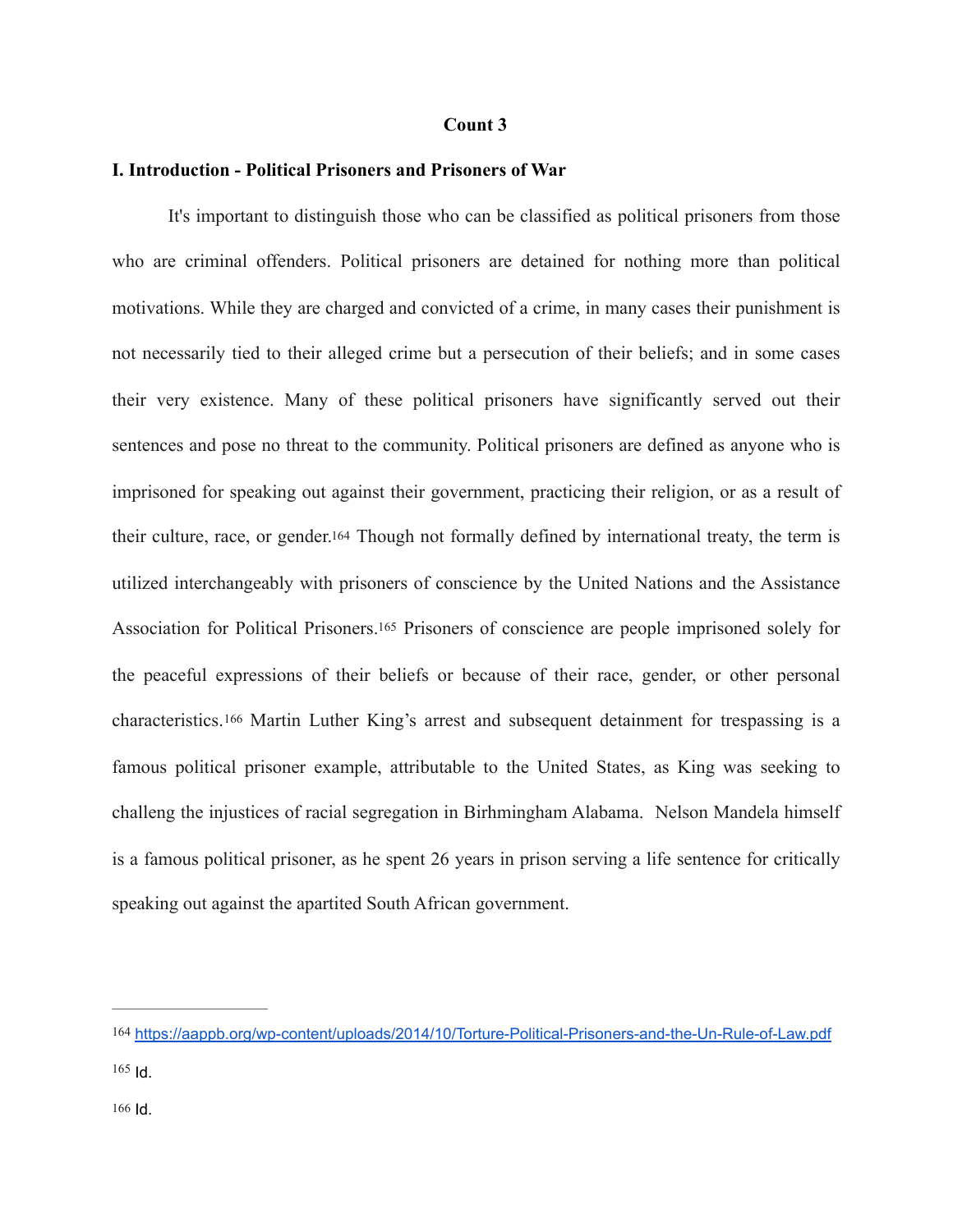While many would deny their existence, there are still political prisoners in the United States more than 50 of whom are still detained largely for their work during the 1960s' and 1970's. In recent years more political prisoners, largely supporters of modern day movements such as climate action, Black Lives Matter, etc. are being illegally surveilled and detained by the government under the pretext of rooting out extremist groups disproportionately comprised of People of Color who publicly challenge the dehumanization and oppression of Communities of Color.

#### <span id="page-40-1"></span>*"You're guilty from the moment you're born.["167](#page-40-0)*

**I. The United States is charged with engaging in racist and discriminatory acts and omissions against plaintiffs to crush Black, Brown, and Indienous justice and self determination movements. Specifically:** 

A. **The United States has utilized the justice system as a means to 'stamp out' and suppress political dissidents.** 

 The American legal system criminalizes people largely on the bases of race, status, and in a broader context values. Communities of Color are continually subjected to a vicious cycle of excessive policing and violent punishment for nothing more than being who they are in a society that continues to devalue their lives. In short their lives are a political statement that is continually targeted.

In most cases, political prisoners are often charged with other offenses and/or misdemeanors; an indictment on their political beliefs is not always their official charge. In many ways the odds are stacked against them in a concerted effort to detain them not because they pose

<span id="page-40-0"></span>[<sup>167</sup>](#page-40-1) In a scene from *Just Mercy*, Jamie Foxx portraying Walter McMillian a wrongfully convicted African American facing death row for murder, poiently laid out the reality the black experience in America when he confided with his attorney: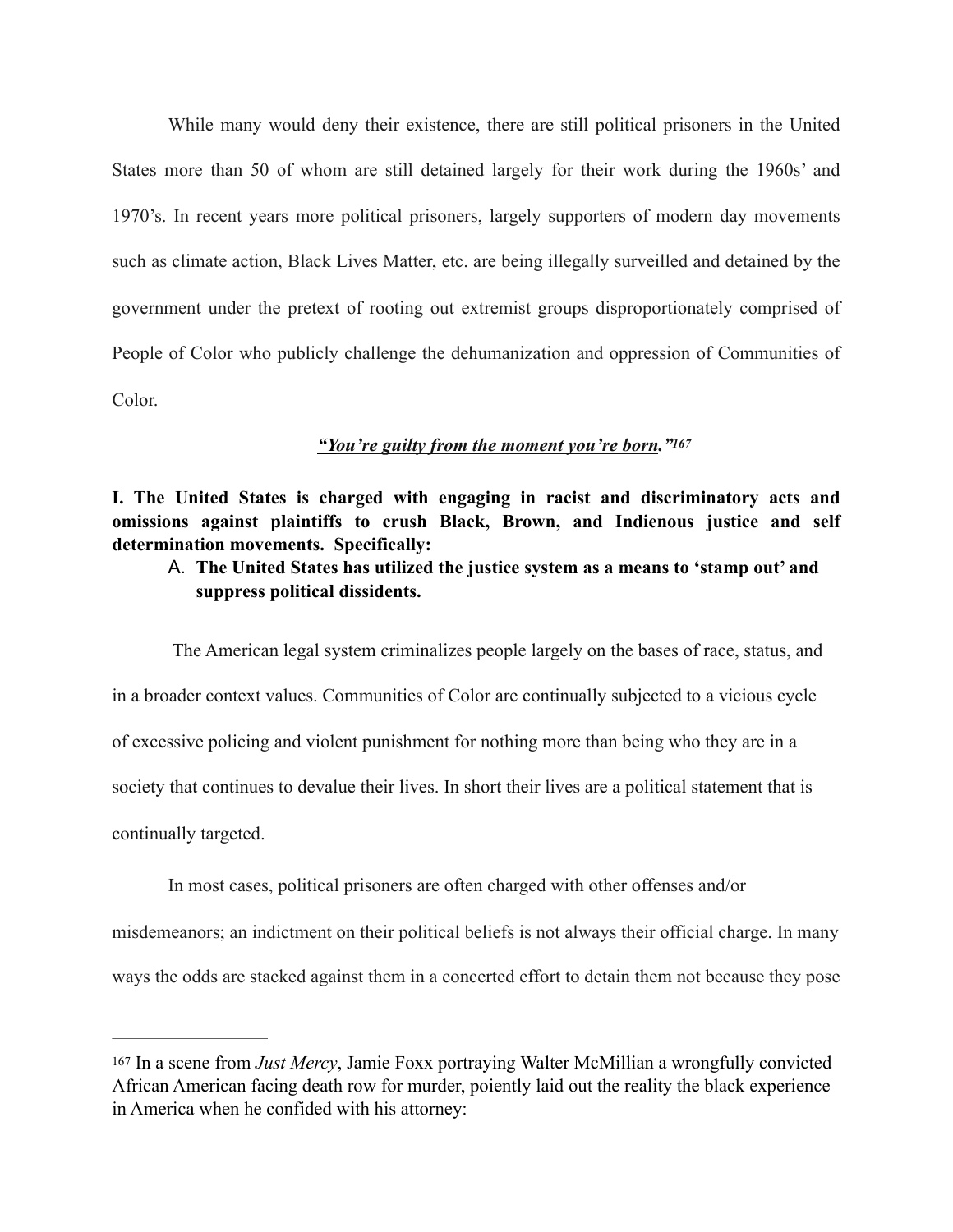a danger to the community but because the ideals they espouse are contrary to the powers that be. Yet through the examples provided the main objective is to exert a form of control and subjugation, ultimately seeking to force a repudiation of their beliefs and in some cases indirectly control the proliferation of those beliefs.

DeRay McKession is a prime example of criminalization of protesting in America. Black Lives Matter's protesters are constantly subjected to the criminalization of their blackness. This however is not a new concept as historically Black people have always faced the brunt and disproportionate effects of the American legal apparatus since enslavement continuing well after abolition. McKesson, widely known as an outspoken police reform activist, was violently arrested during a Black Lives Matter protest in Baton Rouge. He was held for 11 days before being released, while law enforcement officers claim he was charged for obstructing a highway of commerce.[168](#page-41-0) Though McKesson was only recording a live broadcast of his participation in a protest against police violence. [169](#page-41-1)

<span id="page-41-3"></span><span id="page-41-2"></span>This judicial misconduct does not stop at the point of a conviction, but extends to measures taken in order to keep the political opposition suppressed, most notably in the form of parole hearings. To political prisoners, parole hearings bear no difference from the initial trial, from the prejudicial disposition of those presiding over the hearing to the verdict itself. Political Prisoners typically struggle with parole board hearings due to the fact that the parole board lacks impartiality in regard to separating the initial act with current behaviors displayed by the incarcerated person.

<span id="page-41-1"></span><span id="page-41-0"></span><sup>168</sup> [https://www.washingtonpost.com/news/morning-mix/wp/2016/07/10/black-lives-matter-activist-deray](https://www.washingtonpost.com/news/morning-mix/wp/2016/07/10/black-lives-matter-activist-deray-mckesson-taken-into-custody-by-baton-rouge-police/) [mckesson-taken-into-custody-by-baton-rouge-police/](https://www.washingtonpost.com/news/morning-mix/wp/2016/07/10/black-lives-matter-activist-deray-mckesson-taken-into-custody-by-baton-rouge-police/)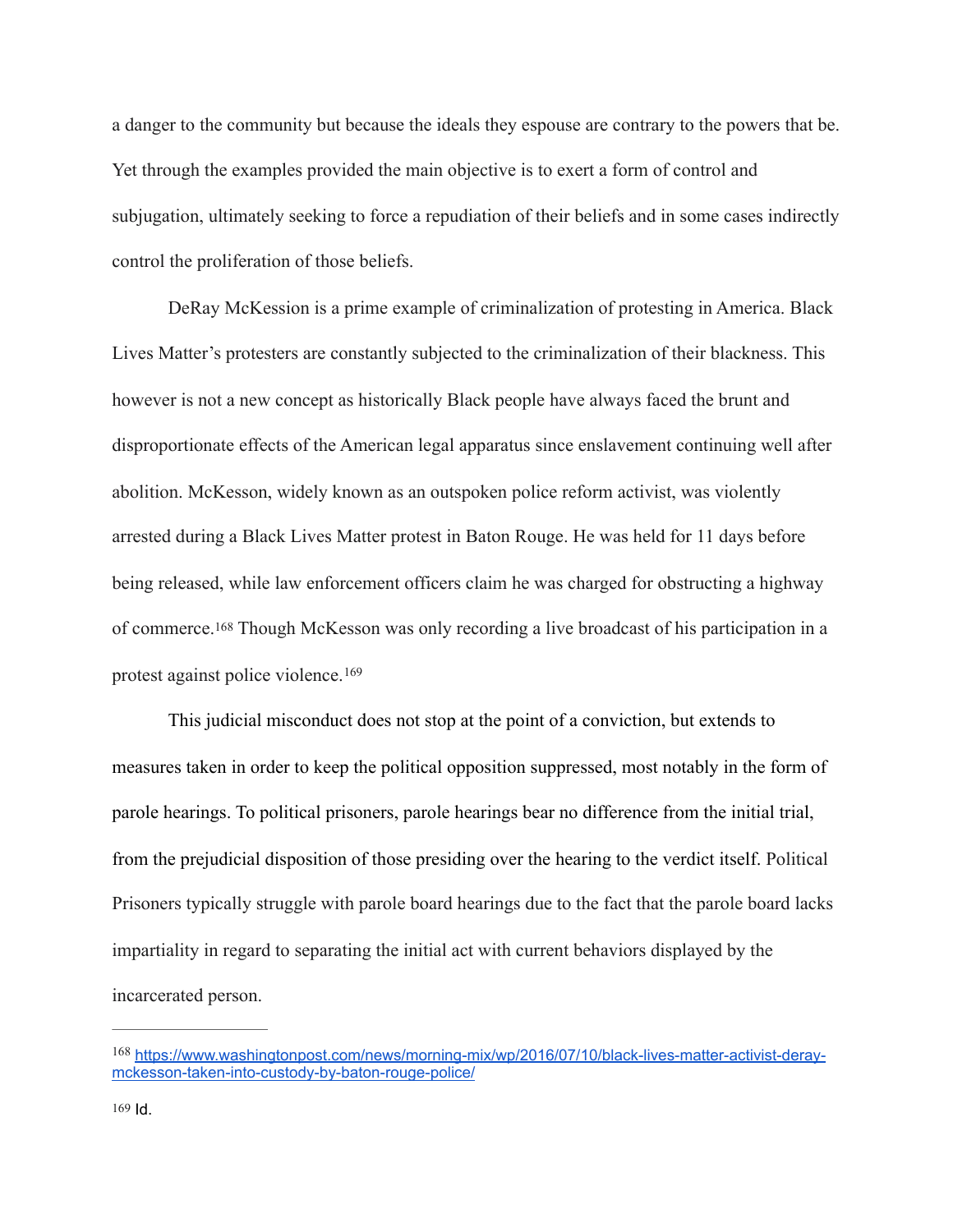<span id="page-42-3"></span>Sundiata Acoli, who identified with the New Jersey Chapter of the Black Panther Party, was arrested on May 2, 1973 for the death of a police officer on the New Jersey Turnpike, along withseveral other members of the party.<sup>[170](#page-42-0)</sup> Sundiata was thirty-five years old when he was arrested, and is currently eighty-four years old. He has been eligible for parole since 1992 and has had five parole hearings, all of which were ultimately denied by the police. The Parole Board has denied Mr. Acoli parole at every opportunity he has had before it, even after the Appellate Division found in 2014 that he was entitled to parole under the statute governing his release.<sup>171</sup> There is a sixth parole hearing to be had this year. However, there is some doubt as Sundiata has never been given a fair chance.

<span id="page-42-5"></span><span id="page-42-4"></span>Given that the agenda of the FBI under Former Director J. Edgar Hoover was to snuff out the Black Power Movement, Sundiata has had to face a justice system that was quite literally designed to keep him as a non factor by not just imprisonment but by implementing legal blockades to any means of obtaining freedom from imprisonment.<sup>[172](#page-42-2)</sup> Some may say that the prosecution of political prisoners is not abnormal in any respect, but rather is necessary to maintain fair and equal enforcement of the law to any person and/or group. It can also be said that those who engaged in forms of protest also did not do so peacefully, the reason for being before the courts in the first place, and that the courts have a responsibility to right the blatant disregard for American jurisprudence. In doing so, these individuals must be used as a legal

<span id="page-42-0"></span><https://www.npr.org/2021/08/26/1031001005/sundiata-acoli-new-jersey-black-panther-parole> [170](#page-42-3)

<span id="page-42-1"></span><sup>&</sup>lt;sup>171</sup> Sundiata Acoli v. New Jersey State Parole Board, [https://law.justia.com/cases/new-jersey/appellate](https://law.justia.com/cases/new-jersey/appellate-division-published/2019/a5645-16.html) [division-published/2019/a5645-16.html](https://law.justia.com/cases/new-jersey/appellate-division-published/2019/a5645-16.html)

<span id="page-42-2"></span>[<sup>172</sup>](#page-42-5) [https://www.usatoday.com/story/news/factcheck/2021/07/25/fact-check-black-panthers-part-biggest](https://www.usatoday.com/story/news/factcheck/2021/07/25/fact-check-black-panthers-part-biggest-threat-1969-hoover-said/5302912001/)[threat-1969-hoover-said/5302912001/](https://www.usatoday.com/story/news/factcheck/2021/07/25/fact-check-black-panthers-part-biggest-threat-1969-hoover-said/5302912001/)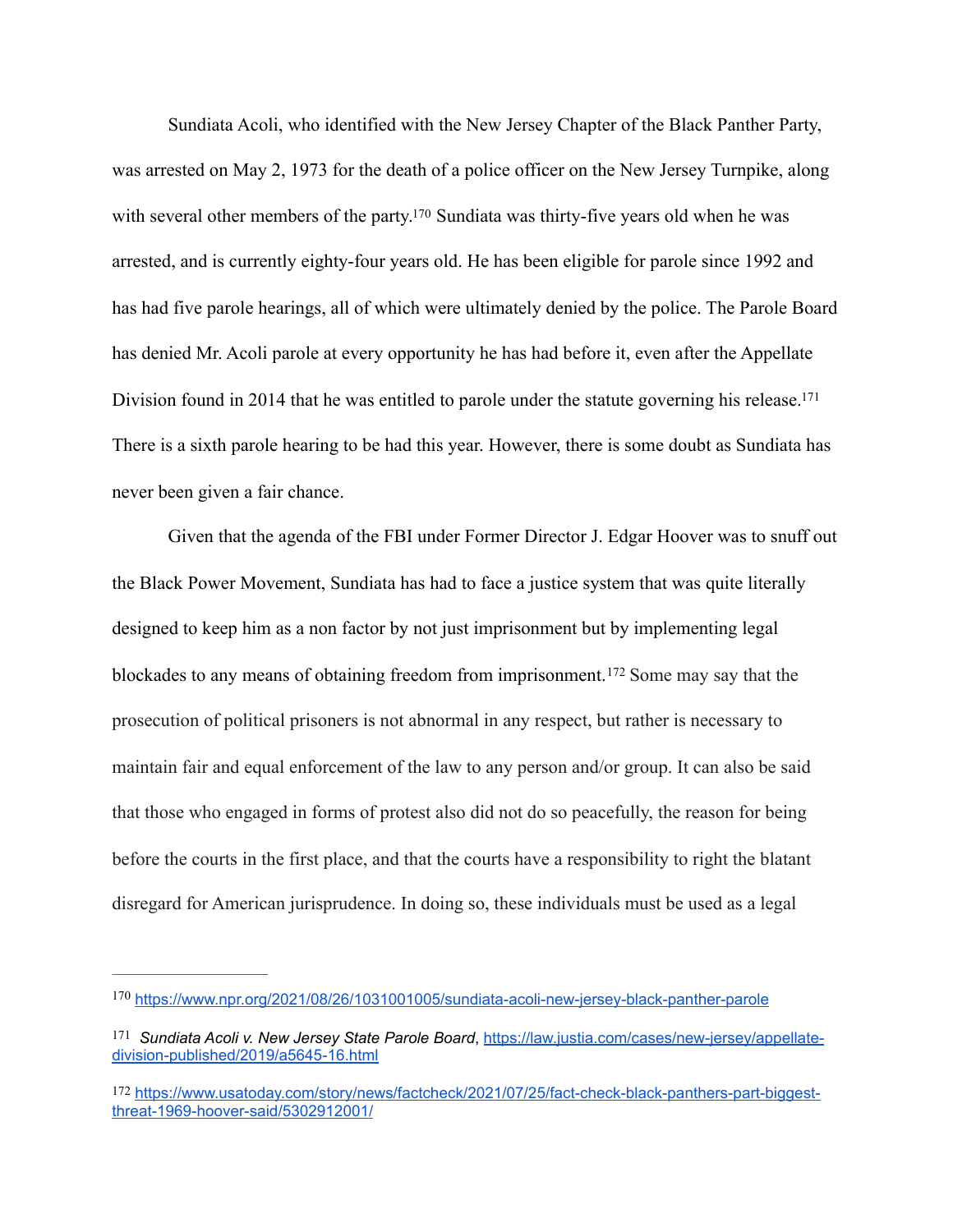martyr to assuage any future protestor who is willing to break the law in order to achieve their agenda.

It is oftentimes discouraging to the political prisoners to constantly stand before the Parole Board members with certainty of their inescapable fate. Parole boards are a safeguard by the courts as a shadow court for the purpose of keeping a prisoner detained if they so choose to.

<span id="page-43-2"></span>Joy Powell, is currently serving a 16 year conviction for burglary and assault, was a pastor and activist in Rochester NY. Powell dedicated her life to social change in her community, educating the populace on how to make effective change through nonviolent means. After the death of her 18 year-old son at the hands of gun violence, Powell worked tirelessly to change the ecosystem that caused her son's death and ushered in a revitalization of the community formerly ravaged by drugs and crime. Despite being a victim of a violent crime herself, in 2006, Powell was warned by the Rochester police department that she was a target due to her work particularly in exposing corruption, and police brutality[.](#page-43-0)<sup>[173](#page-43-0)</sup> Powell was later charged and convicted on two counts of burglary and assault and sentenced to 16 years despite evidence to the contrary and violations due process and procedure on the part of the prosecution, the judge rendering her unable to properly defend herself[.174](#page-43-1) Three years later, Powell was indicted on a cold murder case from 1992, and was later convicted and sentence to 25 years to life desipte no physical evidence proving her guilt. Joy Powells only crime was that she desired to make a difference in her community and that she was willing to speak out and empower her community to demand

<span id="page-43-3"></span><span id="page-43-0"></span><https://www.freejoypowell.org/background/> [173](#page-43-2)

<span id="page-43-1"></span>[<sup>174</sup>](#page-43-3) <https://www.thejerichomovement.com/profile/powell-rev-joy>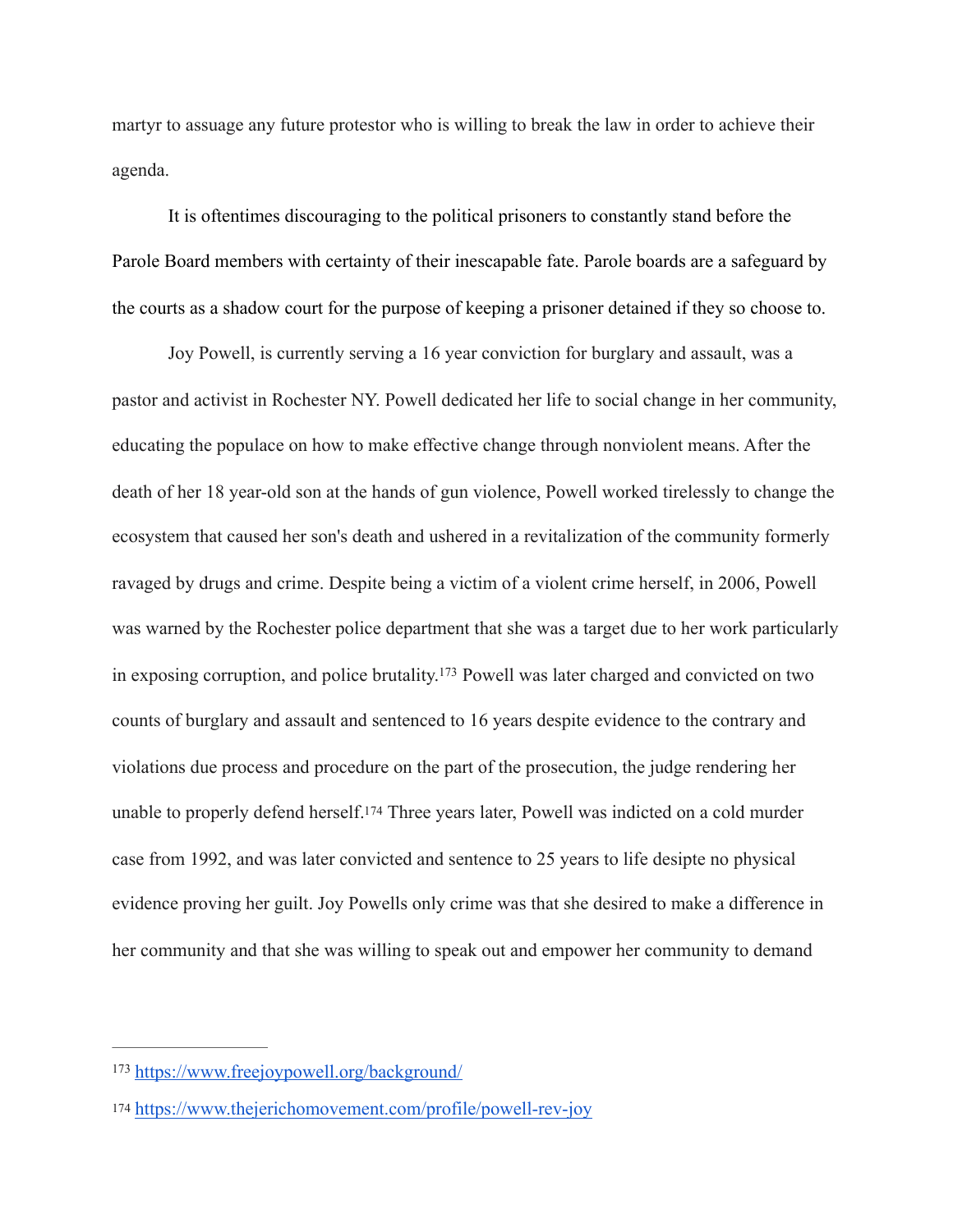and expect better for itself. Instead she was met with legal consternation and persecution from the very force that pledges to protect and defend.

Defendants argue that they are only seeking to enforce its laws while protecting the community from otherwise dangerous offenders, however this couldn't be further wrong. Many of the people considered to be political prisoners pose no real harm to the community. Joy Powell worked for the city advocating non violence. Similarly McKesson organized community action for police reform yet he was arrested for attending and recording a protest. Additionally, many political prisoners were either engaged in conduct to protect their lives, the lives of others, or sought to challenge laws designed to oppress protected freedoms. McKesson, Powell and Acoli's stories underscore a similar message: blackness is political. The moment Black person engages in the society they are automatically deemed a combatant, indiscriminate of innocence or guilt, weather or potential or other common markers that determines a person's societal value. Their experience in the legal system makes them a political prisoner because their race is the political issue.

## **B. The United States usage of the legal system and counter intelligence infringes individual liberties and privacy rights instilling a chilling effect on political activist.**

As mentioned earlier, political prisoners are -- more often than not -- denied their basic rights to procedural due process. These measures taken by the court are for the purpose of concealing the true nature of the crime, whether it be some form of social campaigning or opposing actions being taken by the United States. In the case of political prisoners, judges often assert the legal standing for the case ignoring factors and simply adjudicating the case on the matters of law. Judges do this by preventing certain key pieces of evidence that may give light to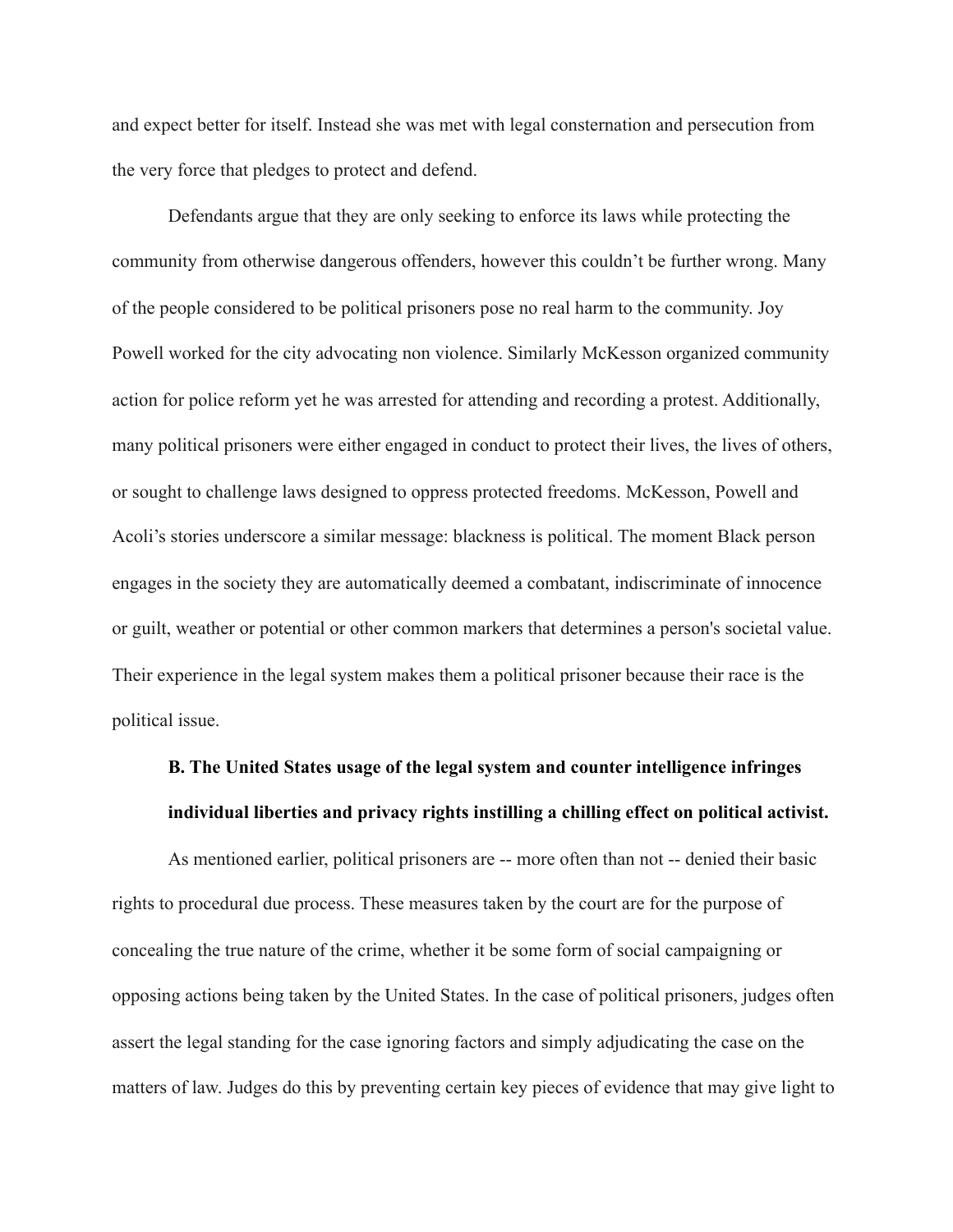<span id="page-45-5"></span>analternate situation, not allowing certain testimony such as the in the "Chicago  $7"^{175}$  $7"^{175}$  $7"^{175}$  movie, or quietly orchestrating vanishing trials.

<span id="page-45-6"></span> For decades law enforcement has viewed activism perpetrated by communities of color, particular Black people, as a threat to national security.[176](#page-45-1) Many of its surveillance efforts have primarily been targeted at black leaders and activists who have called for racial equality, liberation and an end to violence against Black People.[177](#page-45-2) The outcome yields a chilling effect which hinders activist ability to freely speak and assemble with like minded individuals with fear of constant surveillance and intrusion on their privacy in a so-called democratic society that anchors itself in free thought and expression.

# <span id="page-45-8"></span><span id="page-45-7"></span>**C. The United States postured itself in a sustained war of attrition against communities of color, denying the right to self determination for political prisoners and prisoners of war.**

In 2017, the FBI released an intelligence assessment that designated "Black Identity Extremists" who were likely hostile to law enforcement.<sup>178</sup> The report's findings asserted without evidence that Black people, involved in unrelated police killings, shared the same political ideology as those held by Black Lives Matter activists.[179](#page-45-4) The report additionally gave focus on individuals identified as "Black Identity Extremist" as the bureau describes as people willing to

<span id="page-45-9"></span><span id="page-45-0"></span><sup>175</sup> [https://www.nytimes.com/1970/01/29/archives/chicago-7-judge-bars-ramsey-clark-as-defense-witness](https://www.nytimes.com/1970/01/29/archives/chicago-7-judge-bars-ramsey-clark-as-defense-witness-chicago-7.html) [chicago-7.html](https://www.nytimes.com/1970/01/29/archives/chicago-7-judge-bars-ramsey-clark-as-defense-witness-chicago-7.html)

<span id="page-45-1"></span><sup>176</sup> <https://www.brennancenter.org/our-work/analysis-opinion/fbi-targets-new-generation-black-activists>

<span id="page-45-2"></span><sup>177</sup> [https://www.aclu.org/issues/racial-justice/protectblackdissent-campaign-end-surveillance-black](https://www.aclu.org/issues/racial-justice/protectblackdissent-campaign-end-surveillance-black-activists) **[activists](https://www.aclu.org/issues/racial-justice/protectblackdissent-campaign-end-surveillance-black-activists)** 

<span id="page-45-4"></span><span id="page-45-3"></span><sup>&</sup>lt;sup>178</sup> [https://www.aclu.org/blog/racial-justice/race-and-criminal-justice/fbi-wont-hand-over-its-surveillance](https://www.aclu.org/blog/racial-justice/race-and-criminal-justice/fbi-wont-hand-over-its-surveillance-records-black) [records-black](https://www.aclu.org/blog/racial-justice/race-and-criminal-justice/fbi-wont-hand-over-its-surveillance-records-black)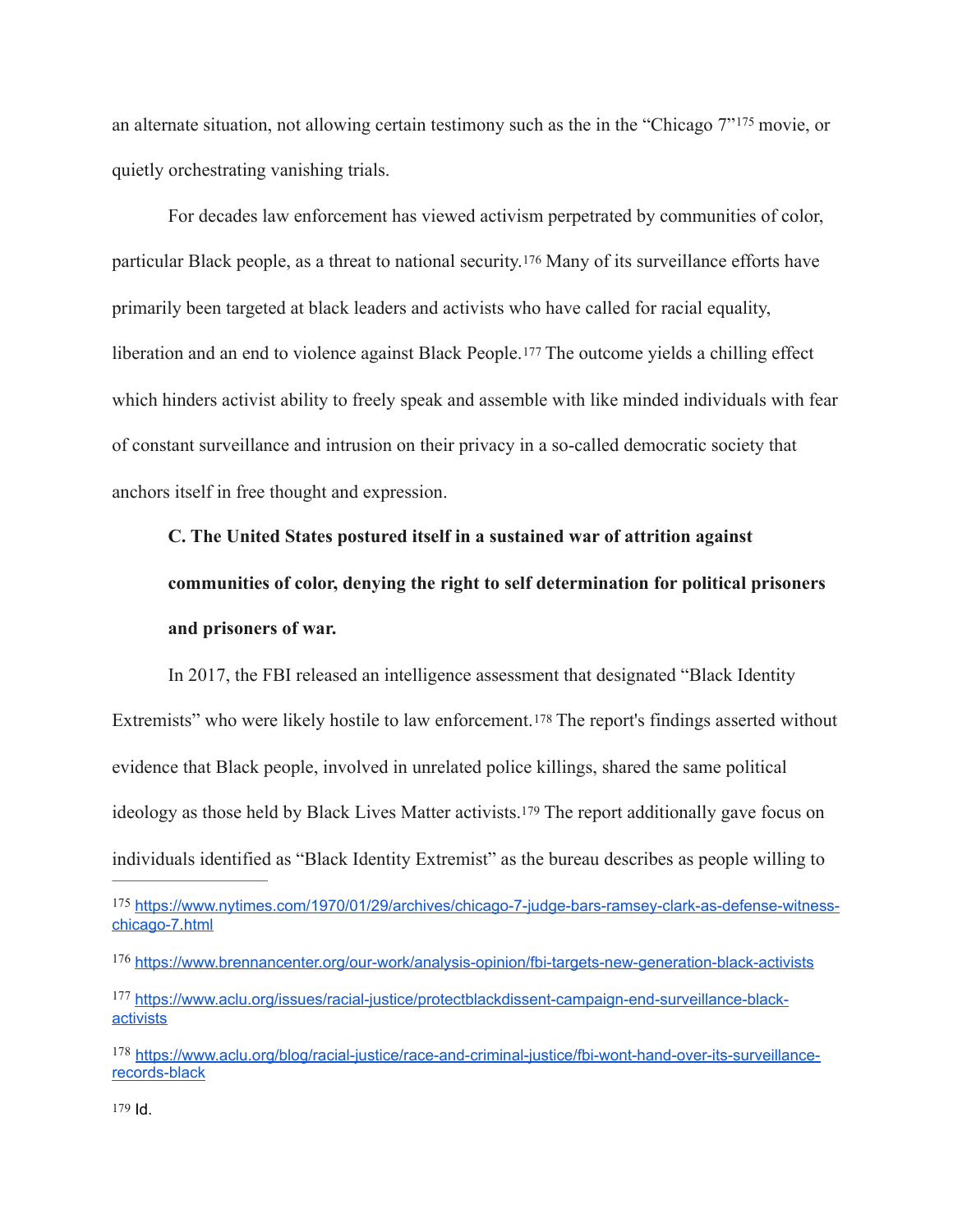<span id="page-46-2"></span>commit unlawful acts, "in response to "perceived racism and injustice in American society.["180](#page-46-0) Despite countless Freedom of Information Act requests regarding the usage of the report, the FBI continues to withhold information critical in understanding the methods implored into the report without any valid explanation.<sup>[181](#page-46-1)</sup>

<span id="page-46-3"></span>The Defendant would have you believe that these steps where necessary to protect national security interest while preventing otherwise dangerous individuals terrorise the community, yet this grossly mistakes the reality. For one they seek to generalise activism that seeks to address and erredicate societal injustices committed to Black communities and communities of color as domestic terrroism. Moreover these official and even unofficial actions taken by law enforcement only propagates White supremacy and does more to police black activism while intentionally remaining silent to the atrocities of white terror and violence which mascarades itself as vigilantism.

<span id="page-46-0"></span><https://www.documentcloud.org/documents/4067711-BIE-Redacted.html> [180](#page-46-2)

<span id="page-46-1"></span>[<sup>181</sup>](#page-46-3) [https://www.aclu.org/blog/racial-justice/race-and-criminal-justice/fbi-wont-hand-over-its-surveillance](https://www.aclu.org/blog/racial-justice/race-and-criminal-justice/fbi-wont-hand-over-its-surveillance-records-black)[records-black](https://www.aclu.org/blog/racial-justice/race-and-criminal-justice/fbi-wont-hand-over-its-surveillance-records-black)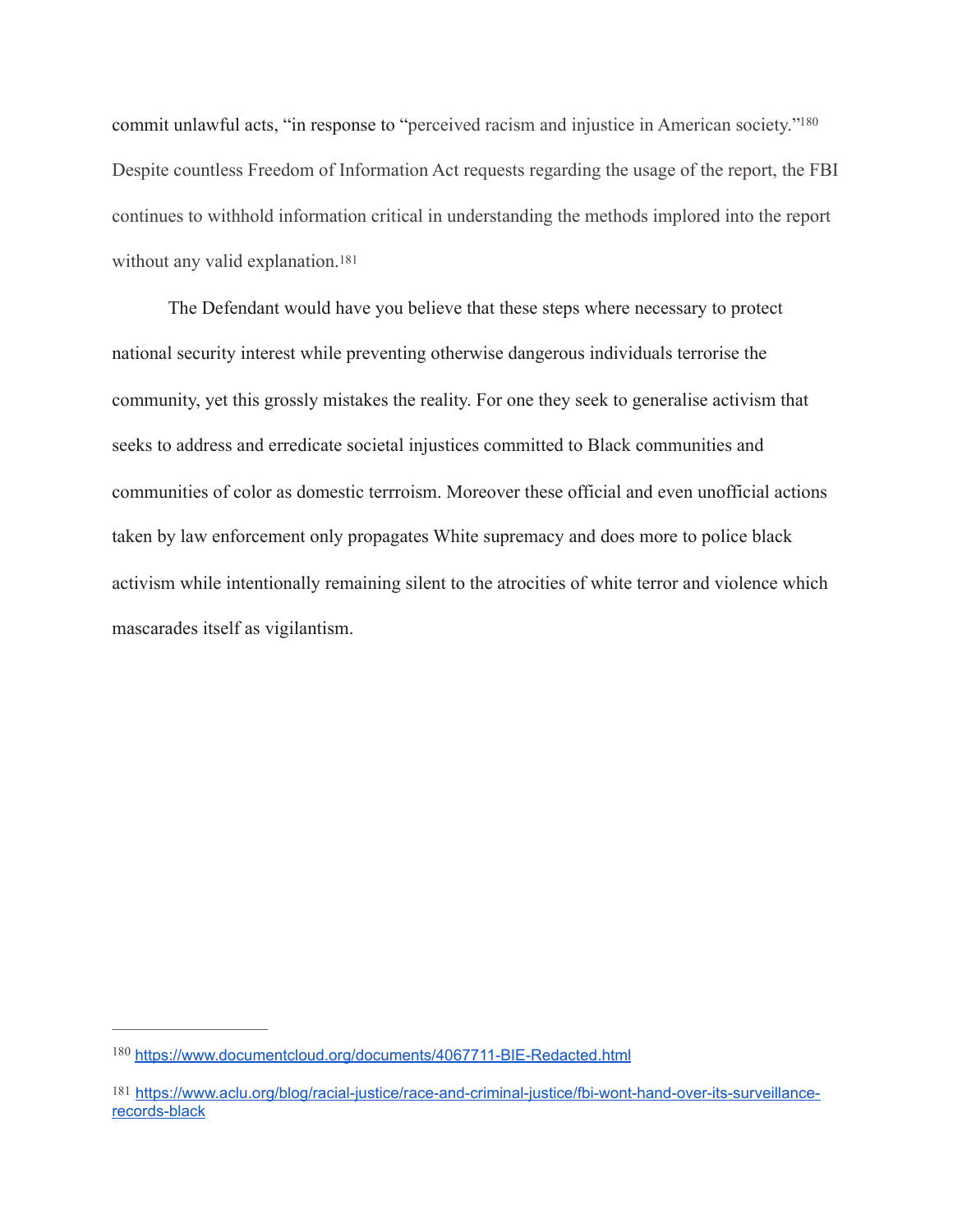#### <span id="page-47-1"></span>**COUNT 4**

#### **I. Introduction - The Role of Environmental Racism in United States Genocide**

Throughout the 21st century the United States has engaged in a series of actions that have violated the human rights of the Black and Brown folk that live within its interior. The environmental atrocities local, state, and federal official have consensually allowed to occur and actively contributed to have contravened Article II of the Convention on the Prevention and Punishmentof the Crime of Genocide (Genocide Convention). <sup>[182](#page-47-0)</sup> As such, we are charging the United States with perpetuating environmental racism through the establishment, implementation, and enforcement of practices, policies, and regulations that have intentionally destroyed, in whole or in part, Black communities, by causing seriously bodily or mental harm to members of the group; and deliberately inflicting on the group conditions of life that would bring about its physical destruction in whole or in part, in violation of Article II of the Genocide Convention.

#### **Environmental Racism and The Flint Water Crisis**

The United States has caused serious bodily harm to Black citizens by contaminating their water source, delaying information to Flint residents state officials were privy to regarding an outbreak of legionnaires triggered by contaminated water, knowingly allowing residents to

<span id="page-47-0"></span>[<sup>182</sup>](#page-47-1) United Nations, *Convention on the Prevention and Punishment of the Crime of Genocide, [https://](https://www.un.org/en/genocideprevention/documents/atrocity-crimes/Doc.1_Convention%2520on%2520the%2520Prevention%2520and%2520Punishment%2520of%2520the%2520Crime%2520of%2520Genocide.pdf)* [www.un.org/en/genocideprevention/documents/atrocity-crimes/Doc.](https://www.un.org/en/genocideprevention/documents/atrocity-crimes/Doc.1_Convention%2520on%2520the%2520Prevention%2520and%2520Punishment%2520of%2520the%2520Crime%2520of%2520Genocide.pdf) [1\\_Convention%20on%20the%20Prevention%20and%20Punishment%20of%20the%20Crime%20of%20Genocid](https://www.un.org/en/genocideprevention/documents/atrocity-crimes/Doc.1_Convention%2520on%2520the%2520Prevention%2520and%2520Punishment%2520of%2520the%2520Crime%2520of%2520Genocide.pdf) [e.pdf](https://www.un.org/en/genocideprevention/documents/atrocity-crimes/Doc.1_Convention%2520on%2520the%2520Prevention%2520and%2520Punishment%2520of%2520the%2520Crime%2520of%2520Genocide.pdf)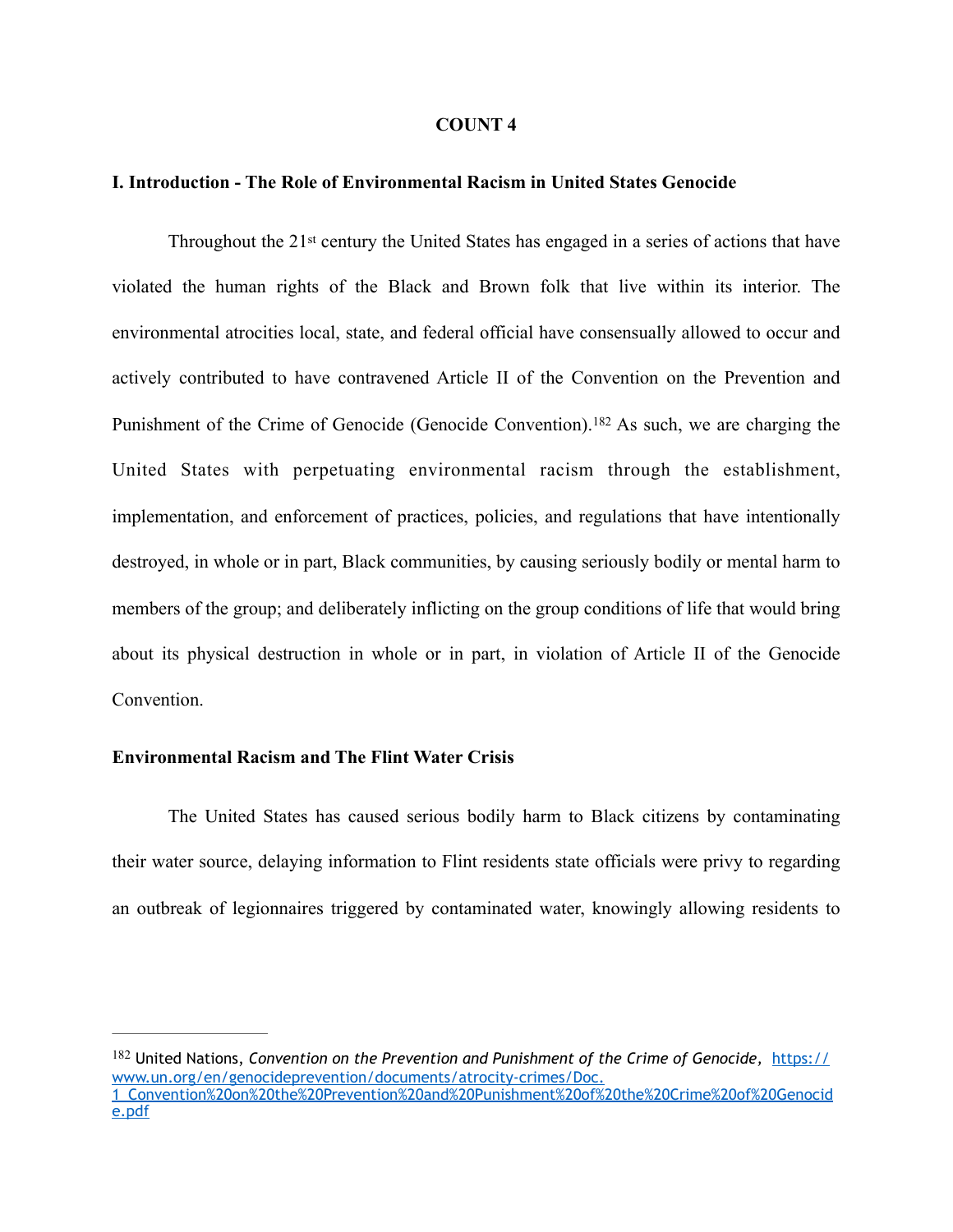<span id="page-48-6"></span>suffer from lead poisoning, and being slow to move in correcting the environmental hazard. This is in violation of Article II(b)-(c) of the Genocide Convention.<sup>183</sup>

<span id="page-48-8"></span><span id="page-48-7"></span>Flint Michigan has a population of around 95,938 people, approximately 53 percent of whom, are African American or Black, with almost 44 percent of Black people living below the poverty line[.](#page-48-1)<sup>[184](#page-48-1)</sup> In April 2014, water began to flow to residents of Flint, Michigan from the Flint River after a decision by state officials appointed by former Michigan Governor Rick Snyder to change the water supply source from the Detroit Water and Sewerage Department to the Flint River.<sup>185</sup> The motive behind this act stems directly from the desire to cut costs and save money; part of this decision included not treating the water from the pipe with the anti-corroding agents aimed at preventing lead contamination—anti-corroding that were presently being used by the Detroitwater system.<sup>[186](#page-48-3)</sup> This active decision made by state officials was a complete disregard of the health, safety, and well-being of Flint residents who immediately noted changes to their water and complained of its taste, smell, and look[.](#page-48-4) [187](#page-48-4)

<span id="page-48-10"></span><span id="page-48-9"></span>Despite a symbolic vote to return to the Detroit water system by Flint city council, emergency managers, appointed by state officials under the direction of Governor Snyder, declined and continued to rely on the Flint River system[.188](#page-48-5) The Michigan Department also

<span id="page-48-11"></span><span id="page-48-0"></span>[183](#page-48-6) Ibid.

<span id="page-48-1"></span><sup>&</sup>lt;sup>184</sup> Poverty in Flint, Michigan,<https://www.welfareinfo.org/poverty-rate/michigan/flint>

<span id="page-48-2"></span>[<sup>185</sup>](#page-48-8) Michael Ray, *Flint Water Crisis,* <https://www.britannica.com/event/Flint-water-crisis>

<span id="page-48-3"></span>[<sup>186</sup>](#page-48-9) Melissa Denchak, *Flint Water Crisis: Everything You Need to Know*, [https://www.nrdc.org/stories/](https://www.nrdc.org/stories/flint-water-crisis-everything-you-need-know) [flint-water-crisis-everything-you-need-know](https://www.nrdc.org/stories/flint-water-crisis-everything-you-need-know)

<span id="page-48-4"></span>[<sup>187</sup>](#page-48-10) Ibid.

<span id="page-48-5"></span>[<sup>188</sup>](#page-48-11) Michael Ray, *Flint Water Crisis*, https://www.britannica.com/event/Flint-water-crisis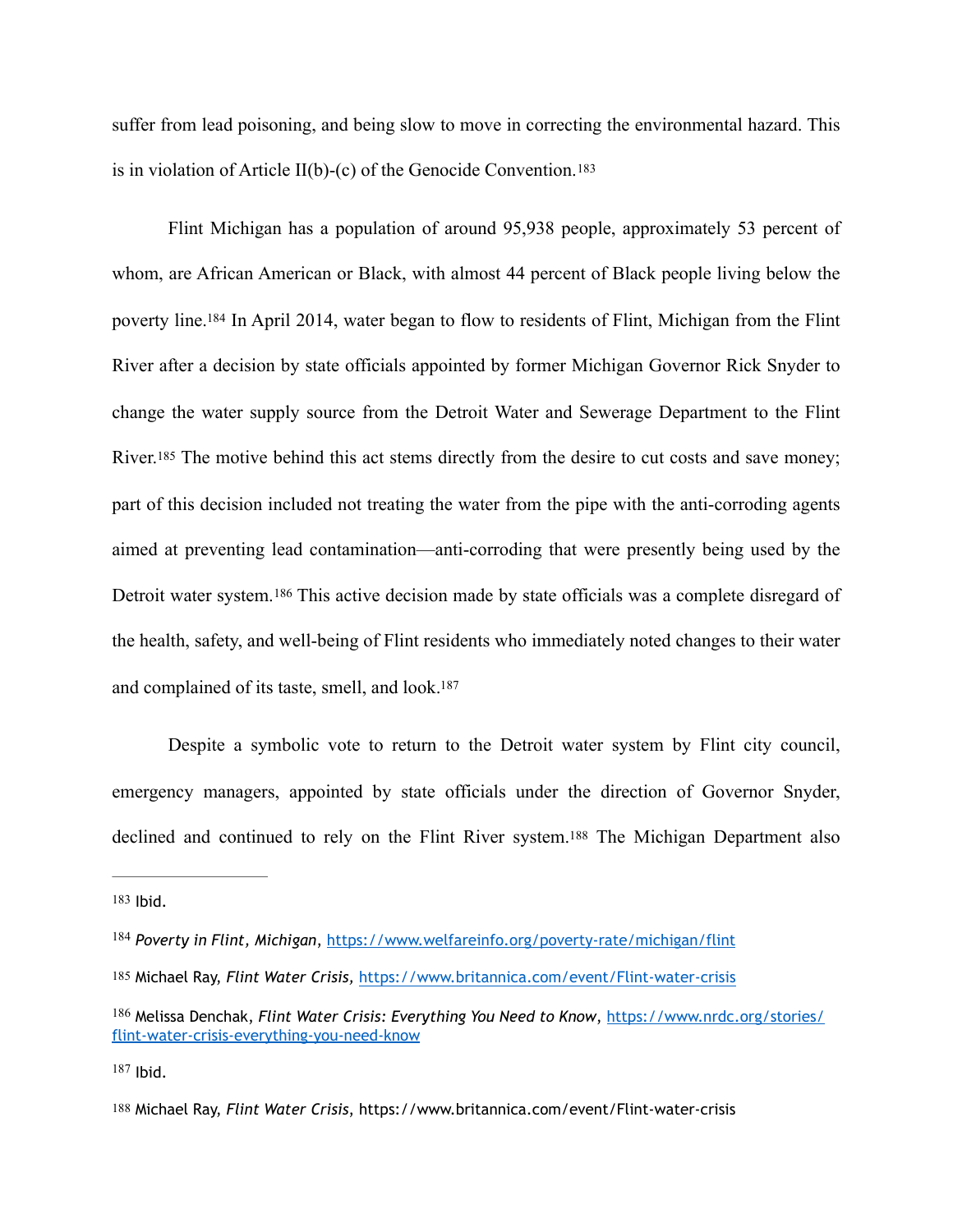<span id="page-49-6"></span><span id="page-49-5"></span><span id="page-49-4"></span>ignored dangers in 2015 and assured no further measures were necessary to prevent, protect, or otherwise ameliorate the state of lead in Flint water pipes[.189](#page-49-0) This had fatal consequences as a legionnaires outbreak occurred in 2014 and 2015 and resulted in the death of 12 residents with many more falling ill—the third largest outbreak in United States history.[190](#page-49-1) However, there has been debate around this number as there were many cases of pneumonia during the time (legionnaires presents as pneumonia) and the nexus between the water crisis and the illness were notinitially made. <sup>[191](#page-49-2)</sup> Additionally, it can be difficult to retroactively attribute a link to death or illness. Also, the legionnaires outbreak was separate from the lead poisoning that ensued and affected a different demographic. While many of the deceased victims of legionnaires were older, the effects of lead poisoning were more damaging to children. In 2015, a switch was made back to the Detroit Water System, but this was after damage to the pipes had already occurred and was still contributing toward lead-polluted water. Both Governor Snyder and other state officials were aware of the potential risks of contamination, as well as of the legionnaires outbreak, however, Flint residents were not informed until almost a year after the first case was discovered. Flint switched back to the Detroit system but the damage to the pipes and the people had already been done[.192](#page-49-3) The decision of officials to put the lives of its predominantly Black residents at risk to save money, their awareness of occurrences that threatened the lives of Flint residents, their

<span id="page-49-7"></span><span id="page-49-0"></span> $189$  Ibid.

<span id="page-49-1"></span>[<sup>190</sup>](#page-49-5) Ibid.

<span id="page-49-2"></span><sup>&</sup>lt;sup>[191](#page-49-6)</sup> Sarah Childress, *We Found Dozens of Uncounted Deaths During the Flint Water Crisis. Here's How*, [https://www.pbs.org/wgbh/pages/frontline/interactive/how-we-found-dozens-of-uncounted-deaths](https://www.pbs.org/wgbh/pages/frontline/interactive/how-we-found-dozens-of-uncounted-deaths-during-flint-water-crisis/)[during-flint-water-crisis/](https://www.pbs.org/wgbh/pages/frontline/interactive/how-we-found-dozens-of-uncounted-deaths-during-flint-water-crisis/)

<span id="page-49-3"></span><sup>&</sup>lt;sup>[192](#page-49-7)</sup> Emma Winowiecki, *Does Flint have clean water? Yes, but it's complicated*, [https://](https://www.michiganradio.org/environment-science/2019-08-21/does-flint-have-clean-water-yes-but-its-complicated) [www.michiganradio.org/environment-science/2019-08-21/does-flint-have-clean-water-yes-but-its](https://www.michiganradio.org/environment-science/2019-08-21/does-flint-have-clean-water-yes-but-its-complicated)[complicated](https://www.michiganradio.org/environment-science/2019-08-21/does-flint-have-clean-water-yes-but-its-complicated)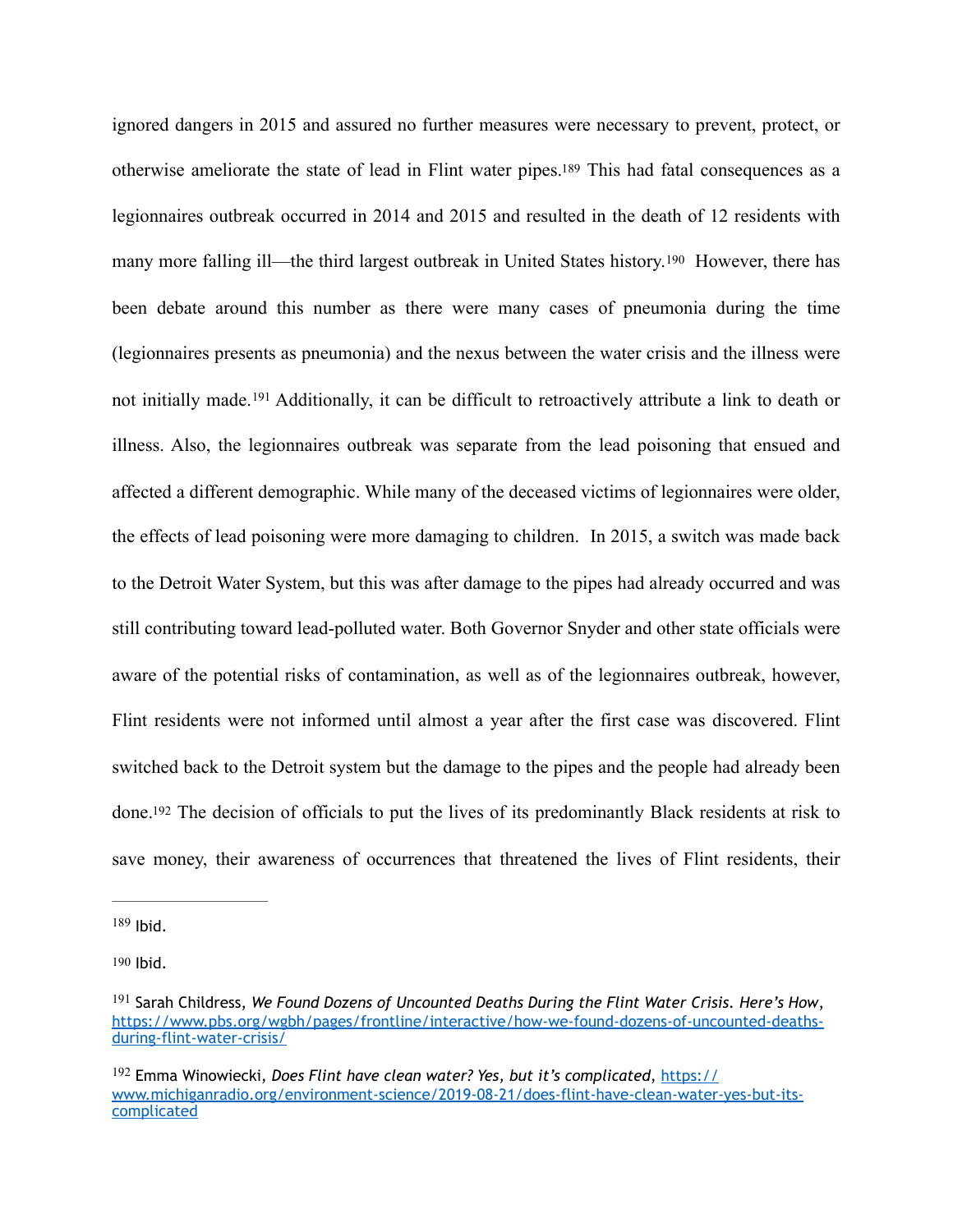compliance in remaining with a contaminated water system, and their negligently delayed response and report to inhabitants are all examples of their practices to establish, implement, and enforce environmentally racist practices and policies that harm the lives of Black people.

<span id="page-50-3"></span>Opponents may argue that these actions do not constitute an attempt by the United States to destroy, in whole or in part, Black people, through serious bodily harm or the deliberate infliction of detrimental conditions of life, as many of the deceased victims of legionnaires were white.<sup>193</sup>Additionally, because people were affected by legionnaires and lead poisoning arbitrarily, there is no way that this could be deemed a direct attack aimed at the eradication of African Americans. However, it is impossible to argue that in a city where the majority of residents are African American—a group that generally has higher rates of fatality regarding pneumonia and is also experiencing high rates of those living below the poverty line—one would believe that their environmentally hazardous practices are not disproportionately bearing adverse effects on one such group. The areas that experienced the highest levels of tainted water also contained the largest concentrations of African American children, at 76.8 percent compared to 67percent in other areas.<sup>[194](#page-50-1)</sup> Lead poisoning in children can result in damage to brain and nervous system, developmental delays, learning and behavior issues, as well as difficulties with hearingor speech.<sup>[195](#page-50-2)</sup> Although measures were enacted—delivering bottled water to residents,

<span id="page-50-5"></span><span id="page-50-4"></span><span id="page-50-0"></span><sup>&</sup>lt;sup>[193](#page-50-3)</sup> Elisha Anderson, *Here are the victims of the legionnaires disease outbreak in Flint*, [https://](https://www.freep.com/story/news/local/michigan/flint-water-crisis/2016/04/09/biographies-legionnaires-disease-flint-area/82478182/) [www.freep.com/story/news/local/michigan/flint-water-crisis/2016/04/09/biographies-legionnaires](https://www.freep.com/story/news/local/michigan/flint-water-crisis/2016/04/09/biographies-legionnaires-disease-flint-area/82478182/)[disease-flint-area/82478182/](https://www.freep.com/story/news/local/michigan/flint-water-crisis/2016/04/09/biographies-legionnaires-disease-flint-area/82478182/)

<span id="page-50-1"></span><sup>&</sup>lt;sup>[194](#page-50-4)</sup> Bérengère Sim, *Poor and African American in Flint*, *The water crisis and its trapped population*, http://labos.ulg.ac.be/hugo/wp-content/uploads/sites/38/2017/11/The-State-of-Environmental-Migration-2016-76-102.pdf

<span id="page-50-2"></span>*Prevent Children's Exposure to Lead*, [https://www.cdc.gov/nceh/features/leadpoisoning/](https://www.cdc.gov/nceh/features/leadpoisoning/index.html#:~:text=Exposure%2520to%2520lead%2520can%2520seriously,in%2520children%2520has%2520been%2520identified) [195](#page-50-5) [index.html#:~:text=Exposure%20to%20lead%20can%20seriously,in%20children%20has%20been%20identifie](https://www.cdc.gov/nceh/features/leadpoisoning/index.html#:~:text=Exposure%2520to%2520lead%2520can%2520seriously,in%2520children%2520has%2520been%2520identified) [d.](https://www.cdc.gov/nceh/features/leadpoisoning/index.html#:~:text=Exposure%2520to%2520lead%2520can%2520seriously,in%2520children%2520has%2520been%2520identified)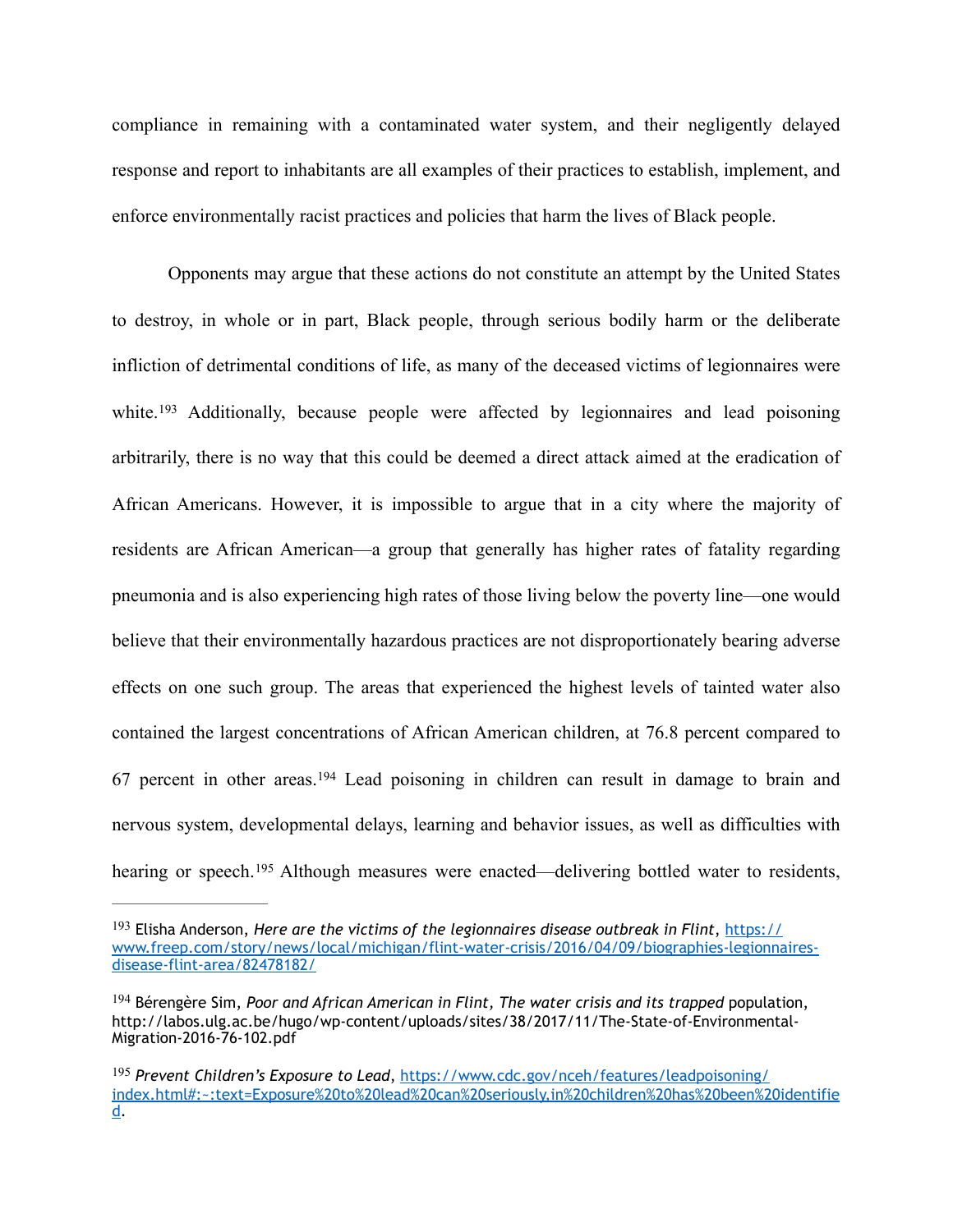switching back to the previous system, water testing—the delay in action the part of state officials who were aware of the dangers facing Flint residents, as well as their inaction when initially addressing and correcting the water crisis, show their intentions to participate in the destruction of Black communities.

It is clear the actions of Michigan state officials were to intentionally destroy Black people and bring about serious bodily or mental harm to them, as well as maintain conditions of life that would lead to their destruction. The establishment, implementation, and enforcement of the new water system; the decision to remain with a contaminated system, despite awareness of the presence of the contaminants and the toxic effects it is and could be having on residents; the delay in remedying the fatal consequences of their actions, all show conduct on the part of United States representatives that is a direct infliction of conditions that bring about the physical destruction of Black people and cause them serious bodily and mental harm.

#### **State-Sanctioned Genocide in Cancer Alley**

The United States failed to produce and enforce environmental regulations and practices that protect Black residents in "Cancer Alley" and are perpetuating harmful practices that are causing Black people serious bodily harm from cancer and pollutants while deliberately inflicting toxic conditions of life calculated to bring about their destruction, through unsustainable living conditions, violating Article II(b) and (c) of the Genocide Convention.[196](#page-51-0) 

<span id="page-51-1"></span><span id="page-51-0"></span> United Nations, *Convention on the Prevention and Punishment of the Crime of Genocide*, [https://](https://www.un.org/en/genocideprevention/documents/atrocity-crimes/Doc.1_Convention%2520on%2520the%2520Prevention%2520and%2520Punishment%2520of%2520the%2520Crime%2520of%2520Genocide.pdf) [196](#page-51-1) [www.un.org/en/genocideprevention/documents/atrocity-crimes/Doc.](https://www.un.org/en/genocideprevention/documents/atrocity-crimes/Doc.1_Convention%2520on%2520the%2520Prevention%2520and%2520Punishment%2520of%2520the%2520Crime%2520of%2520Genocide.pdf) [1\\_Convention%20on%20the%20Prevention%20and%20Punishment%20of%20the%20Crime%20of%20Genocid](https://www.un.org/en/genocideprevention/documents/atrocity-crimes/Doc.1_Convention%2520on%2520the%2520Prevention%2520and%2520Punishment%2520of%2520the%2520Crime%2520of%2520Genocide.pdf) [e.pdf](https://www.un.org/en/genocideprevention/documents/atrocity-crimes/Doc.1_Convention%2520on%2520the%2520Prevention%2520and%2520Punishment%2520of%2520the%2520Crime%2520of%2520Genocide.pdf)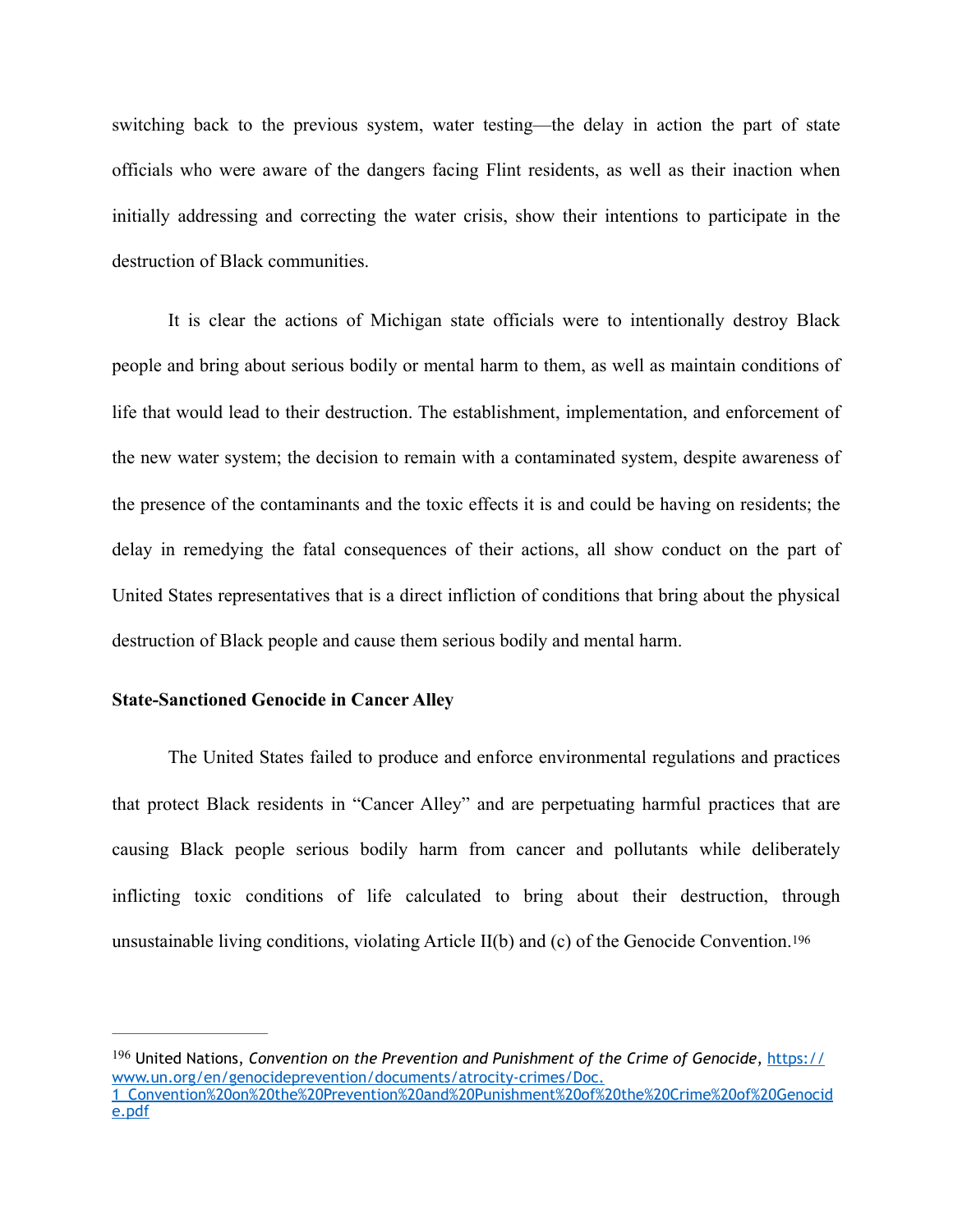Cancer Alley, formerly known as Plantation Alley, is located in the lower Mississippi River area of Louisiana, stretching from Baton Rouge to New Orleans. It is an area that is 55 percent white and 40 percent Black; where descendants of formerly enslaved people reside and is plagued with abnormally high cancer rates. There are approximately 150 oil refineries, plastic plants, and chemical facilities within Cancer Alley (and counting) that emit noxious gases and harmful air and water pollutants that negatively affect residents[.197](#page-52-0) Occupants of this area are morethan 50 times more likely to suffer from cancer than the "average" American.<sup>[198](#page-52-1)</sup> However, even within Cancer Alley, residents are affected at disparate levels, hinging upon racial identity.

<span id="page-52-7"></span><span id="page-52-6"></span><span id="page-52-5"></span><span id="page-52-4"></span> Although the majority of inhabitants of Cancer Alley are white, Black residents, especially those near or below the poverty line, experience higher overall rates of exposure and cancer than their white counterpart, having a 16 percent greater cumulative risk of all toxins than whites[.199](#page-52-2) Additionally, as the population of Black residents in an area increases, so do the risks ofcontracting cancer.<sup>[200](#page-52-3)</sup> The egregiously high rates of harmful pollutants and cancer in this area of the United States have been negligently ignored by the government to the detriment of its people.

<span id="page-52-0"></span>[<sup>197</sup>](#page-52-4) *Environmental racism in Louisiana's 'Cancer Alley', must end, say UN human rights experts*, <https://news.un.org/en/story/2021/03/1086172>

<span id="page-52-1"></span>[<sup>198</sup>](#page-52-5) James Pasely, *Inside Louisiana's horrifying 'Cancer Alley,' an 85-mile stretch of pollution and environmental racism that's now dealing with some of the highest coronavirus death rates in the country*, [https://www.businessinsider.com/louisiana-cancer-alley-photos-oil-refineries-chemicals](https://www.businessinsider.com/louisiana-cancer-alley-photos-oil-refineries-chemicals-pollution-2019-11)[pollution-2019-11](https://www.businessinsider.com/louisiana-cancer-alley-photos-oil-refineries-chemicals-pollution-2019-11)

<span id="page-52-3"></span><span id="page-52-2"></span>[<sup>199</sup>](#page-52-6) Wesley James, Chunrong Jia, Satish Kedia, *Uneven Magnitude of Disparities in Cancer Risks from Air Toxins,* <https://www.ncbi.nlm.nih.gov/pmc/articles/PMC3546767/>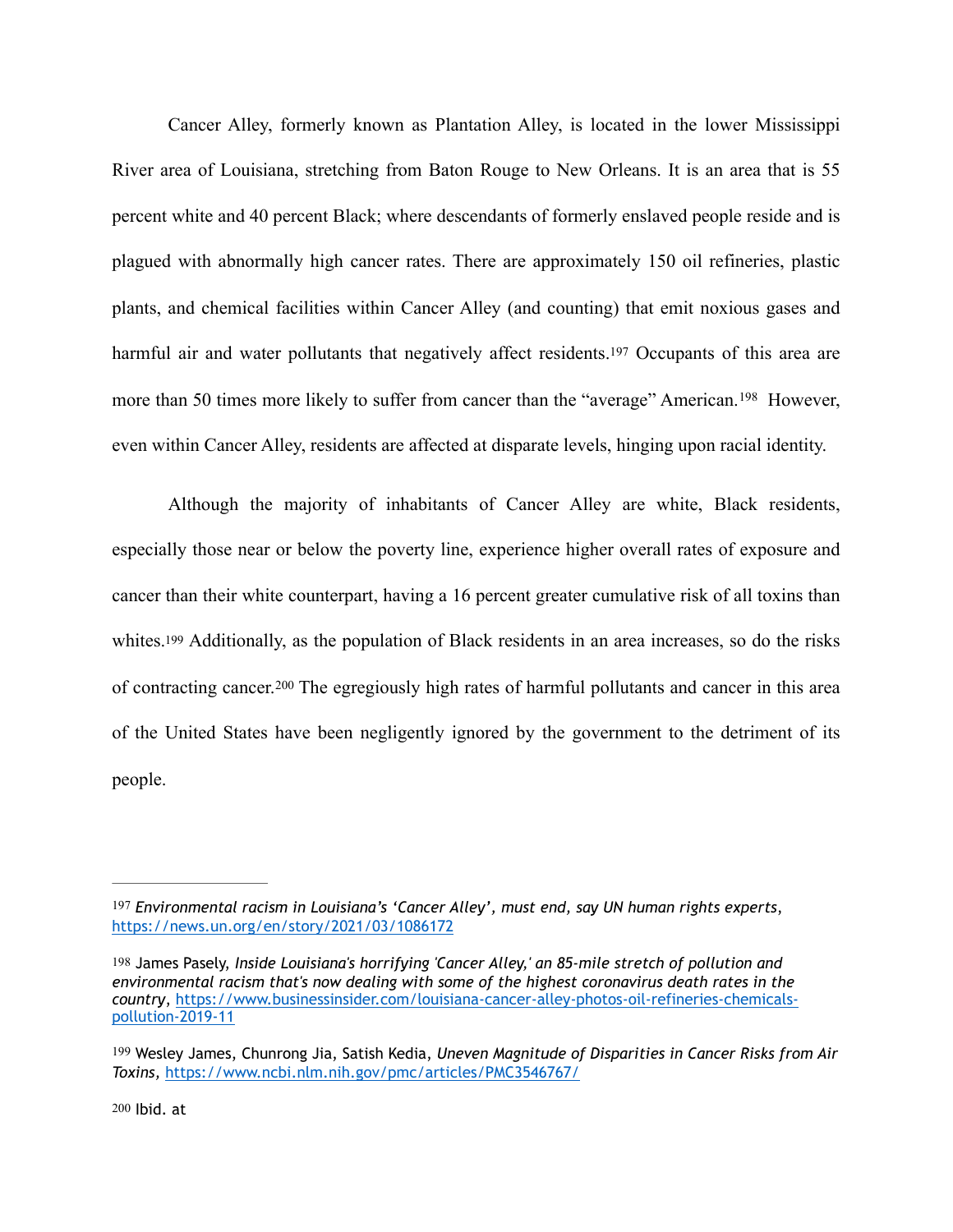<span id="page-53-6"></span><span id="page-53-5"></span>UN Human Rights experts have noted the disproportionate threats faced to the Black community in Cancer Alley violate the human rights to life, equality and non-discrimination, health, and the right to an adequate standard of living and cultural rights[.](#page-53-0)<sup>[201](#page-53-0)</sup> Non-discrimination and equality specifically, are recognized as two vital components of the right to health[.202](#page-53-1) Despite suggestions from the UN to stop the industrialization and perpetuation of environmental racism in Cancer Alley. In 2018, St. James Parish proposed the Sunshine Project (the permit for which has been approved) for Formosa Plastics Group to erect one of the largest plastic facilities, as well as two methanol complexes that would belong to other manufacturers, adding to the already copiousnumber of facilities in the area.<sup>[203](#page-53-2)</sup> The completion of this product will result in the addition of facilities that will double the cancer rates that are already disproportionately affecting Blackresidents.<sup>[204](#page-53-3)</sup> According to the UN's Special Rapporteur, states have a duty to protect the enjoyment of human rights from the harmful effects of the environment—a duty that Louisiana has breached[.205](#page-53-4)

<span id="page-53-9"></span><span id="page-53-8"></span><span id="page-53-7"></span>It is the obligation of the state to hold public and private actors accountable and to establish and effectively enforce the proper "non-discriminatory" and "non-retrogressive" substantive environmental standards, regulations, and procedures necessary to protect and satisfy

<span id="page-53-3"></span>[204](#page-53-8) Ibid.

<span id="page-53-0"></span>[<sup>201</sup>](#page-53-5) *Environmental racism in Louisiana's 'Cancer Alley', must end, say UN human rights experts*, <https://news.un.org/en/story/2021/03/1086172>

<span id="page-53-1"></span>[<sup>202</sup>](#page-53-6) Office of the United Nations High Commissioner for Human Rights, World Health Organization, *The Right to Health*, <https://www.ohchr.org/documents/publications/factsheet31.pdf>

<span id="page-53-2"></span>[<sup>203</sup>](#page-53-7) *Environmental racism in Louisiana's 'Cancer Alley', must end, say UN human rights experts*, <https://news.un.org/en/story/2021/03/1086172>

<span id="page-53-4"></span><sup>&</sup>lt;sup>[205](#page-53-9)</sup> Human Rights Council, *Issue of human rights violations relating to the enjoyment of a safe, clean, healthy, and sustainable environment*, <https://undocs.org/en/A/HRC/40/55>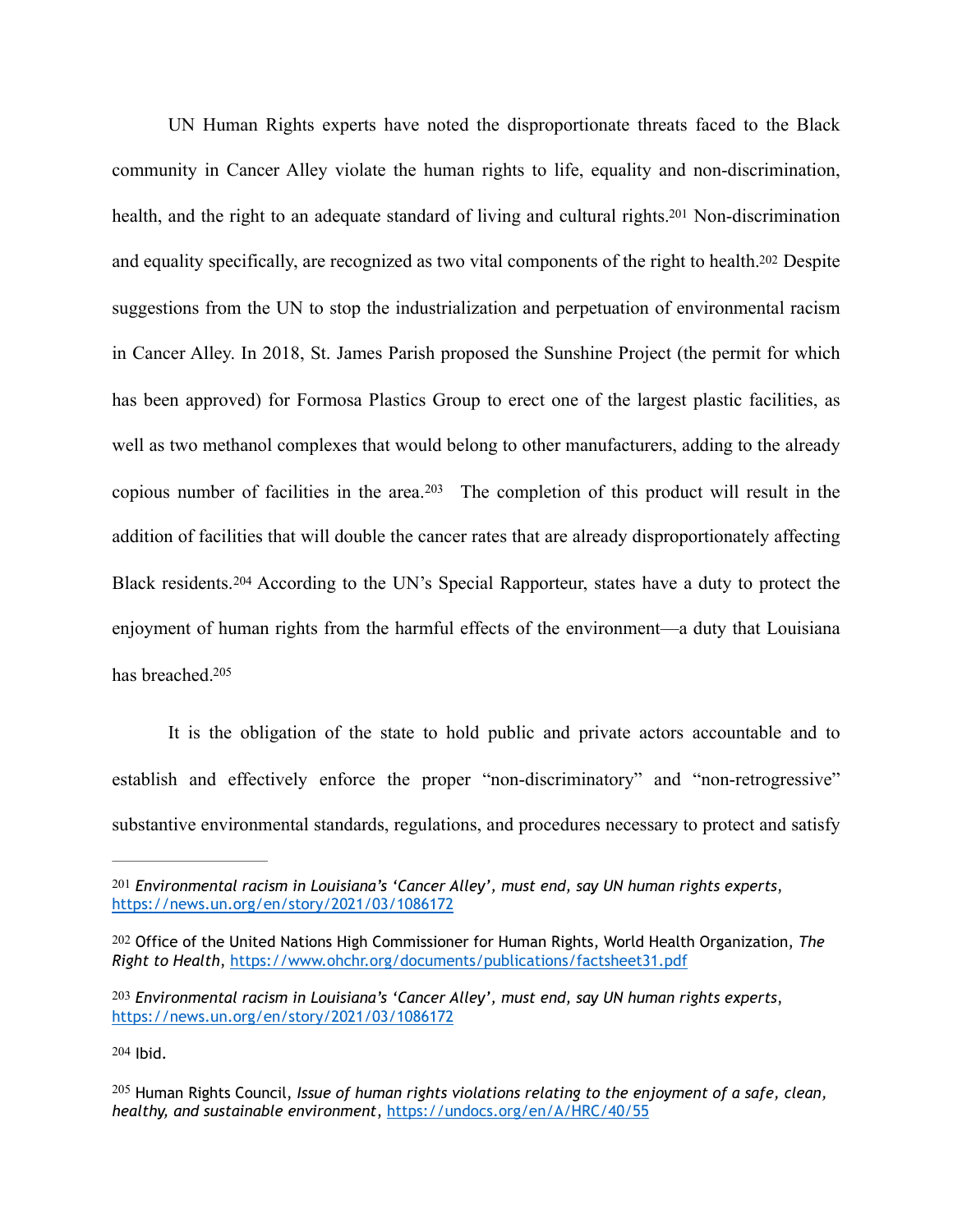<span id="page-54-2"></span>humanrights. <sup>[206](#page-54-0)</sup> However, the state of Louisiana, as well as the federal government, have failed to introduce regulations that will effectively fulfill their duty to the people, particularly Black people. Despite existing disparately higher cancer rates in predominantly Black communities in Cancer Alley, the state is still allowing public and private actors to establish new and maintain existing facilities, plants, refineries, and complexes that are emitting noxious gases and chemicals that are harming and killing residents that live near to them. As of July 2021, residents feared of a new grain elevator (Greenfield) that had been proposed and had received support from the state.[207](#page-54-1) The state's concerns lie with the long-range plan to deepen the Mississippi River and new agricultural commerce prospects—not Black people. But they are the people who will be most adversely affected by these state-sanctioned decisions; decisions that can and likely will contribute to the presently hazardous emissions in the area and further lead to the perpetuation of unsuitable living conditions that effectively destroy Black bodies, bringing them serious bodily harm.

<span id="page-54-3"></span>Critics may argue that issues of environmental racism are no longer a problem for the United States due to President Biden's January 2021 Executive Order, Protecting Public Health and the Environment and Restoring Science to Tackle the Climate Crisis, which is geared toward: providing access to clean air, reviewing federal regulations passed within the past 4 years that threaten public health and environment, limiting exposure to dangerous chemicals , and holding polluters accountable for the disproportionate affect these toxins have on minority

<span id="page-54-0"></span>[<sup>206</sup>](#page-54-2) Ibid. at

<span id="page-54-1"></span><sup>&</sup>lt;sup>[207](#page-54-3)</sup> John Burnett, Marisa Penaloza, *Descendants of Slaves Say This Proposed Grain Complex Will Destroy The Community*, https://www.npr.org/2021/07/07/1012609448/descendants-of-slaves-say-thisproposed-grain-factory-will-destroy-the-community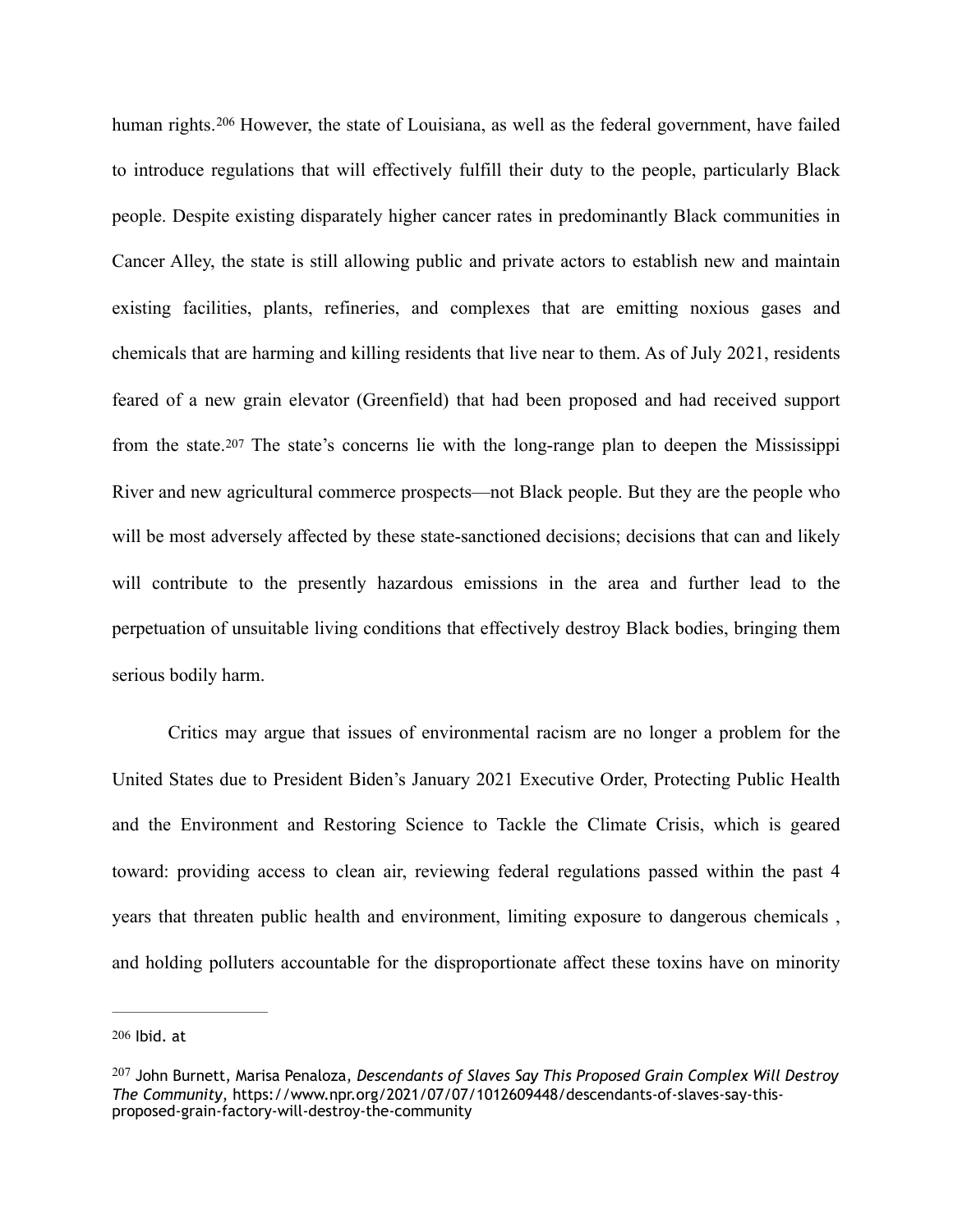<span id="page-55-2"></span>[Black]communities.<sup>[208](#page-55-0)</sup> While sound in theory, state and federal actors continue to engage in practices that exacerbate preexisting environmental hazards to the Black community. Opponents may also propose that the actions of the state are not designed to negatively affect one group over the other and their practices, regulations, and policies are non-discriminatory. The population concentrations, though favoring minority groups in certain areas, are not accurately reflected in the overall demographics, as whites are the majority in Cancer Alley. Additionally, cancer is a non-discriminatory disease that will choose anyone as its victim—regardless of self- or group identification. The decisions, made by state officials and supposedly geared toward the greater good, to further the industrialization of Cancer Alley, may be written off as genuine efforts to advance the development of Louisiana and its industries. However, despite the random nature of affliction associated with cancer, there are still groups that are more negatively affected than others, and in the case of Louisiana, that is Black people.

<span id="page-55-3"></span>Despite the unpredictability with which cancer assumes its victims, it is impossible for local, state, and federal officials to ignore what is right before them. Black people suffer from disproportionatelyhigher rates and risks of cancer in Louisiana's Cancer Alley.<sup>[209](#page-55-1)</sup> The United Nations has deemed the situation in Louisiana a case of environmental racism and the efforts on the part of the state, or lack thereof, maintain systems of oppression, destruction, and neglect present in the long relationship between the government and Black people.

<span id="page-55-0"></span><sup>&</sup>lt;sup>[208](#page-55-2)</sup> Office of NEPA Policy and Compliance, *EO13990 Protecting Public Health and the Environment and Restoring Science to Tackle the Climate Crisis (2021), [https://www.energy.gov/nepa/articles/](https://www.energy.gov/nepa/articles/eo-13990-protecting-public-health-and-environment-and-restoring-science-tackle) [eo-13990-protecting-public-health-and-environment-and-restoring-science-tackle](https://www.energy.gov/nepa/articles/eo-13990-protecting-public-health-and-environment-and-restoring-science-tackle)*

<span id="page-55-1"></span>Wesley James, Chunrong Jia, Satish Kedia, *Uneven Magnitude of Disparities in Cancer Risks from Air* [209](#page-55-3) *Toxins,* <https://www.ncbi.nlm.nih.gov/pmc/articles/PMC3546767/>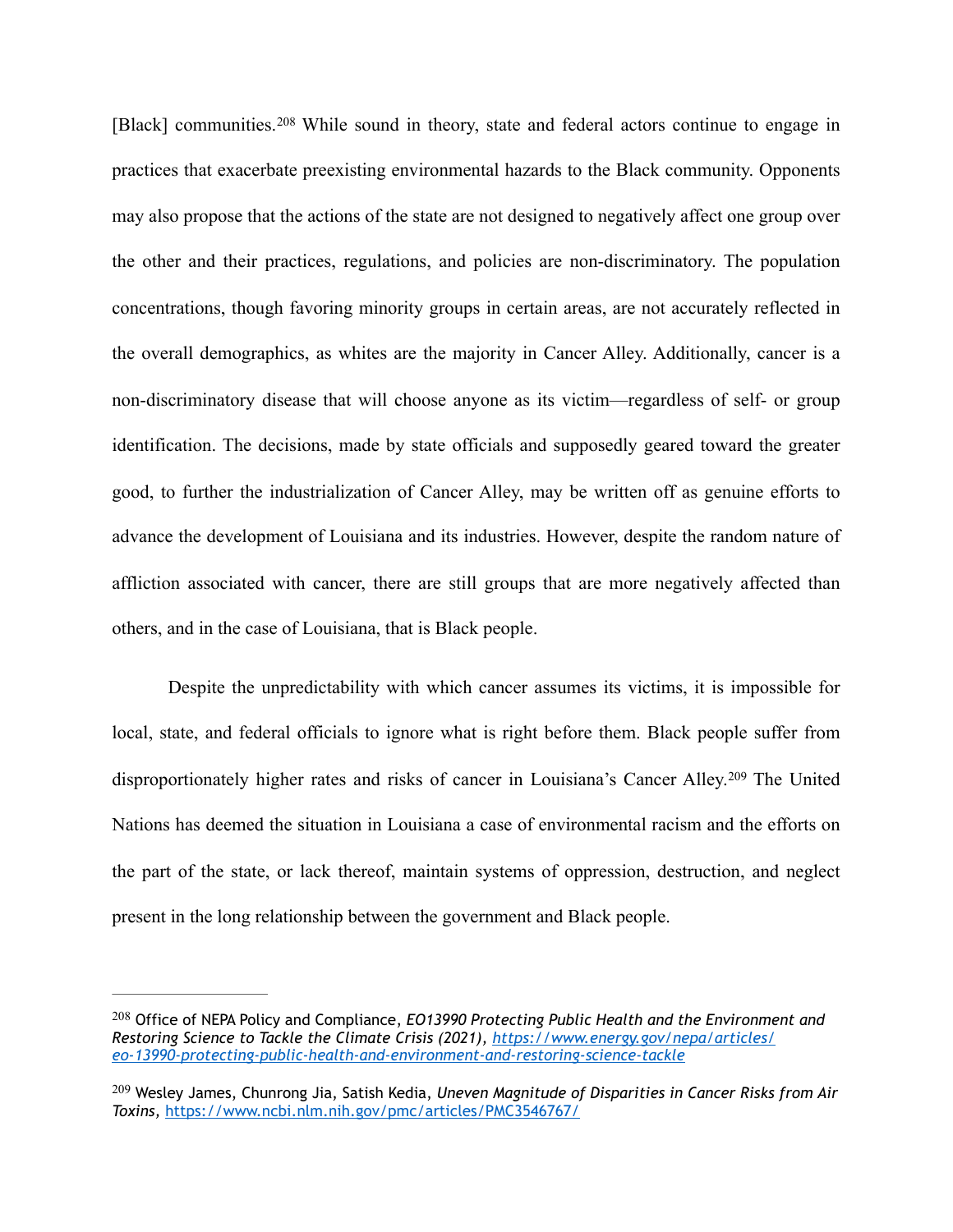<span id="page-56-3"></span>State-sanctioned construction and maintenance of complexes, industrial sites, chemical facilities, and the like, in tandem with the failure to provide, produce, or protect nondiscriminatory environmental safeguards are violations of the human rights of Black residents and cancer alley. Human beings have the rights to clean air, health, and a safe climate; rights that are not contingent upon one's race, ethnicity, nationality, or religious background[.](#page-56-0)<sup>[210](#page-56-0)</sup> However, Black residents in Cancer Alley are unable to enjoy these rights at the same level as their white counterpart as Black people in this area are disproportionately at risk of cancer due to government failure to protect them with environmental assurances and defenses.

<span id="page-56-4"></span>The health risks posed by residence in Cancer Alley have since been exacerbated by the destruction brought forth by Hurricane Ida, a category 4 storm that made landfall in Louisiana in August 2021. Many in the area have reported increased flares from chemical plants, oil spills, and leakages that have aggravated the current environmental harms that plague Cancer Alley. Black smoke from flares from Shell have filled the skies, contaminating the air and surrounding area with crude smelling gas.[211](#page-56-1) When companies such as Shell, restart their facilities, refineries, and petrochemical plants, they must burn off extra hydrocarbons, emitting flares and thick clouds of black smoke that further the emission of greenhouse gases and contribute to climate change in conjunctionwith contaminating the already polluted air.<sup>[212](#page-56-2)</sup> Other companies such as Marathon

<span id="page-56-5"></span><span id="page-56-0"></span>[<sup>210</sup>](#page-56-3) Human Rights Council, *Issue of human rights violations relating to the enjoyment of a safe, clean, healthy, and sustainable environment*, <https://undocs.org/en/A/HRC/40/55>

<span id="page-56-2"></span><span id="page-56-1"></span>[<sup>211</sup>](#page-56-4) Julia Dermansky, *Hurricane Ida Leaves Trail of Destruction in Badly Polluted Cancer Alley*, [https://](https://www.sierraclub.org/sierra/hurricane-ida-leaves-trail-destruction-badly-polluted-cancer-alley) [www.sierraclub.org/sierra/hurricane-ida-leaves-trail-destruction-badly-polluted-cancer-alley](https://www.sierraclub.org/sierra/hurricane-ida-leaves-trail-destruction-badly-polluted-cancer-alley)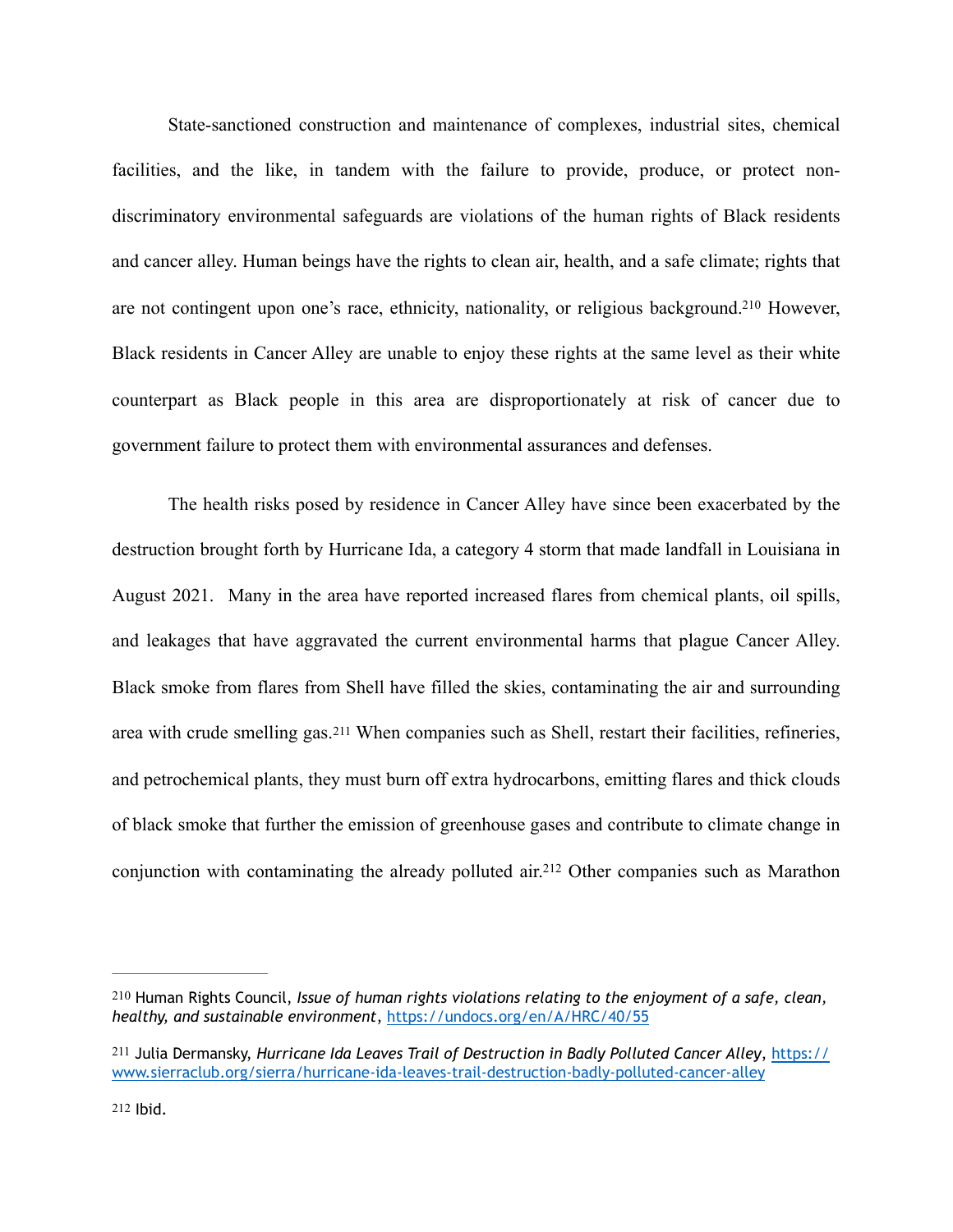<span id="page-57-5"></span><span id="page-57-4"></span>PipeLine have had leakages and spills that are tainting air and ground water.<sup>[213](#page-57-0)</sup> Despite informing the public that the crude oil released had been stopped, controlled, and in the process of a clean-up, Marathon reported to the state Department of Environmental Quality that the St. James Parish tank discharged crude oil onto an "aboveground storage tank and then onto the ground and into surface water[.](#page-57-1)<sup>[214](#page-57-1)</sup> Thus continuing to pollute the air and water of residents of Cancer Alley. Without intervention from local, state, and federal officials, the right to clean air, water, and health afforded to every individual regardless of race, color, or creed, will continue to be violated and the destruction of the Black community will continue.[215](#page-57-2) 

<span id="page-57-7"></span><span id="page-57-6"></span>The United States has actively contributed to an ongoing cycle with climate change, natural disasters, and environmental racism. The pollutants emitted by the industries populated in Cancer Alley not only poison air and water but constantly contribute to the issue of climate change.[216](#page-57-3) Climate change, in turn, increases the intensity of storms like Ida, Katrina, and other such natural disasters which can and often do exacerbate preexisting environmentally hazardous

<span id="page-57-0"></span>[<sup>213</sup>](#page-57-4) Antonia Juhasz, *Hurricane Ida Pounded Louisiana's 'Cancer Alley'. Its Residents Need Help, and Demand Change,* [https://www.rollingstone.com/politics/politics-news/hurricane-ida-louisiana-cancer](https://www.rollingstone.com/politics/politics-news/hurricane-ida-louisiana-cancer-alley-1221409/)[alley-1221409/](https://www.rollingstone.com/politics/politics-news/hurricane-ida-louisiana-cancer-alley-1221409/)

<span id="page-57-1"></span>[<sup>214</sup>](#page-57-5) Ibid.

<span id="page-57-2"></span><sup>&</sup>lt;sup>[215](#page-57-6)</sup> Human Rights Council, *Issue of human rights violations relating to the enjoyment of a safe, clean, healthy, and sustainable environment*, <https://undocs.org/en/A/HRC/40/55>

<span id="page-57-3"></span>United States Environmental Protection Agency, *Air Quality and Climate Change Research*, [https://](https://www.epa.gov/air-research/air-quality-and-climate-change-research) [216](#page-57-7) [www.epa.gov/air-research/air-quality-and-climate-change-research](https://www.epa.gov/air-research/air-quality-and-climate-change-research)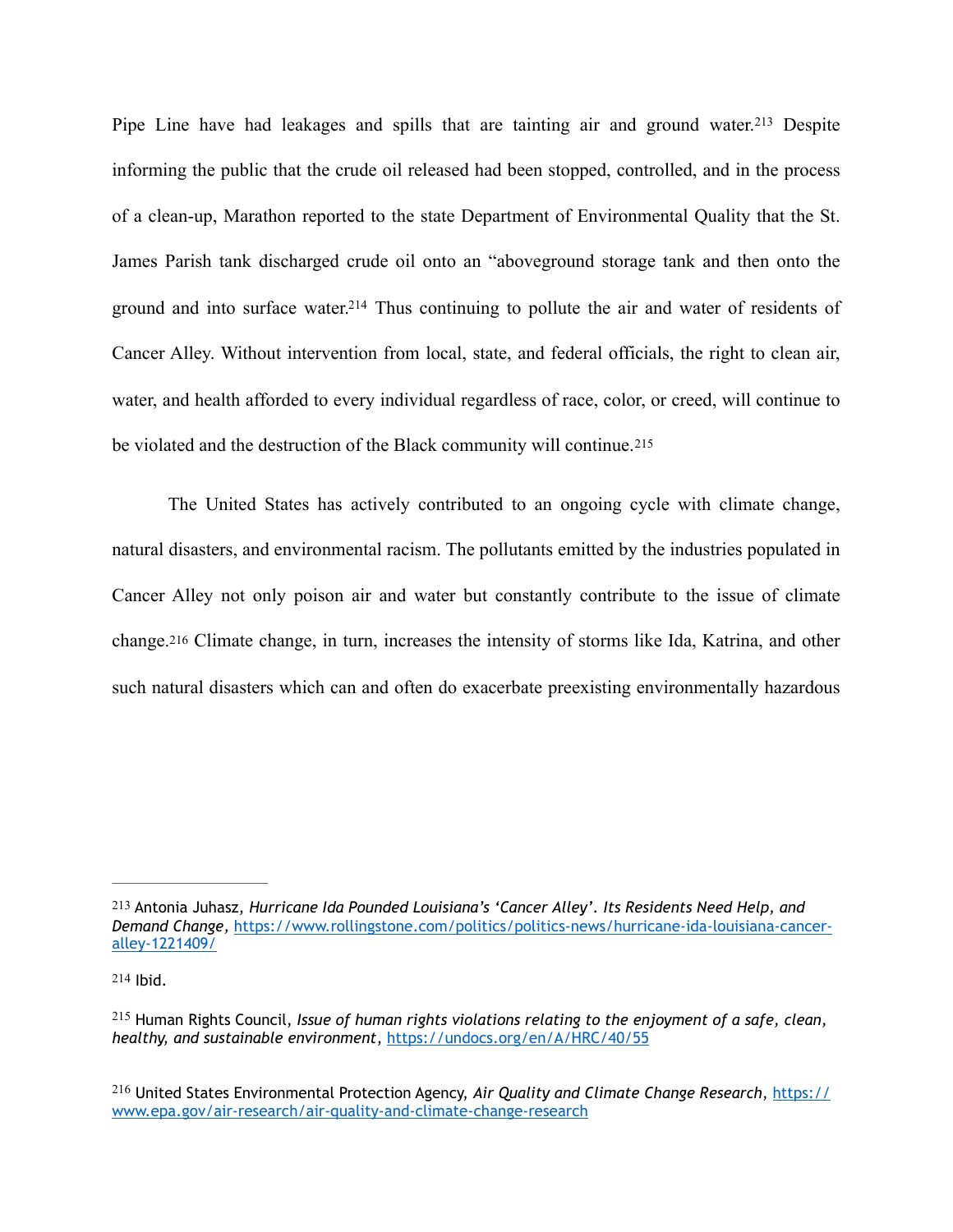<span id="page-58-3"></span><span id="page-58-2"></span>areas.<sup>217</sup>As the cycle continues, it disproportionately affects Black lives, and continues to contribute to their destruction[.218](#page-58-1)

These acts perpetrated by the United States are nothing short of genocide, as they cause serious bodily harm to the Black citizens of Cancer Alley who are plagued with cancer and potential mental harm for those who may fear affliction. Additionally, the failure to fulfill obligations to safeguard the human rights of Black residents through the continuance of industrial development in Louisiana's Cancer Alley that furthers environmental degradation and air pollution, illustrates the United States disregard for the Black body, as well as their compliance in its physical destruction. With natural disasters (which are becoming increasingly powerful due to climate change) exacerbating preexisting environmentally hazardous situations and areas, Black communities are continuing to suffer at greater rates than their white counterpart. The vicious cycle between pollution, climate change, and the impact of natural disasters will continue to cause harm to the lives of Black people if something is not done.

These violations of the human rights of Black people have shown no end. Even in times of crisis, when support is desperately needed, the plight of Black people falls on deaf ears as state, local, and federal officials continually demonstrate their lack of care or sense of urgency regarding Black people and their needs.

#### **Natural Disasters and the Impacts of Environmental Racism**

<span id="page-58-0"></span>USGS, *How can climate change affect natural disasters?*, [https://www.usgs.gov/faqs/how-can-](https://www.usgs.gov/faqs/how-can-climate-change-affect-natural-disasters-1?qt-news_science_products=0%23qt-news_science_products) [217](#page-58-2) [climate-change-affect-natural-disasters-1?qt-news\\_science\\_products=0#qt-news\\_science\\_products](https://www.usgs.gov/faqs/how-can-climate-change-affect-natural-disasters-1?qt-news_science_products=0%23qt-news_science_products)

<span id="page-58-1"></span><sup>&</sup>lt;sup>[218](#page-58-3)</sup> Joe McCarthy, *Why is Climate Change a Racial Justice Issue?*, [https://www.globalcitizen.org/en/](https://www.globalcitizen.org/en/content/why-is-climate-change-a-racial-justice-issue/) [content/why-is-climate-change-a-racial-justice-issue/](https://www.globalcitizen.org/en/content/why-is-climate-change-a-racial-justice-issue/)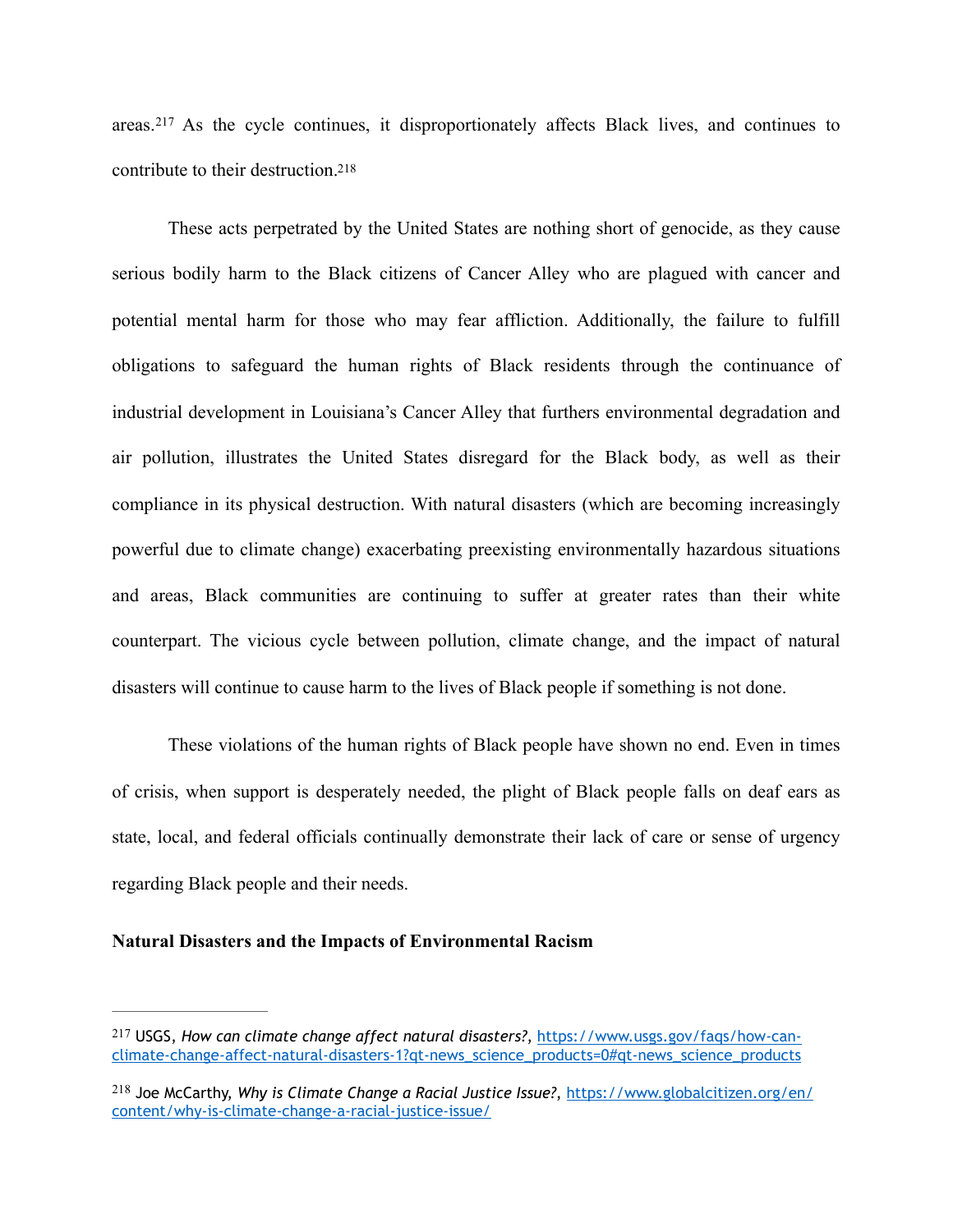The United States has deliberately inflicted upon Black people of Louisiana, conditions of life that would bring about their physical destruction through faulty engineering, their negligent approach to preparing for the downfall of Hurricane Katrina in partnership with their inadequate response to Black victims and the disparate treatment of Black and white citizens with rebuilding and assistance efforts. These actions are in violation of Article II(c) of the Genocide Convention.

Unfortunately, the neglect felt by Black communities at the hands of state, federal, and local officials, is part of the United States' pattern of mistreatment and differential handling of Black people before, during, and after national disasters.

 In late August 2005, Hurricane Katrina struck Louisiana. While the category 4 storm did do damage, the real destruction came as the levees gave way under the pressure of the storm surge, broke, and flooded the city of New Orleans. With more than 1800 people dead or missing and around 100 billion dollars in damage, Katrina devastated New Orleans, a city that in 2005 (prior to the storm) was 67.3 percent African American or Black and 26.5 percent non-Hispanic white.<sup>[219](#page-59-0)</sup>

<span id="page-59-3"></span><span id="page-59-2"></span> The government failed New Orleans at each level – local, state, and federal. To begin to assess the many harms done to the Black residents of New Orleans, Louisiana, we must assess the levees, erected after Hurricane Betsy in 1965, long before the rise of Hurricane Katrina.[220](#page-59-1) The US Army Corps of Engineers were charged with overseeing the construction of the levees in

<span id="page-59-0"></span>United States Census Bureau, *Facts for Features: Hurricane Katrina 10th Anniversary: Aug. 29, 2015*, [219](#page-59-2) https://www.census.gov/newsroom/facts-for-features/2015/cb15-ff16.html

<span id="page-59-1"></span>German Lopez, *Hurricane Katrina, in 7 essential facts*, [https://www.vox.com/2015/8/23/9191907/](https://www.vox.com/2015/8/23/9191907/hurricane-katrina) [220](#page-59-3) [hurricane-katrina](https://www.vox.com/2015/8/23/9191907/hurricane-katrina)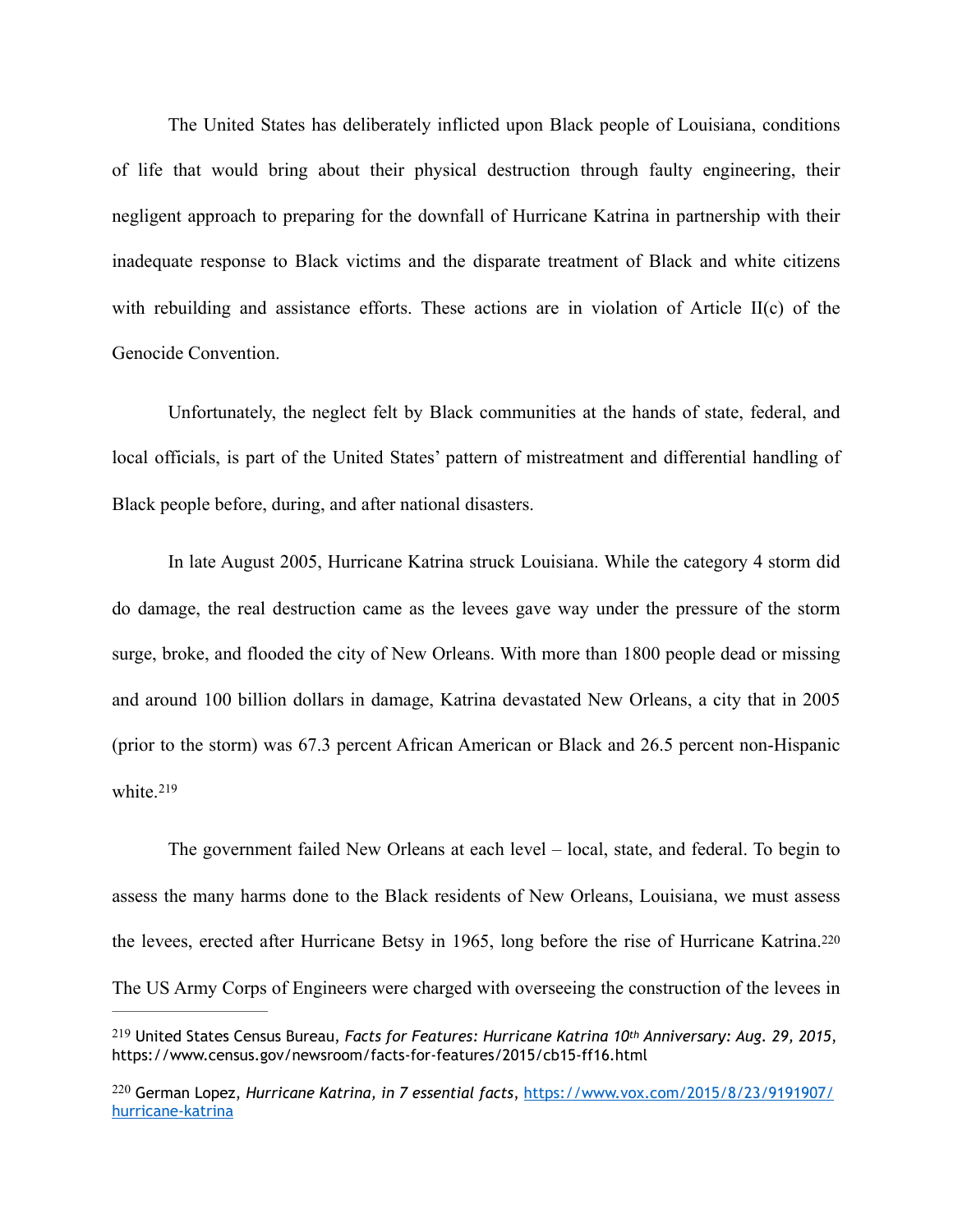<span id="page-60-5"></span><span id="page-60-4"></span><span id="page-60-3"></span>New Orleans, however, they failed catastrophically. A report from the Corps, in addition to taking responsibility for the levee failure, stated the levees were poorly constructed—disjointed in areas, "inconsistent in quality, materials, and design", and with gaps that were exposed and exploited by Katrina[.221](#page-60-0) Additionally, outdated information combined with lack of knowledge about New Orleans soil quality and a lack of funding for sufficient materials all contributed to the faulty levee system administered by the Corps.[222](#page-60-1) The force of Katrina, wind, and storm surges overwhelmed the levees and they were breached or failed in over 50 locations, with some areas failing before the storm even made landfall.[223](#page-60-2) The decisions made by the Army Corps resulted in the deaths of more than 1800 people in New Orleans, a predominantly Black city. Had the levees been constructed properly, using current information and quality materials, the loss of life, particularly Black life, could have been prevented and the damage reduced. The Army Corps of Engineers put money before the lives of Black residents in New Orleans and it cost them just that. The United States chose money over Black people, and the consequence is the physical destruction of Black lives situated in communities designed for them to fail.

In addition to levee failure due to incompetence, frugality, and ignorance, the government's preparation and response, or lack thereof, for Hurricane Katrina was a significant factor in the disaster of Katrina. Weather forecasters warned government officials about Katrina

<span id="page-60-0"></span>[<sup>221</sup>](#page-60-3) CBS, *Katrina Report Blames Levees*, [https://www.cbsnews.com/news/katrina-report-blames](https://www.cbsnews.com/news/katrina-report-blames-levees/)[levees/](https://www.cbsnews.com/news/katrina-report-blames-levees/)

<span id="page-60-1"></span>[<sup>222</sup>](#page-60-4) Ibid.

<span id="page-60-2"></span>University of North Carolina Charlotte, *Failure Case Studies*, [https://eng-resources.uncc.edu/](https://eng-resources.uncc.edu/failurecasestudies/dam-failure-cases/new-orleans-hurricane-katrina-levee-failures/) [223](#page-60-5) [failurecasestudies/dam-failure-cases/new-orleans-hurricane-katrina-levee-failures/](https://eng-resources.uncc.edu/failurecasestudies/dam-failure-cases/new-orleans-hurricane-katrina-levee-failures/)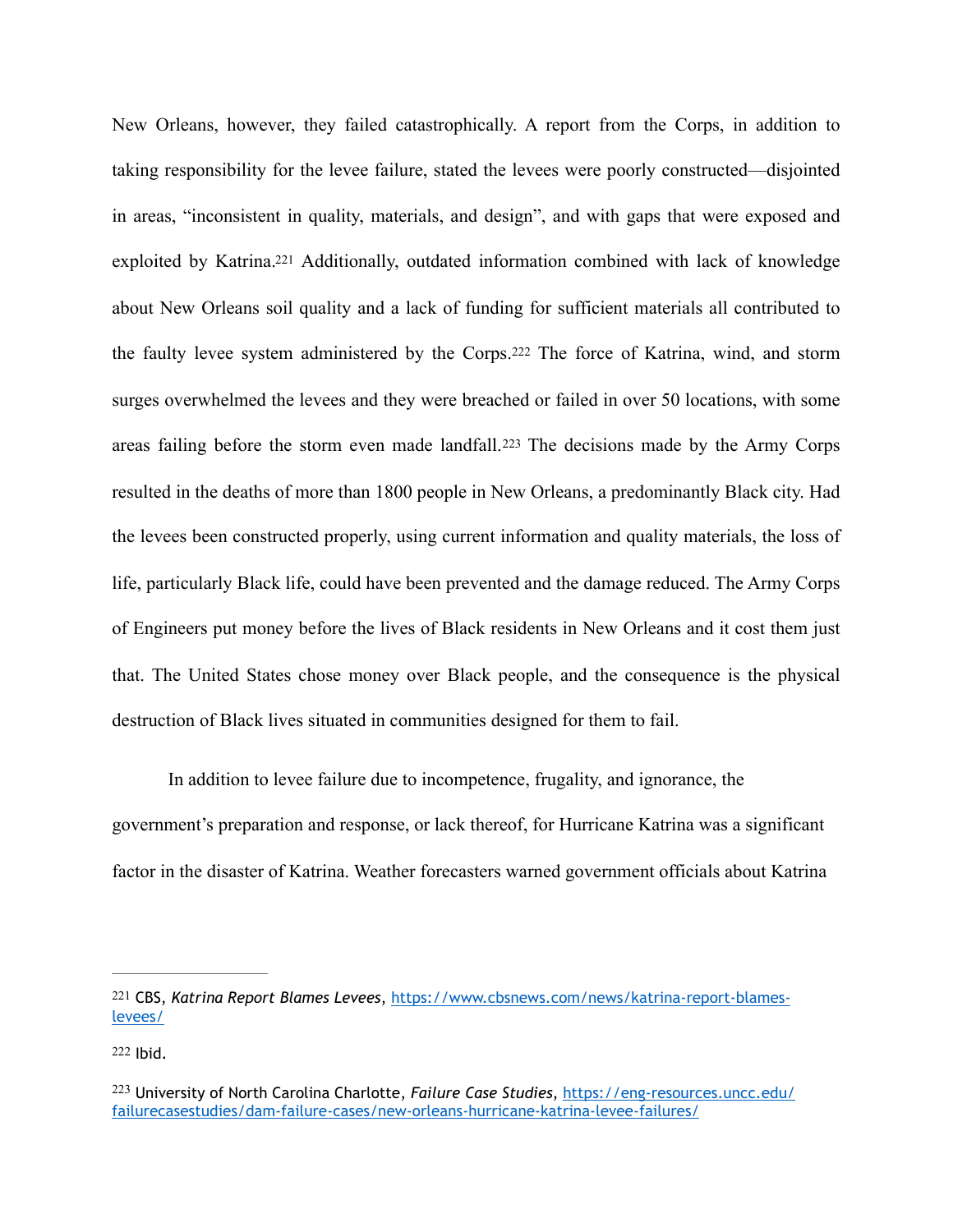<span id="page-61-10"></span><span id="page-61-9"></span><span id="page-61-8"></span><span id="page-61-7"></span><span id="page-61-6"></span>priorto it making landfall.<sup>[224](#page-61-0)</sup> However, they failed to heed warnings and were left unprepared, relaying erroneous information to the public[.225](#page-61-1) Additionally, failures in communication systems, an insufficient quantity of resources acquired before the storm, and slow movement on the side of federal, state, and local officials contributed to the government's poor preparation plan prior to Katrina'slandfall.<sup>[226](#page-61-2)</sup> State officials requested emergency provisions prior to the advent of the storm, however the demand far exceeded the supply[.227](#page-61-3) Officials were slow to move when it came time to evacuate citizens and many of the city's Black residents, particularly those of lower socioeconomic status, were left stranded to fend for themselves[.228](#page-61-4) This resulted in unnecessary death, which could have been avoided had government officials from all levels developed a functional and efficient evacuation plan[.229](#page-61-5) The negligence on the part of federal, state, and local officials displayed their complete disregard for the severity of the situation and the Black lives that would be impacted. Their actions, or lack thereof, served as the impetus for Black death in Hurricane Katrina, and cultivated an atmosphere that was ideal for the physical destruction of Black life.

<span id="page-61-5"></span>[229](#page-61-11) Ibid.

<span id="page-61-11"></span><span id="page-61-0"></span><sup>&</sup>lt;sup>[224](#page-61-6)</sup> Chris Edwards, *Hurricane Katrina: Remembering the Federal Failures*, [https://www.cato.org/blog/](https://www.cato.org/blog/hurricane-katrina-remembering-federal-failures) [hurricane-katrina-remembering-federal-failures](https://www.cato.org/blog/hurricane-katrina-remembering-federal-failures)

<span id="page-61-1"></span> $225$  Ibid.

<span id="page-61-2"></span>[<sup>226</sup>](#page-61-8) German Lopez, *Hurricane Katrina, in 7 essential facts*, [https://www.vox.com/2015/8/23/9191907/](https://www.vox.com/2015/8/23/9191907/hurricane-katrina) [hurricane-katrina](https://www.vox.com/2015/8/23/9191907/hurricane-katrina)

<span id="page-61-3"></span>[<sup>227</sup>](#page-61-9) Chris Edwards, *Hurricane Katrina: Remembering the Federal Failures* [https://www.cato.org/blog/](https://www.cato.org/blog/hurricane-katrina-remembering-federal-failures) [hurricane-katrina-remembering-federal-failures](https://www.cato.org/blog/hurricane-katrina-remembering-federal-failures)

<span id="page-61-4"></span>[<sup>228</sup>](#page-61-10) German Lopez, *Hurricane Katrina, in 7 essential facts*, [https://www.vox.com/2015/8/23/9191907/](https://www.vox.com/2015/8/23/9191907/hurricane-katrina) [hurricane-katrina](https://www.vox.com/2015/8/23/9191907/hurricane-katrina)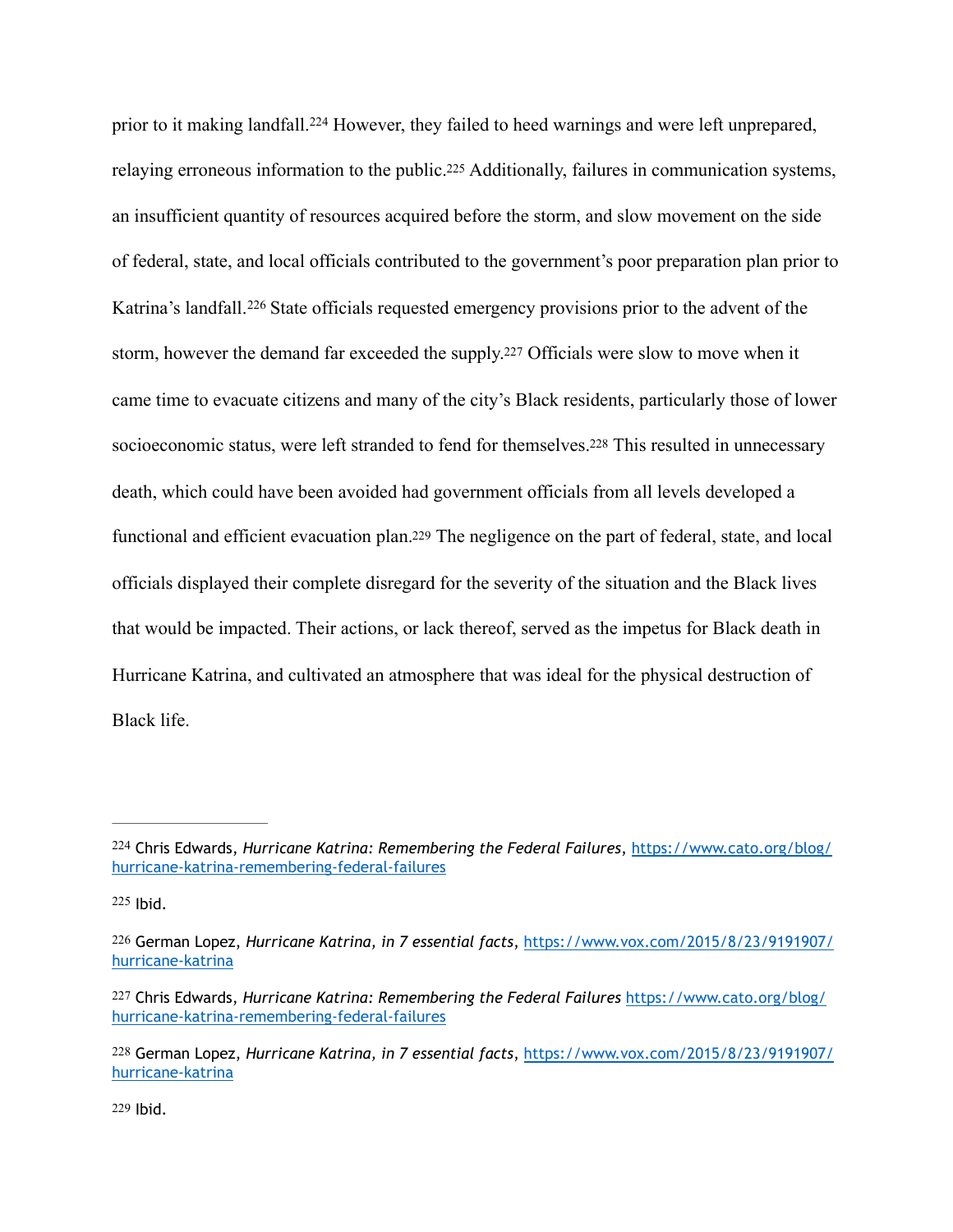<span id="page-62-7"></span><span id="page-62-6"></span><span id="page-62-5"></span> There were also various shortcomings on behalf of government both during and after the storm, especially the Federal Emergency Management Agency (FEMA). The Louisiana National Guard requested 700 buses to evacuate residents and transport them to safe locations, however, FEMA only sent 100 buses and which arrived days later and caused evacuations to take up to a week[.](#page-62-0)<sup>[230](#page-62-0)</sup> Additionally, FEMA both wasted valuable resources, provided survivors with toxic trailers, and obstructed private relief efforts[.231](#page-62-1) Millions of pounds of ice were transported to holding centers located in areas far from the Gulf, where it was desperately needed; this resulted in approximately \$100 million dollars of unused ice having to be thrown away.[232](#page-62-2) Trailers allocated to victims of Katrina by FEMA contained dangerous levels of formaldehyde that were adversely affecting its inhabitants[.233](#page-62-3) Despite knowledge of these high levels of formaldehyde, FEMA was hesitant to enact testing of trailers and was not immediately forthcoming with this information, which could have saved lives and prevented further adverse health effects to the predominantlyBlack residents living in them.<sup>[234](#page-62-4)</sup> Also, efforts by private actors to help Katrina victims were stymied by FEMA; medical doctors volunteering their services at emergency facilities were turned away; emergency supplies ordered by Methodist Hospital in New Orleans were turned away; an offer by AMTRAK to evacuate victims was refused; Walmart trucks with

<span id="page-62-2"></span> $232$  Ibid.

<span id="page-62-4"></span>[234](#page-62-9) Ibid.

<span id="page-62-9"></span><span id="page-62-8"></span><span id="page-62-0"></span>[<sup>230</sup>](#page-62-5) Ibid.

<span id="page-62-1"></span><sup>&</sup>lt;sup>[231](#page-62-6)</sup> Chris Edwards, *Hurricane Katrina: Remembering the Federal Failures [https://www.cato.org/blog/](https://www.cato.org/blog/hurricane-katrina-remembering-federal-failures)* [hurricane-katrina-remembering-federal-failures](https://www.cato.org/blog/hurricane-katrina-remembering-federal-failures)

<span id="page-62-3"></span>[<sup>233</sup>](#page-62-8) Heather Smith, *People are still living in FEMA's toxic Katrina trailers – and they likely have no idea*, [https://grist.org/politics/people-are-still-living-in-femas-toxic-katrina-trailers-and-they-likely-have](https://grist.org/politics/people-are-still-living-in-femas-toxic-katrina-trailers-and-they-likely-have-no-idea/)[no-idea/](https://grist.org/politics/people-are-still-living-in-femas-toxic-katrina-trailers-and-they-likely-have-no-idea/)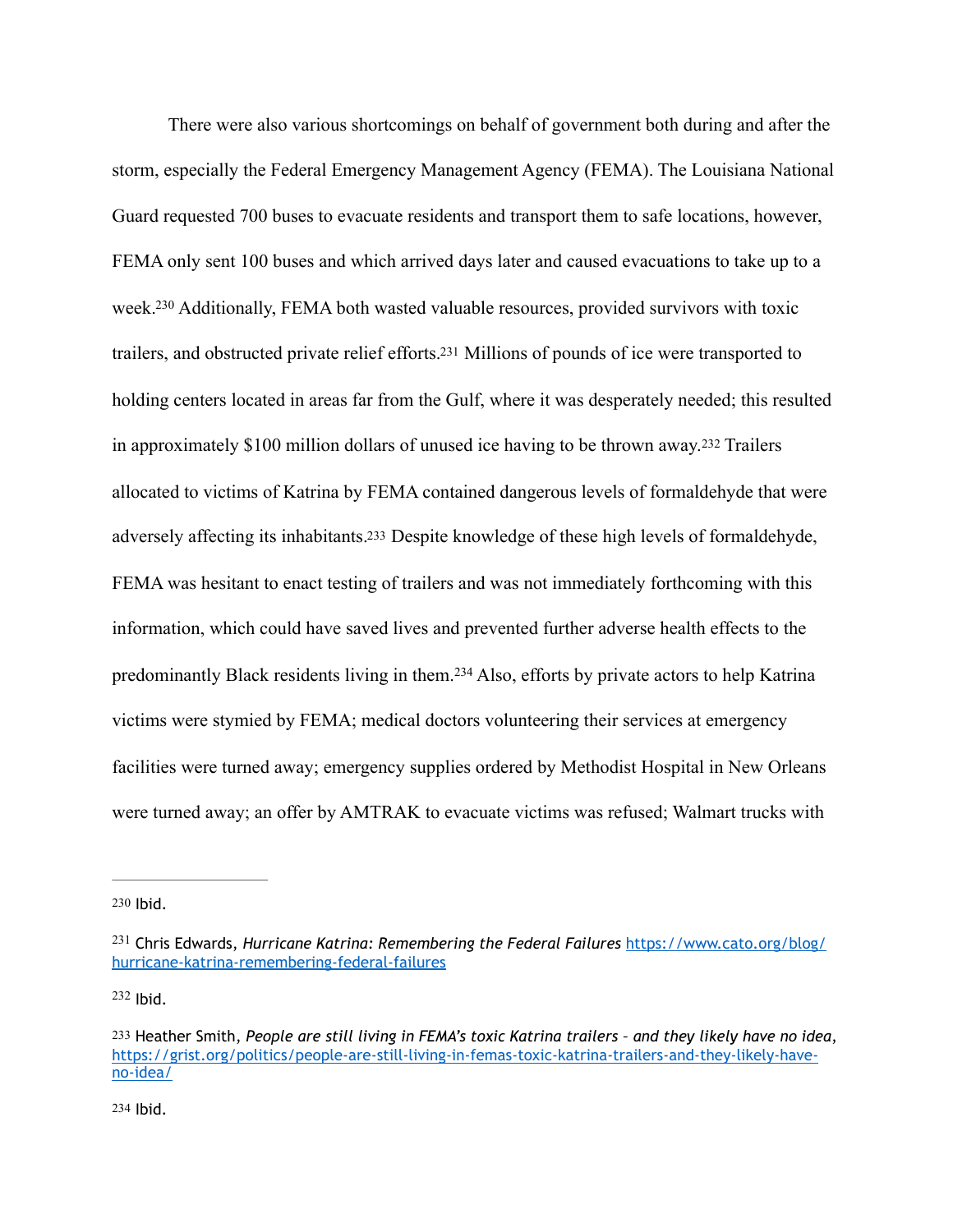<span id="page-63-1"></span>water were turned away; even the Red Cross was denied access to the Superdome when attempting to deliver emergency supplies.[235](#page-63-0) All of the actions taken by FEMA were clearly detrimental to the health and well-being of Black survivors of Katrina in New Orleans. The measures taken and denied contributed to the environmental harm that Black residents were already disparately affected by – directly contributing to the death and destruction of Black life in New Orleans.

 The cumulative actions of multiple levels of government officials in New Orleans during the Hurricane Katrina period exacerbated the environmental effects of the storm – poorly constructing levees that fail and flood predominantly Black neighborhoods which leads to the destruction of Black bodies; inept government responses that prolonged evacuation efforts and left residents stranded in contaminated water; providing resources placed survivors in hazardous environments, tainted with pollutants, and being slow to amend their mistakes; rejecting resources that prevent their access to clean air, water, and health – all human rights and all aspects of a healthy environment. The decisions made by state, local, federal officials, and other such government actors inflicted upon Black residents of New Orleans exacerbated environmentally disparate effects of Hurricane Katrina and detrimental conditions of life that led to Black death and destruction.

 The actions taken by the United States governments, at all levels, have caused serious bodily injury to Black Americans and subjected them to conditions of life which inevitably lead to their demise. We cannot allow these behaviors to continue, and action must be taken to hold

<span id="page-63-0"></span>Chris Edwards, *Hurricane Katrina: Remembering the Federal Failures* [https://www.cato.org/blog/](https://www.cato.org/blog/hurricane-katrina-remembering-federal-failures) [235](#page-63-1) [hurricane-katrina-remembering-federal-failures](https://www.cato.org/blog/hurricane-katrina-remembering-federal-failures)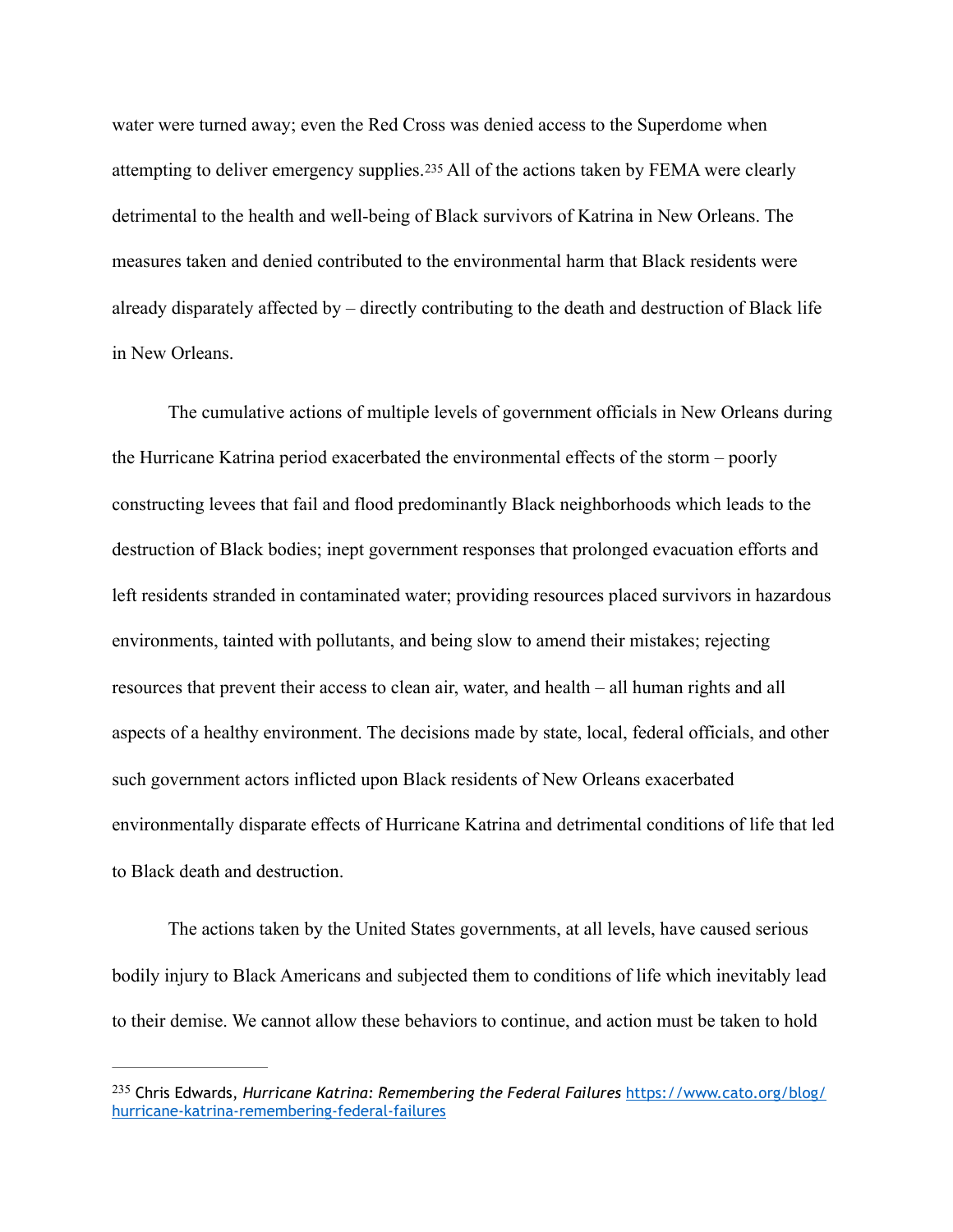<span id="page-64-1"></span>the United States accountable for their violations of Article II(b)-(c) of the Genocide Convention.[236](#page-64-0) We must charge the United States with genocide and impose all appropriate punishments.

#### **COUNT 5**

#### **Introduction: Public Health**

*"If part of a body is sick, the whole body can't be healthy…" - Alana Semuels former writer for The Atlantic*

### **I. The United States is charged with cultivating a health crisis that aids in the destruction, in whole or in part, of the Black and Brown communities.**

 We shall offer proof of genocide through the inequitable health conditions in U.S. that disproportionately and deliberately impact Black Americans. We shall prove that such conditions create a mental health crisis, increased infant and maternal mortality rates, increased disease and death. Further, we shall show that the U.S. government acts intentionally as a participant on federal, state, and local levels in the genocide of Black Americans. The evidence below is by no means complete, but alone is sufficient to demonstrate a pattern of genocide. We cite historical precedent, typical cases, statistics, and other current events. For generations, the Black American people have been deprived of a livable and just experience of life that other groups are allotted in this country. The country promises equal protection before the law and Black Americans are once again failed this liberty.

<span id="page-64-0"></span><sup>[236](#page-64-1)</sup> United Nations, *Convention on the Prevention and Punishment of the Crime of Genocide, [https://](https://www.un.org/en/genocideprevention/documents/atrocity-crimes/Doc.1_Convention%2520on%2520the%2520Prevention%2520and%2520Punishment%2520of%2520the%2520Crime%2520of%2520Genocide.pdf)* [www.un.org/en/genocideprevention/documents/atrocity-crimes/Doc.](https://www.un.org/en/genocideprevention/documents/atrocity-crimes/Doc.1_Convention%2520on%2520the%2520Prevention%2520and%2520Punishment%2520of%2520the%2520Crime%2520of%2520Genocide.pdf) [1\\_Convention%20on%20the%20Prevention%20and%20Punishment%20of%20the%20Crime%20of%20Genocid](https://www.un.org/en/genocideprevention/documents/atrocity-crimes/Doc.1_Convention%2520on%2520the%2520Prevention%2520and%2520Punishment%2520of%2520the%2520Crime%2520of%2520Genocide.pdf) [e.pdf](https://www.un.org/en/genocideprevention/documents/atrocity-crimes/Doc.1_Convention%2520on%2520the%2520Prevention%2520and%2520Punishment%2520of%2520the%2520Crime%2520of%2520Genocide.pdf)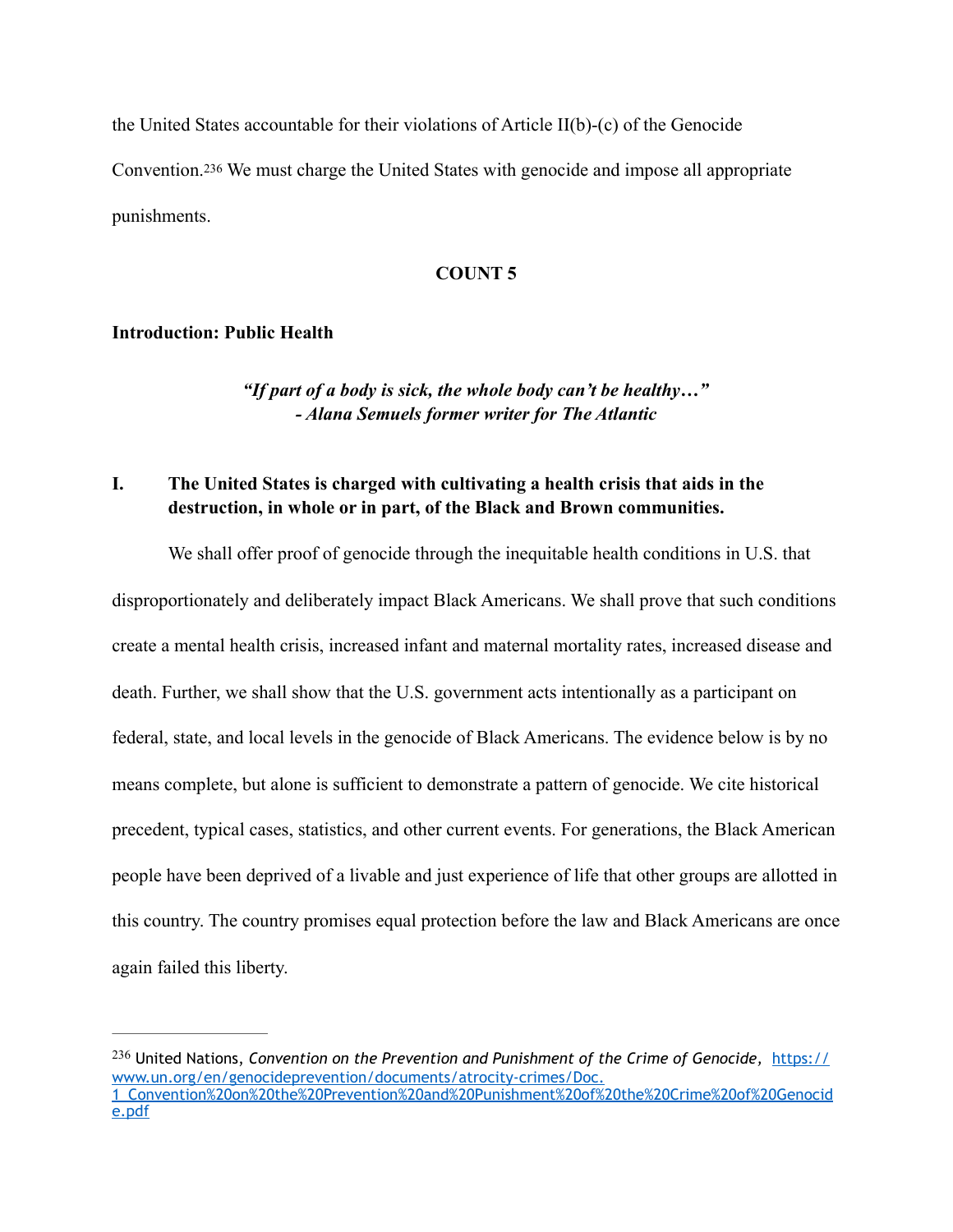<span id="page-65-2"></span> It is well-established that the United States Federal Government originally intended and heavily relied on the genocidal, for-profit enslavement of Africans for its own genesis and economiccontinuity.<sup>237</sup> While the United States has since technically "abolished" *de jure* genocide, enslavement, and even racial discrimination, its genocide and exploitation of Black Americans continues into the present, covertly, in the form of racially discriminatory police violence, vigilante violence, and mass incarceration. The United States maintains these genocidal practices via the convict-labor loophole in its Thirteenth Amendment, and the "police power" derived from the Tenth Amendment.

 In its perpetuation of these invidious and devastating practices, the United States knowingly perpetuates substantial and mental and physical health crises in Black men and women. This system has allowed the government to (1) actively kill, (2) cause bodily harm to, and (3) deliberately inflict conditions intending to bring about the physical destruction (in whole or in part) members of the Black community violating the Universal Declaration of Human Rights Article 3.

## **A. The United States has created a substantial mental health crisis in the Black community through a historically oppressive system of mass incarceration, police violence and hyper-community oversight.**

<span id="page-65-3"></span> In a fight to eliminate crime in the U.S., the United States government is failing the Black community. The U.S. Justice Dept., half of people in American prisons are being detained before they'vehad a trial.<sup>238</sup> The [ABA](https://www.americanbar.org/groups/crsj/publications/human_rights_magazine_home/economic-justice/criminal-justice-debt-problems/) reports that  $500,000$  of these people are specifically detained for

<span id="page-65-0"></span>[<sup>237</sup>](#page-65-2)

<span id="page-65-1"></span>[<sup>238</sup>](#page-65-3) <https://bjs.ojp.gov/content/pub/pdf/fdluc09.pdf>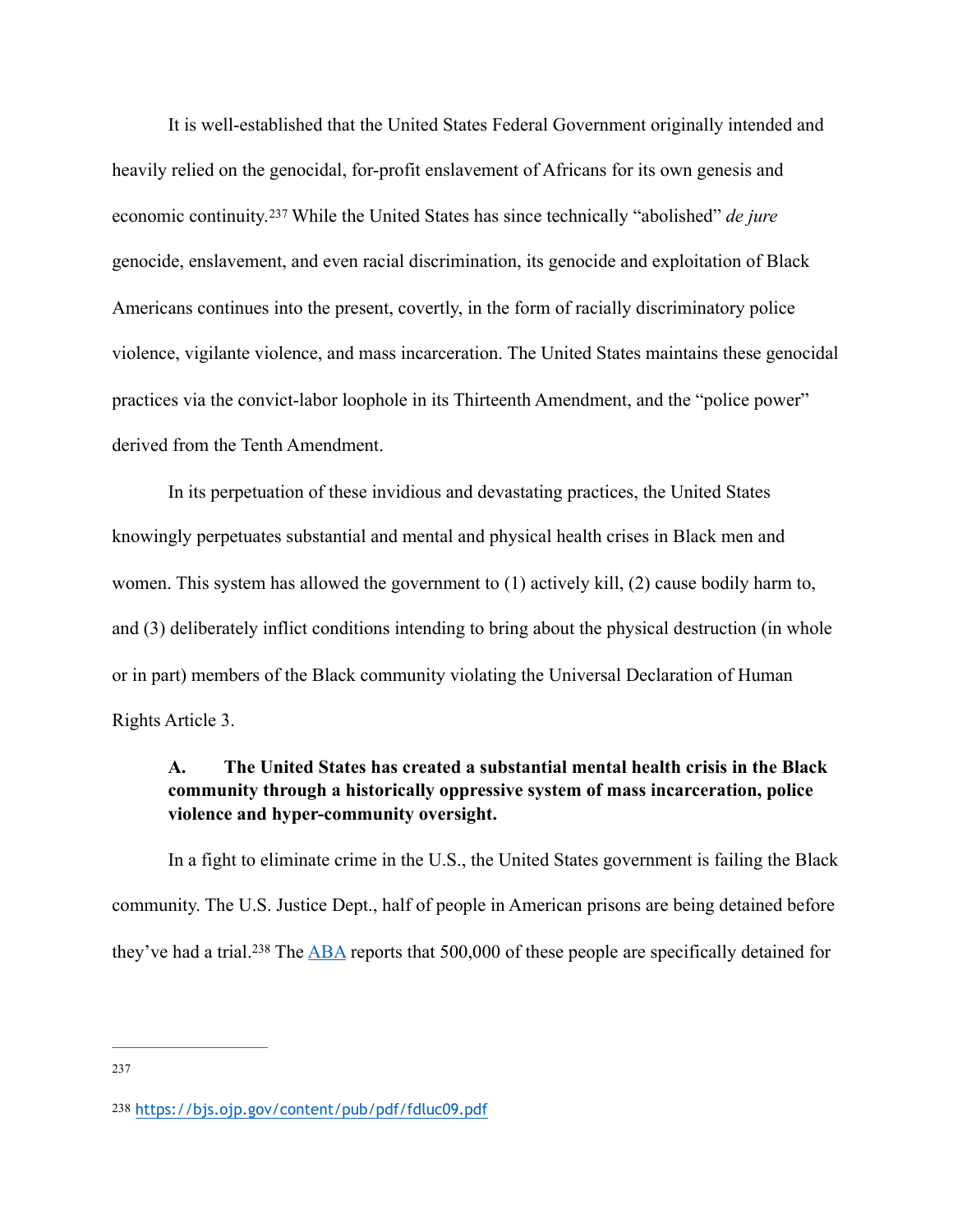<span id="page-66-7"></span>theirinability to pay the set bail—African-Americans make up  $45\%$  of these detainees.<sup>[239](#page-66-0)</sup> The data showing the effects these disproportionate rates is overwhelming.

<span id="page-66-9"></span><span id="page-66-8"></span> Early in the indictment, we discussed the mass incarceration that has generational implications. The targeting of the Black men specifically has led to not only a physical removal of members of the Black community but lasting health impacts. Black boys aged 5 to 12 are more likely to die by suicide than any other demographic[.240](#page-66-1) Suicide rates in Black children have increased  $71\%$  in the last decade[.](#page-66-2)<sup>[241](#page-66-2)</sup> Black males have had the highest increase in suicide attempts (nearly 80%) and according to the JAMA study, this is directly related to growing risks, such as adverse childhood experiences, systematic racism, discrimination, neighborhood violence, and socioeconomic disparities[.242](#page-66-3)

<span id="page-66-12"></span><span id="page-66-11"></span><span id="page-66-10"></span> We see this crisis peak in the case of sixteen-year-old Kalief Browder. Kalief Browder lived in New York at the time when he was arrested for theft.[243](#page-66-4) Before being found innocent of thesecharges, Browder spent 3 years Rikers—2 of which were in solitary confinement.<sup>[244](#page-66-5)</sup> In 2015, Browder was released but was still plagued by was he noted as the mental anguish and traumafrom his time in jail.<sup>[245](#page-66-6)</sup> Browder tried to reenter post this traumatic experience by

<span id="page-66-5"></span> $244$  Id.

<span id="page-66-6"></span>[245](#page-66-13) Id.

<span id="page-66-13"></span><span id="page-66-0"></span>[<sup>239</sup>](#page-66-7) https://www.americanbar.org/groups/crsj/publications/human\_rights\_magazine\_home/economicjustice/criminal-justice-debt-problems/

<span id="page-66-1"></span>[<sup>240</sup>](#page-66-8) *JAMA Pediatr.* 2018;172(7):697-699. doi:10.1001/jamapediatrics.2018.0399

<span id="page-66-2"></span><sup>&</sup>lt;sup>[241](#page-66-9)</sup> https://jamanetwork.com/journals/jamapediatrics/article-abstract/2680952

<span id="page-66-3"></span>[<sup>242</sup>](#page-66-10) https://www.insider.com/rise-young-black-men-attempting-suicide-perfect-storm-ofhardship-2021-6

<span id="page-66-4"></span>[<sup>243</sup>](#page-66-11) Kalief Browder case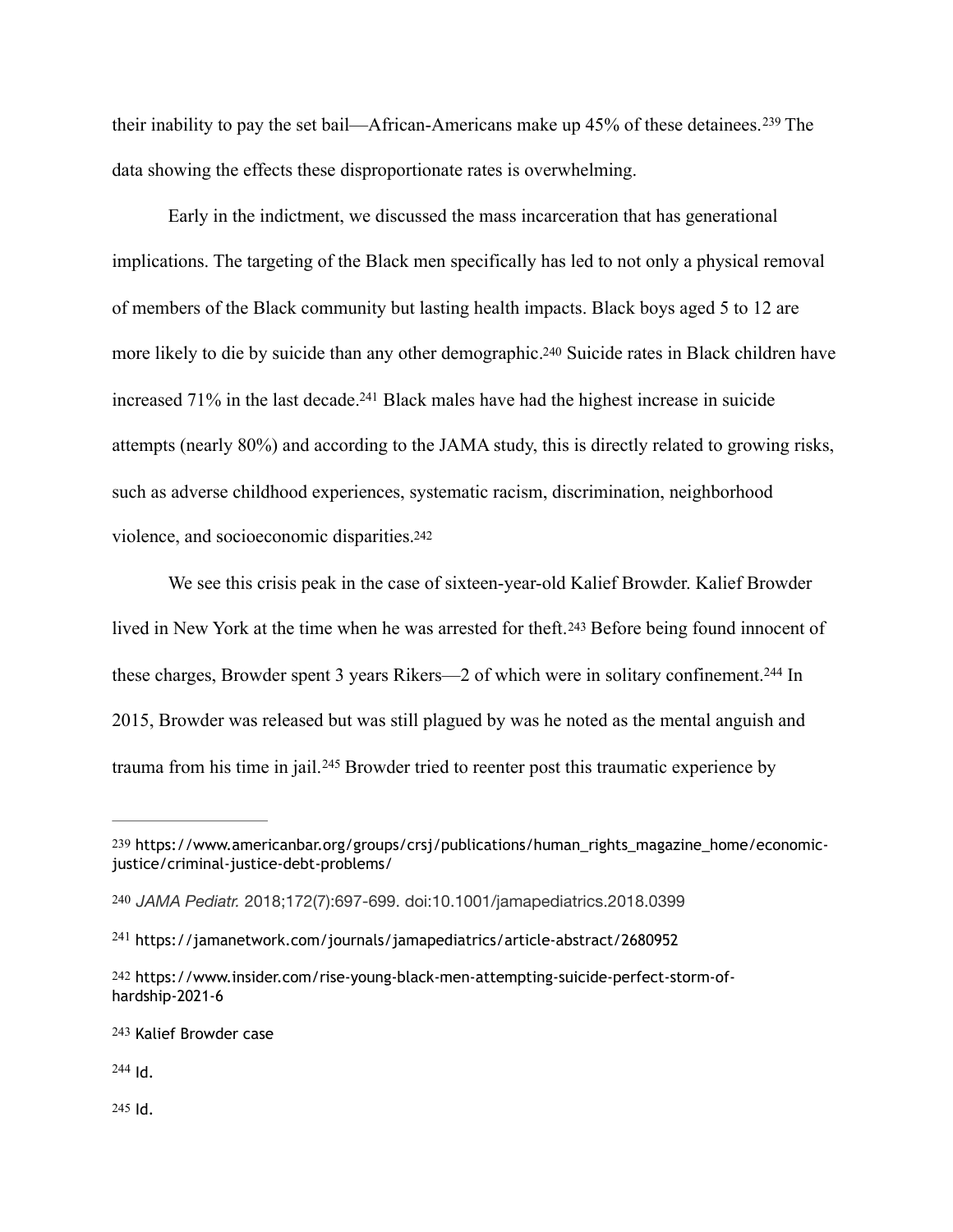<span id="page-67-3"></span>reenrolling in school and earning his GED, but after fighting three psychiatric hospitalizations and two suicide attempts Browder hanged himself.[246](#page-67-0) The city of New York paid out a \$3.3 million settlement. The United States Human Rights Office of the High Commissioner explored the effects of prolonged solitary confinement in Feb. 2020. A UN expert confirmed that prolonged solitary confinement amounts to great psychological torture. There is proof the social exclusion found in prisons leads to "anxiety, stress and depression that amounts to cognitive impairment and suicidal tendencies." (Nils Melzer-Special Rapporteur/UN)

 These systems have allowed the government to actively kill; cause bodily harm to; and deliberately inflict conditions intending to bring about the physical destruction (in whole or in part) members of the Black community violating the Universal Declaration of Human Rights Article 3.

[Add epidemiology section]

## <span id="page-67-5"></span><span id="page-67-4"></span>**B. The United States facilitated an inaccessible healthcare system resulting in disproportionate health issues including long-term disease, conditions and rates of maternal and infant mortality in the Black Community.**

 While the United States has since technically "abolished" *de jure* segregation, it nevertheless covertly perpetuates its eugenics-based agenda and genocide of Black Americans viaits for-profit, hierarchical healthcare system.<sup>[247](#page-67-1)</sup> Specifically, the United States continues to facilitate a *de facto* racially discriminatory system of healthcare facilities and providers.<sup>248</sup>

<span id="page-67-0"></span>[<sup>246</sup>](#page-67-3) https://www.uml.edu/news/stories/2019/cj\_panel.aspx

<span id="page-67-2"></span><span id="page-67-1"></span>See *Harper v. Virginia State Bd. of Elections*, 383 US 663 (1966)(citing *Griffin v. People of State of* [247](#page-67-4) *Illinois* and *Douglas v. People of State of California*)(stating that "lines drawn on the basis of wealth...like those of race are traditionally disfavored").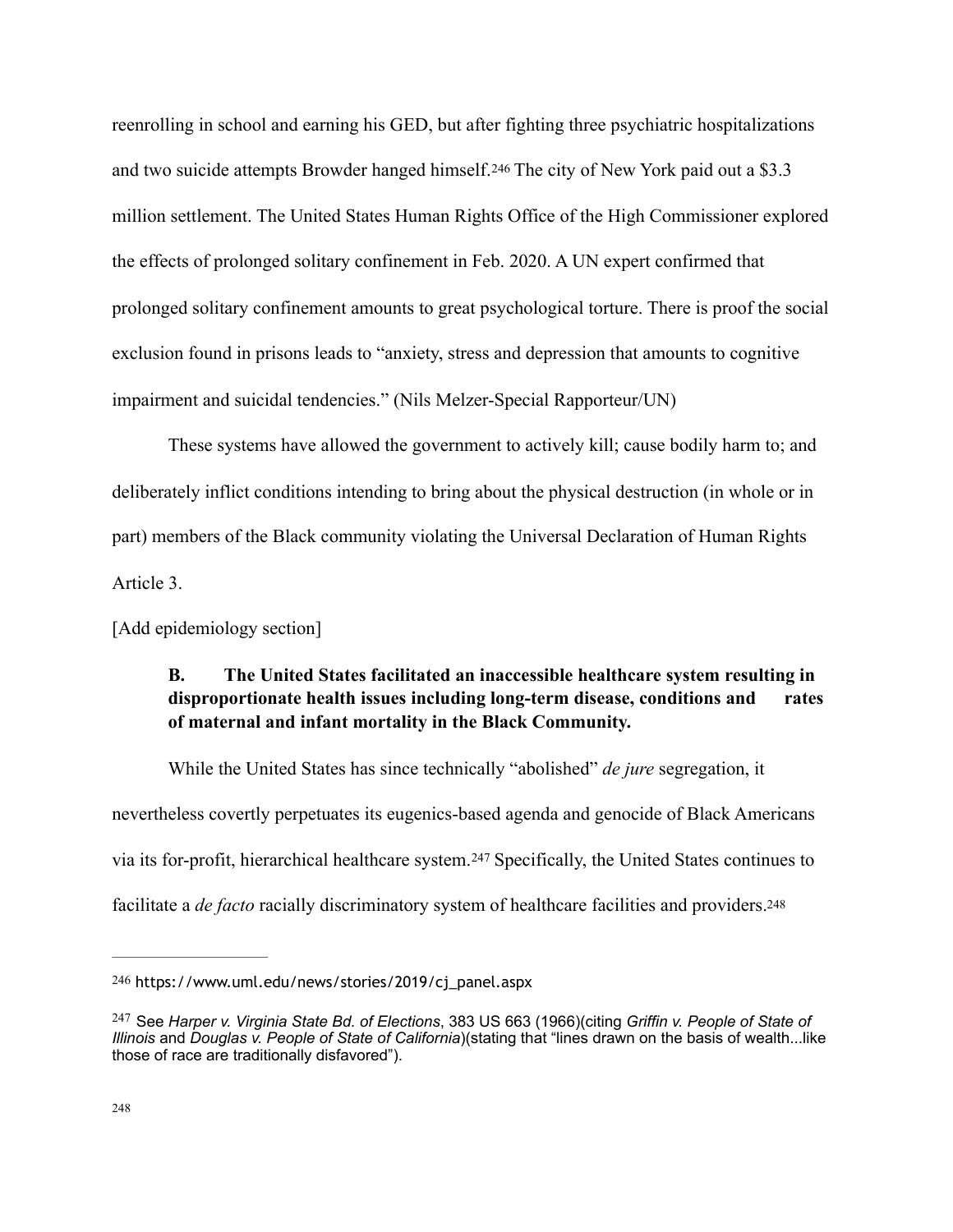Article 25 of United Nations' Universal Declaration of Human Rights states:

<span id="page-68-3"></span> "Everyone has the right to a standard of living adequate for the health ... medical care and necessary social services, and the right to security in the event of unemployment, sickness, disability, widowhood, old age, or other lack of livelihood in circumstances beyond his control." [249](#page-68-0)

Despite making this commitment, the U.S. has failed to fulfill this promise in many Black communities.

<span id="page-68-5"></span><span id="page-68-4"></span> **Inaccessible Healthcare.** Under President Barack Obama, the Affordable care act ("AFA") was created with the intention to make healthcare more accessible and affordable. While this legislation worked to narrow the great healthcare disparities in the U.S., the impact made was not nearly substantial enough for a humane society[.](#page-68-1)<sup>[250](#page-68-1)</sup> The AFA increased the amount of people who are covered but made no change in the quality of treatment available among different demographics. Over the last 15 years, cities have worked to remove public hospitals from areas of greater Black populations and shifted to privatization[.251](#page-68-2) The costs required for adequate treatment was stark before this change, but this evolution continues to drive out Black people with serious conditions who need medication, specialized treatment, or consistent doctor's visits. Congress has ignored Senators like Bernie Sanders for years who've spoken about the dangers of removing public hospitals because those private facilities are allowed to

<span id="page-68-0"></span>[249](#page-68-3)

<span id="page-68-1"></span>[250](#page-68-4)

<span id="page-68-2"></span>[<sup>251</sup>](#page-68-5) [https://www.usnews.com/news/healthiest-communities/articles/2019-07-10/](https://www.usnews.com/news/healthiest-communities/articles/2019-07-10/poor-minorities-bear-the-brunt-as-urban-hospitals-close) [poor-minorities-bear-the-brunt-as-urban-hospitals-close](https://www.usnews.com/news/healthiest-communities/articles/2019-07-10/poor-minorities-bear-the-brunt-as-urban-hospitals-close)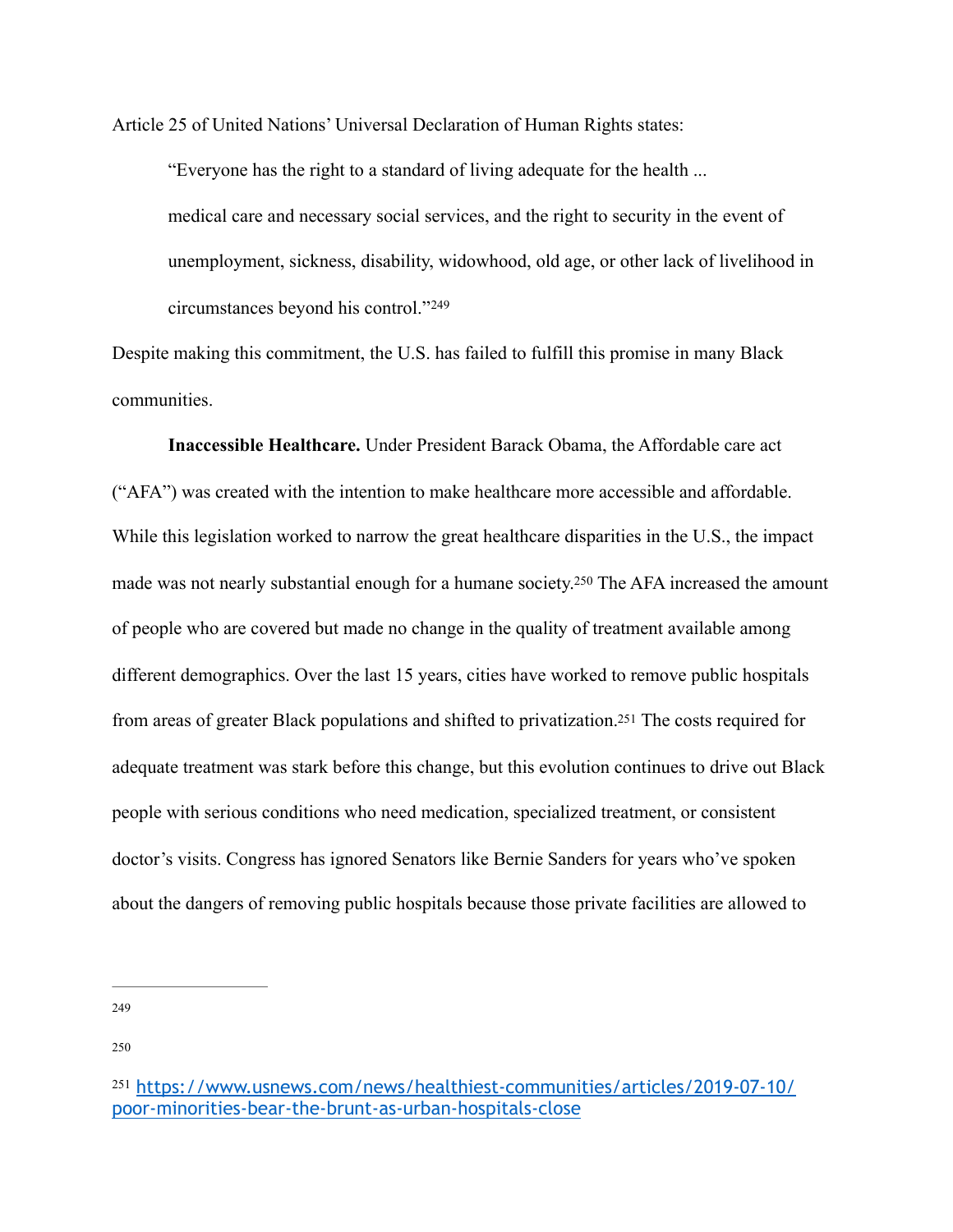<span id="page-69-6"></span><span id="page-69-5"></span>offerdifferential treatment to those that cannot afford it.<sup>[252](#page-69-0)</sup> As a result, Black Americans are often placed in situations where they cannot afford to live. The JAMA study shows the black cancer patients are 3x more likely to forego receiving any medication or specialized treatment.[253](#page-69-1) Special treatment is often needed for those with serious illnesses, which has limited coverage on state insurance. Thus, a systematic need for unaffordable private insurance has been created.

<span id="page-69-8"></span><span id="page-69-7"></span> In addition, the Trump administration played a substantial role in receding the progress made by AFA because of the stricter restrictions he placed on the eligibility requirements.<sup>[254](#page-69-2)</sup> Moreover, 12 southern states, where black population are more prevalent, have outright refused toexpand Medicaid, despite the support of federal financing.<sup>[255](#page-69-3)</sup> This decision has been made at a time where this country is facing its greatest pandemic. This neglect is intentional and discriminatory, which is a direct violation of the United States' treaty with the World Health Organization ("WHO").[256](#page-69-4)

<span id="page-69-9"></span> These governmental acts are not without consequences. The Center for Disease and Control has investigated the U.S. healthcare and found that Black mothers die (approx. 700/

<span id="page-69-0"></span>[<sup>252</sup>](#page-69-5) https://www.politico.com/story/2019/07/07/bernie-sanders-healthcarephiladelphiahospital-1399327

<span id="page-69-1"></span>[<sup>253</sup>](#page-69-6) https://jamanetwork.com/journals/jamanetworkopen/fullarticle/2767589

<span id="page-69-2"></span><sup>&</sup>lt;sup>[254](#page-69-7)</sup> https://www.kff.org/racial-equity-and-health-policy/issue-brief/disparities-in-health-and-healthcare-5-key-question-and-answers/

<span id="page-69-3"></span><sup>&</sup>lt;sup>[255](#page-69-8)</sup> https://cardinalpine.com/story/12-states-refuse-to-expand-medicaid-this-is-how-it-hurts-latinos/

<span id="page-69-4"></span>[<sup>256</sup>](#page-69-9) https://www.ohchr.org/documents/publications/factsheet31.pdf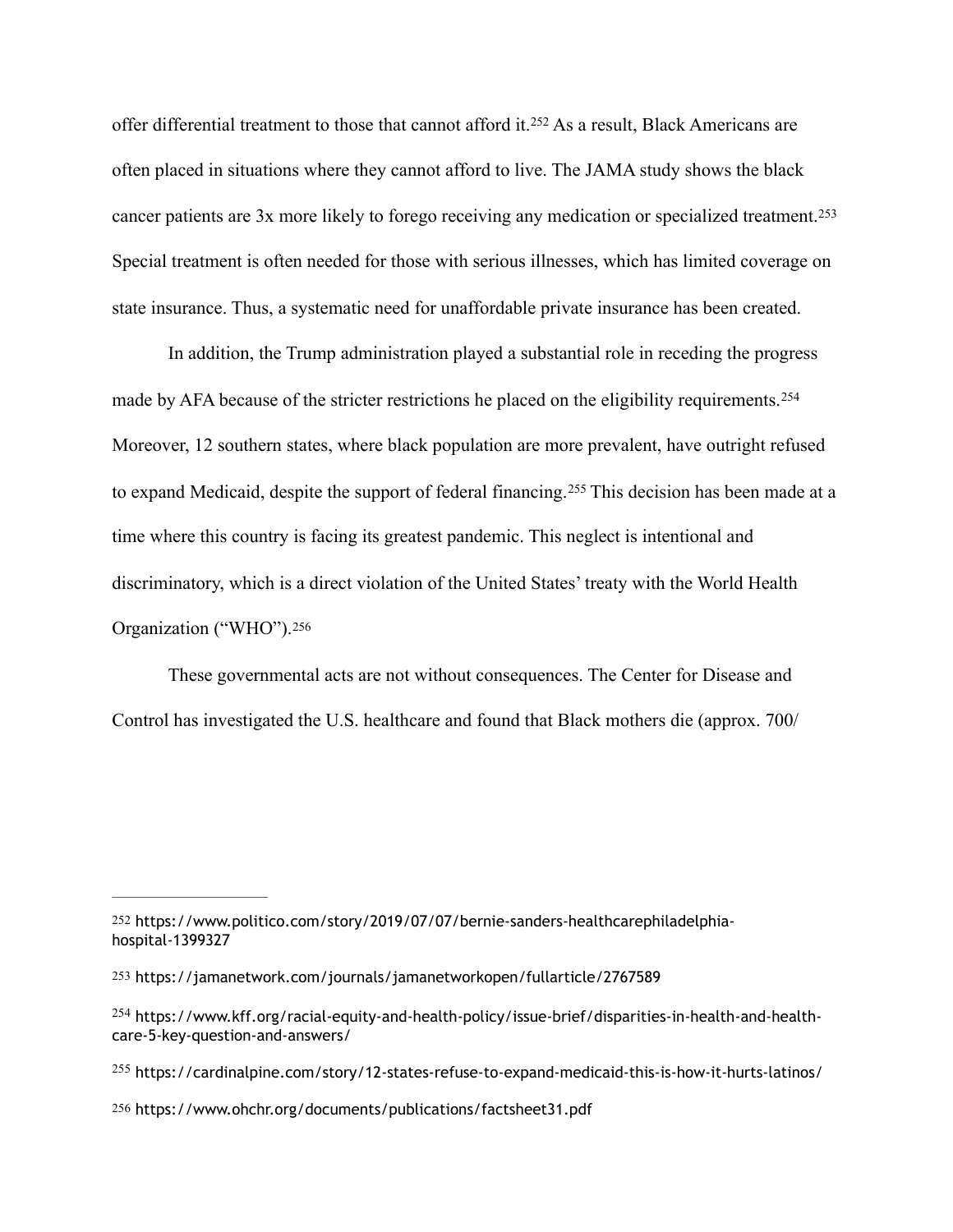<span id="page-70-3"></span><span id="page-70-2"></span>yearly) at a rate 243% higher than white moms[.](#page-70-0)<sup>[257](#page-70-0)</sup> 50% of these deaths were found to be preventable.[258](#page-70-1)

**Skyrocketing Maternity Mortality Rates.** It's important to recognize that these health disparities are not simply an issue of socio-economic status. Black people across all backgrounds and incomes must overcome the discriminatory healthcare practices.

 Serena Williams, a Black mother who has access to some of the greatest healthcare in the country, has shared about her near-death experience of giving birth in the U.S. . Williams wellinformed about her medical history brought several concerns to physicians because she has a long history of blood clots. Doctors ignored this concern and noted it wasn't a current issue. Upon feeling extremely unwell, Williams reached out to hospital staff and asked for the specific treatment of blood thinners and a CT scan. She was told that she was confused. Later however, doctors performed an ultrasound--different exam, which showed nothing. When she finally received the treatment, she asked for, doctors confirmed that she was indeed suffering from blood clots and at immediate rick of a pulmonary embolism. Williams survived, but many mothers do not.

 This is just one notable testimony, but many Black people can and have attested to experiences such as providers not believing their medical issue exists, being denied proper testing, being denied medication. Investigations have shown that doctors themselves have realized they are more likely to assume Black patients have a higher pain tolerance than their white patience. By allowing these haphazard housing concerns to persist, the United States is in

<span id="page-70-1"></span><span id="page-70-0"></span>Villavicencio et al., *Overview of US Maternal Mortality Policy*, https://www.clinicaltherapeutics.com/ [257](#page-70-2) article/S0149-2918(20)30051-5/fulltext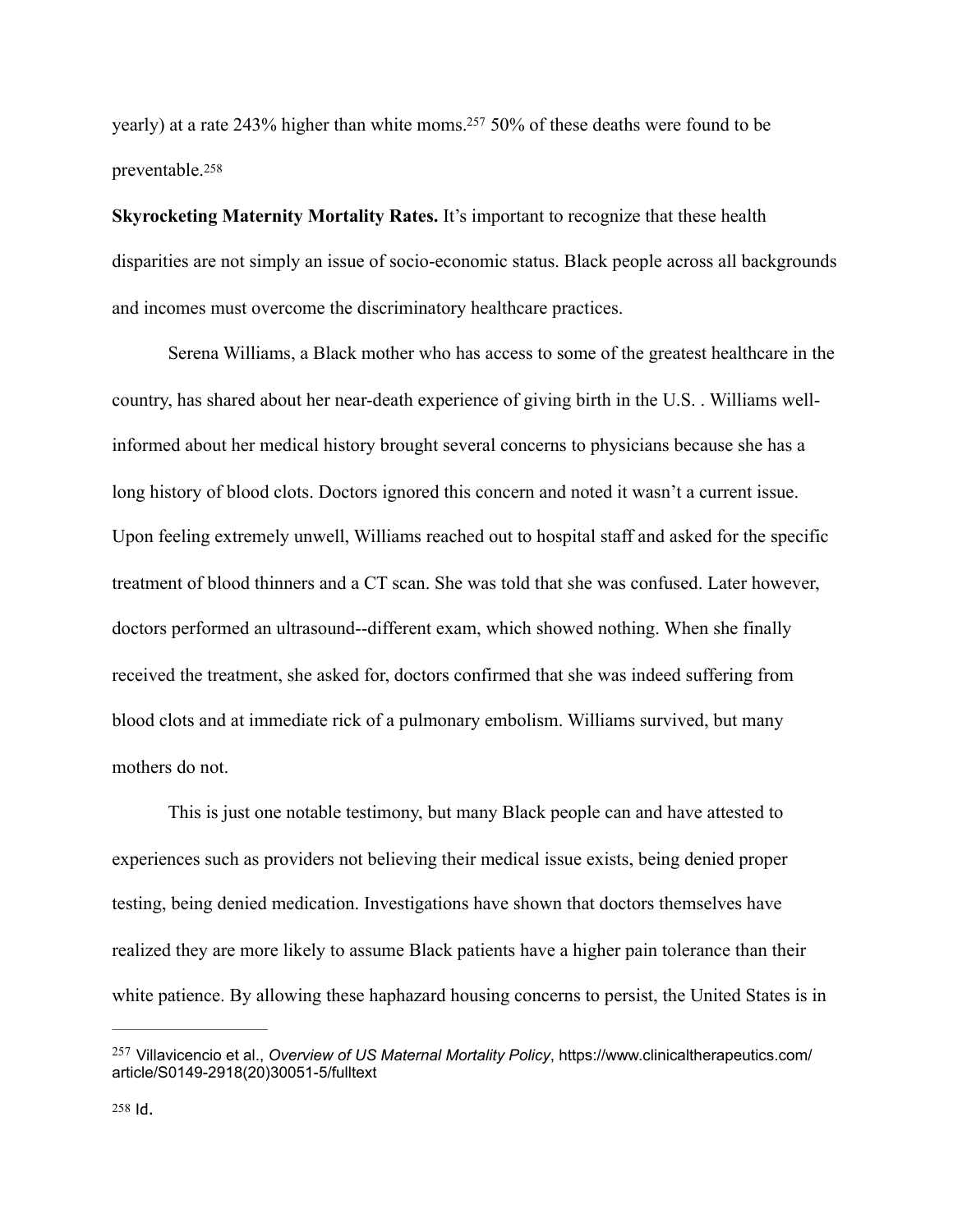violation of Article 25 of the UN, which speaks to the U.S.'s obligation to provide a standard of living adequate for the health of its people, specifically related to housing. These healthcare failures result in the killing; cause bodily harm to; deliberately inflict conditions intending to bring about the physical destruction (in whole or in part) and impose measures that prevent births in the Black community violating the Universal Declaration of Human Rights Article 3.

## **C. The United States has designed harmful living spaces for Black Americans that cause disproportionate rates of health concerns like asthma, various diseases, delay in biological developments, and often death.**

<span id="page-71-4"></span><span id="page-71-3"></span> Article 25 of the United Nations agreement not only speaks to medical treatment, but also to housing[.](#page-71-0)<sup>[259](#page-71-0)</sup> It is recognized that the conditions in which one lives plays a direct role in their health and the U.S. has orchestrated conditions in which it's impossible for Black people to live healthily. Redlining is the discriminatory practice that divides communities, so resources are inaccessible to groups of color.[260](#page-71-1) Redlining is the history of this country. This history follows through many issues in housing and the pattern is too prevalent to ignore. Housing in every major city in the United States tells the same story. Some of the more critical cases are discussed following.

<span id="page-71-5"></span> **Highways through Black neighborhoods.** Modern day redlining continues to persist through local government's implementation of highways.<sup>[261](#page-71-2)</sup> The federal government has played a role in encouraging this because the federal government offers cities subsidies in which they

<span id="page-71-0"></span>[259](#page-71-3)

<span id="page-71-1"></span>[260](#page-71-4)

<span id="page-71-2"></span><sup>&</sup>lt;sup>[261](#page-71-5)</sup> https://www.google.com/url?q=https://www.npr.org/sections/health-shots/ 2020/11/19/911909187/in-u-s-cities-the-health-effects-of-past-housing-discrimination-are-plain-tosee&sa=D&source=editors&ust=1632067511536000&usg=AOvVaw1Xq5\_9ph7iREw2bEdecaH4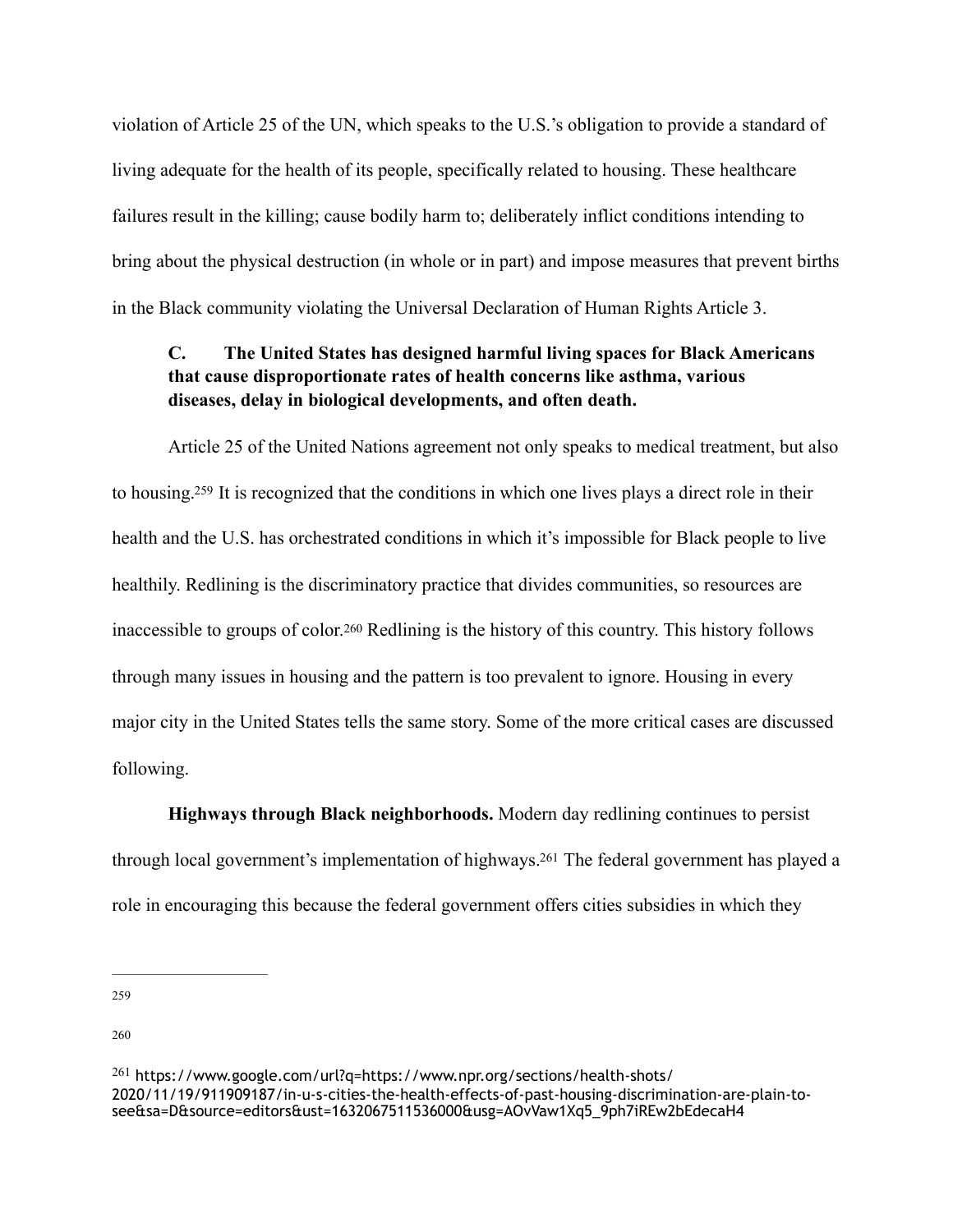<span id="page-72-7"></span><span id="page-72-6"></span>cover90% of the cost.<sup>[262](#page-72-0)</sup> From coast-to-coast Black neighborhoods are flattened and disrupted for the sake of highway construction.[263](#page-72-1) This is intentional by design. Land in Black areas is typically cheaper and there is weaker political opposition to stop these decisions. Moreover, those with stronger political power have vocalized their intention to "block out the slums" and hoods, language masked to describe areas with high Black populations[.](#page-72-2) [264](#page-72-2)

<span id="page-72-10"></span><span id="page-72-9"></span><span id="page-72-8"></span> In New Orleans and Kansas City the highway was rerouted from white neighborhoods to integratedand predominantly black areas.<sup>[265](#page-72-3)</sup> Interstate 40 cuts through a highly black community in the north. According to the U.S. Environmental Protection Agency, research has shown that living near a highway, which increases air pollution, causes the following health effects: asthma, reduced lung function, cardiovascular disease, and premature death.[266](#page-72-4) The University of Pennsylvania has studied the methods of highway planning across the country and have determined that in over 40 states the implementation of highways is unequally distributed through Black communities[.](#page-72-5) [267](#page-72-5)

<span id="page-72-11"></span> **Lead Housing Crisis.** Redlining is said to have originated in Baltimore, MD, so there is no surprise to find that issues like lead housing have plagued this city for over 60 years. The lead housing issue is an issue of lead paint being used in housing units and the dust from this paint is

<span id="page-72-3"></span>[265](#page-72-9)

<span id="page-72-0"></span>[<sup>262</sup>](#page-72-6) https://www.senate.gov/artandhistory/history/minute/Federal\_Highway\_Act.htm

<span id="page-72-1"></span><sup>&</sup>lt;sup>[263](#page-72-7)</sup> https://www.reuters.com/world/us/us-freeways-flattened-black-neighborhoodsnationwide-2021-05-25/

<span id="page-72-2"></span>[<sup>264</sup>](#page-72-8)

<span id="page-72-5"></span><span id="page-72-4"></span> $^{266}$  $^{266}$  $^{266}$  https://www.epa.gov/air-research/research-near-roadway-and-other-near-source-air-pollution [267](#page-72-11) https://repository.upenn.edu/cgi/viewcontent.cgi?article=1208&context=curej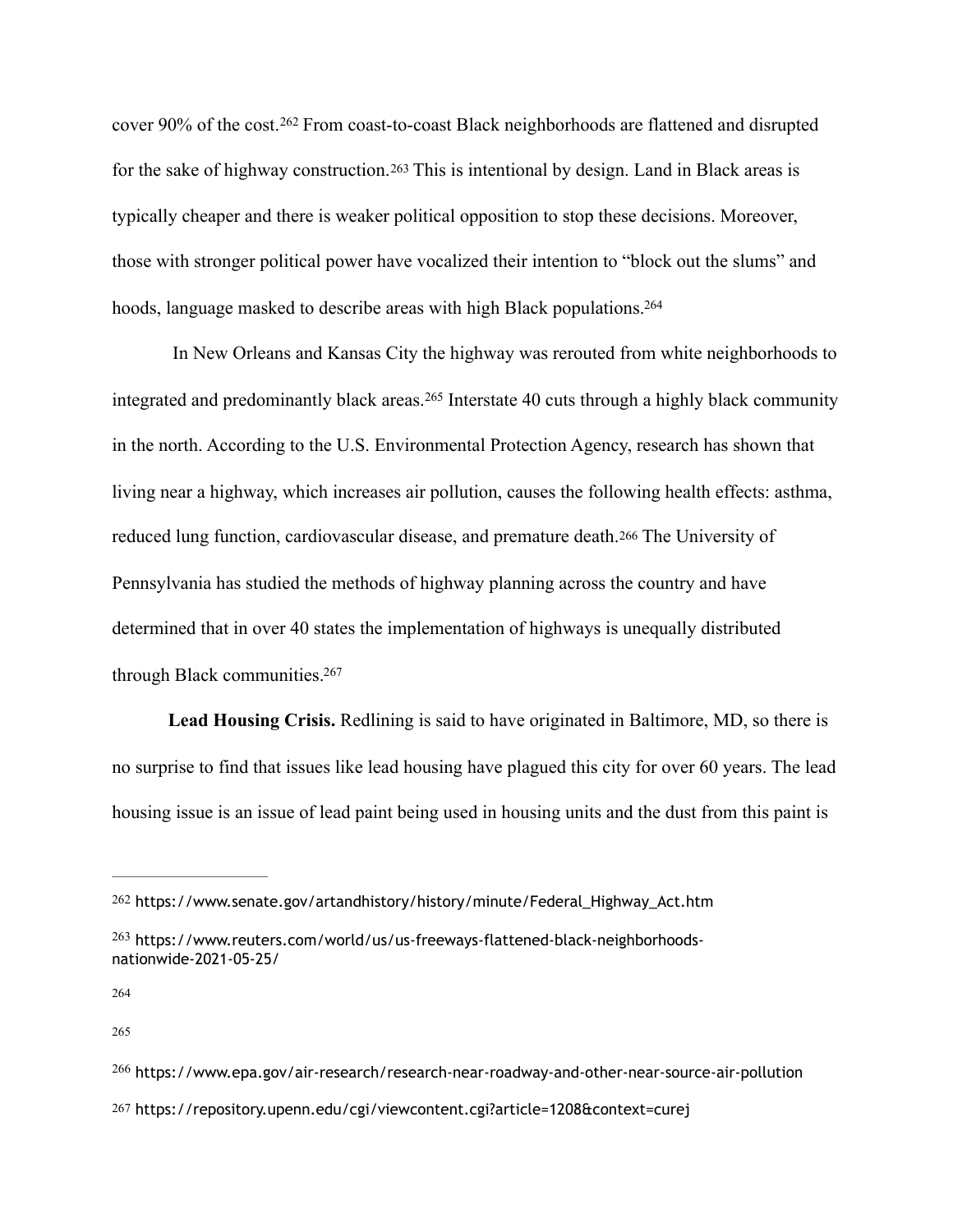<span id="page-73-5"></span>extremely lethal. Lead paint can be absorbed into the skin and the most minute amount ingested can have lifelong effects such as speech delays, lack of impulse control, aggressive tendencies, ADHDand other learning disabilities.<sup>[268](#page-73-0)</sup> Black children were found to have higher lead levels independent of age or socio-economic status.[269](#page-73-1) The lead exposure is more prominent in areas with higher black populations, which leads to high impact to Black families.<sup>270</sup>

<span id="page-73-7"></span><span id="page-73-6"></span> These problems have persisted in Baltimore city for over 50 years and the local government has yet to eliminate this issue and create safe housing. The city has deemed most of these housing areas uninhabitable instead of fixing these areas, which eliminates housing possibilities and subjects these families to homelessness. This isn't the only major city that experiences issues like this. These problems specific to lead also persist in New York, Detroit, South Los Angeles, specifically in areas where there is a vulnerable Black population.[271](#page-73-3)

<span id="page-73-9"></span><span id="page-73-8"></span> **Flint Water Crisis.** The Flint Water Crisis is one the the most public examples of the U.S. government intentionally causing and accepting harm in Black communities to cut costs. Flint, Michigan has a Black population 55% greater than any other demographic.[272](#page-73-4) The issue in Flint began because the local government decided to part from the usual water supplier and use the Flint River as its main water supply to cut costs, despite finding out the water had high levels

<span id="page-73-1"></span>[269](#page-73-6) Id.

<span id="page-73-2"></span> $270$  Id.

<span id="page-73-0"></span><sup>&</sup>lt;sup>[268](#page-73-5)</sup> https://storymaps.arcgis.com/stories/d1c973fb41494614ba0d0c0bcf022cac

<span id="page-73-3"></span>[<sup>271</sup>](#page-73-8)Reference to "Lead Children" in these cities with higher Black population and 5 times the CDC's recommended maximum exposure: https://www.bloomberg.com/news/articles/2016-07-29/why-leadpaint-still-haunts-industrial-cities-in-the-u-s

<span id="page-73-4"></span>[<sup>272</sup>](#page-73-9) https://www.cnn.com/2016/01/26/us/flint-michigan-water-crisis-race-poverty/index.html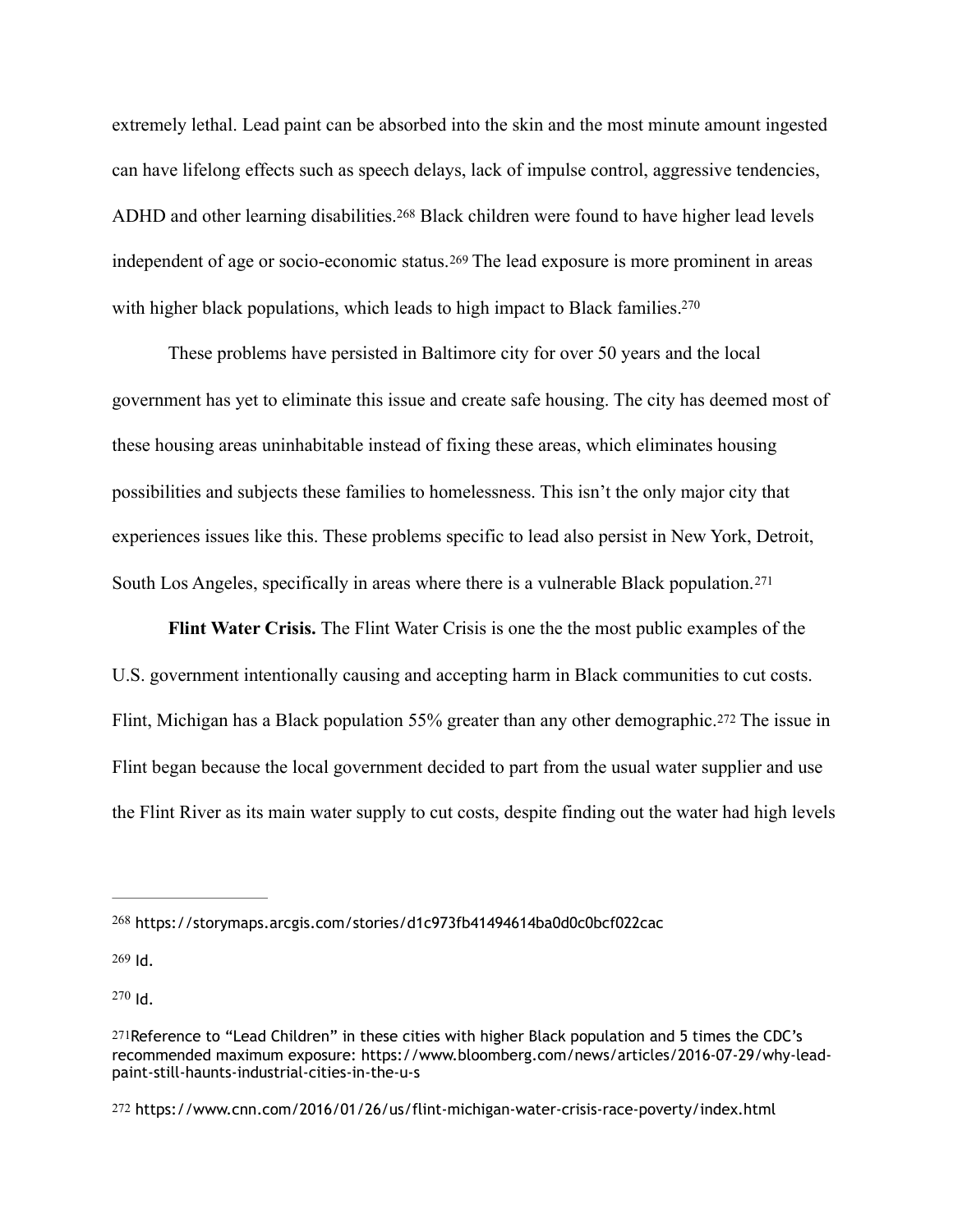<span id="page-74-9"></span><span id="page-74-8"></span><span id="page-74-7"></span>oftoxins that could cause dangerous effects.<sup>[273](#page-74-0)</sup> Within weeks of the change, Flint residents complained about the issues in the appearance, taste and smell of the water.[274](#page-74-1) Their complaints went unrecognized. In the resulting court case, the court confirmed that the State and City officials actively failed to stop the shipment of Flint Water and assured the public that the use of thewater was safe, despite knowing it was not.<sup>[275](#page-74-2)</sup> This resulted in tens of thousands of residents exposed to dangerous levels of lead.[276](#page-74-3) Outbreaks killed no less than 12 people and hospitalized dozensmore.<sup>[277](#page-74-4)</sup> The EPA found that the water meets criteria to be classified as "hazardous" waste".[278](#page-74-5)

<span id="page-74-13"></span><span id="page-74-12"></span><span id="page-74-11"></span><span id="page-74-10"></span> A Cornell study reported the following health injuries were developed as a result of the local government's failures: 50% of those studied reported skin rashes [60% of the black respondents and only 33% of white respondents], over 40% reported hair loss, depression, Anxiety, and PTSD was also found in those affected by flint Michigan, and an overall elevated lead in the blood[.](#page-74-6)<sup>[279](#page-74-6)</sup> These were avoidable issues. After years of pleading, the city was awarded \$641 million dollars in a settlement and the Governor at the time, Rick Snyder, along with 8

<span id="page-74-2"></span> $275$  Id.

<span id="page-74-3"></span>[276](#page-74-10) Id.

<span id="page-74-5"></span> $278$  https://www.britannica.com/event/Flint-water-crisis

<span id="page-74-6"></span>[279](#page-74-13) https://news.cornell.edu/stories/2021/04/water-crisis-took-toll-flint-adults-physical-mental-health

<span id="page-74-0"></span><sup>&</sup>lt;sup>[273](#page-74-7)</sup> In re Flint Water Cases, 960 F.3d 303, 310 (6th Cir. 2020)

<span id="page-74-1"></span>[<sup>274</sup>](#page-74-8) Id.

<span id="page-74-4"></span><sup>&</sup>lt;sup>[277](#page-74-11)</sup>https://www.npr.org/2021/01/14/956924155/ex-michigan-gov-rick-snyder-and-8-others-criminallycharged-in-flint-water-crisi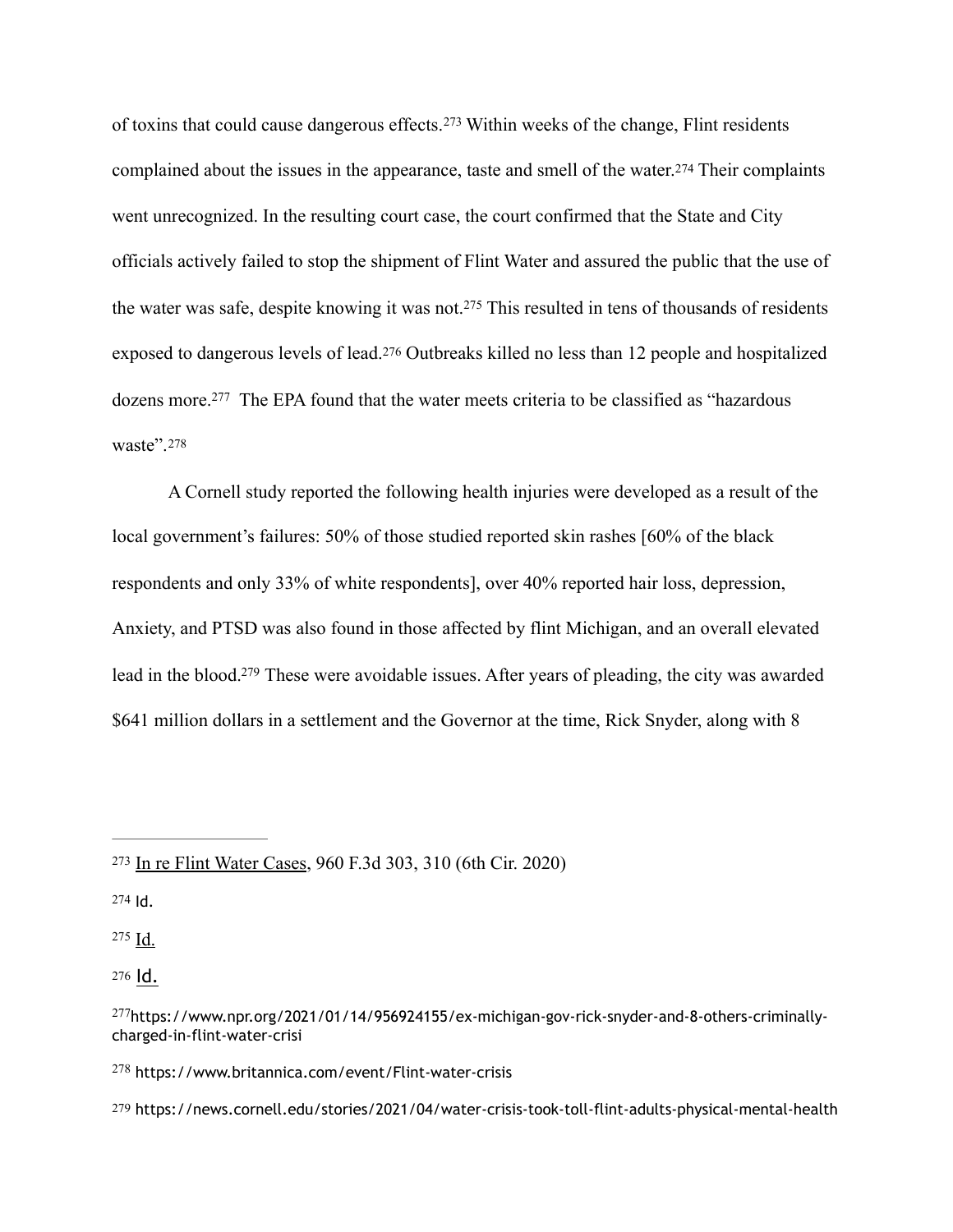<span id="page-75-4"></span><span id="page-75-3"></span>others are currently facing criminal charges of neglect, perjury, extortion, and misconduct[.](#page-75-0)<sup>[280](#page-75-0)</sup> But these problems still persist, seven years later. Testing in 2021 has shown that the water in Flint still has elevated lead levels despite the city's work to replace the pipes in their water system. People in this community are not affluent enough to up and leave[.281](#page-75-1) Further, they are still and have never stopped being charged for water bills, rent, mortgage, etc. despite the inhabitable living space.[282](#page-75-2) This community has now been medically affected for the rest of their lives. Many Black communities in the U.S. are just like Flint. It should not take thousands to be affected for accountability to be sought.

<span id="page-75-5"></span> These healthcare failures result in the killing; cause bodily harm to; deliberately inflict conditions intending to bring about the physical destruction (in whole or in part) and impose measures that prevent births in the Black community violating the Universal Declaration of Human Rights Article 3.

#### D. **By and Through Its Colorblind Policy Response to the COVID-19 Pandemic Specifically, the United States Has Deliberately Chosen to Perpetuate Conditions Originally Calculated To Annihilate Physical "Unfit" Members of the Black Working Class, thus Continuing its Genocidal, Eugenics-Based Program.**

The United States' politically-driven colorblind approach to combating the spread COVID-19 virus, specifically, is both deliberate and fatal for Black Americans. Although COVID infects people indiscriminately, Black Americans are 100% more likely (or more than

<span id="page-75-0"></span>[<sup>280</sup>](#page-75-3)https://www.npr.org/2021/01/14/956924155/ex-michigan-gov-rick-snyder-and-8-others-criminallycharged-in-flint-water-crisi

<span id="page-75-2"></span><span id="page-75-1"></span>[<sup>281</sup>](#page-75-4)https://www.washingtonpost.com/news/energy-environment/wp/2017/02/28/flint-residents-muststart-paying-for-water-they-still-cant-drink-without-a-filter/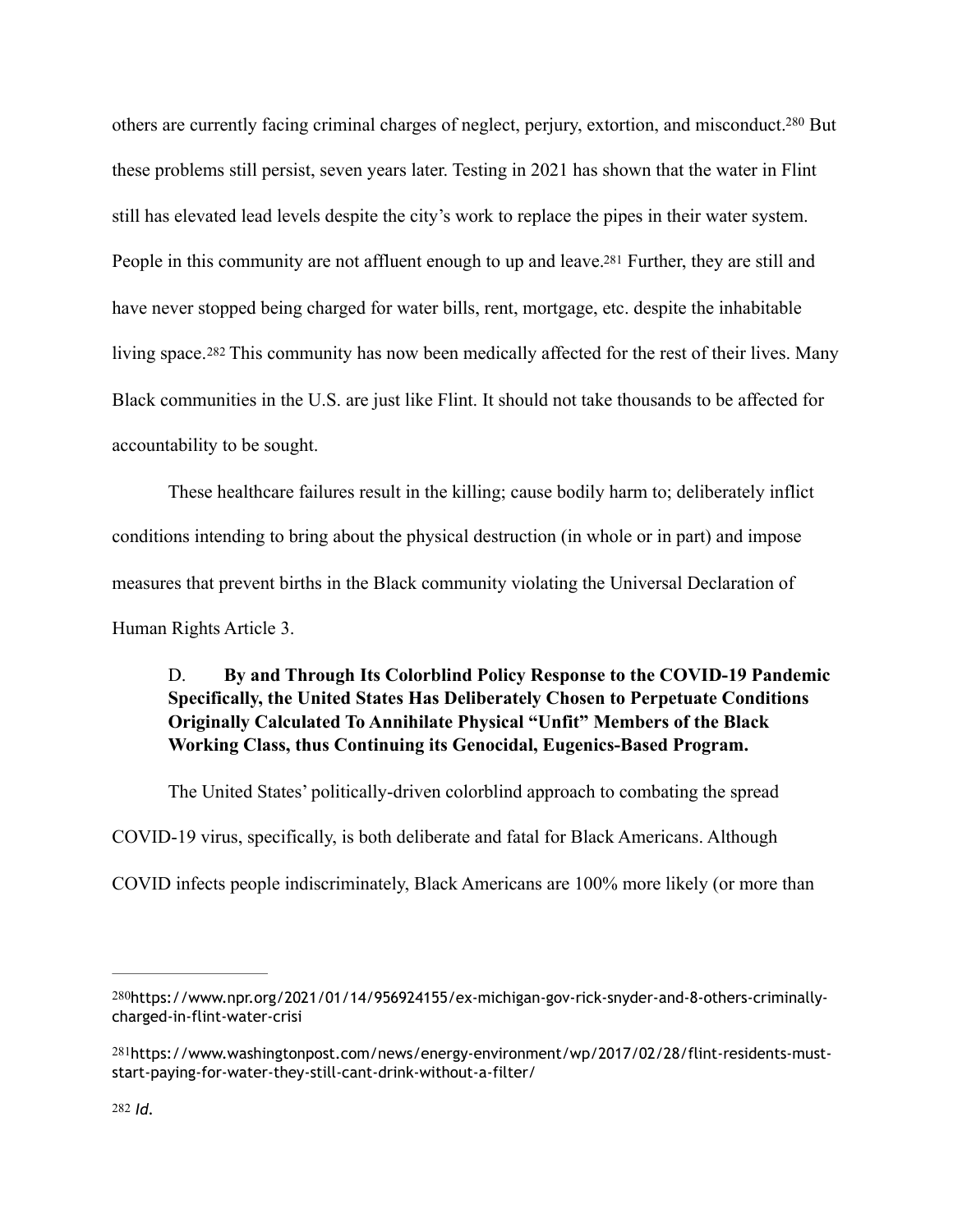<span id="page-76-5"></span><span id="page-76-4"></span>twice as likely) to die from COVID-19 than *any other* ethnic group[.](#page-76-0)<sup>[283](#page-76-0)</sup> The Center for Disease Control (CDC) found that while only 13% of the population, Black Americans comprise 33% of all Americans hospitalized for COVID-19[.](#page-76-1)<sup>[284](#page-76-1)</sup> In jurisdictions like Chicago, IL, and the state of Louisiana, Black patients account for as much as 70% if coronavirus deaths, despite comprising only a third of the population<sup> $285$ </sup>.

<span id="page-76-6"></span>We submit that this blood is on the United States' hands. According to *The Contradiction: Of Color-blind Covid-19 Relief*, a 2020 report on Covid and Race, jointly published by the Howard University School of Law's Thurgood Marshall Center, Harvard Law School's Criminal Justice Policy Program, and Law 4 Black Lives DC, the United States failure to adopt a more "color-conscious" response to COVID-19 is killing Black Americans at alarming rates. For instance, the disproportionality of "comorbid conditions, future life expectancy, and the concentration of health and public safety workers'' within the Black community results in "'[h]igher disease burdens and shorter life expectancies' that reflect social failures, not personal ones.["286](#page-76-3) And especially in the face of myriad structural, social features that conspire to make people of color sicker, the refusal to promulgate policy that would account for the contribution of empirically documented, implicit racial bias of medical practitioners is a willful and thus intentional exacerbation of these disparate effects.

<span id="page-76-7"></span><span id="page-76-0"></span>[<sup>283</sup>](#page-76-4) *The Contradiction*, HUSL TMC Report on Covid & Race (2020) at 8 (citing [copy fn. 10]). \*\*\*Verify "Blacks are the worst affected..." In the report goes on to compare Black v. White, Asian and Latino, but not Native American. I think I saw elsewhere that Native Americans were affected most.

<span id="page-76-1"></span>[<sup>284</sup>](#page-76-5) *Id.* (citing [copy fn. 12]).

<span id="page-76-3"></span><span id="page-76-2"></span>[<sup>285</sup>](#page-76-6) *Id.* (citing **[copy fn. 13]**).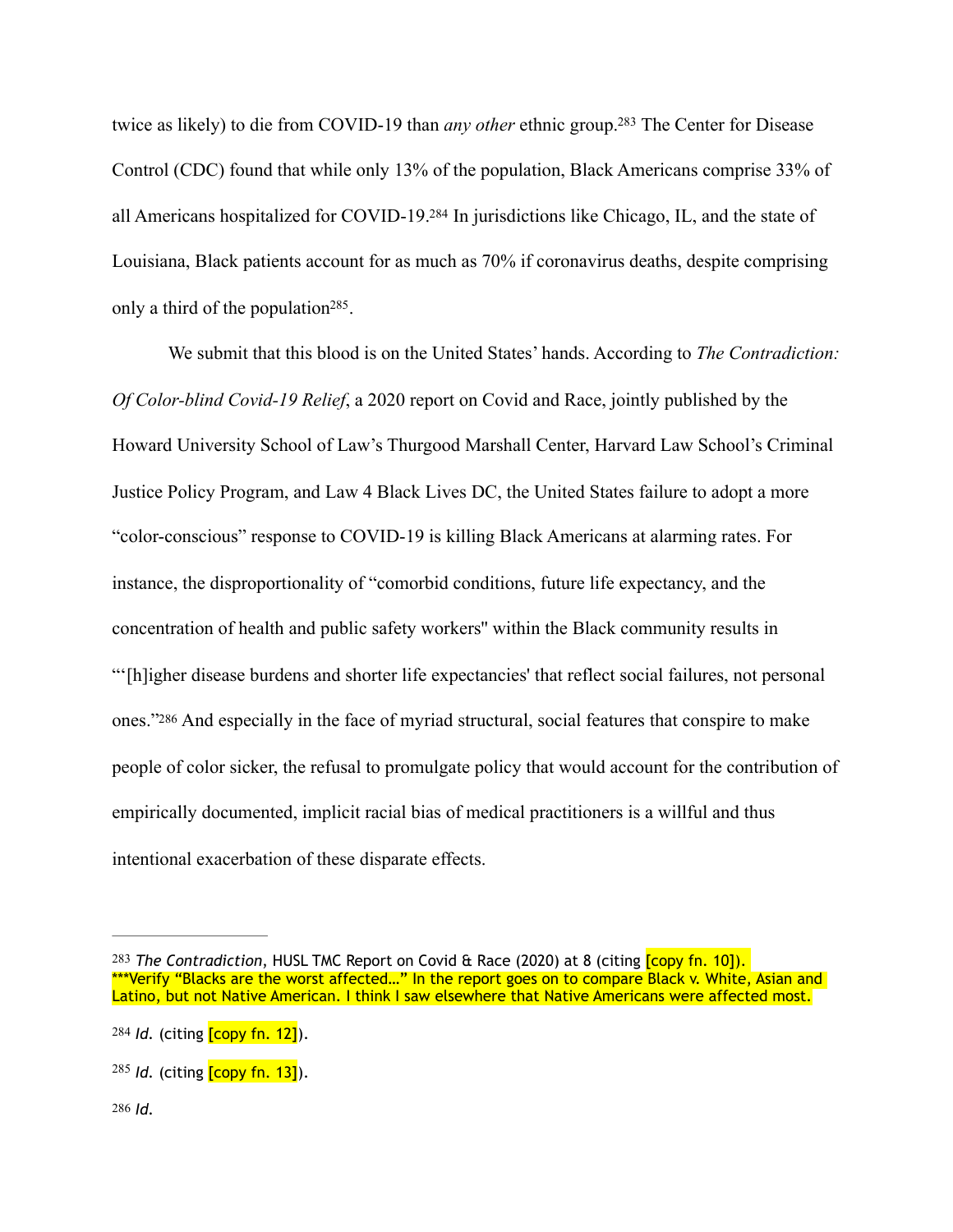In sum, United States' politicians' carefully-crafted "democratic," "egalitarian" and "humanitarian" lip service aside, their *actual* promulgation of colorblind, utilitarian, one-sizefits-all legislative and regulatory response to this and other public health crises, past and present *willfully* ignores the empirically obvious and persistent effects of the United States original, 400 year-long genocide against people of color deemed "unfit" for their pre-determined use as menial laborers. The passive continuance of this policies are effectively deliberate decisions that undeniably continue to inflict the same conditions upon non-white Americans originally calculated to bring about our partial physical destruction.

<span id="page-77-7"></span><span id="page-77-6"></span><span id="page-77-5"></span><span id="page-77-4"></span>At a minimum, a reversal of the United States' genocide would have to entail the following reasonable, affirmative steps[:287](#page-77-0) (1) universal access to equitable healthcare to improve accessto treatment for Black Americans;  $288$  (2) the implementation of equitable protocols and complementary measures to reduce implicit bias in treatment[;289](#page-77-2) and (3) the expansion of access to testing and emergency care in Black neighborhoods.[290](#page-77-3)

<span id="page-77-0"></span>[<sup>287</sup>](#page-77-4) **Id.** at 8.

<span id="page-77-1"></span>[<sup>288</sup>](#page-77-5) *Id.* at 6 (citing [Brookings Inst.]).

<span id="page-77-2"></span>[<sup>289</sup>](#page-77-6) d. at 6 (citing **[CDC]**).

<span id="page-77-3"></span>[<sup>290</sup>](#page-77-7) *d.* at 6 (citing [Brookings Inst.]).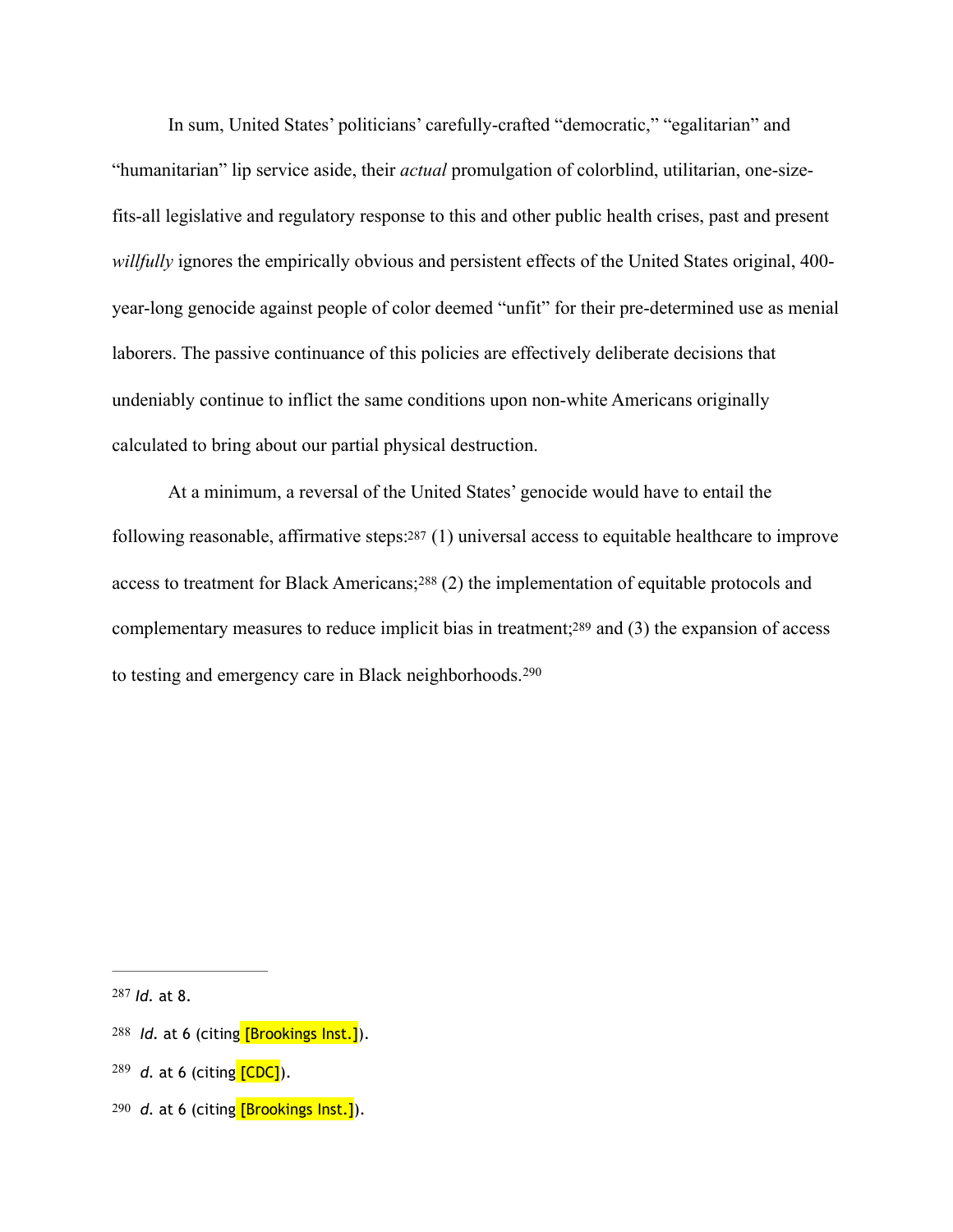# **Witness List**

## **1. Udodilim Nnamdi,**

a. Thesis, *Police Brutality and how that plays into Genocide*

## **2. Victor M. Rios**,

a. Author, *Punished: Policing the Lives of Black and Latino Boys*--> to speak to hyper criminalization

## **3. Kenneth Walker,**

a. Breonna Taylor's boyfriend who directly witnessed the series of events and can attest to the argument being made in the "strictly necessary" section and illustrate how nonsensical the shooting was

## **4. Chief Medaria Arradondo,**

a. The Minneapolis Police Chief who testified in Chauvin's trial that Chauvin continuing to apply that level of force was in "no way, shape, or form" policy --> can speak to the beyond-scope portion of the argument.

## **5. Paul Butler**

<span id="page-78-4"></span><span id="page-78-3"></span>a. Author, *Chokehold: Policing Black Men*

Witness list – Criminal Justice System Charge

Racial Bias in the Criminal Justice System generally

*\_\_\_\_\_\_\_\_\_\_\_\_\_\_\_\_\_\_\_\_\_\_\_\_\_\_\_\_\_\_\_\_\_\_\_\_\_\_\_\_\_\_\_*

- Ben Baker, described in the indictment<sup>[291](#page-78-0)</sup>
- William Underwood, released from prison in January 2021<sup>[292](#page-78-1)</sup>
- <span id="page-78-5"></span>• Robert Hinton, inspiration for "Just Mercy"
- Alex Karakasanis, Civil Rights Corps<sup>293</sup>
- Ted Shaw, former Director, NAACP LDF and currently Professor of Professional Practice at Columbia University School of Law
- Paul Butler, Author of "Chokehold: Policing Black Men"
- Michelle Alexander, Author of *The New Jim Crow*

<span id="page-78-1"></span>292 See press release: [https://justiceroundtable.org/news-item/personal-statement-of-nkechi-taifa-on](https://justiceroundtable.org/news-item/personal-statement-of-nkechi-taifa-on-todays-granting-of-compassionate-release-to-william-underwood/) [todays-granting-of-compassionate-release-to-william-underwood/](https://justiceroundtable.org/news-item/personal-statement-of-nkechi-taifa-on-todays-granting-of-compassionate-release-to-william-underwood/)

<span id="page-78-2"></span>Alec Karakatsanis: founder and executive director of Civil Rights Corps. Before founding Civil Rights **[293](#page-78-5)** Corps, Alec was a civil rights lawyer and public defender.

<span id="page-78-0"></span> $^{291}$  $^{291}$  $^{291}$  In 2006, Baker was approached by Ron Watts, a policeman on a Chicago's Second District Tactical Team, and told "either you pay or you go away." When Baker refused, Watts drummed up fake charges against Baker for possession of a controlled substance with intent to deliver. During the trial, the defense presented allegations of police corruption, but the judge bluntly told Baker that his word would not stack up against the testimony of the seven decorated police officers who testified against him. In 2012, Watts and another officer were caught in an FBI sting taking bribes, which started the process of unwinding the cases, like Baker's, where Watts' improper testimony had led to conviction. the Exoneration Project:<https://www.exonerationproject.org/our-stories/ben-baker/>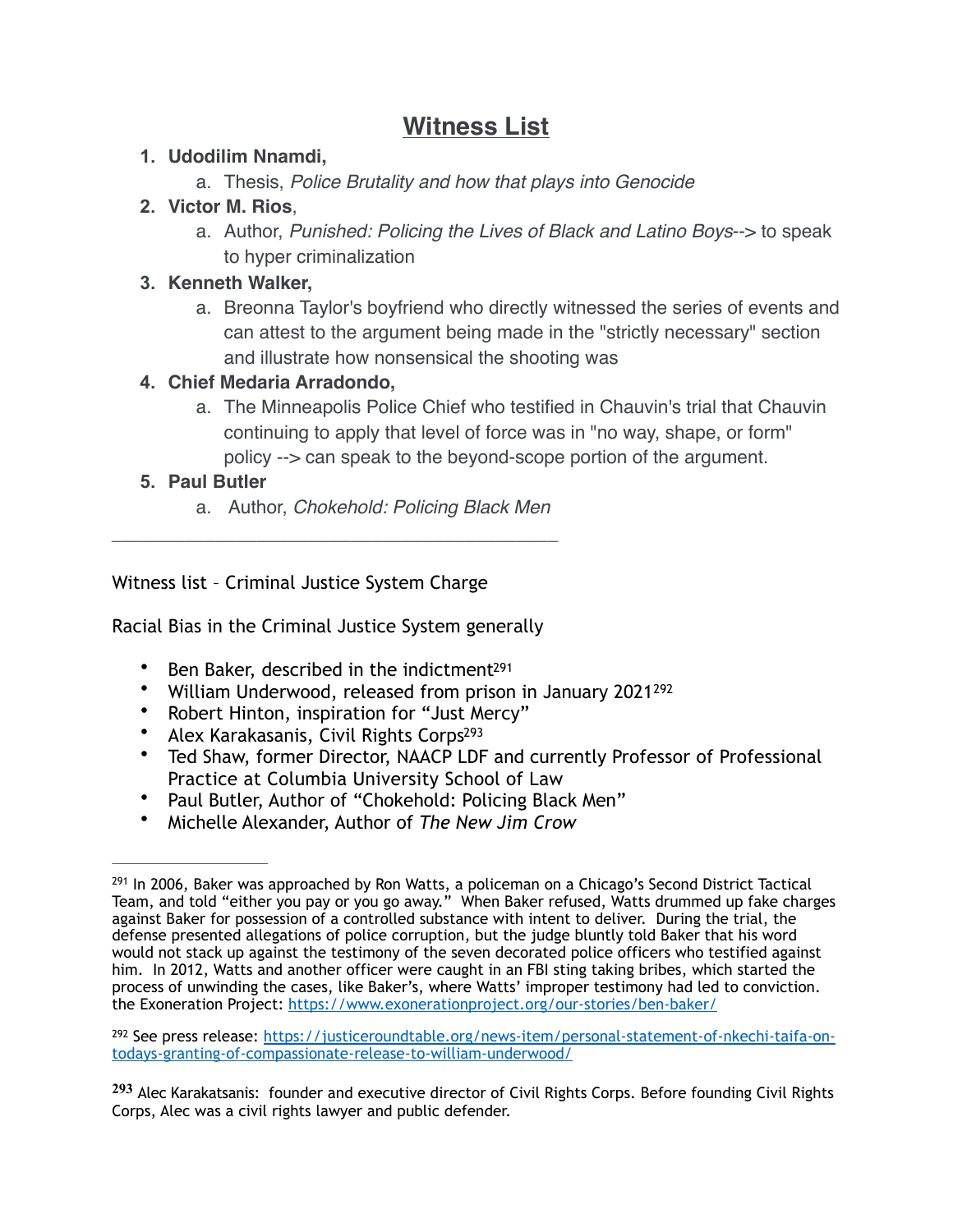- Kyrystal Roundtree, expert on incarceration
- Bailey Maryfield, author of *Implicit Racial Bias*, Justice Research and Statistics [Association, December 2018. https://www.jrsa.org/pubs/factsheets/jrsa](https://www.jrsa.org/pubs/factsheets/jrsa-factsheet-implicit-racial-bias.pdf)[factsheet-implicit-racial-bias.pdf](https://www.jrsa.org/pubs/factsheets/jrsa-factsheet-implicit-racial-bias.pdf)
- Jamie Fellner, author of *Race, Drugs, and Law Enforcement in the United States*, vol 20 Stanford Law & Policy Review 257 (2009). [https://](https://law.stanford.edu/publications/race-drugs-law-enforcement-united-states/) [law.stanford.edu/publications/race-drugs-law-enforcement-united-states/](https://law.stanford.edu/publications/race-drugs-law-enforcement-united-states/)

The Criminalization of Poverty

- Family members of Kalif Brown
- <span id="page-79-1"></span>• Maranda Lynn ODonnell, the plaintiff the *Odonnell* cas[e294](#page-79-0)
- David Arnold, lead author of *Racial Bias in Bail Decisions*, (2108). [https://](https://scholar.harvard.edu/files/cyang/files/ady_racialbias.pdf) [scholar.harvard.edu/files/cyang/files/ady\\_racialbias.pdf](https://scholar.harvard.edu/files/cyang/files/ady_racialbias.pdf)
- Paul Heaton, lead author of *The Downstream Consequences of Misdemeanor Pretrial Detention*, 69 STAN. L. REV. 711, 711 (2017).
- Peter Wagner and Wendy Sawyer, *Mass Incarceration: The Whole Pie 2018*, Prison Policy Initiative (2018), https://www.prisonpolicy.org/reports/ pie2018.html.

Harris County Pretrial Services interviewed Ms. ODonnell at 11:52 p.m. on May 18. Pls. Ex. 8(c)(1), ODonnell Pretrial Services Report. At 3:00 a.m., on May 19, Pretrial Services completed a riskassessment report recommending her release on a personal bond—that is, an unsecured appearance bond requiring no up-front payment for release. Id. Ms. ODonnell appeared before a Hearing Officer at 7:00 a.m., by videolink from the Harris County Jail. Pls. Ex. 4(c)(1), ODonnell Docket Sheet. The Sheriff's deputies present ordered her not to speak. Pls. Ex. 7(a). Without explanation, the Hearing Officer told her that she did not "qualify" for release on personal bond and imposed the \$2,500 scheduled amount as secured bail, meaning that she had to pay the full bail amount or a bondman's premium to be released. Pls. Ex. 8(c), ODonnell Hearing Video. When asked if she would hire her own lawyer or would be seeking help from a court-appointed lawyer, Ms. ODonnell responded, "Seeking help." These were her only words during her 50-second hearing. Id.

On the morning of May 20, Ms. ODonnell appeared before a County Criminal Court at Law Judge. (Docket Entry No. [\*\*17] 31, Ex. 1). She completed an affidavit declaring her lack of assets and was found indigent for the purpose of appointing counsel. (Id.). Her bail amount was not changed or set on an unsecured basis, even though she declared on her affidavit that she remained in jail. (Id.). That same day, but after Ms. ODonnell filed this suit, an insurance underwriter for a commercial bondsman posted her bail amount. Pls. Ex. 11 at \*5. This third-party payment looks like an attempt to moot her claim. See id. Ms. ODonnell was released from jail after three days in pretrial detention on the charge of driving with an invalid license. Pls. Ex. 8(c), ODonnell Docket Sheet.

<span id="page-79-0"></span><sup>&</sup>lt;sup>294</sup>Maranda Lynn ODonnell, a 22-year-old single mother, was arrested on May 18, 2016 at 5:00 p.m. and charged with driving with an invalid license. Pls. Ex. 7(a). After she was booked into the Harris County Jail, she was informed that she would be released promptly if she paid a secured money bail of \$2,500 set according to the County's bail schedule, but that she would remain in jail if she did not pay either the full bail amount to the County or a premium to a bail bondsman up front. Id. Ms. ODonnell and her child struggled to meet the basic necessities of life. She received benefits from the federal government's Women, Infants, and Children program to feed her daughter. She could not afford housing, so she stayed with a friend. Id. At the time of her arrest, Ms. ODonnell was working, but it was at a new job she had held for only seven days. Id. She had no money to buy her release from detention. [\*\*16] Id. She was otherwise eligible for release.